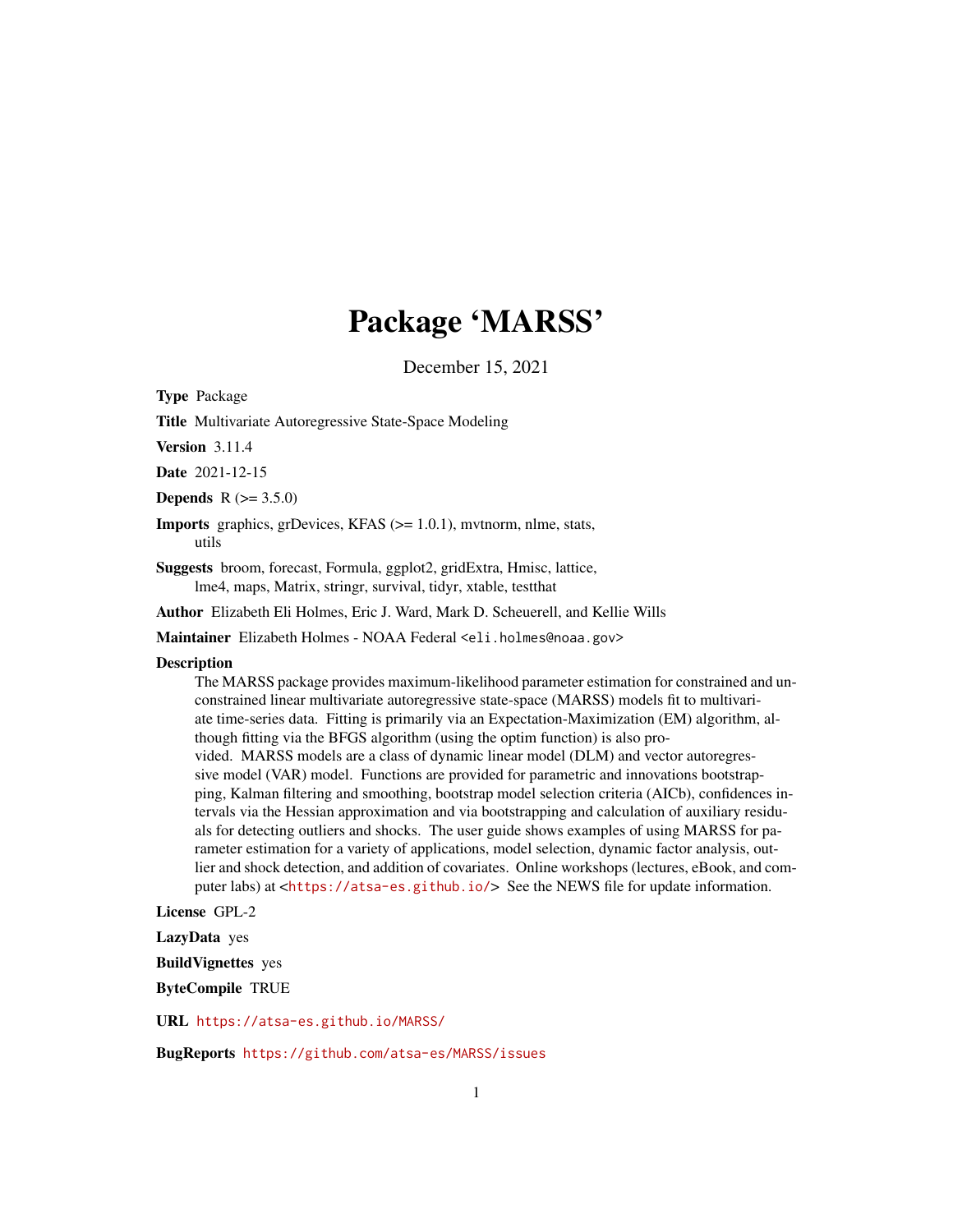NeedsCompilation no Repository CRAN Date/Publication 2021-12-15 07:40:20 UTC

# R topics documented:

| 3                |
|------------------|
| 6                |
| $\overline{7}$   |
| $\boldsymbol{Q}$ |
| 10               |
| 11               |
| 12               |
| 16               |
| 19               |
| 20               |
| 21               |
| 23               |
| 24               |
| 25               |
| 26               |
| 27               |
| 33               |
| 34               |
| 38               |
| 39               |
| 41               |
| 43               |
| 45               |
| 46               |
| 48               |
| 49               |
| 50               |
| 51               |
| 53               |
| 54               |
| 58               |
| 62               |
| 63               |
| 65               |
| 68               |
| 69               |
| 70               |
| 73               |
| 74               |
| 80               |
| 83               |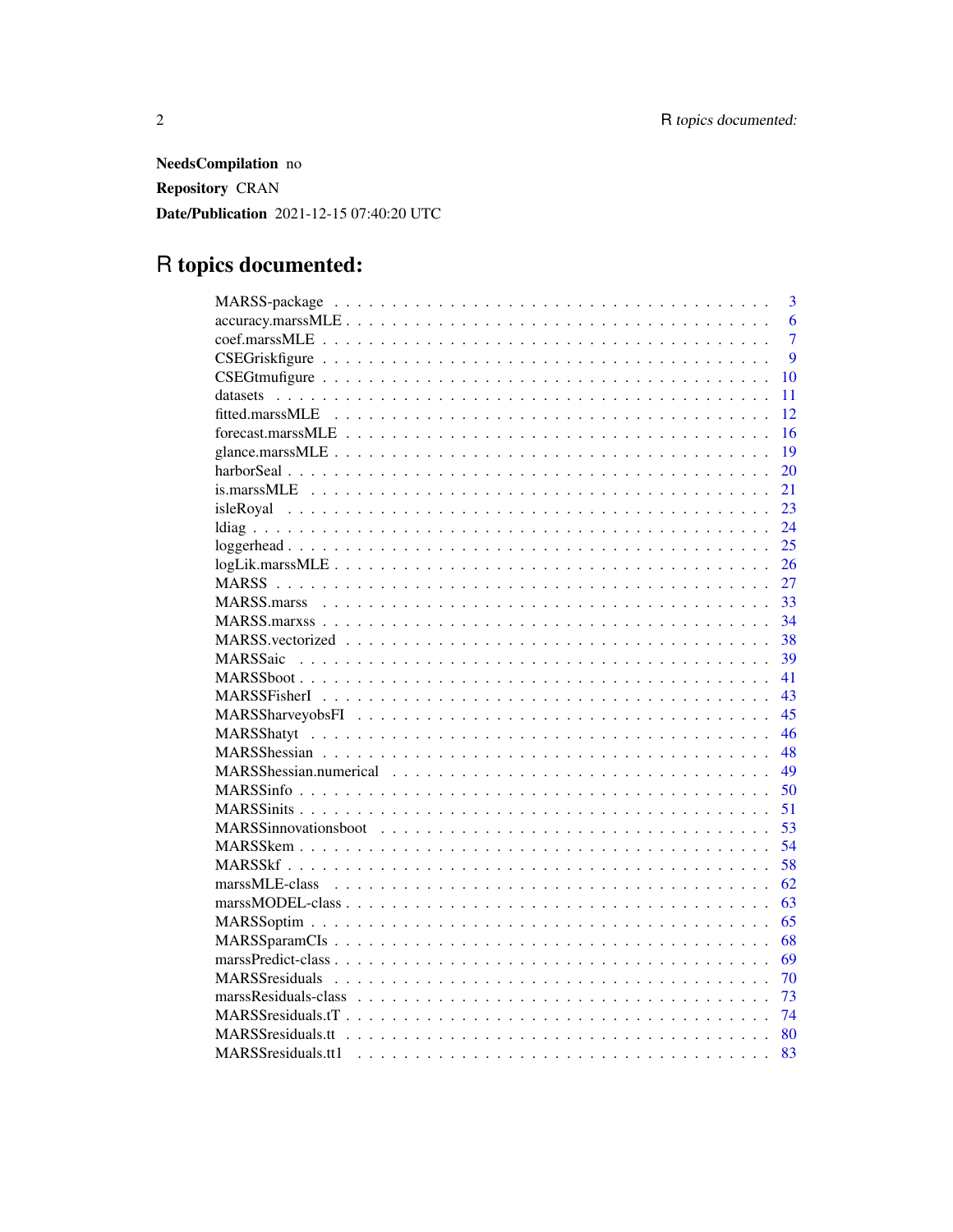<span id="page-2-0"></span>

|       | predict.marssMLE $\ldots \ldots \ldots \ldots \ldots \ldots \ldots \ldots \ldots \ldots \ldots \ldots \ldots$ |     |
|-------|---------------------------------------------------------------------------------------------------------------|-----|
|       |                                                                                                               |     |
|       |                                                                                                               |     |
|       |                                                                                                               |     |
|       |                                                                                                               |     |
|       |                                                                                                               |     |
|       |                                                                                                               |     |
|       |                                                                                                               |     |
|       |                                                                                                               |     |
|       |                                                                                                               |     |
| Index |                                                                                                               | 120 |

<span id="page-2-1"></span>

MARSS-package *Multivariate Autoregressive State-Space Model Estimation*

# Description

The MARSS package fits time-varying constrained and unconstrained multivariate autoregressive time-series models to multivariate time series data. To get started quickly, go to the [Quick Start](https://cran.r-project.org/package=MARSS/vignettes/Quick_Start.pdf) [Guide](https://cran.r-project.org/package=MARSS/vignettes/Quick_Start.pdf) (or at the command line, you can type RShowDoc("Quick\_Start",package="MARSS")). To open the MARSS User Guide with many vignettes and examples, go to [User Guide](https://cran.r-project.org/package=MARSS/vignettes/UserGuide.pdf) (or type RShowDoc("UserGuide",package="MARSS")).

The default MARSS model form is a MARXSS model: Multivariate Auto-Regressive(1) eXogenous inputs State-Space model. This model has the following form:

$$
\mathbf{x}_t = \mathbf{B}\mathbf{x}_{t-1} + \mathbf{u} + \mathbf{C}\mathbf{c}_t + \mathbf{G}\mathbf{w}_t, \text{ where } \mathbf{w}_t \sim \text{MVN}(0, \mathbf{Q})
$$
\n
$$
\mathbf{y}_t = \mathbf{Z}\mathbf{x}(t) + \mathbf{a} + \mathbf{D}\mathbf{d}_t + \mathbf{H}\mathbf{v}_t, \text{ where } \mathbf{v}_t \sim \text{MVN}(0, \mathbf{R})
$$
\n
$$
\mathbf{X}_1 \sim \text{MVN}(\mathbf{x0}, \mathbf{V0}) \text{ or } \mathbf{X}_0 \sim \text{MVN}(\mathbf{x0}, \mathbf{V0})
$$

All parameters can be time-varying; the  $t$  subscript is left off the parameters to remove clutter. Note, by default V0 is a matrix of all zeros and thus  $x_1$  or  $x_0$  is treated as an estimated parameter not a diffuse prior.

The parameter matrices can have fixed values and linear constraints. This is an example of a 3x3 matrix with fixed values and linear constraints. In this example all the matrix elements can be written as a linear function of  $a$ ,  $b$ , and  $c$ :

$$
\left[\begin{array}{ccc} a+2b & 1 & a \\ 1+3a+b & 0 & b \\ 0 & -2 & c \end{array}\right]
$$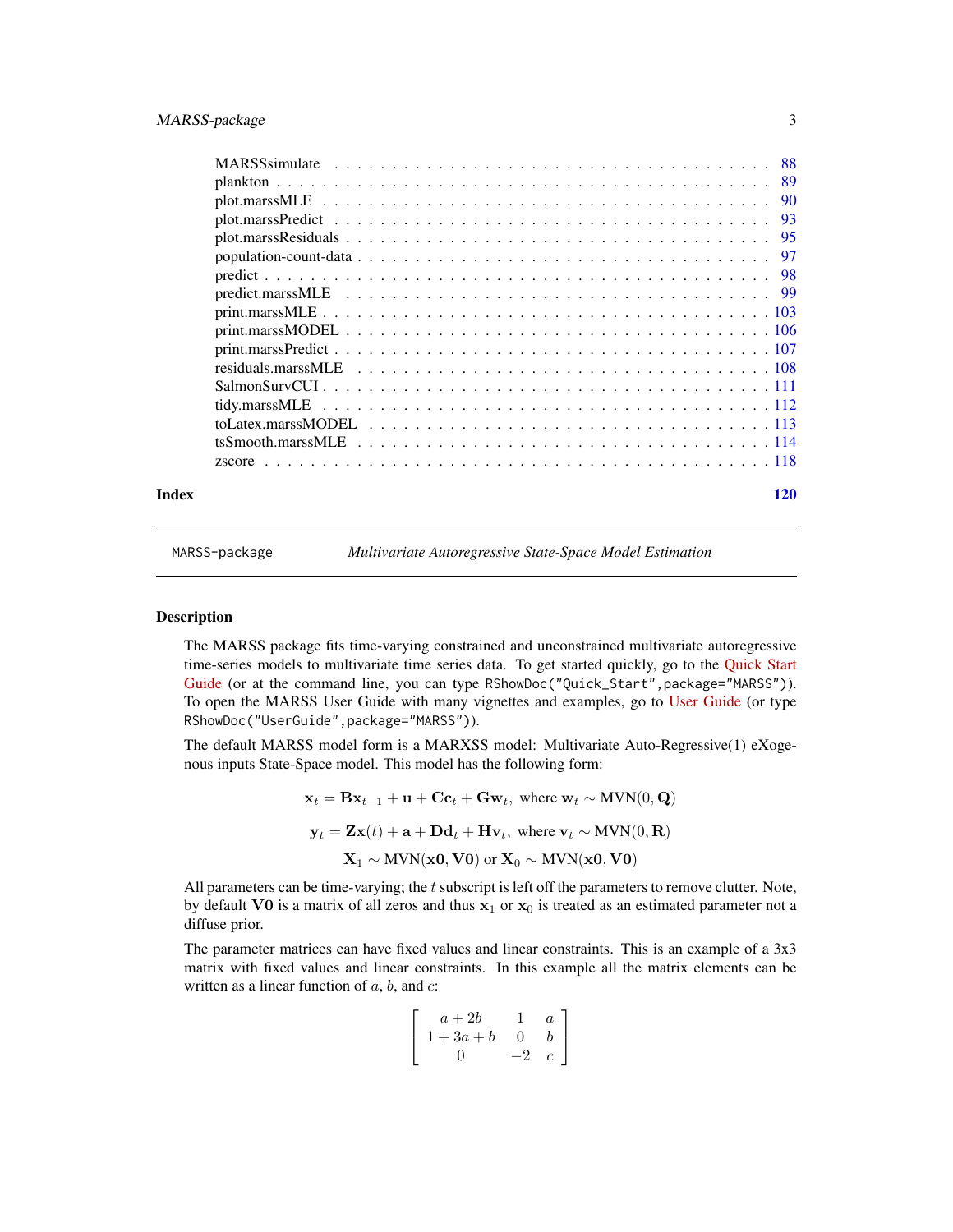Values such as ab or  $a^2$  or  $ln(a)$  are not allowed as those would not be linear.

The MARSS model parameters, hidden state processes  $(x)$ , and observations  $(y)$  are matrices:

- $x_t$ , x0, and u are m x 1
- $y_t$  and a are n x 1 (m <= n)
- B and V0 are m x m
- Z is  $n \times m$
- Q is g x g (default m x m)
- G is m x g (default m x m identity matrix)
- $\mathbf R$  is h x h (default n x n)
- H is n x h (default n x n identity matrix)
- C is m x q
- D is n x p
- $c_t$  is q x 1
- $\mathbf{d}_t$  is p x 1

If a parameter is time-varying then the time dimension is the 3rd dimension. Thus a time-varying  $Z$ would be n x m x T where T is the length of the data time series.

The main fitting function is [MARSS\(](#page-26-1)) which is used to fit a specified model to data and estimate the model parameters. [MARSS\(](#page-26-1)) estimates the model parameters using an EM algorithm (primarily but see [MARSSoptim\(](#page-64-1))). Functions are provided for parameter confidence intervals and the observed Fisher Information matrix, smoothed state estimates with confidence intervals, all the Kalman filter and smoother outputs, residuals and residual diagnostics, printing and plotting, and summaries.

# Details

#### Main MARSS functions:

[MARSS](#page-26-1) Top-level function for specifying and fitting MARSS models.

[coef](#page-6-1) Returns the estimated parameters in a variety of formats.

[tidy.marssMLE](#page-111-1) Parameter estimates with confidence intervals

- [tsSmooth](#page-113-1)  $x$  and  $y$  estimates output as a data frame. Output can be conditioned on all the data  $(T)$ , data up to  $t - 1$ , or data up to t. From the Kalman filter and smoother output.
- [fitted](#page-11-1) Model xx and y predictions as a data frame or matrices. Another user interface for model predictions is predict.marssMLE.
- [residuals](#page-107-1) Model residuals as a data frame.
- [MARSSresiduals](#page-69-1) Model residuals as a data frame or matrices. Normal user interface to residuals is residuals.marssMLE.

[predict](#page-98-1) Predictions and forecasts from a [marssMLE](#page-61-1) object.

[plot for marssMLE](#page-89-1) A series of plots of fits and residuals diagnostics.

[autoplot](#page-89-2) A series of plots using ggplot2 of fits and residuals diagnostics.

[glance](#page-18-1) Brief summary of fit.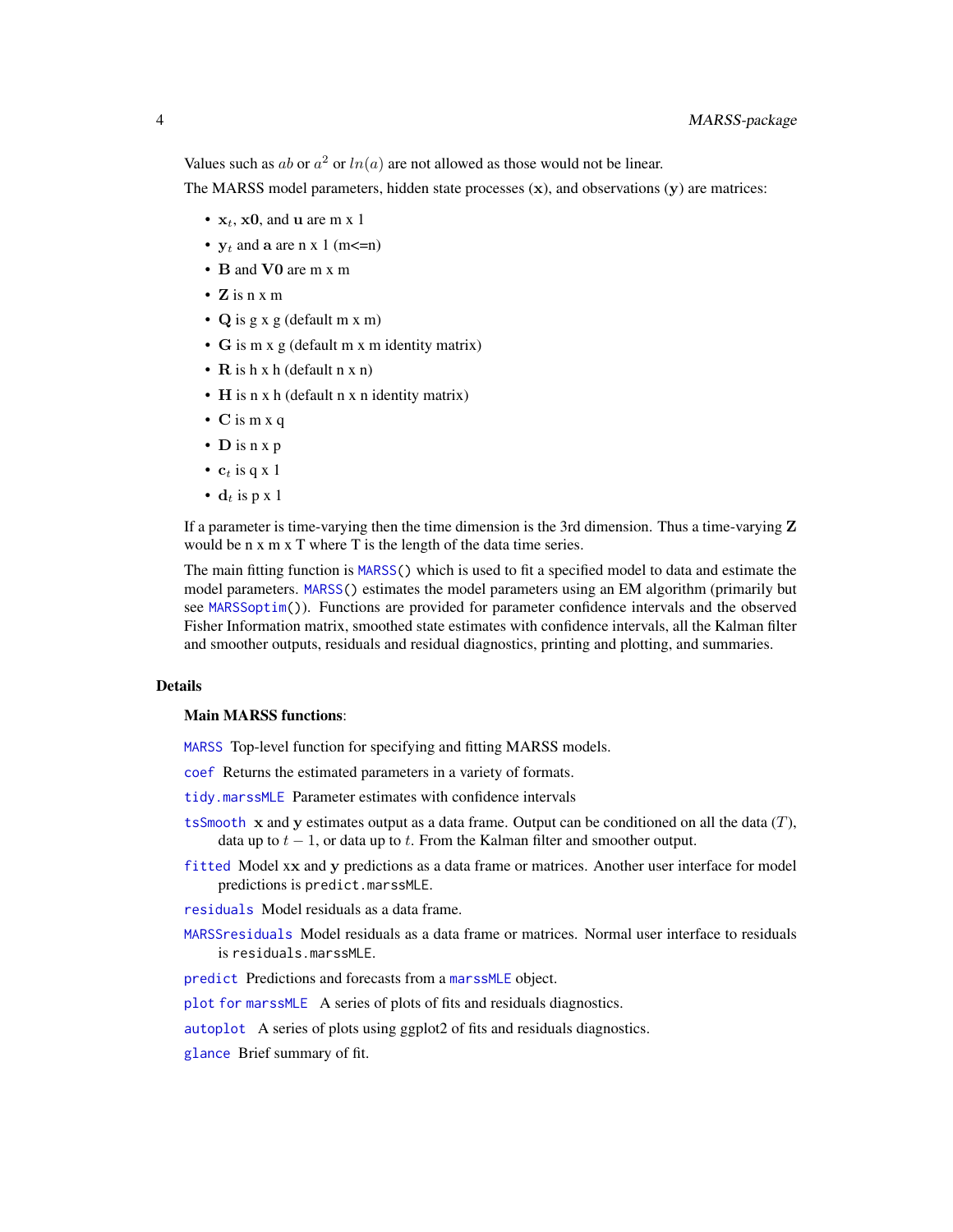# MARSS-package 5

[logLik](#page-25-1) Log-likelihood.

[print](#page-102-1) Prints a wide variety of output from a [marssMLE](#page-61-1) object.

[print.marssMODEL](#page-105-1) Prints description of the MARSS model ([marssMODEL](#page-62-1) object).

[plot.marssPredict](#page-92-1) Plot a prediction or forecast.

[toLatex.marssMODEL](#page-112-1) Outputs a LaTeX version of the model.

#### Other outputs for a fitted model:

[MARSSsimulate](#page-87-1) Produces simulated data from a MARSS model.

[MARSSkf](#page-57-1), [MARSSkfas](#page-57-2), [MARSSkfss](#page-57-2) Kalman filters and smoothers with extensive output of all the intermediate filter and smoother variances and expectations.

[MARSSaic](#page-38-1) Calculates AICc, AICc, and various bootstrap AICs.

[MARSSparamCIs](#page-67-1) Adds confidence intervals to a [marssMLE](#page-61-1) object.

[MARSShessian](#page-47-1) Computes an estimate of the variance-covariance matrix for the MLE parameters.

[MARSSFisherI](#page-42-1) Returns the observed Fisher Information matrix.

#### Important internal MARSS functions (called by the above functions):

[MARSSkem](#page-53-1) Estimates MARSS parameters using an EM algorithm.

[MARSSoptim](#page-64-1) Estimates MARSS parameters using a quasi-Newton algorithm via [optim](#page-0-0).

[MARSShatyt](#page-45-1) Calculates the expectations involving Y.

[MARSSinnovationsboot](#page-52-1) Creates innovations bootstrapped data.

[MARSS.marss](#page-32-1) Discusses the form in which MARSS models are stored internally.

Use help.search("internal",package="MARSS") to see the documentation of all the internal functions in the MARSS R package.

# Author(s)

Eli Holmes, Eric Ward and Kellie Wills, NOAA, Seattle, USA.

#### References

The MARSS User Guide: Holmes, E. E., E. J. Ward, and M. D. Scheuerell (2012) Analysis of multivariate time-series using the MARSS package. NOAA Fisheries, Northwest Fisheries Science Center, 2725 Montlake Blvd E., Seattle, WA 98112 [User Guide](https://cran.r-project.org/package=MARSS/vignettes/UserGuide.pdf) or type RShowDoc("UserGuide",package="MARSS") to open a copy.

The MARSS Quick Start Guide: [Quick Start Guide](https://cran.r-project.org/package=MARSS/vignettes/Quick_Start.pdf) or type RShowDoc("Quick\_Start",package="MARSS") to open a copy.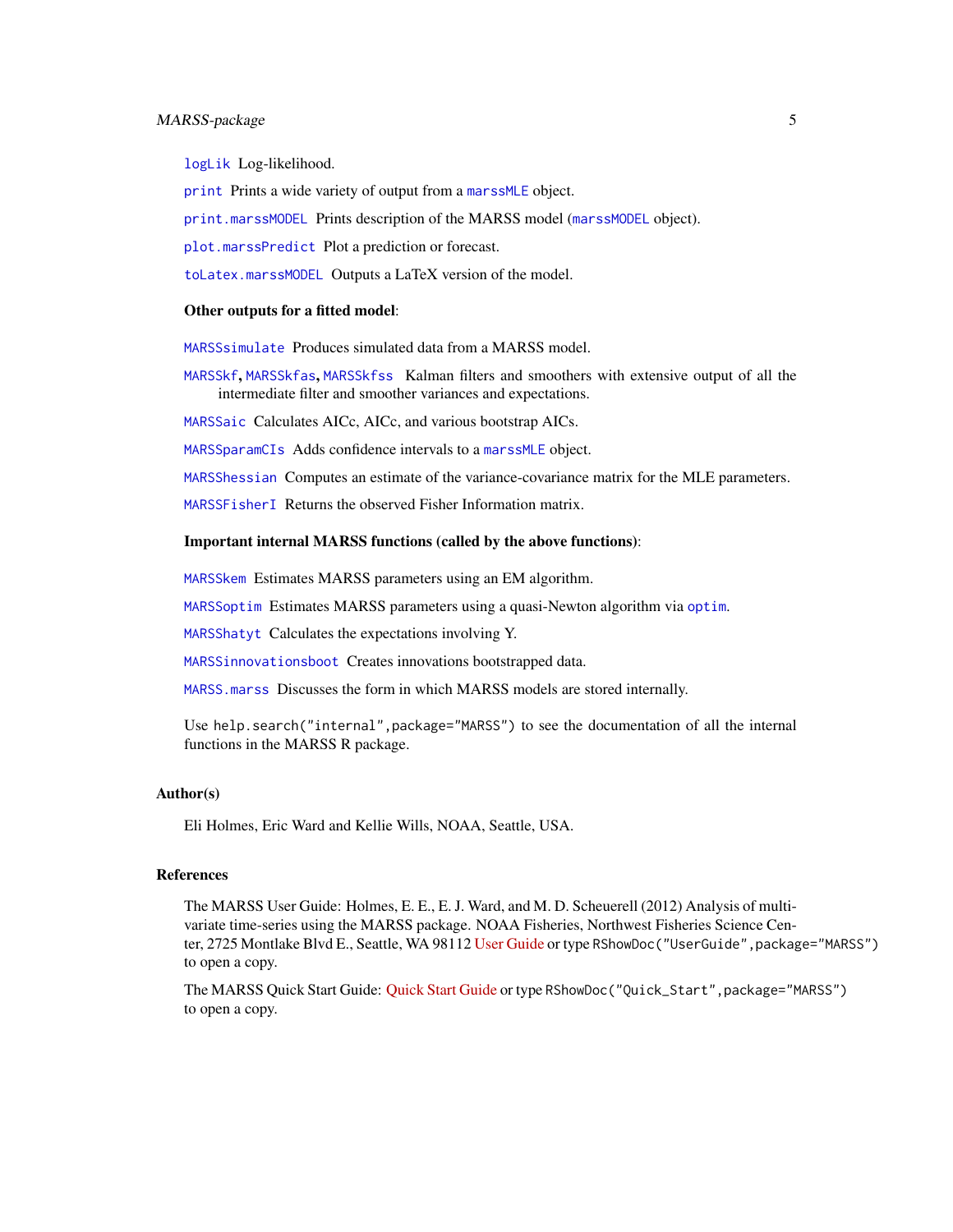<span id="page-5-0"></span>accuracy.marssMLE *Return accuracy metrics*

#### Description

This is a method for the generic accuracy function in the forecast package. The forecast package is not part of the MARSS package and you will need to load it separately (See examples). Alternatively you can use accuracy.marssMLE() or accuracy.marssPredict().

The measures calculated are:

- ME: Mean Error
- RMSE: Root Mean Squared Error
- MAE: Mean Absolute Error
- MPE: Mean Percentage Error
- MAPE: Mean Absolute Percentage Error
- MASE: Mean Absolute Scaled Error
- ACF1: Autocorrelation of errors at lag 1.

The MASE calculation is scaled using MAE of the training set naive forecasts which are simply  $y_{t-1}$ .

For the training data, the metrics are shown for the one-step-ahead predictions by default (type="ytt1"). This is the prediction of  $y_t$  conditioned on the data up to  $t - 1$  (and the model estimated from all the data). With type="ytT", you can compute the metrics for the fitted  $y\tau T$ , which is the expected value of new data at  $t$  conditioned on all the data. type does not affect test data (forecasts are past the end of the training data).

#### Usage

```
accuracy.marssPredict(f, x, test = NULL, type = "ytt1", verbose = FALSE, ...)
accuracy.maxSMLE(f, x, test = NULL, type = "ytt1", verbose = FALSE, ...)
```
# **Arguments**

| $\mathbf{f}$ | A marssMLE or marssPredict object                                                                                                                                  |
|--------------|--------------------------------------------------------------------------------------------------------------------------------------------------------------------|
| $\mathsf{x}$ | A matrix or data frame with data to test against the h steps of a forecast.                                                                                        |
| test         | Which time steps in training data (data model fit to) to compute accuracy for.                                                                                     |
| type         | type="ytt1" is the one-step-ahead predictions. type="ytT" is the fitted ytT pre-<br>dictions. The former are standardly used for training data prediction metrics. |
| verbose      | Show metrics for each time series of data.                                                                                                                         |
| $\ddotsc$    | Not used.                                                                                                                                                          |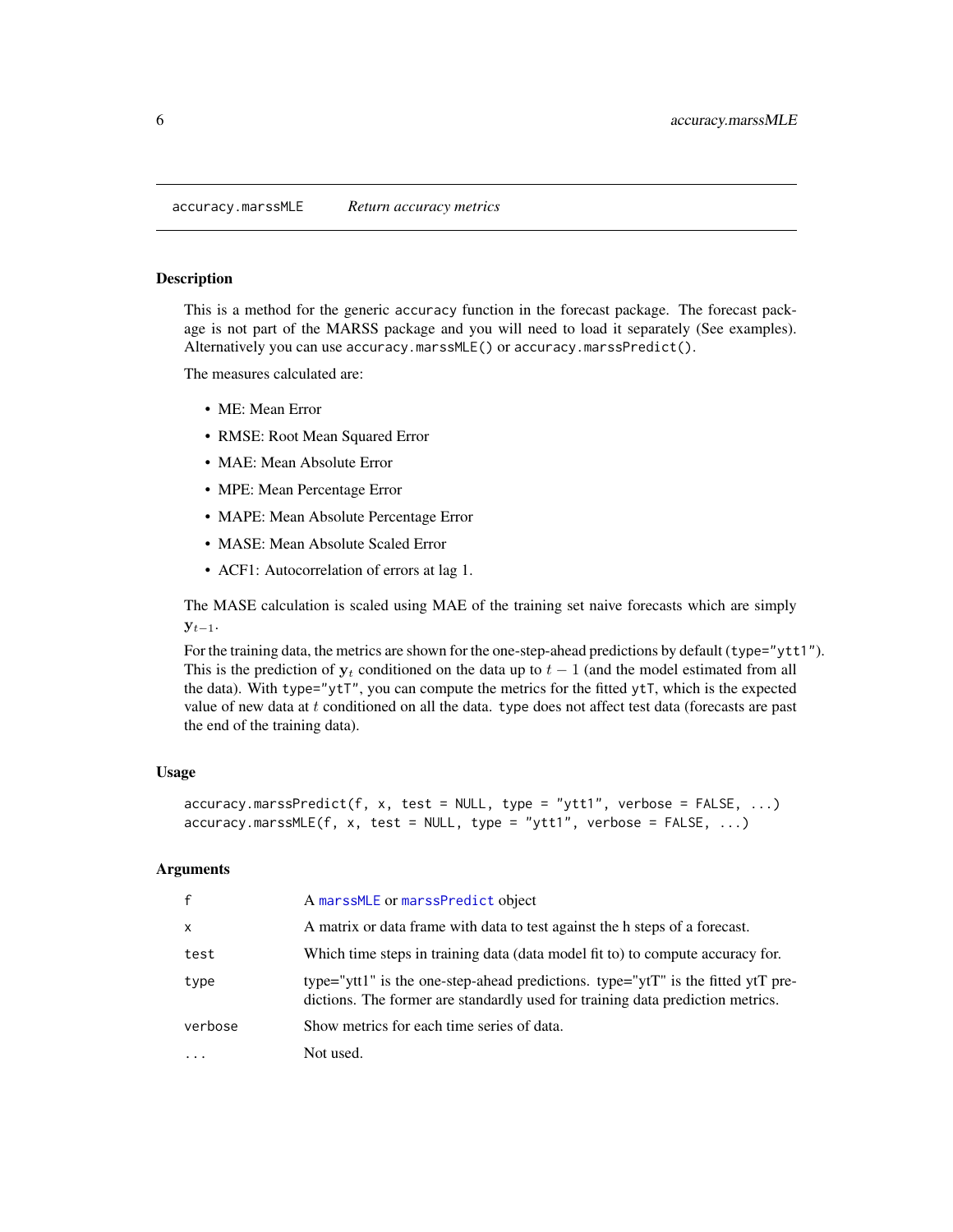# <span id="page-6-0"></span>coef.marssMLE 7

#### References

Hyndman, R.J. and Koehler, A.B. (2006) "Another look at measures of forecast accuracy". International Journal of Forecasting, 22(4), 679-688.

Hyndman, R.J. and Athanasopoulos, G. (2018) "Forecasting: principles and practice", 2nd ed., OTexts, Melbourne, Australia. Section 3.4 "Evaluating forecast accuracy". https://otexts.org/fpp2/accuracy.html.

# Examples

```
dat <- t(harborSeal)
dat <- dat[c(2, 11, 12),]
train.dat \leq dat[,1:12]
fit <- MARSS(train.dat, model = list(Z = factor(c("WA", "OR", "OR"))))
library(forecast)
accuracy(fit)
# Compare to test data set
fr <- predict(fit, n.ahead=10)
test.dat <- dat[,13:22]
accuracy(fr, x=test.dat)
```
<span id="page-6-1"></span>coef.marssMLE *Coefficient function for MARSS MLE objects*

# Description

[MARSS\(](#page-26-1)) outputs [marssMLE](#page-61-1) objects. coef(object), where object is the output from a [MARSS\(](#page-26-1)) call, will print out the estimated parameters. The default output is a list with values for each parameter, however the output can be altered using the type argument to output a vector of all the estimated values (type="vector") or a list with the full parameter matrix with the estimated and fixed elements (type="matrix"). Note, if you just want a summary of the parameter estimates, try [tidy.marssMLE\(](#page-111-1)object) (or tidy(object) if you have the broom package loaded).

#### Usage

```
## S3 method for class 'marssMLE'
coef(object, ..., type = "list", form = NULL, what = "par")
```
#### Arguments

| object | A marssMLE object.                                                                                           |
|--------|--------------------------------------------------------------------------------------------------------------|
| .      | Other arguments. Not used.                                                                                   |
| type   | What to output. Default is "list". Options are                                                               |
|        | • "list" A list of only the estimated values in each matrix. Each model matrix<br>has it's own list element. |

• "vector" A vector of all the estimated values in each matrix.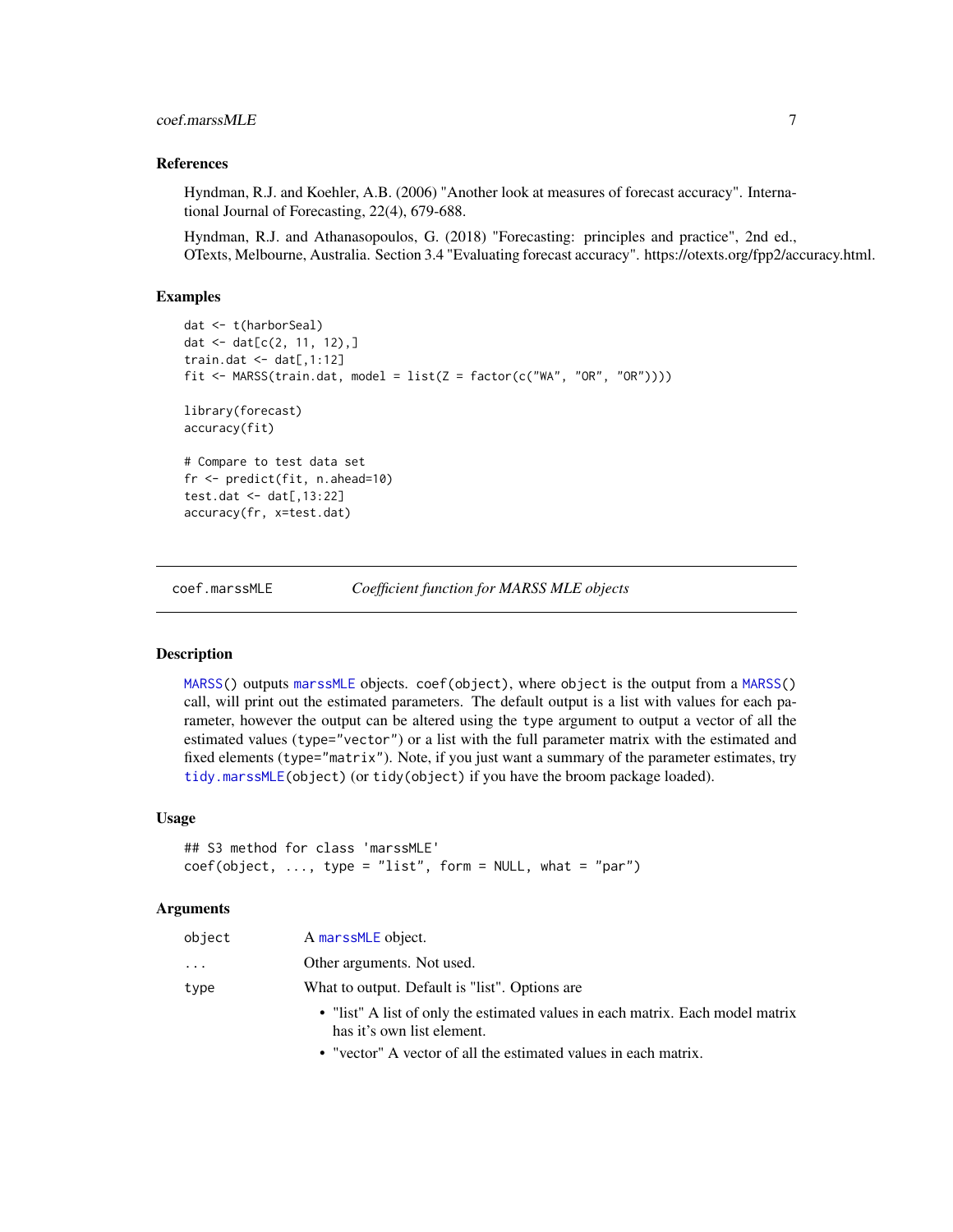|      | • "matrix" A list of the parameter matrices each parameter with fixed val-<br>ues at their fixed values and the estimated values at their estimated values.<br>Time-varying parameters, including d and c in a marxs form model, are<br>returned as an array with time in the 3rd dimension.                                                                                                                                                                                                 |
|------|----------------------------------------------------------------------------------------------------------------------------------------------------------------------------------------------------------------------------------------------------------------------------------------------------------------------------------------------------------------------------------------------------------------------------------------------------------------------------------------------|
|      | • parameter name Returns the parameter matrix for that parameter with fixed<br>values at their fixed values and the estimated values at their estimated val-<br>ues. Note, time-varying parameters, including d and c in a marxss form<br>model, are returned as an array with time in the 3rd dimension.                                                                                                                                                                                    |
| form | This argument can be ignored. By default, the model form specified in the call<br>to MARSS() is used to determine how to display the coefficients. This informa-<br>tion is in attr(object\$model,"form"). The default form is "marxss"; see<br>MARSS.marxss(). However, the internal functions convert this to form "marss";<br>see MARSS.marss(). The marss form of the model is stored (in object \$marss).<br>You can look at the coefficients in marss form by passing in form="marss". |
| what | By default, coef () shows the parameter estimates. Other options are "par.se",<br>"par.lowCI", "par.upCI", "par.bias", and "start".                                                                                                                                                                                                                                                                                                                                                          |

# Value

A list of the estimated parameters for each model matrix.

# Author(s)

Eli Holmes, NOAA, Seattle, USA.

# See Also

[tidy.marssMLE](#page-111-1), [print.marssMLE](#page-102-1)

# Examples

```
dat <- t(harborSeal)
dat \leq dat[c(2, 11), ]fit <- MARSS(dat)
coef(fit)
coef(fit, type = "vector")
coef(fit, type = "matrix")
# to retrieve just the Q matrix
coef(fit, type = "matrix")$Q
```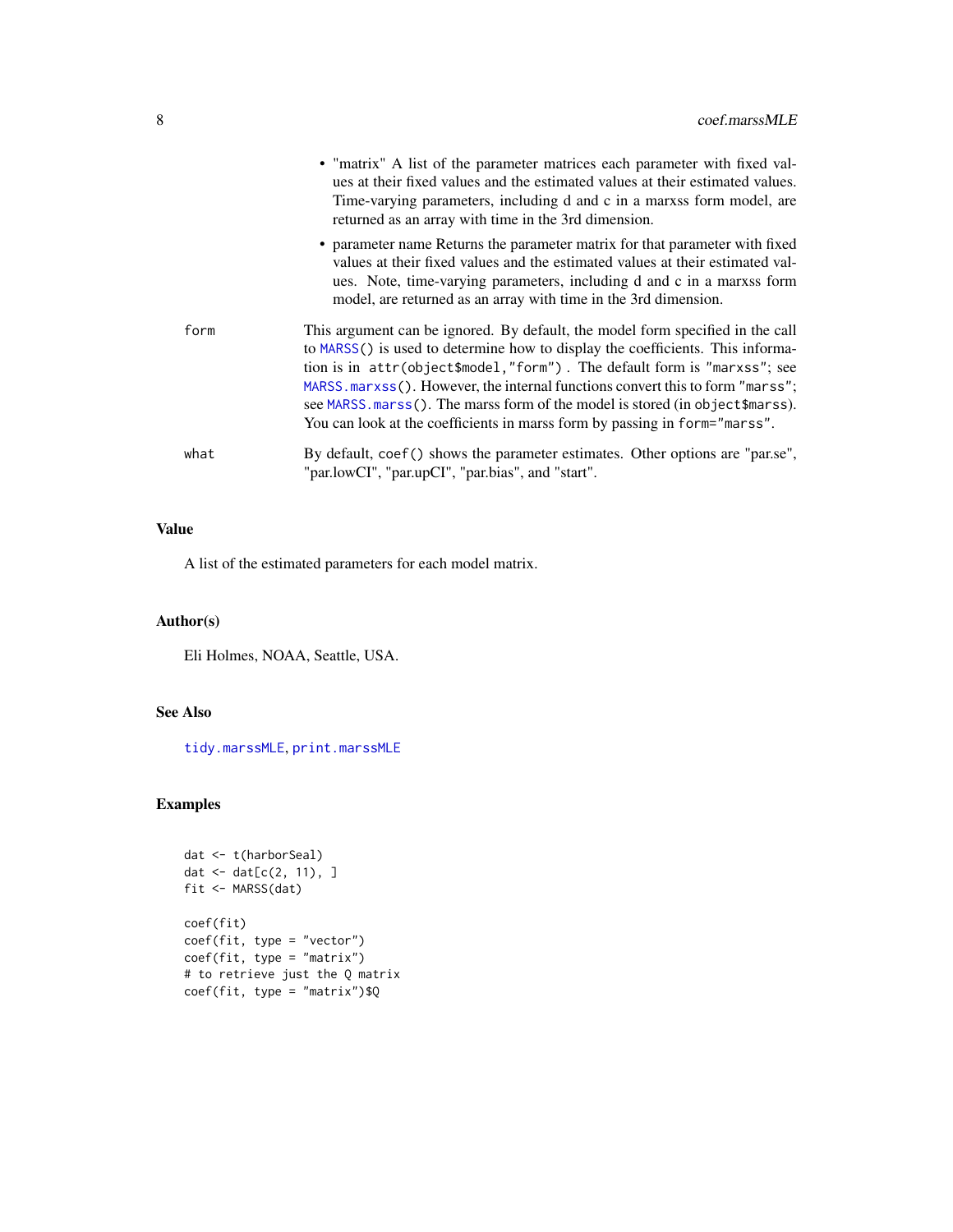<span id="page-8-1"></span><span id="page-8-0"></span>CSEGriskfigure *Plot Extinction Risk Metrics*

# Description

Generates a six-panel plot of extinction risk metrics used in Population Viability Analysis (PVA). This is a function used by one of the vignettes in the [MARSS-package](#page-2-1).

# Usage

```
CSEGriskfigure(data, te = 100, absolutethresh = FALSE, threshold = 0.1,
  datalogged = FALSE, silent = FALSE, return.model = FALSE,
 CI.method = "hessian", CI.sim = 1000)
```
# Arguments

| data         | A data matrix with 2 columns; time in first column and counts in second col-<br>umn. Note time is down rows, which is different than the base MARSS-package<br>functions. |
|--------------|---------------------------------------------------------------------------------------------------------------------------------------------------------------------------|
| te           | Length of forecast period (positive integer)                                                                                                                              |
|              | absolute thresh Is extinction threshold an absolute number? $(T/F)$                                                                                                       |
| threshold    | Extinction threshold either as an absolute number, if absolute thresh=TRUE, or<br>as a fraction of current population count, if absolute thresh=FALSE.                    |
| datalogged   | Are the data already logged? (T/F)                                                                                                                                        |
| silent       | Suppress printed output? (T/F)                                                                                                                                            |
| return.model | Return state-space model as marssMLE object? (T/F)                                                                                                                        |
| CI.method    | Confidence interval method: "hessian", "parametrc", "innovations", or "none".<br>See MARSSparamCIs.                                                                       |
| $CI$ .sim    | Number of simulations for bootstrap confidence intervals (positive integer).                                                                                              |

# Details

Panel 1: Time-series plot of the data. Panel 2: CDF of extinction risk. Panel 3: PDF of time to reach threshold. Panel 4: Probability of reaching different thresholds during forecast period. Panel 5: Sample projections. Panel 6: TMU plot (uncertainty as a function of the forecast).

# Value

If return.model=TRUE, an object of class [marssMLE](#page-61-1).

# Author(s)

Eli Holmes, NOAA, Seattle, USA, and Steve Ellner, Cornell Univ.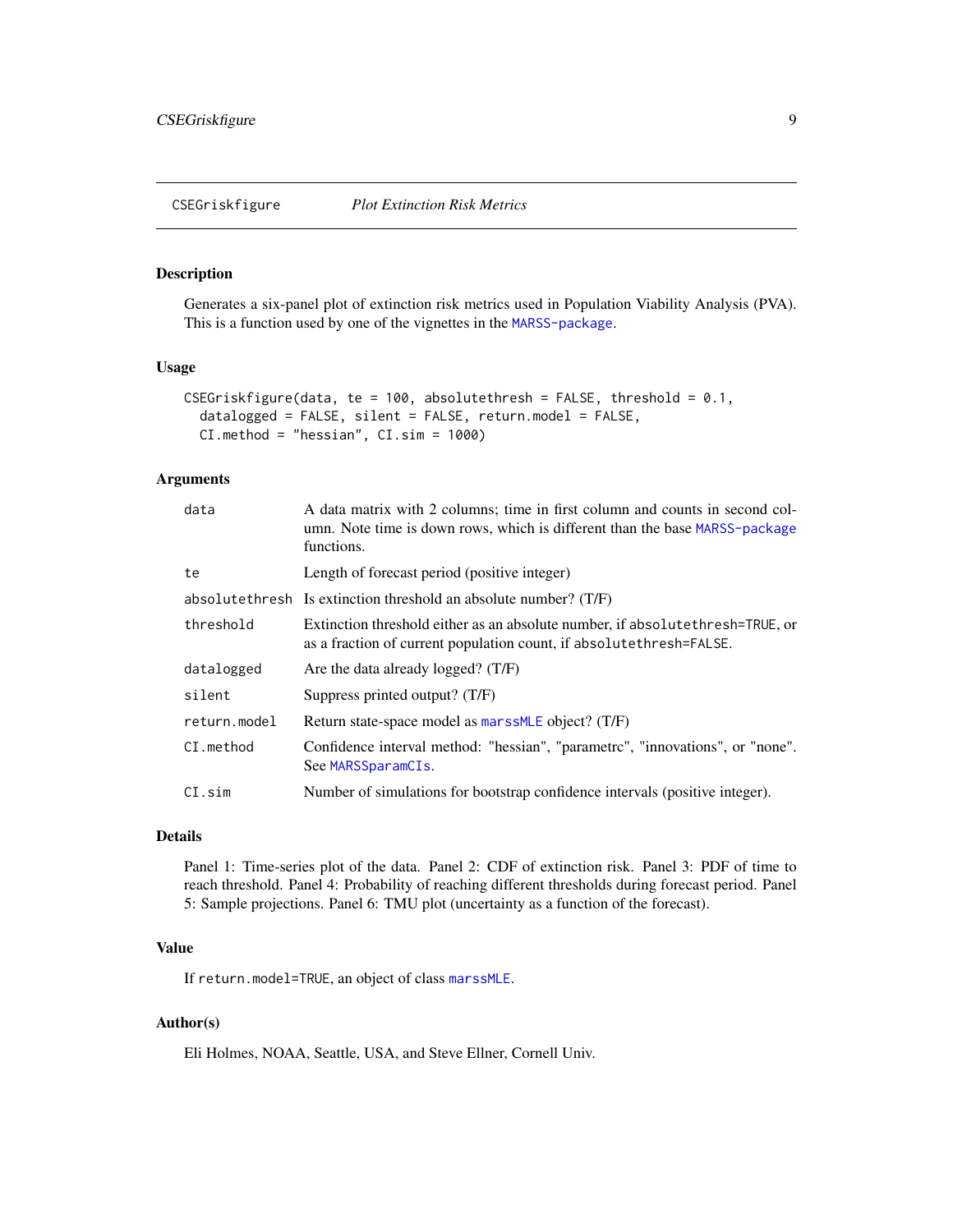#### <span id="page-9-0"></span>References

Holmes, E. E., E. J. Ward, and M. D. Scheuerell (2012) Analysis of multivariate time-series using the MARSS package. NOAA Fisheries, Northwest Fisheries Science Center, 2725 Montlake Blvd E., Seattle, WA 98112 Type RShowDoc("UserGuide",package="MARSS") to open a copy.

(theory behind the figure) Holmes, E. E., J. L. Sabo, S. V. Viscido, and W. F. Fagan. (2007) A statistical approach to quasi-extinction forecasting. Ecology Letters 10:1182-1198.

(CDF and PDF calculations) Dennis, B., P. L. Munholland, and J. M. Scott. (1991) Estimation of growth and extinction parameters for endangered species. Ecological Monographs 61:115-143.

(TMU figure) Ellner, S. P. and E. E. Holmes. (2008) Resolving the debate on when extinction risk is predictable. Ecology Letters 11:E1-E5.

# See Also

[MARSSboot](#page-40-1), [marssMLE](#page-61-1), [CSEGtmufigure](#page-9-1)

#### Examples

```
d <- harborSeal[, 1:2]
kem <- CSEGriskfigure(d, datalogged = TRUE)
```
<span id="page-9-1"></span>CSEGtmufigure *Plot Forecast Uncertainty*

#### **Description**

Plot the uncertainty in the probability of hitting a percent threshold (quasi-extinction) for a single random walk trajectory. This is the quasi-extinction probability used in Population Viability Analysis. The uncertainty is shown as a function of the forecast, where the forecast is defined in terms of the forecast length (number of time steps) and forecasted decline (percentage). This is a function used by one of the vignettes in the [MARSS-package](#page-2-1).

#### Usage

CSEGtmufigure(N = 20, u =  $-0.1$ , s2p = 0.01, make.legend = TRUE)

#### Arguments

| N           | Time steps between the first and last population data point (positive integer)                                     |
|-------------|--------------------------------------------------------------------------------------------------------------------|
| u           | Per time-step decline $(-0.1 \text{ means a } 10\%$ decline per time step; 1 means a dou-<br>bling per time step.) |
| s2p         | Process variance $(O)$ . (a positive number)                                                                       |
| make.legend | Add a legend to the plot? $(T/F)$                                                                                  |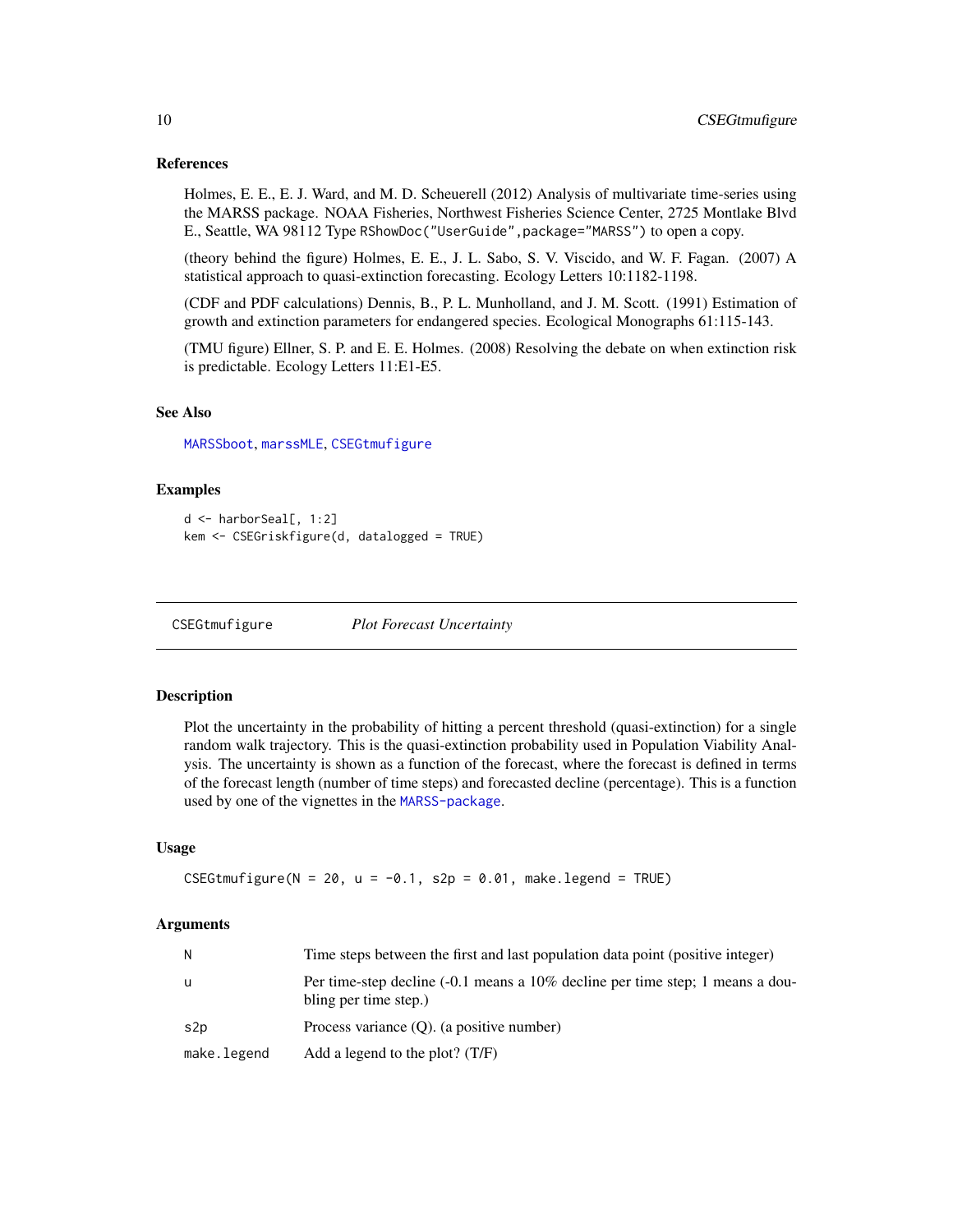#### <span id="page-10-0"></span>datasets and the contract of the contract of the contract of the contract of the contract of the contract of the contract of the contract of the contract of the contract of the contract of the contract of the contract of t

#### Details

This figure shows the region of high uncertainty in dark grey. In this region, the minimum 95 percent confidence intervals on the probability of quasi-extinction span 80 percent of the 0 to 1 probability. Green hashing indicates where the 95 percent upper bound does not exceed 5% probability of quasiextinction. The red hashing indicates, where the 95 percent lower bound is above 95% probability of quasi-extinction. The light grey lies between these two certain/uncertain extremes. The extinction calculation is based on Dennis et al. (1991). The minimum theoretical confidence interval is based on Fieberg and Ellner (2000). This figure was developed in Ellner and Holmes (2008).

Examples using this figure are shown in the [User Guide](https://cran.r-project.org/package=MARSS/vignettes/UserGuide.pdf) in the PVA chapter.

#### Author(s)

Eli Holmes, NOAA, Seattle, USA, and Steve Ellner, Cornell Univ.

### References

Dennis, B., P. L. Munholland, and J. M. Scott. (1991) Estimation of growth and extinction parameters for endangered species. Ecological Monographs 61:115-143.

Fieberg, J. and Ellner, S.P. (2000) When is it meaningful to estimate an extinction probability? Ecology, 81, 2040-2047.

Ellner, S. P. and E. E. Holmes. (2008) Resolving the debate on when extinction risk is predictable. Ecology Letters 11:E1-E5.

#### See Also

[CSEGriskfigure](#page-8-1)

#### Examples

CSEGtmufigure(N = 20, u =  $-0.1$ , s2p = 0.01)

datasets *Example Data Sets*

#### Description

Example data sets for use in MARSS vignettes for the [MARSS-package](#page-2-1).

- [plankton](#page-88-1) Plankton data sets: Lake WA plankton 32-year time series and Ives et al data from West Long Lake.
- [SalmonSurvCUI](#page-110-1) Snake River spring/summer chinook survival indices.
- [isleRoyal](#page-22-1) Isle Royale wolf and moose data with temperature and precipitation covariates.
- [population-count-data](#page-96-1) A variety of fish, mammal and bird population count data sets.
- [loggerhead](#page-24-1) Loggerhead turtle tracking (location) data from ARGOS tags.
- [harborSeal](#page-19-1) Harbor seal survey data (haul out counts) from Oregon, Washington and California, USA.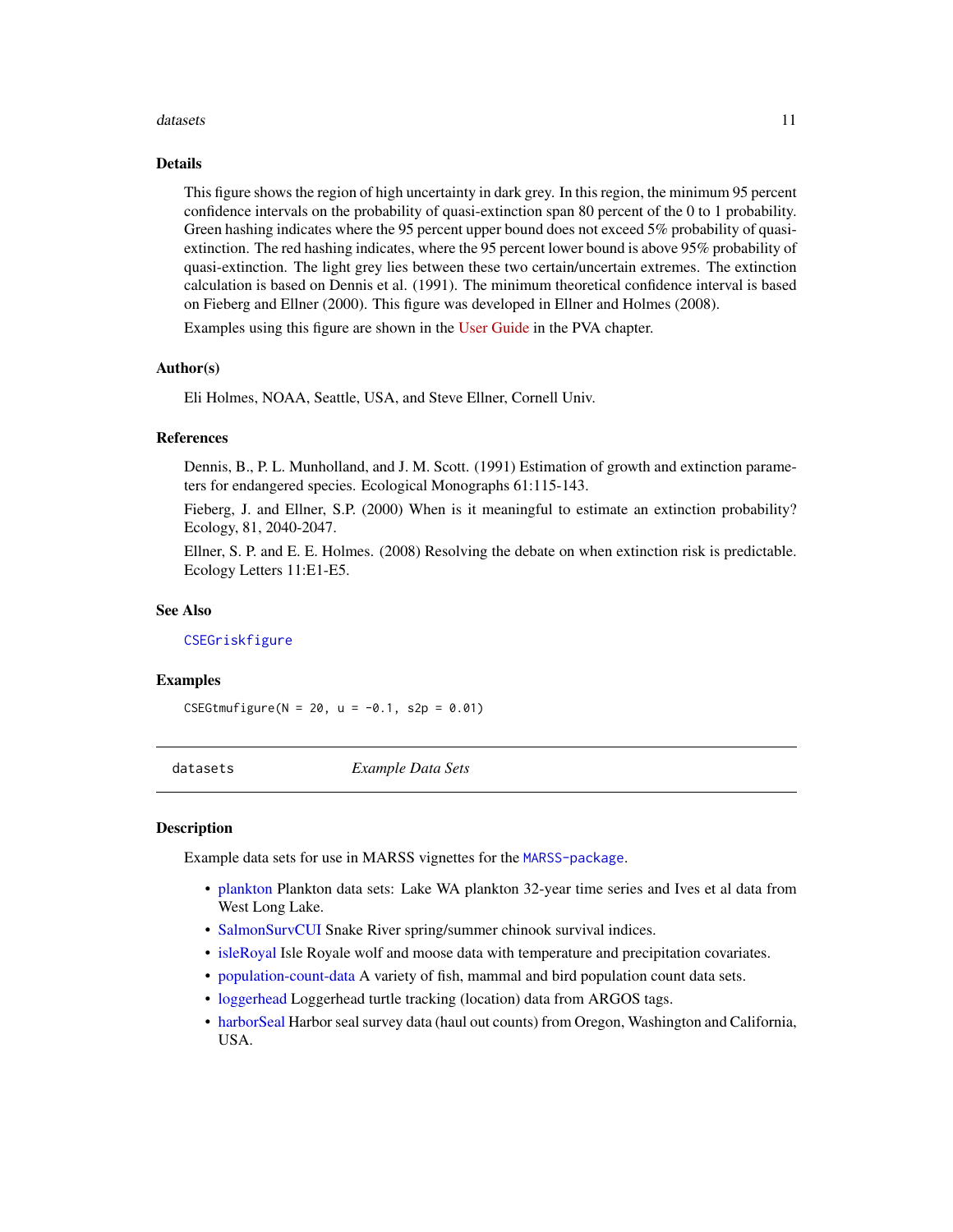# **Description**

fitted() returns the different types of fitted values for  $x_t$  and  $y_t$  in a MARSS model. The fitted values are the expected value of the right side of the MARSS equations without the error terms, thus are the model predictions of  $y_t$  or  $x_t$ . fitted.marssMLE is a companion function to [tsSmooth\(](#page-113-1)) which returns the expected value of the right side of the MARSS equations with the error terms (the Kalman filter and smoother output).

$$
\mathbf{x}_t = \mathbf{B}\mathbf{x}_{t-1} + \mathbf{u} + \mathbf{C}\mathbf{c}_t + \mathbf{G}\mathbf{w}_t, \text{ where } \mathbf{w}_t \sim \text{MVN}(0, \mathbf{Q})
$$

$$
\mathbf{y}_t = \mathbf{Z}\mathbf{x}_t + \mathbf{a} + \mathbf{D}\mathbf{d}_t + \mathbf{H}\mathbf{v}_t, \text{ where } \mathbf{v}_t \sim \text{MVN}(0, \mathbf{R})
$$

The data go from  $t = 1$  to  $t = T$ . For brevity, the parameter matrices are shown without a time subscript, however all parameters can be time-varying.

Note that the prediction of  $x_t$  conditioned on the data up to time t is not provided since that would require the expected value of  $X_t$  conditioned on data from  $t = 1$  to  $t + 1$ , which is not output from the Kalman filter or smoother.

#### Usage

```
## S3 method for class 'marssMLE'
fitted(object, ...,
    type = c("ytt1", "ytt", "xtT", "ytt", "xtt", "xtt1"),interval = c("none", "confidence", "prediction"),
    level = 0.95,output = c("data.frame", "matrix"),
    fun.kf = c("MARSSkfas", "MARSSkfss"))
```
### Arguments

| object   | A marssMLE object.                                                                                                                                                                                                                                                                                                                               |
|----------|--------------------------------------------------------------------------------------------------------------------------------------------------------------------------------------------------------------------------------------------------------------------------------------------------------------------------------------------------|
| type     | If type=" $tT$ ", then the predictions are conditioned on all the data. If type=" $tT$ ",<br>then the predictions are conditioned on data up to time t. If type="tt1", the<br>predictions are conditioned on data up to time $t - 1$ . The latter are also known<br>as one-step-ahead estimates. For y, these are also known as the innovations. |
| interval | If interval="confidence", then the standard error and confidence interval of<br>the predicted value is returned. If interval="prediction", then the standard<br>deviation and prediction interval of new data or states are returned.                                                                                                            |
| level    | Level for the intervals if interval is not equal to "none".                                                                                                                                                                                                                                                                                      |
| output   | data frame or list of matrices                                                                                                                                                                                                                                                                                                                   |
| fun.kf   | By default, tsSmooth() will use the Kalman filter/smoother function in object \$fun.kf<br>(either MARSSkfas() or MARSSkfss()). You can pass in fun. kf to force a par-<br>ticular Kalman filter/smoother function to be used.                                                                                                                    |
| $\cdot$  | Not used.                                                                                                                                                                                                                                                                                                                                        |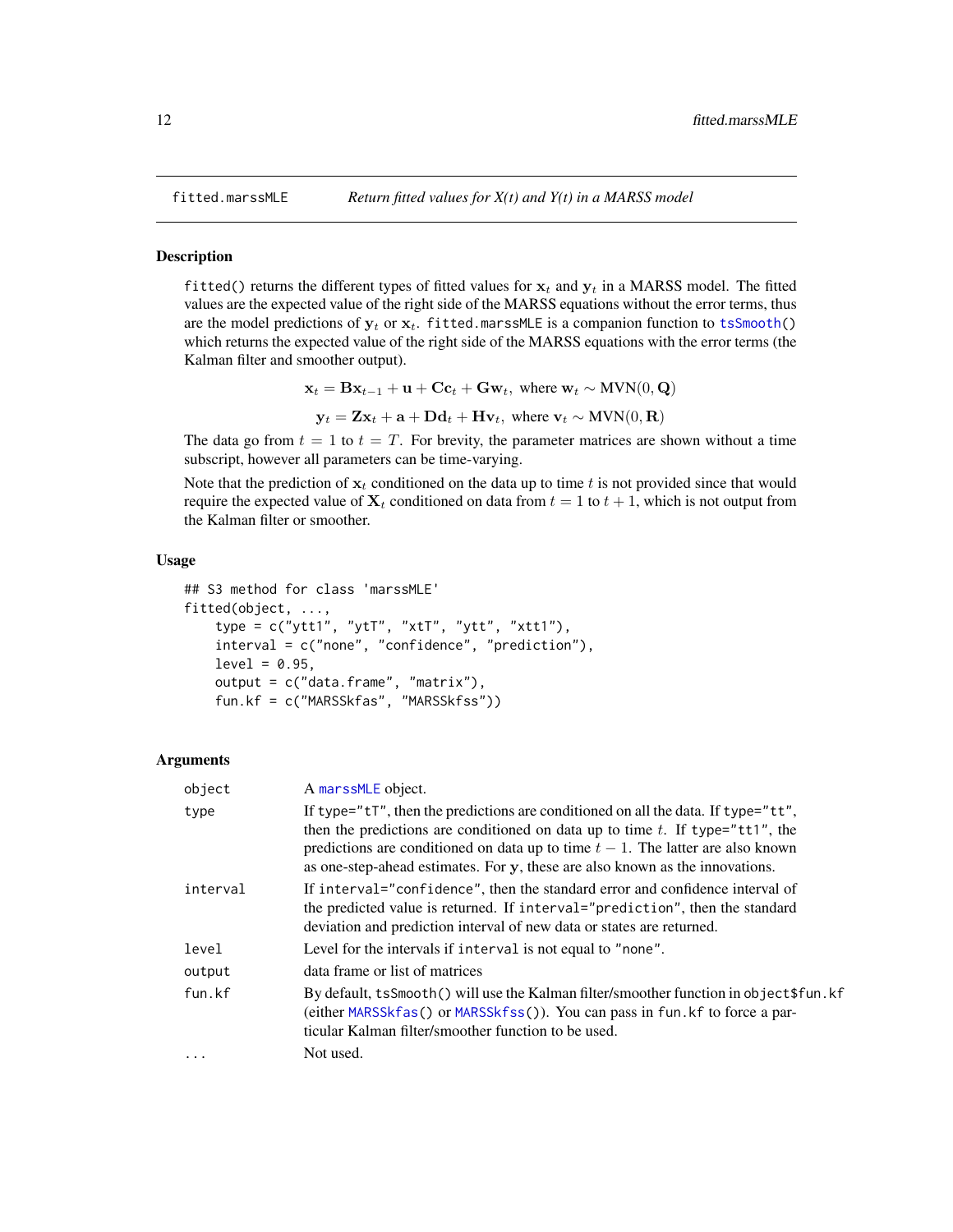#### Details

In the state-space literature, the two most commonly used fitted values are "ytt1" and "ytT". The former is the expected value of  $Y_t$  conditioned on the data 1 to time  $t - 1$ . These are known as the innovations and they, plus their variance, are used in the calculation of the likelihood of a MARSS model via the innovations form of the likelihood. The latter, "ytT" are the model estimates of the y values using all the data; this is the expected value of  $\mathbf{Z}\mathbf{X}_t + \mathbf{a} + \mathbf{D}\mathbf{d}_t$  conditioned on the data 1 to T. The "xtT" along with "ytT" are used for computing smoothation residuals used in outlier and shock detection. See [MARSSresiduals](#page-69-1). For completeness, fitted.marssMLE will also return the other possible model predictions with different conditioning on the data (1 to  $t - 1$ ,  $t$ , and  $T$ ), however only type="ytt1" (innovations) and "ytT" and "xtT" (smoothations) are regularly used. Keep in mind that the fitted " $x$ tT" is not the smoothed estimate of x (unlike " $y$ tT"). If you want the smoothed estimate of  $x$  (i.e. the expected value of  $X_t$  conditioned on all the data), you want the Kalman smoother. See [tsSmooth](#page-113-1).

Fitted versus estimated values: The fitted states at time  $t$  are predictions from the estimated state at time  $t - 1$  conditioned on the data: expected value of  $\mathbf{B} \mathbf{X}_{t-1} + \mathbf{u} + \mathbf{C} \mathbf{c}_t$  conditioned on the data. They are distinguished from the estimated states at time  $t$  which would includes the conditional expected values of the error terms:  $E[\mathbf{X}_t] = \mathbf{B} \mathbf{X}_{t-1} + \mathbf{u} + \mathbf{C} \mathbf{c}_t + \mathbf{w}_t$ . The latter are returned by the Kalman filter and smoother. Analogously, the fitted observations at time  $t$  are model predictions from the estimated state at time  $t$  conditioned on the data: the expected value of the right side of the y equation without the error term. Like with the states, one can also compute the expected value of the observations at time  $t$  conditioned on the data: the expected value of the right side of the  $y$ equation with the error term. The latter would just be equal to the data if there are no missing data, but when there are missing data, this is what is used to estimate their values. The expected value of states and observations are provided via [tsSmooth](#page-113-1).

#### observation fitted values

The model predicted  $\hat{\mathbf{y}}_t$  is  $\mathbf{Z} \mathbf{x}_t^{\tau} + \mathbf{a} + \mathbf{D} \mathbf{d}_t$ , where  $\mathbf{x}_t^{\tau}$  is the expected value of the state at time t conditioned on the data from 1 to  $\tau$  ( $\tau$  will be  $t - 1$ , t or T). Note, if you are using MARSS for estimating the values for missing data, then you want to use [tsSmooth\(](#page-113-1)) with type="ytT" not fitted(...,type="ytT").

 $x_t^{\tau}$  is the expected value of the states at time t conditioned on the data from time 1 to  $\tau$ . If type="ytT", the expected value is conditioned on all the data, i.e. xtT returned by [MARSSkf\(](#page-57-1)). If type="ytt1", then the expected value uses only the data up to time  $t - 1$ , i.e. xtt1 returned by [MARSSkf\(](#page-57-1)). These are commonly known as the one step ahead predictions for a state-space model. If type="ytt", then the expected value uses the data up to time  $t$ , i.e. xtt returned by [MARSSkf\(](#page-57-1)).

If interval="confidence", the standard error and interval is for the predicted y. The standard error is  $\mathbf{Z} \mathbf{V}_t^{\tau} \mathbf{Z}^{\top}$ . If interval="prediction", the standard deviation of new iid  $\mathbf{y}$  data sets is returned. The standard deviation of new y is  $ZV_t^\tau Z^\top + R_t$ .  $V_t^\tau$  is conditioned on the data from  $t = 1$  to n.  $\tau$  will be either t,  $t - 1$  or T depending on the value of type.

Intervals returned by MARSSpredict() are not for the data used in the model but rather new data sets. To evaluate the data used to fit the model for residuals analysis or analysis or model inadequacy, you want the model residuals (and residual se's). Use [residuals.marssMLE](#page-107-1) for model residuals and their intervals. The intervals for model residuals are narrower because the predictions for y were estimated from the model data (so is closer to the data used to estimate the predictions than new independent data will be).

# state fitted values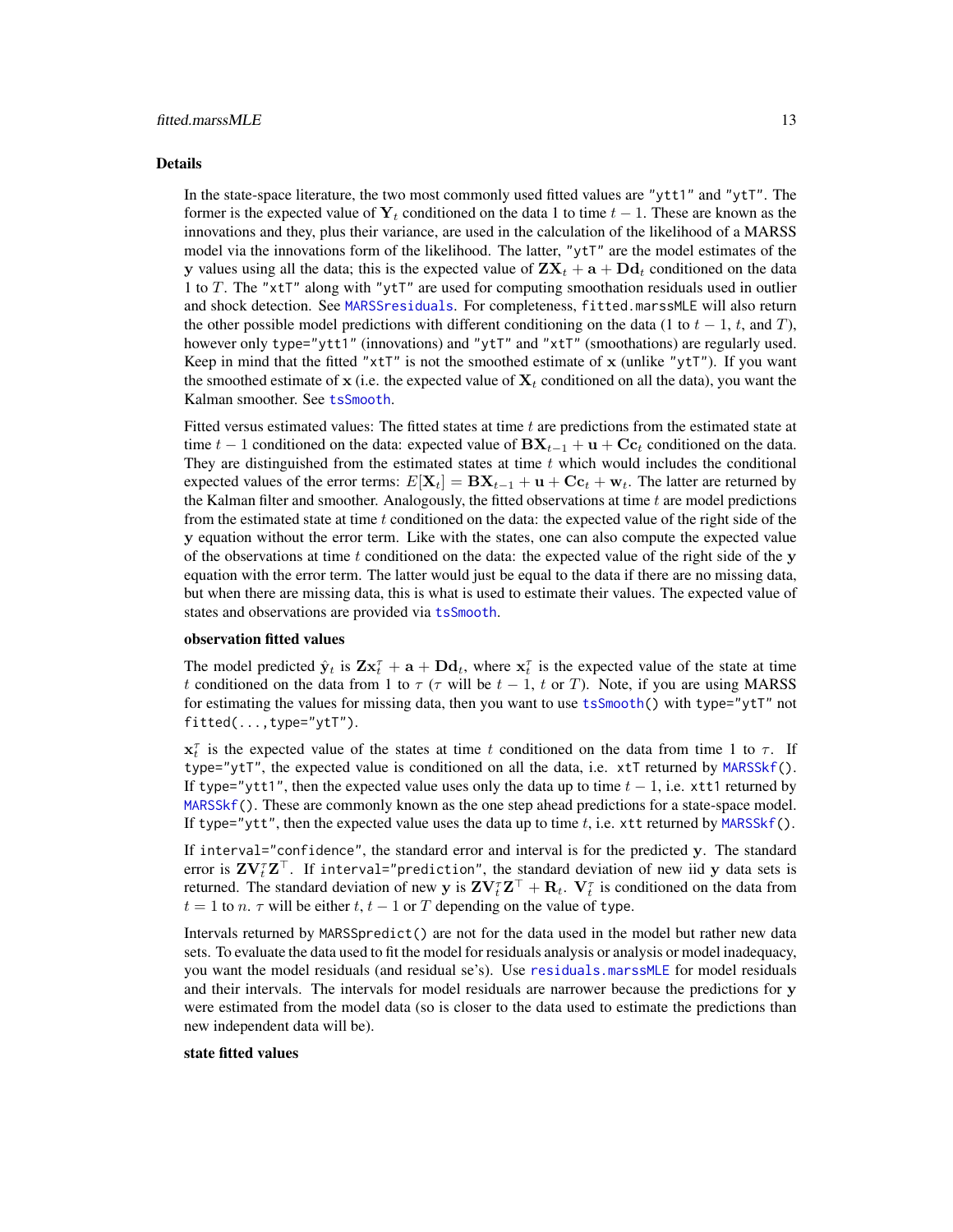The model predicted  $x_t$  given  $x_{t-1}$  is  $Bx_{t-1}^{\tau} + u + Cc_t$ . If you want estimates of the states, rather than the model predictions based on  $x_{t-1}$ , go to [tsSmooth\(](#page-113-1)). Which function you want depends on your objective and application.

 $x_{t-1}^{\tau}$  used in the prediction is the expected value of the states at time  $t-1$  conditioned on the data from  $t = 1$  to  $t = \tau$ . If type="xtT", this is the expected value at time  $t - 1$  conditioned on all the data, i.e. xtT[, t-1] returned by [MARSSkf\(](#page-57-1)). If type="xtt1", it is the expected value conditioned on the data up to time  $t - 1$ , i.e.  $xtt[, t-1]$  returned by [MARSSkf\(](#page-57-1)). The predicted state values conditioned on data up to  $t$  are not provided. This would require the expected value of states at time t conditioned on data up to time  $t + 1$ , and this is not output by the Kalman filter. Only conditioning on data up to  $t - 1$  and T are output.

If interval="confidence", the standard error of the predicted values (meaning the standard error of the expected value of  $X_t$  given  $X_{t-1}$ ) is returned. The standard error of the predicted value is  $\mathbf{BV}_{t-1}^\tau \mathbf{B}^\top.$  If interval="prediction", the standard deviation of  $\mathbf{X}_t$  given  $\mathbf{X}_{t-1}$  is output. The latter is  $BV_{t-1}^{\tau}B^{\top} + Q$  .  $V_{t-1}^{\tau}$  is either conditioned on data 1 to  $\tau = T$  or  $\tau = t - 1$  depending on type.

The intervals returned by fitted.marssMLE() are for the state predictions based on the state estimate at  $t-1$ . These are not typically what one uses or needs–however might be useful for simulation work. If you want confidence intervals for the state estimates, those are provided in [tsSmooth](#page-113-1). If you want to do residuals analysis (for outliers or model inadequacy), you want the residuals intervals provided in [residuals\(](#page-107-1)).

#### Value

If output="data.frame" (the default), a data frame with the following columns is returned. If output="matrix", the columns are returned as matrices in a list. Information computed from the model has a leading "." in the column name.

If interval="none", the following are returned (colnames with . in front are computed values):

| .rownames                                                    | Names of the data or states.                                                                                                                                                                                                                                                                                       |  |
|--------------------------------------------------------------|--------------------------------------------------------------------------------------------------------------------------------------------------------------------------------------------------------------------------------------------------------------------------------------------------------------------|--|
| t                                                            | Time step.                                                                                                                                                                                                                                                                                                         |  |
| у                                                            | The data if type is "ytT", "ytt" or "ytt1".                                                                                                                                                                                                                                                                        |  |
| $\cdot$ X                                                    | The expected value of $X_t$ conditioned on all the data if type="xtT" or data up<br>to time t if type="xtt1". From tsSmooth(). This is the expected value of the<br>right-side of the $x_t$ equation with the errors terms while. fitted is the expected<br>value of the right side without the error term $w_t$ . |  |
| .fitted                                                      | Predicted values of observations $(y)$ or the states $(x)$ . See details.                                                                                                                                                                                                                                          |  |
| If interval = "confidence", the following are also returned: |                                                                                                                                                                                                                                                                                                                    |  |
| .se                                                          | Standard errors of the predictions.                                                                                                                                                                                                                                                                                |  |
| .conf.low                                                    | Lower confidence level at $alpha = 1$ -level. The interval is approximated using<br>$qnorm(alpha/2)*.se + .fitted$                                                                                                                                                                                                 |  |
| .conf.up                                                     | Upper confidence level. The interval is approximated using qnorm(1-alpha/2)*.se<br>+ .fitted                                                                                                                                                                                                                       |  |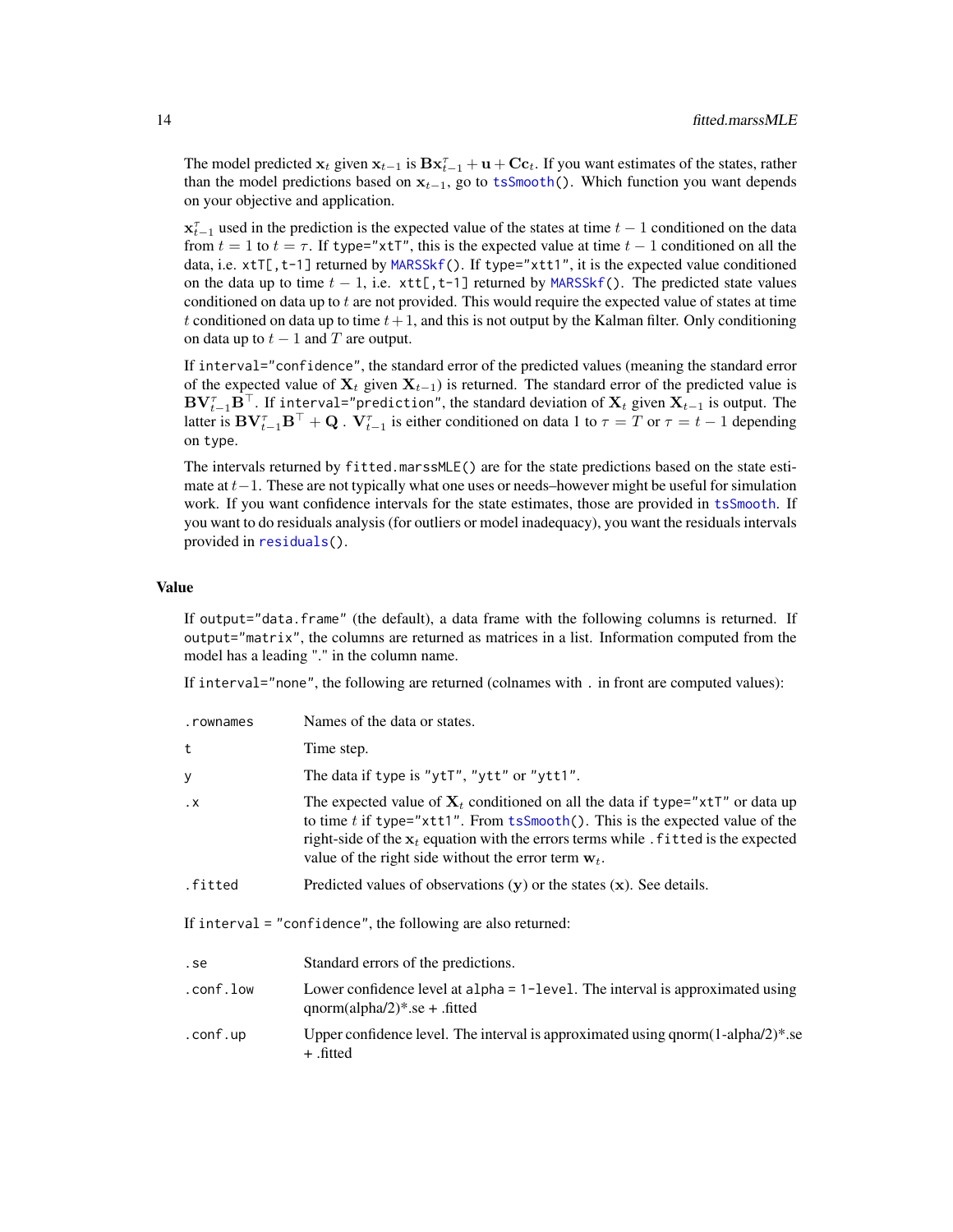The confidence interval is for the predicted value, i.e.  $\mathbf{Z} \mathbf{x}_t^{\tau} + \mathbf{a}$  for y or  $\mathbf{B} \mathbf{x}_{t-1}^{\tau} + \mathbf{u}$  for x where  $\mathbf{x}_t^{\tau}$ is the expected value of  $X_t$  conditioned on the data from 1 to  $\tau$ . ( $\tau$  will be  $t - 1$ ,  $t$  or  $T$ ).

If interval = "prediction", the following are also returned:

| . sd | Standard deviation of new $x_t$ or $y_t$ iid values.                                                          |
|------|---------------------------------------------------------------------------------------------------------------|
| .lwr | Lower range at a 1 pha = 1-1 evel. The interval is approximated using q norm (alpha/2)*. sd<br>+ .fitted      |
| .upr | Upper range at level. The interval is approximated using qnorm( $1$ -alpha $/2$ <sup>*</sup> .sd<br>+ .fitted |

The prediction interval is for new  $x_t$  or  $y_t$ . If you want to evaluate the observed data or the states estimates for outliers then these are not the intervals that you want. For that you need the residuals intervals provided by [residuals\(](#page-107-1)).

# Author(s)

Eli Holmes, NOAA, Seattle, USA.

#### See Also

[MARSSkf](#page-57-1), [MARSSresiduals](#page-69-1), [residuals.marssMLE](#page-107-1), [predict.marssMLE](#page-98-1), [tsSmooth.marssMLE](#page-113-1)

#### Examples

```
dat <- t(harborSeal)
dat \leq - dat[c(2, 11, 12), ]fit \leq MARSS(dat, model = list(Z = factor(c("WA", "OR", "OR"))))
fitted(fit)
# Example of fitting a stochastic level model to the Nile River flow data
# red line is smooothed level estimate
# grey line is one-step-ahead prediction using xtt1
nile <- as.vector(datasets::Nile)
mod.list <- list(
  Z = matrix(1), A = matrix(0), R = matrix("r"),
  B = matrix(1), U = matrix(0), Q = matrix("q"),
  x0 = matrix("pi"))
fit \leq MARSS(nile, model = mod.list, silent = TRUE)
# Plotting
# There are plot methods for marssMLE objects
library(ggplot2)
autoplot(fit)
# Below shows how to make plots manually but all of these can be made
# with autoplot(fit) or plot(fit)
plot(nile, type = "p", pch = 16, col = "blue")lines(fitted(fit, type="ytT")$.fitted, col = "red", lwd = 2)
lines(fitted(fit, type="ytt1")$.fitted, col = "grey", lwd = 2)
```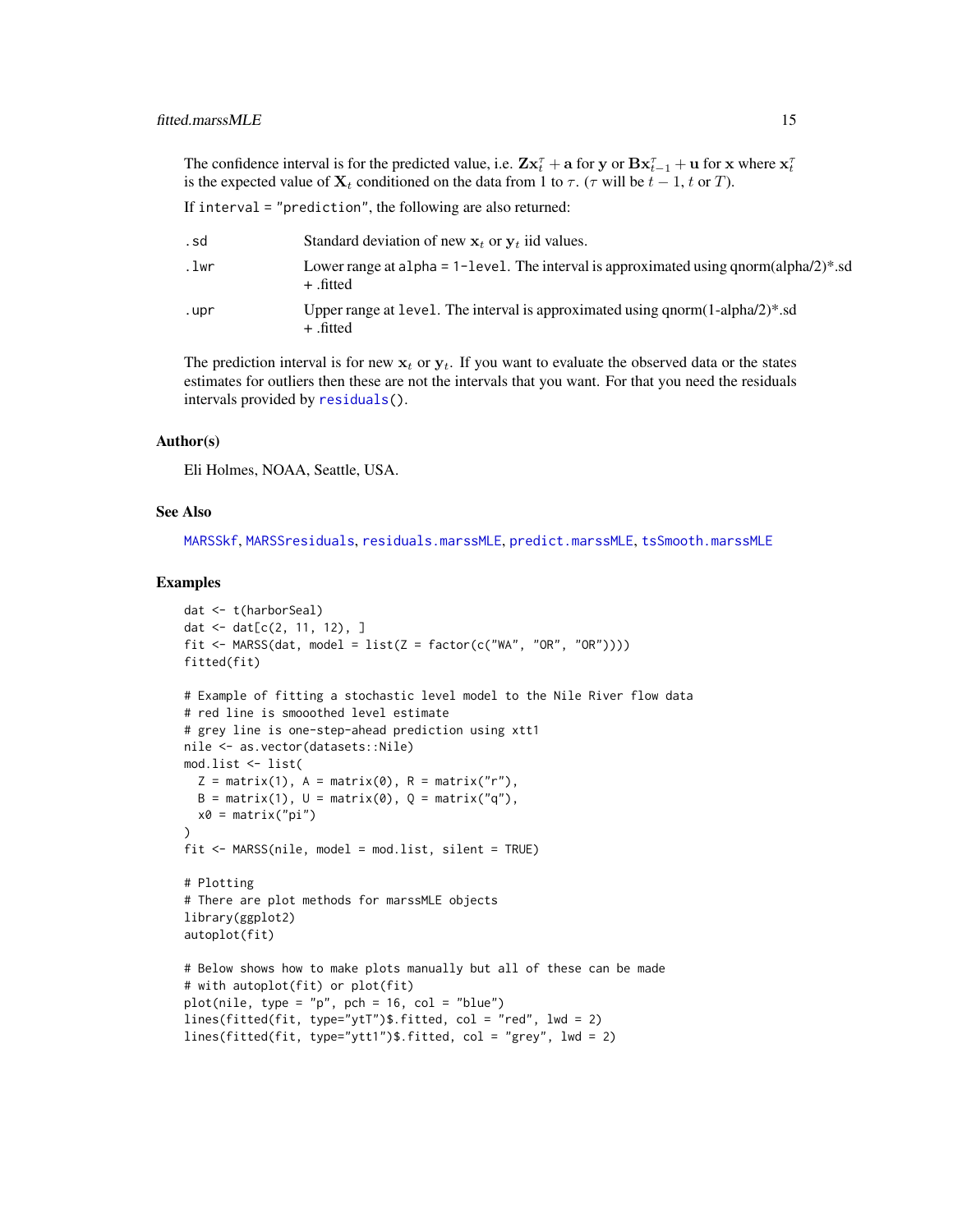```
# Make a plot of the model estimate of y(t), i.e., put a line through the points
# Intervals are for new data not the blue dots
# (which were used to fit the model so are not new)
library(ggplot2)
d <- fitted(fit, type = "ytT", interval="confidence", level=0.95)
d2 <- fitted(fit, type = "ytT", interval="prediction", level=0.95)
d$.lwr <- d2$.lwr
d$.upr <- d2$.upr
ggplot(data = d) +geom_line(aes(t, .fitted), size=1) +
 geom_point(aes(t, y), color = "blue", na.rm=TRUE) +
 geom\_ribbon(aes(x = t, ymin = .conf.low, ymax = .conf.up), alpha = 0.3) +geom\_line(aes(t, .lw), linetype = 2) +geom_line(aes(t, .upr), linetype = 2) +
 facet_grid(~.rownames) +
 xlab("Time Step") + ylab("Count") +
 ggtitle("Blue=data, Black=estimate, grey=CI, dash=prediction interval") +
 geom_text(x=15, y=7, label="The intervals are for \n new data not the blue dots")
```
forecast.marssMLE *forecast function for marssMLE objects*

### Description

[MARSS\(](#page-26-1)) outputs [marssMLE](#page-61-1) objects. forecast(object), where object is [marssMLE](#page-61-1) object, will return the forecasts of  $y_t$  or  $x_t$  for h steps past the end of the model data. forecast(object) returns a [marssPredict](#page-68-1) object which can be passed to [plot.marssPredict](#page-92-1) for automatic plotting of the forecast. forecast.marssMLE() is used by [predict.marssMLE\(](#page-98-1)) to generate forecasts.

This is a method for the generic forecast function in the forecast package. The forecast package is not part of the MARSS package and you will need to load it separately. Alternatively you can use forecast.marssMLE() instead of forecast().

#### Usage

```
## S3 method for class 'marssMLE'
forecast(object, h = 10, level = c(0.8, 0.95),
     type = c("ytT", "xtT", "ytt", "ytt1", "xtt", "xtt", "xtt1"),newdata = list(y = NULL, c = NULL, d = NULL),interval = c("prediction", "confidence", "none"),
     fun.kf = c("MARSSkfas", "MARSSkfss"), ...)
```
#### Arguments

object A [marssMLE](#page-61-1) object.

h Number of steps ahead to forecast. newdata is for the forecast, i.e. for the  $h$ time steps after the end of the model data. If there are covariates in the model,  $c_t$  or  $d_t$ , then newdata is required. See details.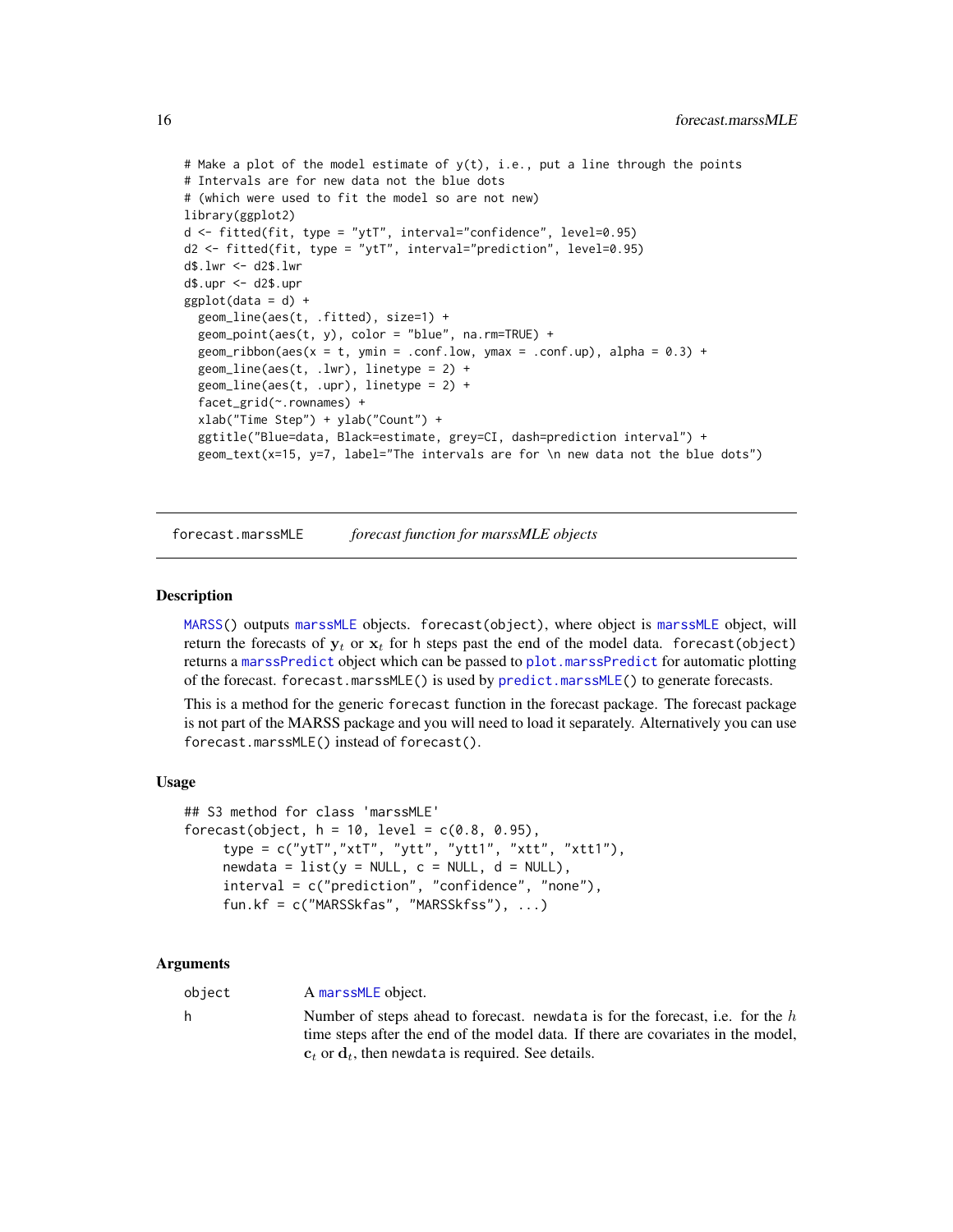| level     | Level for the intervals if interval $!=$ "none".                                                                                                                                                                                                                                                                                                                                                                                                                 |
|-----------|------------------------------------------------------------------------------------------------------------------------------------------------------------------------------------------------------------------------------------------------------------------------------------------------------------------------------------------------------------------------------------------------------------------------------------------------------------------|
| type      | The default for observations would be type="ytT" and for the states would be<br>type="xtT", i.e. using all the data. Other possible forecasts are provided for<br>completeness but would in most cases be identical (see details).                                                                                                                                                                                                                               |
| newdata   | An optional list with matrices for new covariates $c_t$ or $d_t$ to use for the fore-<br>casts. $c_t$ or $d_t$ must be in the original model and have the same matrix rows<br>and columns as used in the MARSS() call but the number of time steps can be<br>different (and should be equal to h).                                                                                                                                                               |
| interval  | If interval="confidence", then the standard error and confidence interval of<br>the expected value of $y_t$ (type="ytT") or $x_t$ (type="xtT") is returned. interval="prediction"<br>(default) returns prediction intervals which include the uncertainty in the ex-<br>pected value and due to observation error (the $R$ in the $y$ equation). Note, in<br>the context of a MARSS model, only confidence intervals are available for the<br>states (the $x)$ . |
| fun.kf    | Only if you want to change the default Kalman filter. Can be ignored.                                                                                                                                                                                                                                                                                                                                                                                            |
| $\ddotsc$ | Other arguments. Not used.                                                                                                                                                                                                                                                                                                                                                                                                                                       |
|           |                                                                                                                                                                                                                                                                                                                                                                                                                                                                  |

### Details

The type="ytT" forecast for  $T + i$  is

 $\mathbf{Z}\mathbf{x}_{T+i}^T + \mathbf{a} + \mathbf{D}\mathbf{d}_{T+i}$ 

where **Z**, a and **D** are estimated from the data from  $t = 1$  to T. If the model includes  $d_t$  then newdata with d must be passed in. Either confidence or prediction intervals can be shown. Prediction intervals would be the norm for forecasts and show the intervals for new data which based on the conditional variance of  $\mathbf{Z} \mathbf{X}_{T+i} + \mathbf{V}_{T+i}$ . Confidence intervals would show the variance of the mean of the new data (such as if you ran a simulation multiple times and recorded only the mean observation time series). It is based on the conditional variance of  $ZX_{T+i}$ . The intervals shown are computed with [fitted\(](#page-11-1)).

The type=" $xtT$ " forecast for  $T + i$  is

$$
\mathbf{Bx}^T_{T+i-1} + \mathbf{u} + \mathbf{Cc}_{T+i}
$$

where **B** and **u** and **C** are estimated from the data from  $t = 1$  to T (i.e. the estimates in the marssMLE object). If the model includes  $c_t$  then newdata with c must be passed in. The only intervals are confidence intervals which based on the conditional variance of  $\mathbf{B}\mathbf{X}_{T+i-1} + \mathbf{W}_{T+i}$ . If you pass in data for your forecast time steps, then the forecast will be computed conditioned on the original data plus the data in the forecast period. The intervals shown are computed with the Kalman smoother (or filter if type="xtt" or type="xtt1" specified) via [tsSmooth\(](#page-113-1)).

If the model has time-varying parameters, the parameter estimates at time  $T$  will be used for the whole forecast. If new data c or d are passed in, it must have h time steps.

Note: y in newdata. Data along with covariates can be passed into newdata. In this case, the data in newdata  $(T + 1$  to  $T + h$ ) are conditioned on for the expected value of  $X_t$  but parameters used are only estimated using the data in the marss MLE object  $(t = 1 \text{ to } T)$ . If you include data in newdata, you need to decide how to condition on that new data for the forecast. type="ytT" would mean that the  $t = T + i$  forecast is conditioned on all the data,  $t = 1$  to  $T + h$ , type="ytt" would mean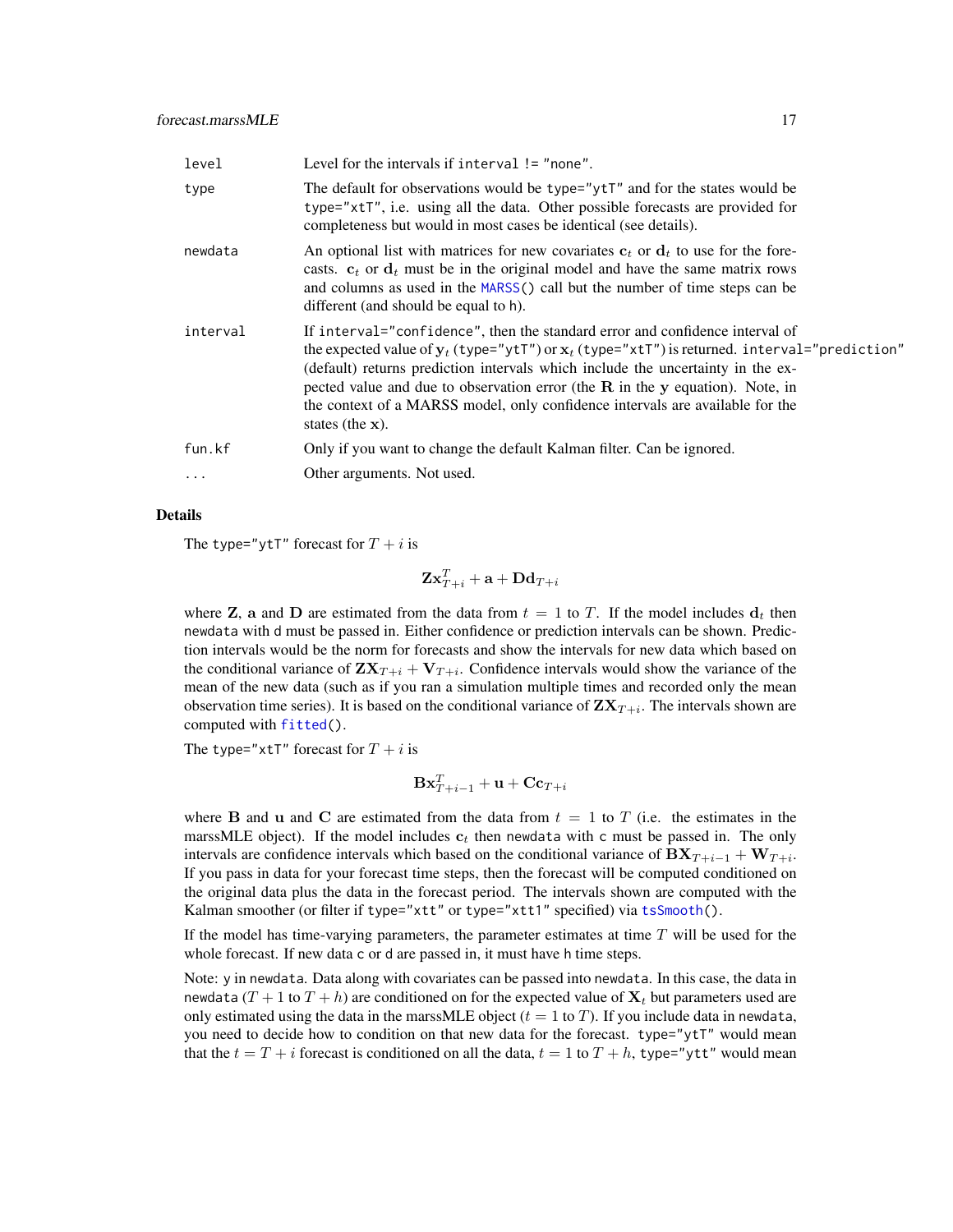that the  $t = T + i$  forecast is conditioned on the data,  $t = 1$  to  $T + i$ , and type="ytt1" would mean that the  $t = T + i$  forecast is conditioned on the data,  $t = 1$  to  $T + i - 1$ . Because MARSS models can be used in all sorts of systems, the y part of the MARSS model might not be "data" in the traditional sense. In some cases, one of the y (in a multivariate model) might be a known deterministic process or it might be a simulated future y that you want to include. In this case the y rows that are being forecasted are NAs and the y rows that are known are passed in with newdata.

#### Value

A list with the following components:

| method  | The method used for fitting, e.g. "kem".                   |
|---------|------------------------------------------------------------|
| model   | The marssMLE object passed into forecast.marssMLE().       |
| newdata | The newdata list if passed into forecast.marssMLE().       |
| level   | The confidence level passed into forecast.marssMLE().      |
| pred    | A data frame the forecasts along with the intervals.       |
| type    | The type ("ytT" or "xtT") passed into forecast.marssMLE(). |
| t       | The time steps used to fit the model (used for plotting).  |
| h       | The number of forecast time steps (used for plotting).     |
|         |                                                            |

# Author(s)

Eli Holmes, NOAA, Seattle, USA.

#### See Also

[plot.marssPredict](#page-92-1), [predict.marssMLE](#page-98-1)

#### Examples

```
# More examples are in ?predict.marssMLE
```

```
dat <- t(harborSealWA)
dat <- dat[2:4,] #remove the year row
fit <- MARSS(dat, model=list(R="diagonal and equal"))
# 2 steps ahead forecast
fr <- forecast.marssMLE(fit, type="ytT", h=2)
plot(fr)
# forecast and only show last 10 steps of original data
fr <- forecast.marssMLE(fit, h=10)
plot(fr, include=10)
# if you load the forecast package, you can use
library(forecast)
fr <- forecast(fit)
```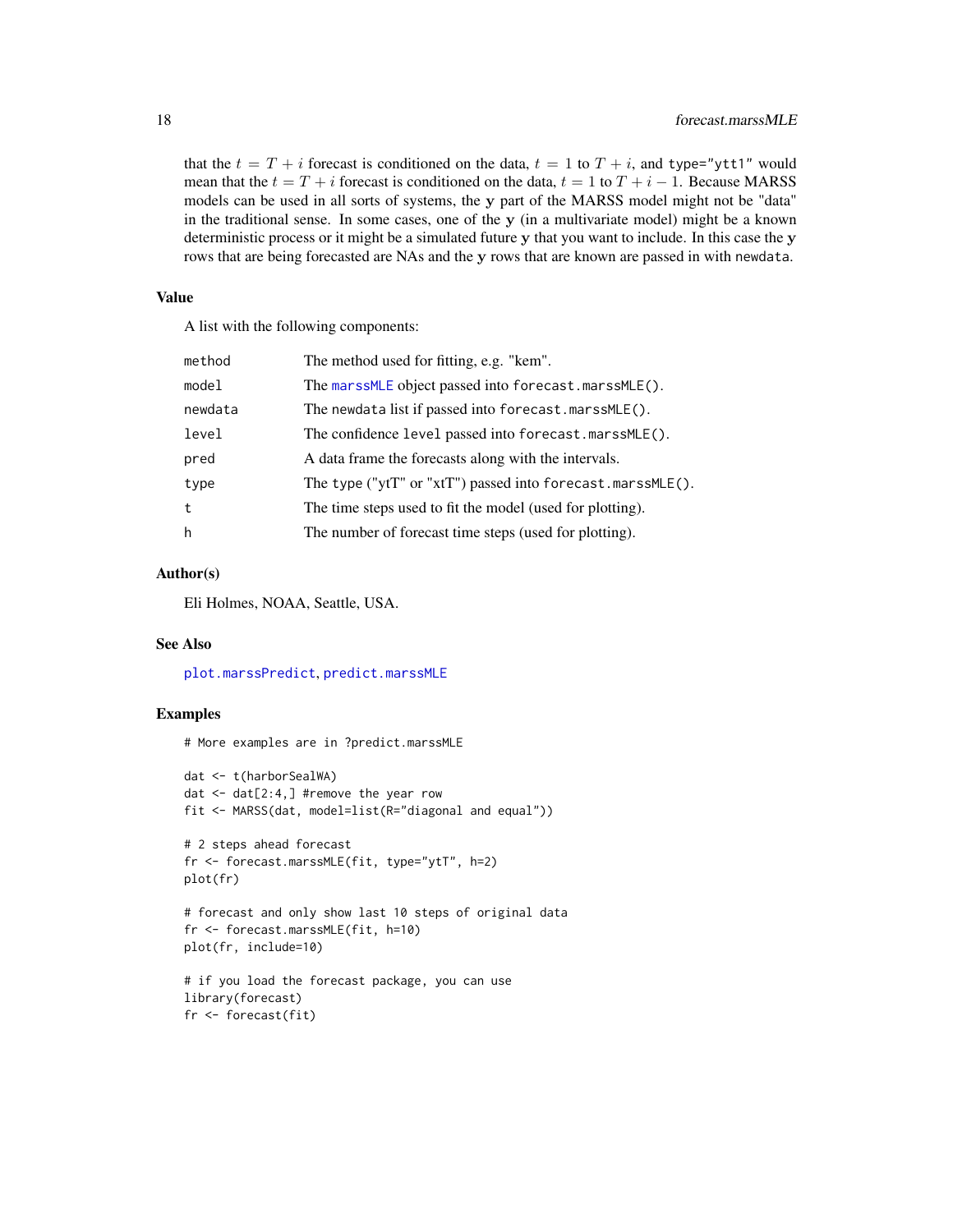<span id="page-18-1"></span><span id="page-18-0"></span>

#### Description

This returns a data frame with brief summary information.

- coef.det The coefficient of determination. This is the squared correlation between the fitted values and the original data points. This is simply a metric for the difference between the data points and the fitted values and should not be used for formal model comparison.
- sigma The sample variance (unbiased) of the data residuals (fitted minus data). This is another simple metric of the difference between the data and fitted values. This is different than the sigma returned by an arima() call for example. That sigma would be akin to sqrt $(Q)$  in the MARSS parameters; 'akin' because MARSS models are multivariate and the sigma returned by arima is for a univariate model.

df The number of estimated parameters. Denoted num.params in a [marssMLE](#page-61-1) object.

logLik The log-likelihood.

AIC Akaike information criterion.

AICc Akaike information criterion corrected for small sample size.

AICbb Non-parametric bootstrap Akaike information criterion if in the [marssMLE](#page-61-1) object.

AICbp Parametric bootstrap Akaike information criterion if in the [marssMLE](#page-61-1) object.

convergence 0 if converged according to the convergence criteria set. Note the default convergence criteria are high in order to speed up fitting. A number other than 0 means the model did not meet the convergence criteria.

errors 0 if no errors. 1 if some type of error or warning returned.

#### Usage

glance.marssMLE(x, ...)

### Arguments

x A [marssMLE](#page-61-1) object ... Not used.

### Examples

```
dat <- t(harborSeal)
dat <- dat[c(2, 11, 12), ]
fit <- MARSS(dat, model = list(Z = factor(c("WA", "OR", "OR"))))
library(broom)
glance(fit)
```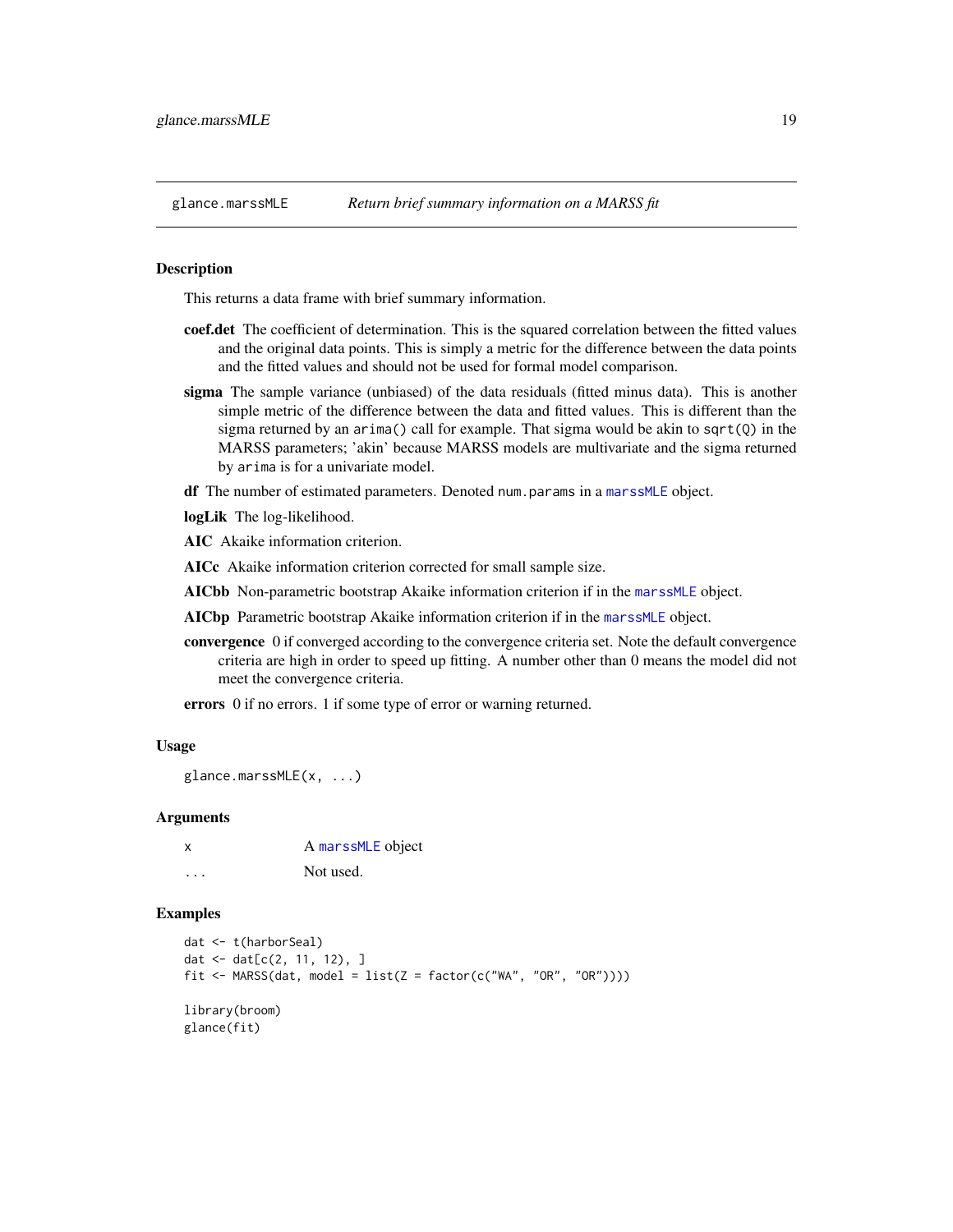#### **Description**

Data sets used in MARSS vignettes in the [MARSS-package](#page-2-1). These are data sets based on logged count data from Oregon, Washington and California sites where harbor seals were censused while hauled out on land. "harborSealnomiss" is an extrapolated data set where missing values in the original data set have been extrapolated so that the data set can be used to demonstrate fitting population models with different underlying structures.

#### Usage

data(harborSeal) data(harborSealWA)

#### Format

Matrix "harborSeal" contains columns "Years", "StraitJuanDeFuca", "SanJuanIslands", "Eastern-Bays", "PugetSound", "HoodCanal", "CoastalEstuaries", "OlympicPeninsula", "CA.Mainland", "OR.NorthCoast", "CA.ChannelIslands", and "OR.SouthCoast".

Matrix "harborSealnomiss" contains columns "Years", "StraitJuanDeFuca", "SanJuanIslands", "EasternBays", "PugetSound", "HoodCanal", "CoastalEstuaries", "OlympicPeninsula", "OR.NorthCoast", and "OR.SouthCoast". Matrix "harborSealWA" contains columns "Years", "SJF", "SJI", "EBays", "PSnd", and "HC", representing the same five sites as the first five columns of "harborSeal".

# Details

Matrix "harborSealWA" contains the original 1978-1999 logged count data for five inland WA sites. Matrix "harborSealnomiss" contains 1975-2003 data for the same sites as well as four coastal sites, where missing values have been replaced with extrapolated values. Matrix "harborSeal" contains the original 1975-2003 LOGGED data (with missing values) for the WA and OR sites as well as a CA Mainland and CA ChannelIslands time series.

#### Source

Jeffries et al. 2003. Trends and status of harbor seals in Washington State: 1978-1999. Journal of Wildlife Management 67(1):208-219.

Brown, R. F., Wright, B. E., Riemer, S. D. and Laake, J. 2005. Trends in abundance and current status of harbor seals in Oregon: 1977-2003. Marine Mammal Science, 21: 657-670.

Lowry, M. S., Carretta, J. V., and Forney, K. A. 2008. Pacific harbor seal census in California during May-July 2002 and 2004. California Fish and Game 94:180-193.

Hanan, D. A. 1996. Dynamics of Abundance and Distribution for Pacific Harbor Seal, Phoca vitulina richardsi, on the Coast of California. Ph.D. Dissertation, University of California, Los Angeles. 158pp. DFO. 2010. Population Assessment Pacific Harbour Seal (Phoca vitulina richardsi). DFO Can. Sci. Advis. Sec. Sci. Advis. Rep. 2009/011.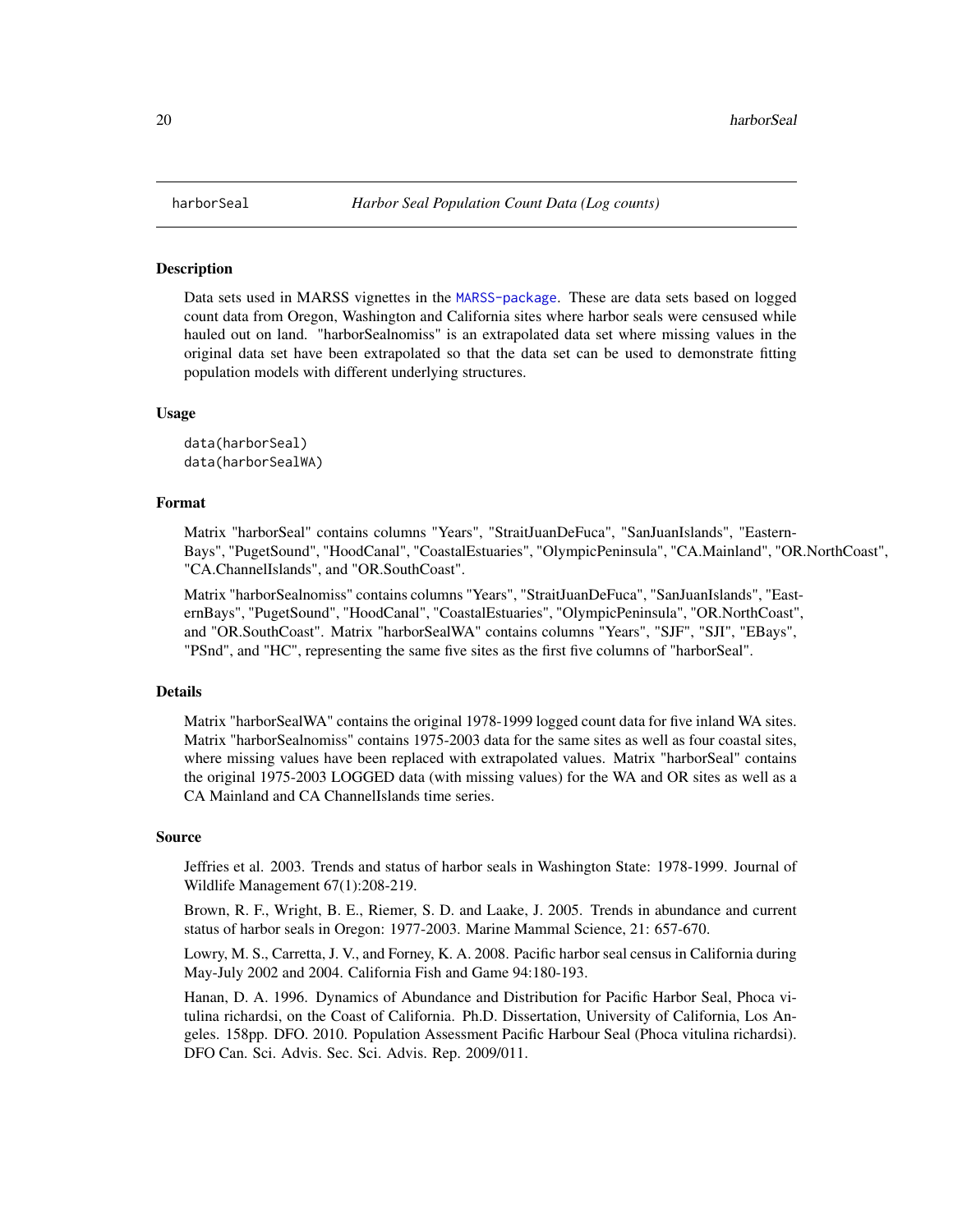#### <span id="page-20-0"></span>is.marssMLE 21

#### Examples

```
str(harborSealWA)
str(harborSeal)
```
#### is.marssMLE *Tests marssMLE object for completeness*

## **Description**

Tests a [marssMLE](#page-61-1) object for completeness to determine if it has all the pieces and attributes necessary to be passed to MARSS functions for fitting, filtering, smoothing, or displaying. Internal function, use MARSS::: to access. This is a very slow function which should not be called repeatedly in a for loop for example.

#### Usage

is.marssMLE(MLEobj)

#### Arguments

MLEobj An object of class [marssMLE](#page-61-1). See Details.

# Details

The is.marssMLE() function checks components marss, start and control, which must be present for estimation by functions e.g. [MARSSkem\(](#page-53-1)). Components returned from estimation must include at least method, par, kf, numIter, convergence and logLik. Additional components (e.g. AIC) may be returned, as described in function help files.

- model An object of class [marssMODEL](#page-62-1) in whatever form the user specified in the call to [MARSS\(](#page-26-1)). Default is form "marxss".
- marss An object of class [marssMODEL](#page-62-1) in "marss" forms, needed for all the base MARSS functions.
- start List with matrices specifying initial values for parameters to be used (if needed) by the maximization algorithm.
	- B Initial value(s) for  $\bf{B}$  matrix (m x m).
	- U Initial value(s) for **u** matrix  $(m x 1)$ .
	- Q Initial value(s) for Q variance-covariance matrix (m x m).
	- Z Initial value(s) for  $Z$  matrix (n x m).
	- A Initial value(s) for a matrix  $(n \times 1)$ .
	- R Initial value(s) for  $\bf{R}$  variance-covariance matrix (n x n).
	- $x\theta$  Initial value(s) for initial state vector (m x 1).
	- $V\&$  Initial variance(s) for initial state variance (m x m).
- control A list specifying estimation options. The following options are needed by [MARSSkem\(](#page-53-1)). Other control options can be set if needed for other estimation methods, e.g. the control options listed for [optim](#page-0-0) for use with [MARSSoptim\(](#page-64-1)). The default values for control options are set in alldefaults[[method]] which is specified in MARSSsettings.R.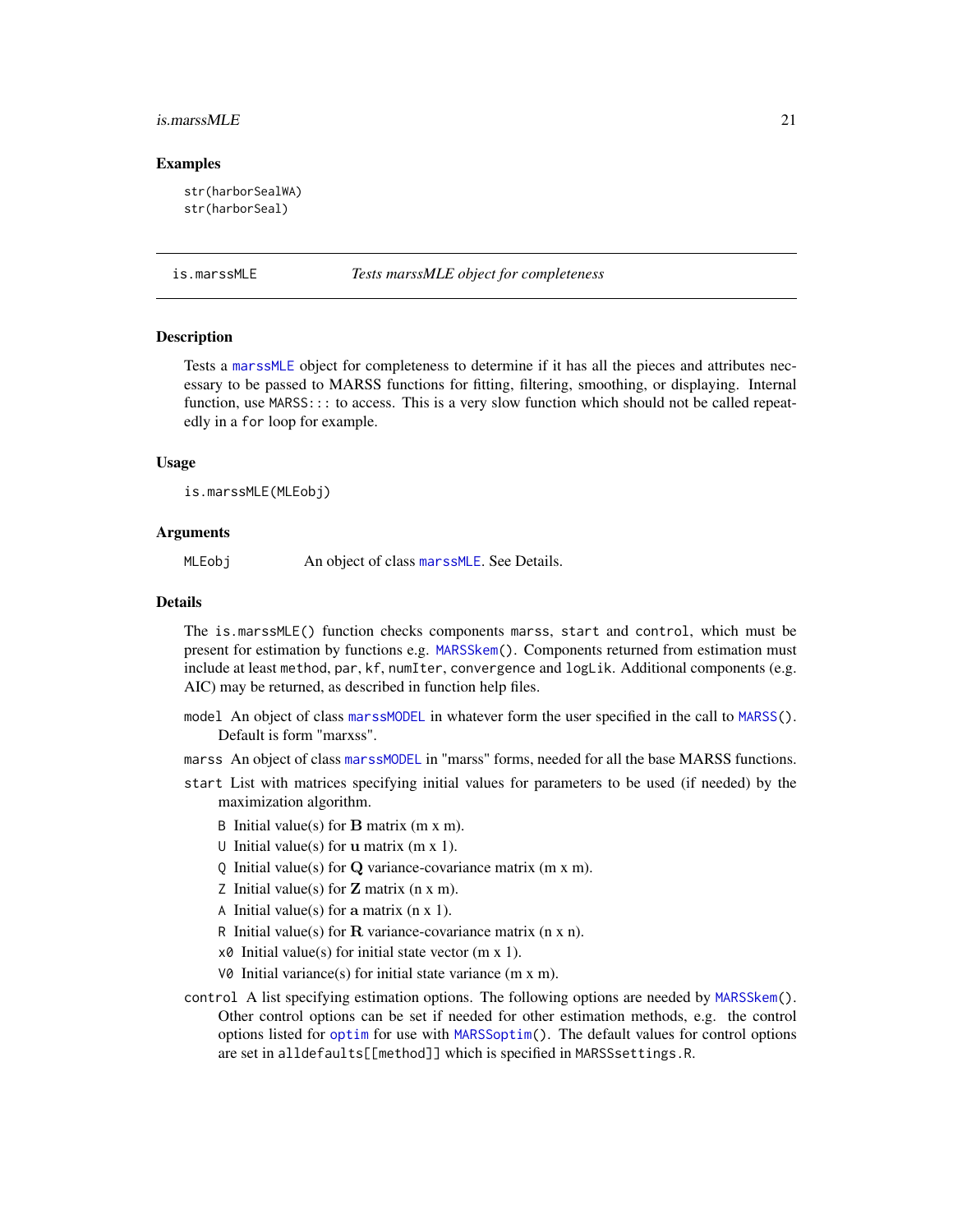- minit The minimum number of iterations to do in the maximization routine (if needed by method).
- maxit Maximum number of iterations to be used in the maximization routine (if needed by method).
- min.iter.conv.test Minimum iterations to run before testing convergence via the slope of the log parameter versus log iterations.
- conv.test.deltaT=9 Number of iterations to use for the testing convergence via the slope of the log parameter versus log iterations.
- conv.test.slope.tol The slope of the log parameter versus log iteration to use as the cutoff for convergence. The default is 0.5 which is a bit high. For final analyses, this should be set lower.
- abstol The logLik.(iter-1)-logLik.(iter) convergence tolerance for the maximization routine. Both the abstol and the slope of the log of the parameters versus the log iteration tests must be met for convergence.
- trace A positive integer. If not 0, a record will be created during maximization iterations (what's recorded depends on method of maximization). -1 turns off most internal error checking.
- safe Logical. If TRUE, then the Kalman filter is run after each update equation in the EM algorithm. This slows down the algorithm. The default is FALSE.
- allow.degen If TRUE, replace  $Q$  or  $R$  diagonal elements by 0 when they become very small.
- min. degen. iter Number of iterations before trying to set a diagonal element of  $Q$  or  $R$  to zero).
- degen. Lim How small the  $Q$  or  $R$  diagonal element should be before attempting to replace it with zero.
- silent Suppresses printing of progress bar, error messages and convergence information.
- method A string specifying the estimation method. MARSS allows "kem" for EM and "BFGS" for quasi-Newton. Once the model has been fitted, additional elements are added.
- par A list with 8 matrices of estimated parameter values Z, A, R, B, U, Q, x0, V0.
- states Expected values of the x (hidden states).
- states.se Standard errors on the estimates states.
- ytT Expected values of the y. This is just y for non-missing y.
- ytT.se Standard errors on the ytT. This will be 0 for non-missing y.
- kf A list containing Kalman filter/smoother output if control \$trace is  $> 0$ .
- Ey A list containing expectations involving y. Output if control \$trace is  $> 0$ .
- numIter Number of iterations which were required for convergence.
- convergence Convergence status and errors. 0 means converged successfully. Anything else means an error or warning.
- logLik Log-likelihood.
- AIC AIC
- AICc Corrected AIC.
- call A list of all the arguments passed into the MARSS call. Not required for most functions, but is a record of what was used to call MARSS for checking and can be used to customize the printing of MARSS output.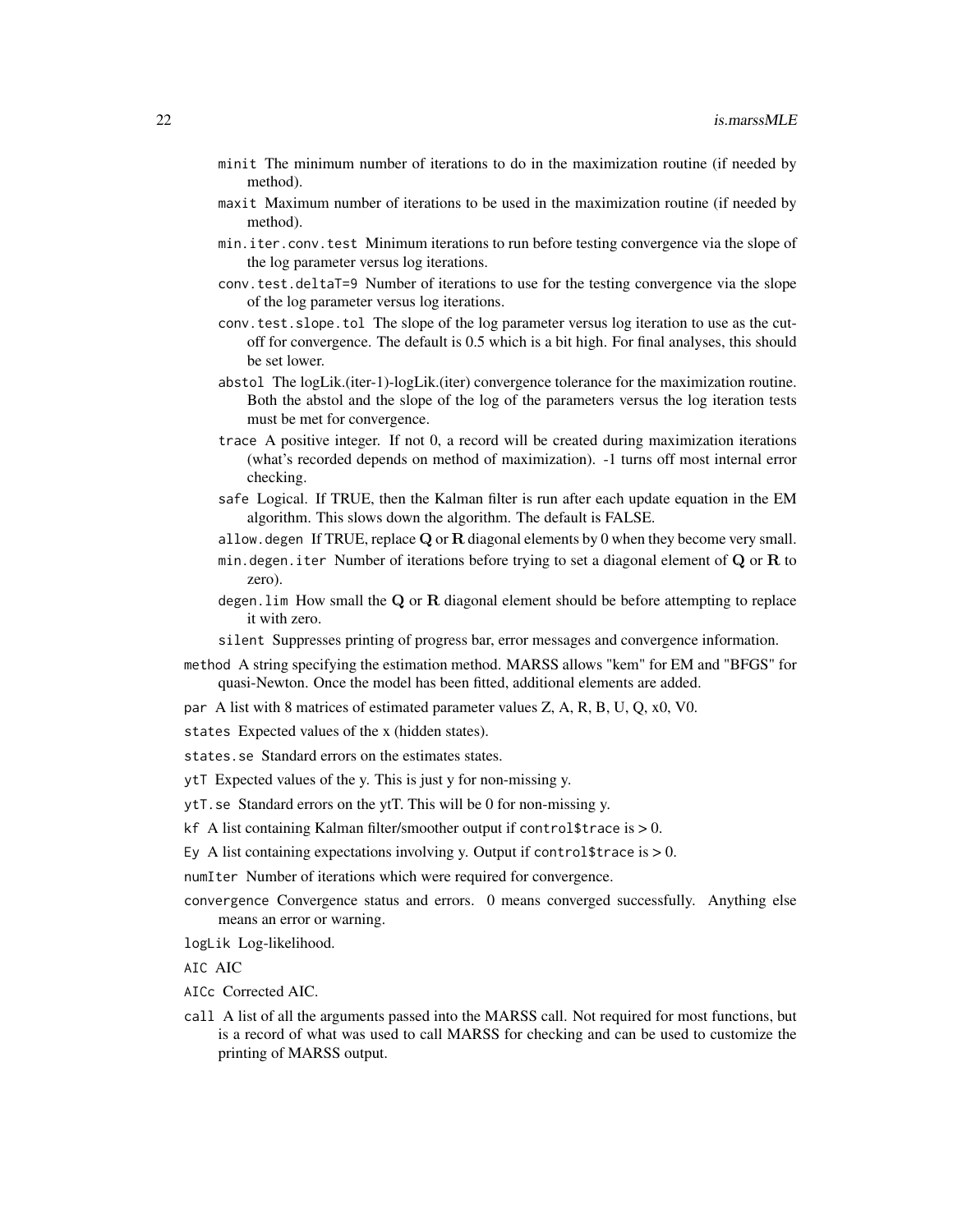#### <span id="page-22-0"></span>isleRoyal 23

# Value

TRUE if no problems; otherwise a message describing the problems.

# Author(s)

Eli Holmes and Kellie Wills, NOAA, Seattle, USA.

# See Also

[marssMODEL](#page-62-1), [MARSSkem](#page-53-1)

<span id="page-22-1"></span>isleRoyal *Isle Royale Wolf and Moose Data*

### Description

Example data set for estimation of species interaction strengths. These are data on the number of wolves and moose on Isle Royal, Michigan. The data are unlogged. The covariate data are the average Jan-Feb, average Apr-May and average July-Sept temperature (Fahrenheit) and precipitation (inches). Also included are 3-year running means of these covariates. The choice of covariates is based on those presented in the Isle Royale 2012 annual report.

### Usage

data(isleRoyal)

#### Format

The data are supplied as a matrix with years in the first column.

# Source

Peterson R. O., Thomas N. J., Thurber J. M., Vucetich J. A. and Waite T. A. (1998) Population limitation and the wolves of Isle Royale. In: Biology and Conservation of Wild Canids (eds. D. Macdonald and C. Sillero-Zubiri). Oxford University Press, Oxford, pp. 281-292.

Vucetich, J. A. and R. O. Peterson. (2010) Ecological studies of wolves on Isle Royale. Annual Report 2009-10. School of Forest Resources and Environmental Science, Michigan Technological University, Houghton, Michigan USA 49931-1295

The source for the covariate data is the Western Regional Climate Center (http://www.wrcc.dri.edu) using their data for the NE Minnesota division. The website used was http://www.wrcc.dri.edu/cgibin/divplot1\_form.pl?2103 and www.wrcc.dri.edu/spi/divplot1map.html.

# Examples

str(isleRoyal)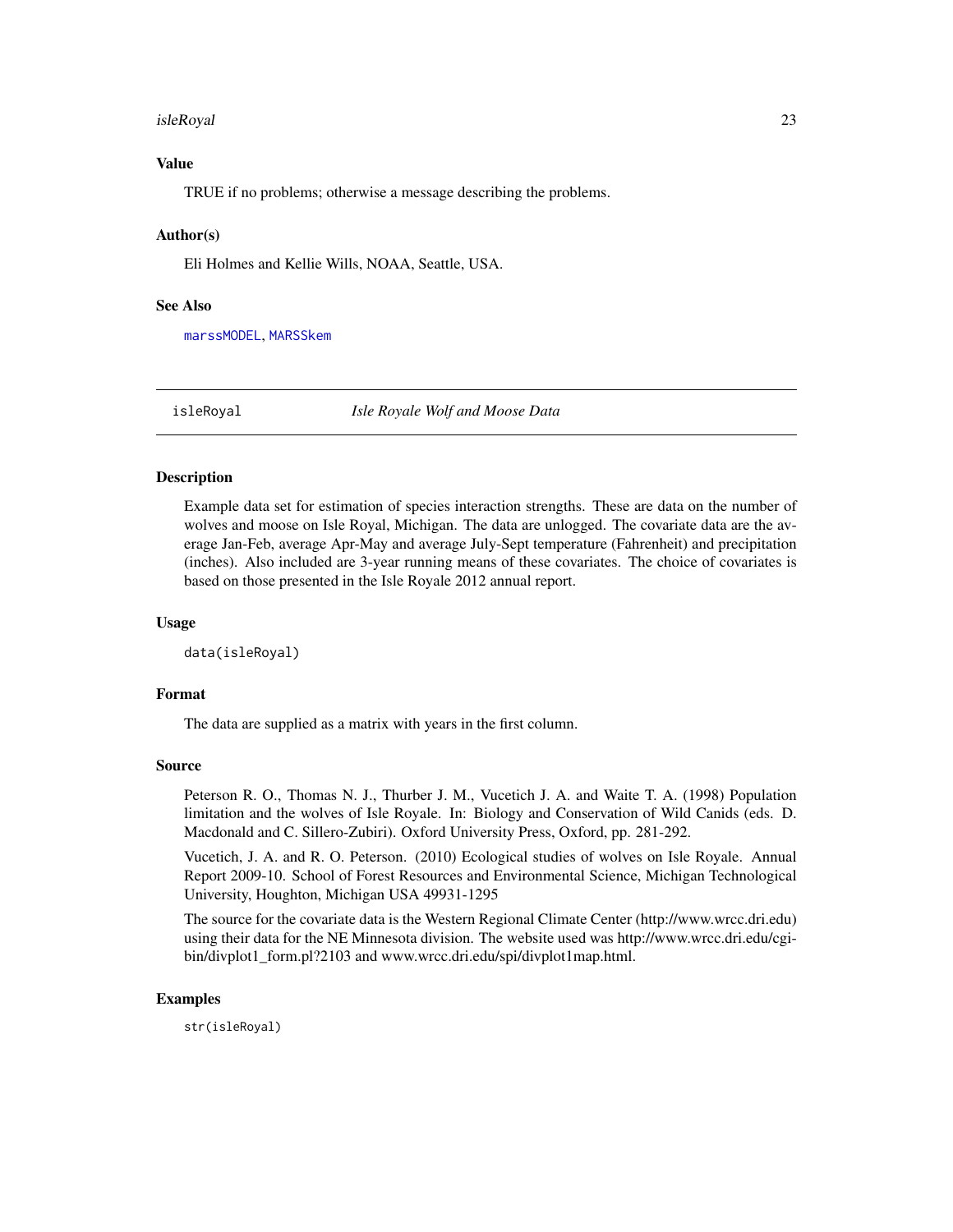#### <span id="page-23-0"></span>Description

Creates a list diagonal matrix where the diagonal can be a combination of numbers and characters. Characters are names of parameters to be estimated.

## Usage

 $ldiag(x, nrow = NA)$ 

#### Arguments

| X    | A vector or list of single values |
|------|-----------------------------------|
| nrow | Rows in square matrix             |

# Details

A diagonal list matrix is returned. The off-diagonals will be 0 and the diagonal will be  $x \cdot x$  can be a combination of numbers and characters. If  $x$  is numeric, the diagonal will still be list type so that later the diagonal can be replace with characters. See examples.

#### Value

a square list matrix

### Author(s)

Eli Holmes, NOAA, Seattle, USA.

# Examples

```
ldiag(list(0, "b"))
ldiag("a", nrow=3)
# This works
a \leftarrow ldiag(1:3)diag(a) <- "a"
diag(a) <- list("a", 0, 0)
# ldiag() is a convenience function to replace having to
# write code like this
a \leftarrow matrix(list(0), 3, 3)diag(a) <- list("a", 0, 0)
```
# diag() alone won't work because it cannot handle mixed number/char lists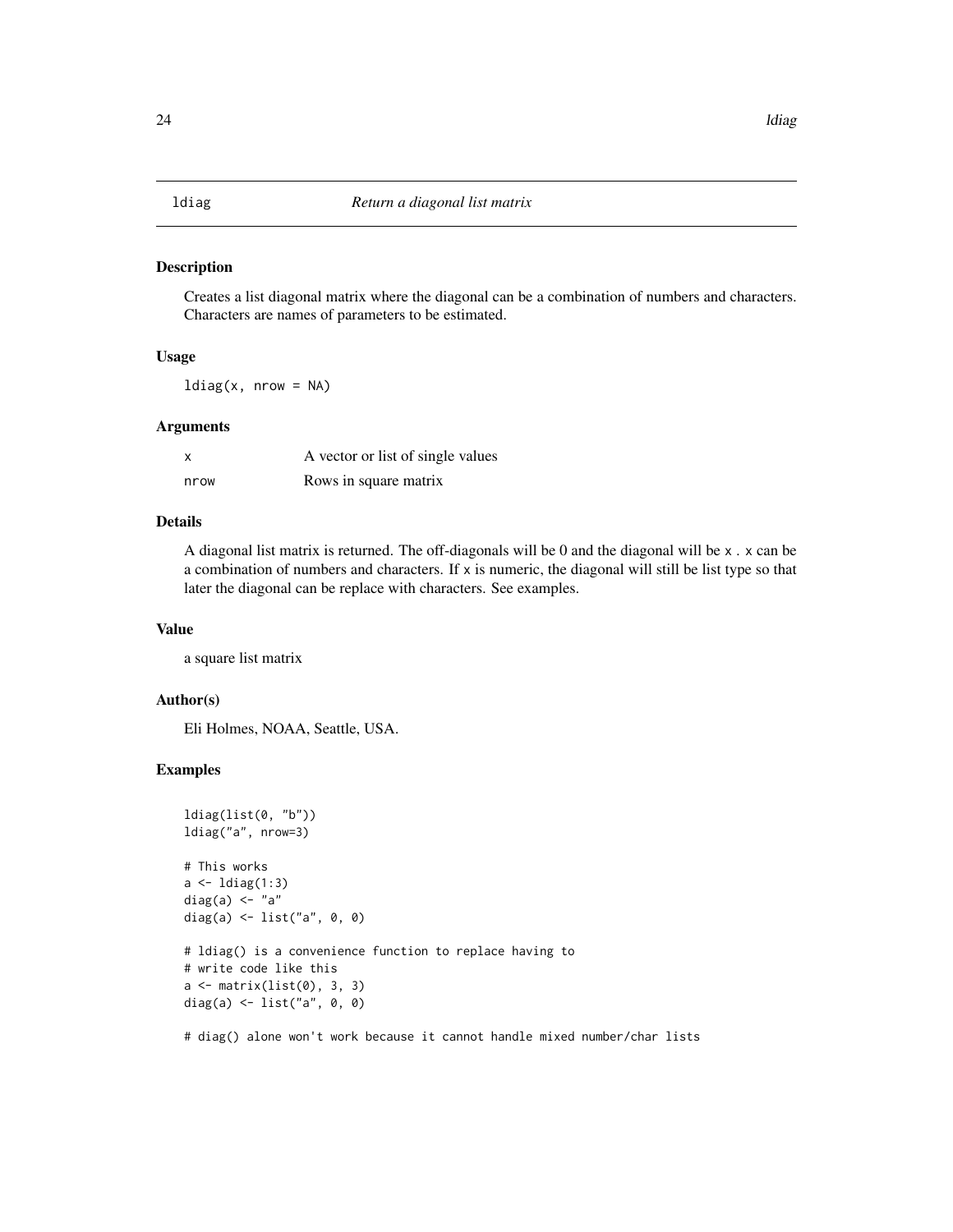# <span id="page-24-0"></span>loggerhead 25

```
# This turns the off-diagonals to character "0"
a \leftarrow diag(1:3)diag(a) \leftarrow "a"
# This would turn our matrix into a list only (not a matrix anymore)
a \leftarrow diag(1:3)diag(a) <- list("a", 0, 0)
# This would return NA on the diagonal
a <- diag("a", 3)
```
<span id="page-24-1"></span>

# loggerhead *Loggerhead Turtle Tracking Data*

# Description

Data used in MARSS vignettes in the [MARSS-package](#page-2-1). Tracking data from ARGOS tags on eight individual loggerhead turtles, 1997-2006.

# Usage

```
data(loggerhead)
data(loggerheadNoisy)
```
# Format

Data frames "loggerhead" and "loggerheadNoisy" contain the following columns:

turtle Turtle name.

day Day of the month (character).

month Month number (character).

year Year (character).

- lon Longitude of observation.
- lat Latitude of observation.

### Details

Data frame "loggerhead" contains the original latitude and longitude data. Data frame "loggerhead-Noisy" has noise added to the lat and lon data to represent data corrupted by errors.

#### Source

Gray's Reef National Marine Sanctuary (Georgia) and WhaleNet: http://whale.wheelock.edu/whalenetstuff/stop\_cover\_archive.html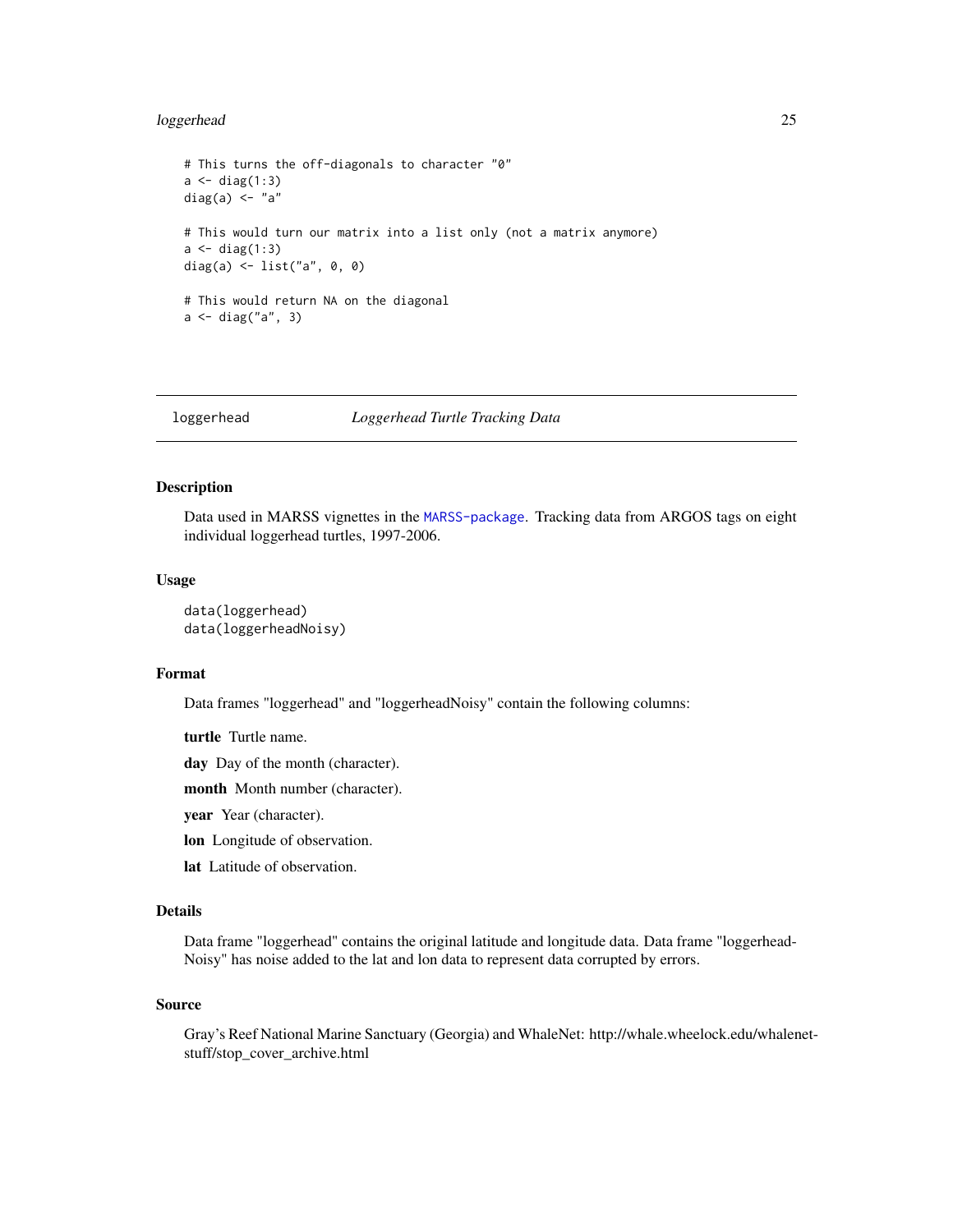# Examples

```
str(loggerhead)
str(loggerheadNoisy)
```
<span id="page-25-1"></span>logLik.marssMLE *logLik method for MARSS MLE objects*

# Description

Returns a logLik class object with attributes nobs and df.

### Usage

## S3 method for class 'marssMLE' logLik(object, ...)

# Arguments

| object                  | A marssMLE object.         |
|-------------------------|----------------------------|
| $\cdot$ $\cdot$ $\cdot$ | Other arguments. Not used. |

# Value

An object of class logLik.

# Author(s)

Eli Holmes, NOAA, Seattle, USA.

#### See Also

[MARSSkf](#page-57-1)

# Examples

```
dat <- t(harborSeal)
dat <- dat[c(2, 11, 12), ]
MLEobj <- MARSS(dat, model = list(Z = factor(c("WA", "OR", "OR"))))
logLik(MLEobj)
```
<span id="page-25-0"></span>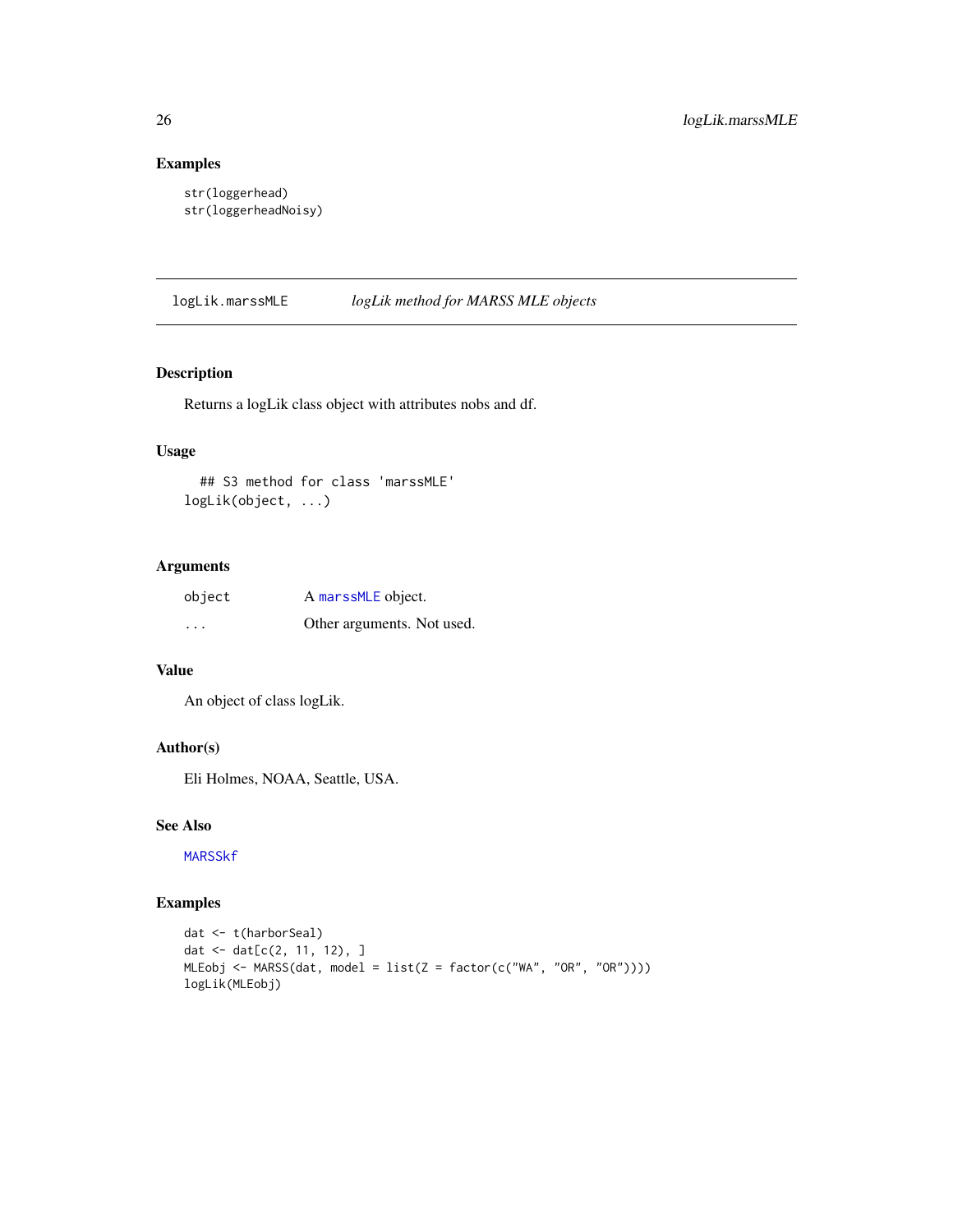#### Description

This is the main function for fitting multivariate autoregressive state-space (MARSS) models with linear constraints. Scroll down to the bottom to see some short examples. To open a guide to show you how to get started quickly, type RShowDoc("Quick\_Start",package="MARSS"). To open the MARSS User Guide from the command line, type RShowDoc("UserGuide",package="MARSS"). To get an overview of the package and all its main functions and how to get output (parameter estimates, fitted values, residuals, Kalmin filter or smoother output, or plots), go to [MARSS-package](#page-2-1). If MARSS() is throwing errors or warnings that you don't understand, try the Troubleshooting section of the user guide or type [MARSSinfo\(](#page-49-1)) at the command line.

<span id="page-26-1"></span><span id="page-26-0"></span>MARSS *Fit a MARSS Model via Maximum-Likelihood Estimation*

The default MARSS model form is "marxss", which is Multivariate Auto-Regressive(1) eXogenous inputs State-Space model:

$$
\mathbf{x}_t = \mathbf{B}_t \mathbf{x}_{t-1} + \mathbf{u}_t + \mathbf{C}_t \mathbf{c}_t + \mathbf{G}_t \mathbf{w}_t, \text{ where } \mathbf{w}_t \sim \text{MVN}(0, \mathbf{Q}_t)
$$
  

$$
\mathbf{y}_t = \mathbf{Z}_t \mathbf{x}_t + \mathbf{a}_t + \mathbf{D}_t \mathbf{d}_t + \mathbf{H}_t \mathbf{v}_t, \text{ where } \mathbf{v}_t \sim \text{MVN}(0, \mathbf{R}_t)
$$
  

$$
\mathbf{X}_1 \sim \text{MVN}(\mathbf{x_0}, \mathbf{V0}) \text{ or } \mathbf{X}_0 \sim \text{MVN}(\mathbf{x_0}, \mathbf{V0})
$$

The parameters are everything except  $x, y, v, w, c$  and d. y are data (missing values allowed). c and d are inputs (no missing values allowed). All parameters (except  $x0$  and  $V0$ ) can be timevarying but by default, all are time-constant (and the MARSS equation is generally written without the  $t$  subscripts on the parameter matrices). All parameters can be zero, including the variance matrices.

The parameter matrices can have fixed values and linear constraints. This is an example of a 3x3 matrix with linear constraints. All matrix elements can be written as a linear function of  $a, b$ , and  $c$ :

$$
\left[\begin{array}{ccc}a+2b&1&a\\1+3a+b&0&b\\0&-2&c\end{array}\right]
$$

Values such as ab or  $a^2$  or  $log(a)$  are not linear constraints.

#### Usage

```
MARSS(y,
    model = NULL,inits = NULL,
    miss.value = as.numeric(NA),method = "kem",
    form = "marxss",
    fit = TRUE,silent = FALSE,
    control = NULL,
    fun.kf = c("MARSSkfas", "MARSSkfss"),
    ...)
```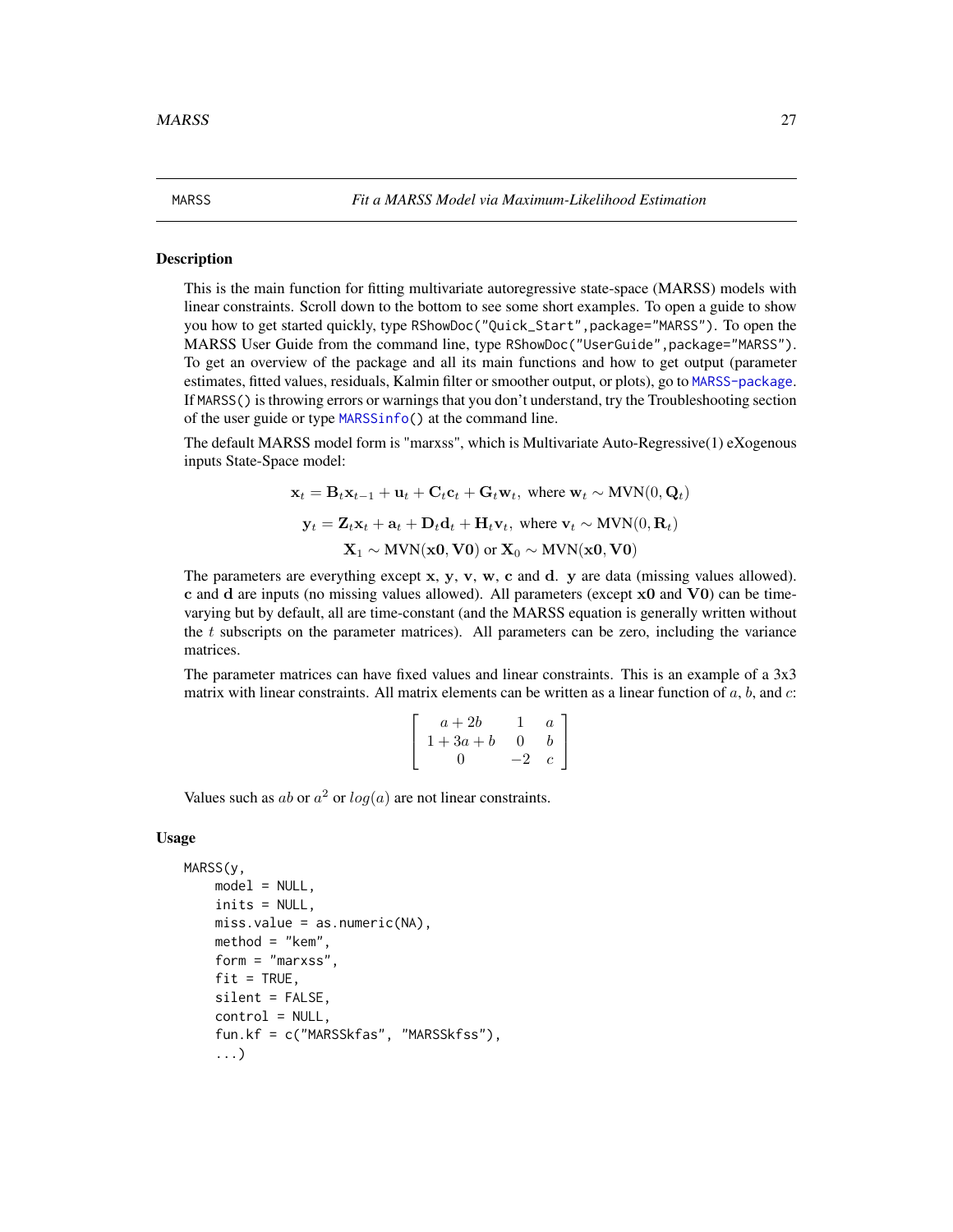# Arguments

|              | The default settings for the optional arguments are set in MARSS settings. R and<br>are given below in the details section. For form specific defaults see the form<br>help file (e.g. MARSS. marxss or MARSS. dfa).                                                                                                                                                                                                                                                                      |
|--------------|-------------------------------------------------------------------------------------------------------------------------------------------------------------------------------------------------------------------------------------------------------------------------------------------------------------------------------------------------------------------------------------------------------------------------------------------------------------------------------------------|
|              | A n x T matrix of n time series over T time steps. Only y is required for the<br>function. A ts object (univariate or multivariate) can be used and this will be<br>converted to a matrix with time in the columns.                                                                                                                                                                                                                                                                       |
| <i>inits</i> | A list with the same form as the list outputted by coef(fit) that specifies initial<br>values for the parameters. See also MARSS. marxss.                                                                                                                                                                                                                                                                                                                                                 |
| model        | Model specification using a list of parameter matrix text shortcuts or matrices.<br>See Details and MARSS marxss for the default form. Or better yet open the<br>Quick Start Guide RShowDoc("Quick_Start", package="MARSS").                                                                                                                                                                                                                                                              |
| miss.value   | Deprecated. Denote missing values by NAs in your data.                                                                                                                                                                                                                                                                                                                                                                                                                                    |
| method       | Estimation method. MARSS provides an EM algorithm (method="kem") (see<br>MARSSkem) and the BFGS algorithm (method="BFGS") (see MARSSoptim).                                                                                                                                                                                                                                                                                                                                               |
| form         | The equation form used in the MARSS() call. The default is "marxss". See<br>MARSS. marxss or MARSS. dfa.                                                                                                                                                                                                                                                                                                                                                                                  |
| fit          | TRUE/FALSE Whether to fit the model to the data. If FALSE, a marssMLE<br>object with only the model is returned.                                                                                                                                                                                                                                                                                                                                                                          |
| silent       | Setting to TRUE(1) suppresses printing of full error messages, warnings, progress<br>bars and convergence information. Setting to FALSE(0) produces error output.<br>Setting silent=2 will produce more verbose error messages and progress infor-<br>mation.                                                                                                                                                                                                                             |
| fun.kf       | What Kalman filter function to use. MARSS has two: MARSSkfas() which<br>is based on the Kalman filter in the KFAS package based on Koopman and<br>Durbin and MARSSkfss() which is a native R implementation of the Kalman<br>filter and smoother in Shumway and Stoffer. The KFAS filter is much faster.<br>MARSSkfas() modifies the input and output in order to output the lag-one co-<br>variance smoother needed for the EM algorithm (per page 321 in Shumway and<br>Stoffer (2000). |
| control      | Estimation options for the maximization algorithm. The typically used con-<br>trol options for method="kem" are below but see marssMLE for the full list of<br>control options. Note many of these are not allowed if method="BFGS"; see<br>MARSSoptim for the allowed control options for this method.                                                                                                                                                                                   |
|              | • minit The minimum number of iterations to do in the maximization routine<br>(if needed by method). If method="kem", this is an easy way to up the<br>iterations and see how your estimates are converging. (positive integer)<br>• maxit Maximum number of iterations to be used in the maximization rou-<br>tine (if needed by method) (positive integer).                                                                                                                             |
|              | . min.iter.conv.test Minimum iterations to run before testing conver-<br>gence via the slope of the log parameter versus log iterations.                                                                                                                                                                                                                                                                                                                                                  |
|              | • conv.test.deltaT=9 Number of iterations to use for the testing conver-<br>gence via the slope of the log parameter versus log iterations.                                                                                                                                                                                                                                                                                                                                               |
|              |                                                                                                                                                                                                                                                                                                                                                                                                                                                                                           |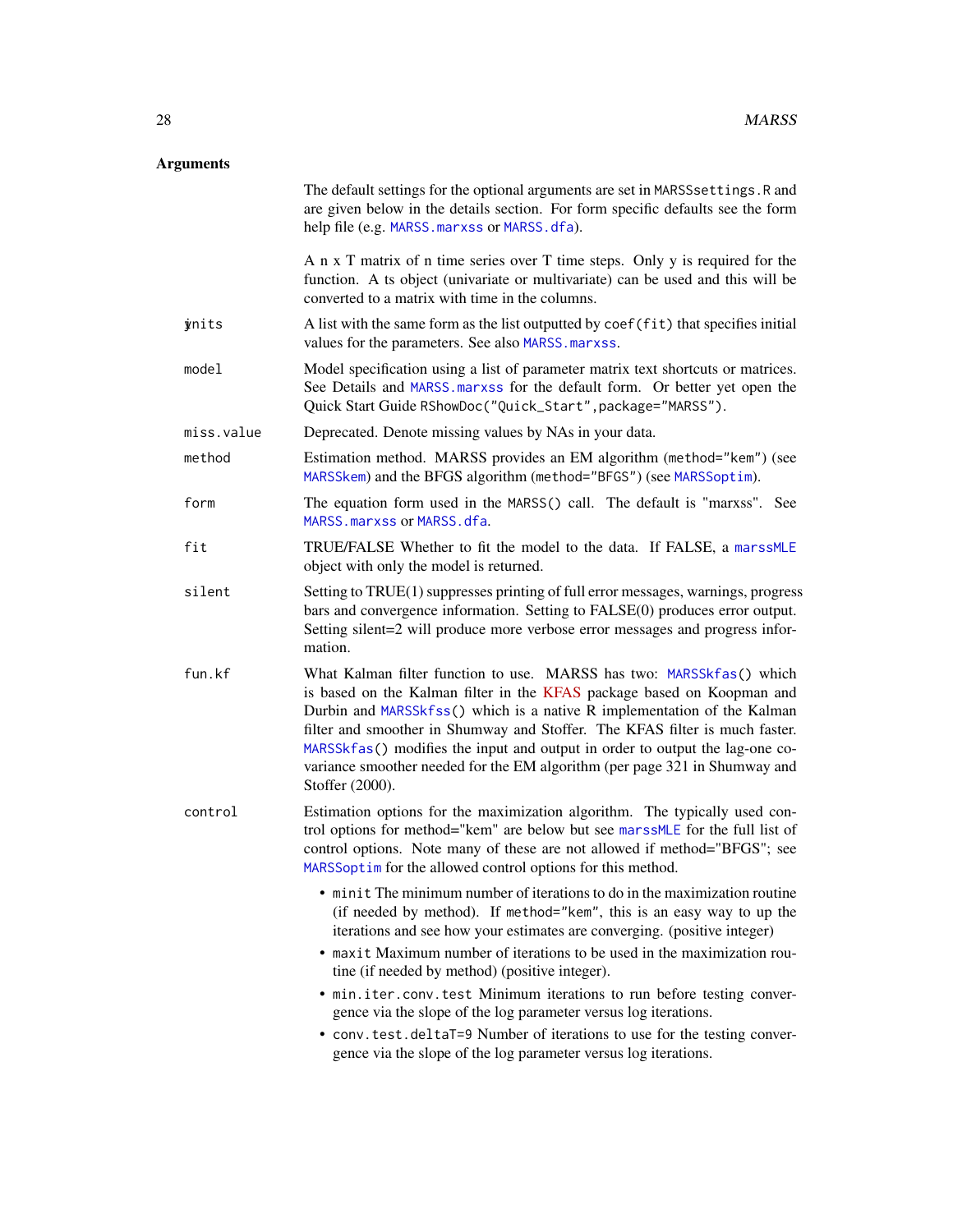- conv.test.slope.tol The slope of the log parameter versus log iteration to use as the cut-off for convergence. The default is 0.5 which is a bit high. For final analyses, this should be set lower. If you want to only use abstol as your convergence test, then to something very large, for example conv.test.slope.tol=1000. Type MARSSinfo(11) to see some comments of when you might want to do this.
- abstol The logLik.(iter-1)-logLik.(iter) convergence tolerance for the maximization routine. To meet convergence both the abstol and slope tests must be passed.
- allow. degen Whether to try setting  $Q$  or  $R$  elements to zero if they appear to be going to zero.
- trace An integer specifying the level of information recorded and errorchecking run during the algorithms. trace=0, specifies basic error-checking and brief error-messages; trace>0 will print full error messages. In addition if trace>0, the Kalman filter output will be added to the outputted marssMLE object. Additional information recorded depends on the method of maximization. For the EM algorithm, a record of each parameter estimate for each EM iteration will be added. See [optim](#page-0-0) for trace output details for the BFGS method. trace=-1 will turn off most internal error-checking and most error messages. The internal error checks are time expensive so this can speed up model fitting. This is particularly useful for bootstrapping and simulation studies. It is also useful if you get an error saying that MARSS() stops in [MARSSkfss\(](#page-57-2)) due to a chol() call. MARSSkfss() uses matrix inversions and for some models these are unstable (high condition value). MARSSkfss() is used for error-checks and does not need to be called normally.
- safe Setting safe=TRUE runs the Kalman smoother after each parameter update rather than running the smoother only once after updated all parameters. The latter is faster but is not a strictly correct EM algorithm. In most cases, safe=FALSE (default) will not change the fits. If this setting does cause problems, you will know because you will see an error regarding the log-likelihood dropping and it will direct you to set safe=TRUE.

... Optional arguments passed to function specified by form.

#### Details

The model argument specifies the structure of your model. There is a one-to-one correspondence between how you would write your model in matrix form on the whiteboard and how you specify the model for MARSS(). Many different types of multivariate time-series models can be converted to the MARSS form. See the [User Guide](https://cran.r-project.org/package=MARSS/vignettes/UserGuide.pdf) and [Quick Start Guide](https://cran.r-project.org/package=MARSS/vignettes/Quick_Start.pdf) for examples.

The MARSS package has two forms for standard users: marxss and dfa.

- MARSS. marxss This is the default form. This is a MARSS model with (optional) inputs  $c_t$  or  $d_t$ . Most users will want this help page.
- [MARSS.dfa](#page-0-0) This is a model form to allow easier specification of models for Dynamic Factor Analysis. The Z parameters has a specific form and the Q is set at i.i.d (diagonal) with variance of 1.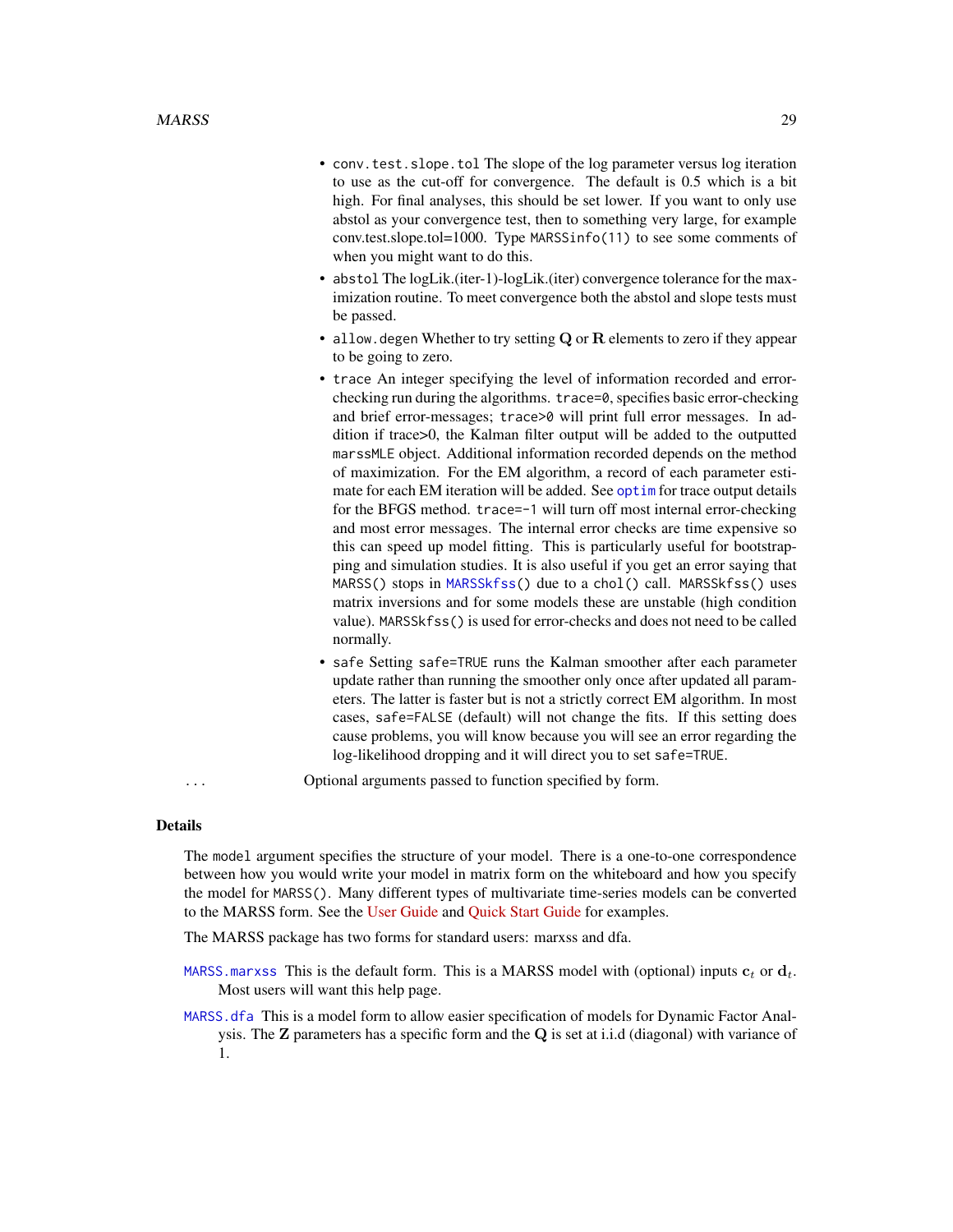Those looking to modify or understand the base code, should look at MARSS. marss and MARSS. vectorized. These describe the forms used by the base functions. The EM algorithm uses the MARSS model written in vectorized form. This form is what allows linear constraints.

The likelihood surface for MARSS models can be multimodal or with strong ridges. It is recommended that for final analyses the estimates are checked by using a Monte Carlo initial conditions search; see the chapter on initial conditions searches in the User Guide. This requires more computation time, but reduces the chance of the algorithm terminating at a local maximum and not reaching the true MLEs. Also it is wise to check the EM results against the BFGS results (if possible) if there are strong ridges in the likelihood. Such ridges seems to slow down the EM algorithm considerably and can cause the algorithm to report convergence far from the maximum-likelihood values. EM steps up the likelihood and the convergence test is based on the rate of change of the log-likelihood in each step. Once on a strong ridge, the steps can slow dramatically. You can force the algorithm to keep working by setting minit. BFGS seems less hindered by the ridges but can be prodigiously slow for some multivariate problems. BFGS tends to work better if you give it good initial conditions (see Examples below for how to do this).

If you are working with models with time-varying parameters, it is important to notice the timeindex for the parameters in the process equation (the  $x$  equation). In some formulations (e.g. in [KFAS](#page-0-0)), the process equation is  $x_t = B_{t-1}x_{t-1} + w_{t-1}$  so  $B_{t-1}$  goes with  $x_t$  not  $B_t$ . Thus one needs to be careful to line up the time indices when passing in time-varying parameters to MARSS(). See the User Guide for examples.

#### Value

An object of class [marssMLE](#page-61-1). The structure of this object is discussed below, but if you want to know how to get specific output (like residuals, coefficients, smoothed states, confidence intervals, etc), see [print.marssMLE](#page-102-1), [tidy.marssMLE](#page-111-1), [MARSSresiduals](#page-69-1) and [plot.marssMLE](#page-89-1).

The outputted [marssMLE](#page-61-1) object has the following components:

| model   | MARSS model specification. It is a marssMODEL object in the form specified by<br>the user in the MARSS() call. This is used by print functions so that the user sees<br>the expected form. |
|---------|--------------------------------------------------------------------------------------------------------------------------------------------------------------------------------------------|
| marss   | The mars SMODEL object in marss form. This form is needed for all the internal<br>algorithms, thus is a required part of a marssMLE object.                                                |
| call    | All the information passed in in the MARSS() call.                                                                                                                                         |
| start   | List with specifying initial values that were used for each parameter matrix.                                                                                                              |
| control | A list of estimation options, as specified by arguments control.                                                                                                                           |
| method  | Estimation method.                                                                                                                                                                         |
|         |                                                                                                                                                                                            |

If fit=TRUE, the following are also added to the [marssMLE](#page-61-1) object. If fit=FALSE, a [marssMLE](#page-61-1) object ready for fitting via the specified method is returned.

| par       | A list of estimated parameter values in marss form. Use print(), tidy, marss MLE()<br>or $\cos f()$ for outputing the model estimates in the MARSS() call (e.g. the default<br>"marxss" form). |
|-----------|------------------------------------------------------------------------------------------------------------------------------------------------------------------------------------------------|
| states    | The expected value of x conditioned on all the data, i.e. smoothed states.                                                                                                                     |
| states.se | The standard errors of the expected value of x.                                                                                                                                                |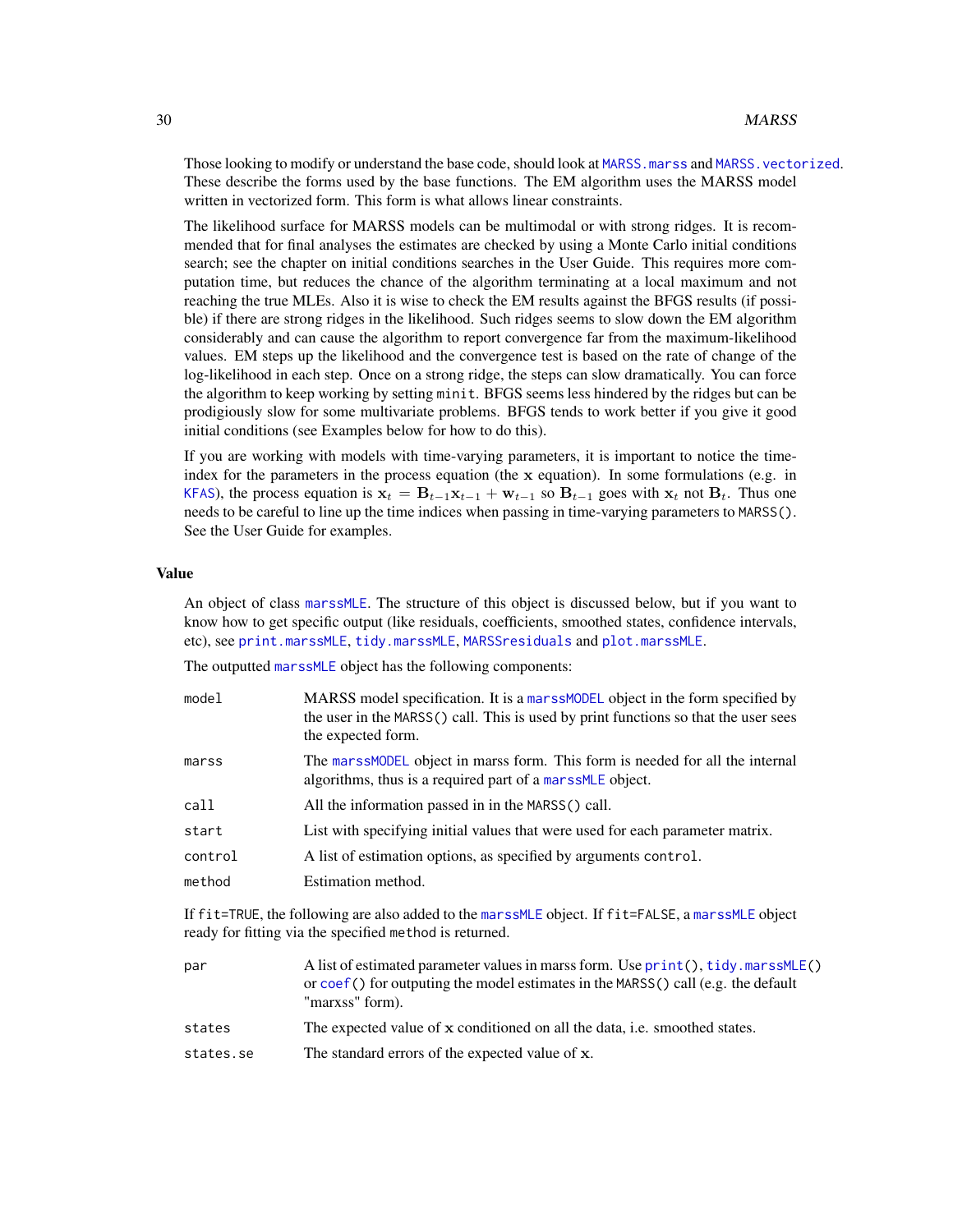#### $MARSS$  31

| ytT         | The expected value of $y$ conditioned on all the data. Note this is just $y$ for those<br>$y$ that are not missing.                                                                                                                                                                                                                                                                                                                                                                                                                    |
|-------------|----------------------------------------------------------------------------------------------------------------------------------------------------------------------------------------------------------------------------------------------------------------------------------------------------------------------------------------------------------------------------------------------------------------------------------------------------------------------------------------------------------------------------------------|
| ytT.se      | The standard errors of the expected value of y. Note this is 0 for any non-missing<br>$y$ .                                                                                                                                                                                                                                                                                                                                                                                                                                            |
| numIter     | Number of iterations required for convergence.                                                                                                                                                                                                                                                                                                                                                                                                                                                                                         |
| convergence | Convergence status. 0 means converged successfully, 3 means all parameters<br>were fixed (so model did not need to be fit) and -1 means call was made with<br>fit=FALSE and parameters were not fixed (thus no \$par element and Kalman<br>filter/smoother cannot be run). Anything else is a warning or error. 2 means the<br>marssMLE object has an error; the object is returned so you can debug it. The<br>other numbers are errors during fitting. The error code depends on the fitting<br>method. See MARSSkem and MARSSoptim. |
| logLik      | Log-likelihood.                                                                                                                                                                                                                                                                                                                                                                                                                                                                                                                        |
| AIC         | Akaike's Information Criterion.                                                                                                                                                                                                                                                                                                                                                                                                                                                                                                        |
| AICc        | Sample size corrected AIC.                                                                                                                                                                                                                                                                                                                                                                                                                                                                                                             |
|             | If control \$trace is set to 1 or greater, the following are also added to the mars SMLE object.                                                                                                                                                                                                                                                                                                                                                                                                                                       |
| kf          | A list containing Kalman filter/smoother output from MARSSkf(). This is not<br>normally added to a marssMLE object since it is verbose, but can be added using<br>MARSSkf().                                                                                                                                                                                                                                                                                                                                                           |
| Ey          | A list containing output from MARSShatyt. This isn't normally added to a<br>marssMLE object since it is verbose, but can be computed using MARSShatyt().                                                                                                                                                                                                                                                                                                                                                                               |

# Author(s)

Eli Holmes, Eric Ward and Kellie Wills, NOAA, Seattle, USA.

# References

The MARSS User Guide: Holmes, E. E., E. J. Ward, and M. D. Scheuerell (2012) Analysis of multivariate time-series using the MARSS package. NOAA Fisheries, Northwest Fisheries Science Center, 2725 Montlake Blvd E., Seattle, WA 98112 Type RShowDoc ("UserGuide", package="MARSS") to open a copy.

Holmes, E. E. (2012). Derivation of the EM algorithm for constrained and unconstrained multivariate autoregressive state-space (MARSS) models. Technical Report. arXiv:1302.3919 [stat.ME]

Holmes, E. E., E. J. Ward and K. Wills. (2012) MARSS: Multivariate autoregressive state-space models for analyzing time-series data. R Journal 4: 11-19.

# See Also

[marssMLE](#page-61-1), [MARSSkem](#page-53-1), [MARSSoptim](#page-64-1), [MARSSkf](#page-57-1), [MARSS-package](#page-2-1), [print.marssMLE](#page-102-1), [plot.marssMLE](#page-89-1), [print.marssMODEL](#page-105-1), [MARSS.marxss](#page-33-1), [MARSS.dfa](#page-0-0), [fitted.marssMLE](#page-11-1), [residuals.marssMLE](#page-107-1), [MARSSresiduals](#page-69-1), [predict.marssMLE](#page-98-1), [tsSmooth.marssMLE](#page-113-1), [tidy.marssMLE](#page-111-1), [coef.marssMLE](#page-6-1)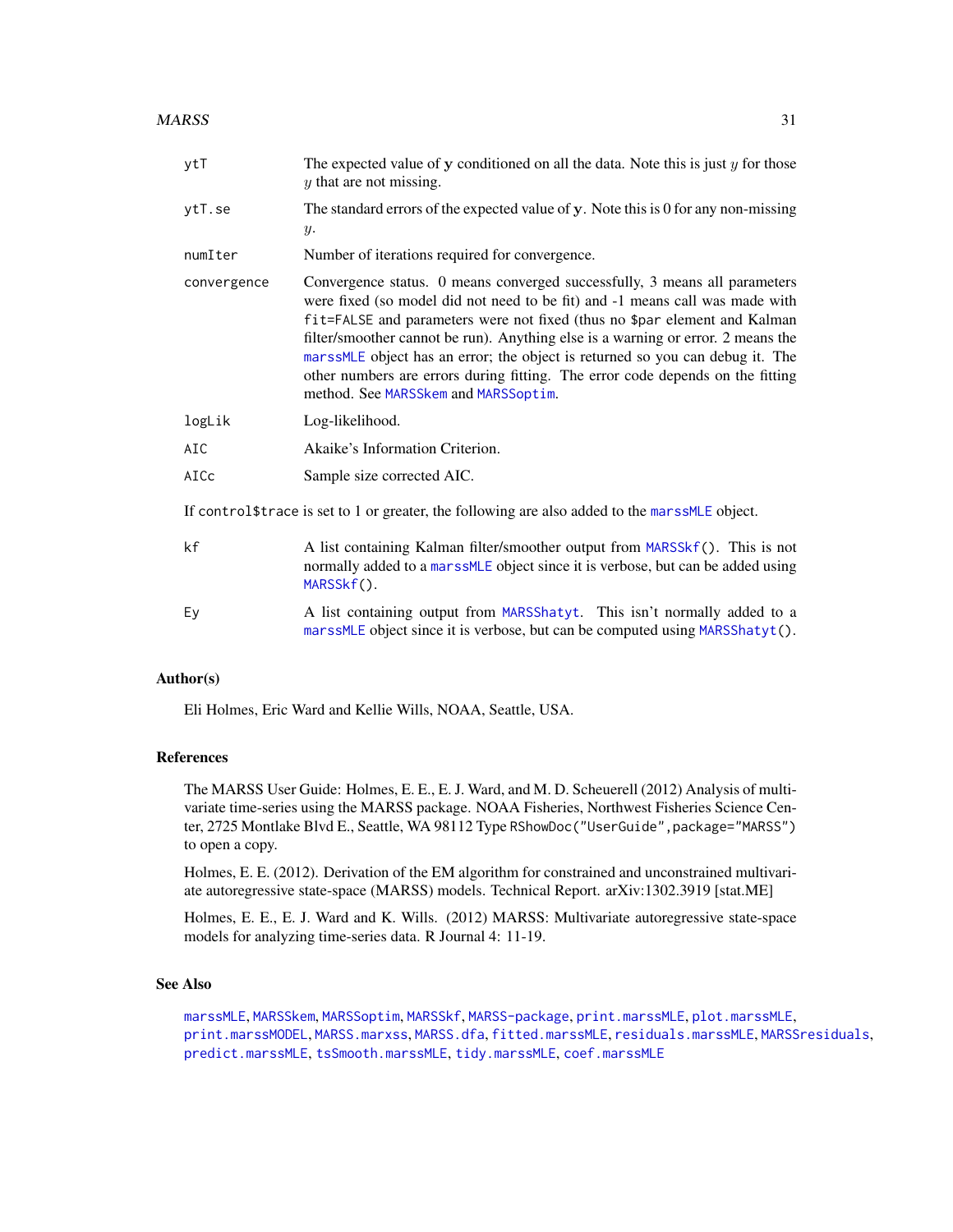# Examples

```
dat <- t(harborSealWA)
dat \leq dat [2:4, 1] # remove the year row
# fit a model with 1 hidden state and 3 observation time series
kemfit <- MARSS(dat, model = list(
  Z = matrix(1, 3, 1),R = "diagonal and equal"))
kemfit$model # This gives a description of the model
print(kemfit$model) # same as kemfit$model
summary(kemfit$model) # This shows the model structure
# add CIs to a marssMLE object
# default uses an estimated Hessian matrix
kem.with.hess.CIs <- MARSSparamCIs(kemfit)
kem.with.hess.CIs
# fit a model with 3 hidden states (default)
kemfit <- MARSS(dat, silent = TRUE) # suppress printing
kemfit
# Fit the above model with BFGS using a short EM fit as initial conditions
kemfit <- MARSS(dat, control=list(minit=5, maxit=5))
bffit <- MARSS(dat, method="BFGS", inits=kemfit)
# fit a model with 3 correlated hidden states
# with one variance and one covariance
# maxit set low to speed up example, but more iters are needed for convergence
kemfit <- MARSS(dat, model = list(Q = "equalvarcov"), control = list(maxit = 50))
# use Q="unconstrained" to allow different variances and covariances
# fit a model with 3 independent hidden states
# where each observation time series is independent
# the hidden trajectories 2-3 share their U parameter
kemfit <- MARSS(dat, model = list(U = matrix(c("N", "S", "S"), 3, 1)))# same model, but with fixed independent observation errors
# and the 3rd x processes are forced to have a U=0
# Notice how a list matrix is used to combine fixed and estimated elements
# all parameters can be specified in this way using list matrices
kemfit <- MARSS(dat, model = list(U = matrix(list("N", "N", 0), 3, 1), R = diag(0.01, 3)))
# fit a model with 2 hidden states (north and south)
# where observation time series 1-2 are north and 3 is south
# Make the hidden state process independent with same process var
# Make the observation errors different but independent
# Make the growth parameters (U) the same
# Create a Z matrix as a design matrix that assigns the "N" state to the first 2 rows of dat
# and the "S" state to the 3rd row of data
Z \leq - matrix(c(1, 1, 0, 0, 0, 1), 3, 2)
# You can use factor is a shortcut making the above design matrix for Z
# Z <- factor(c("N","N","S"))
```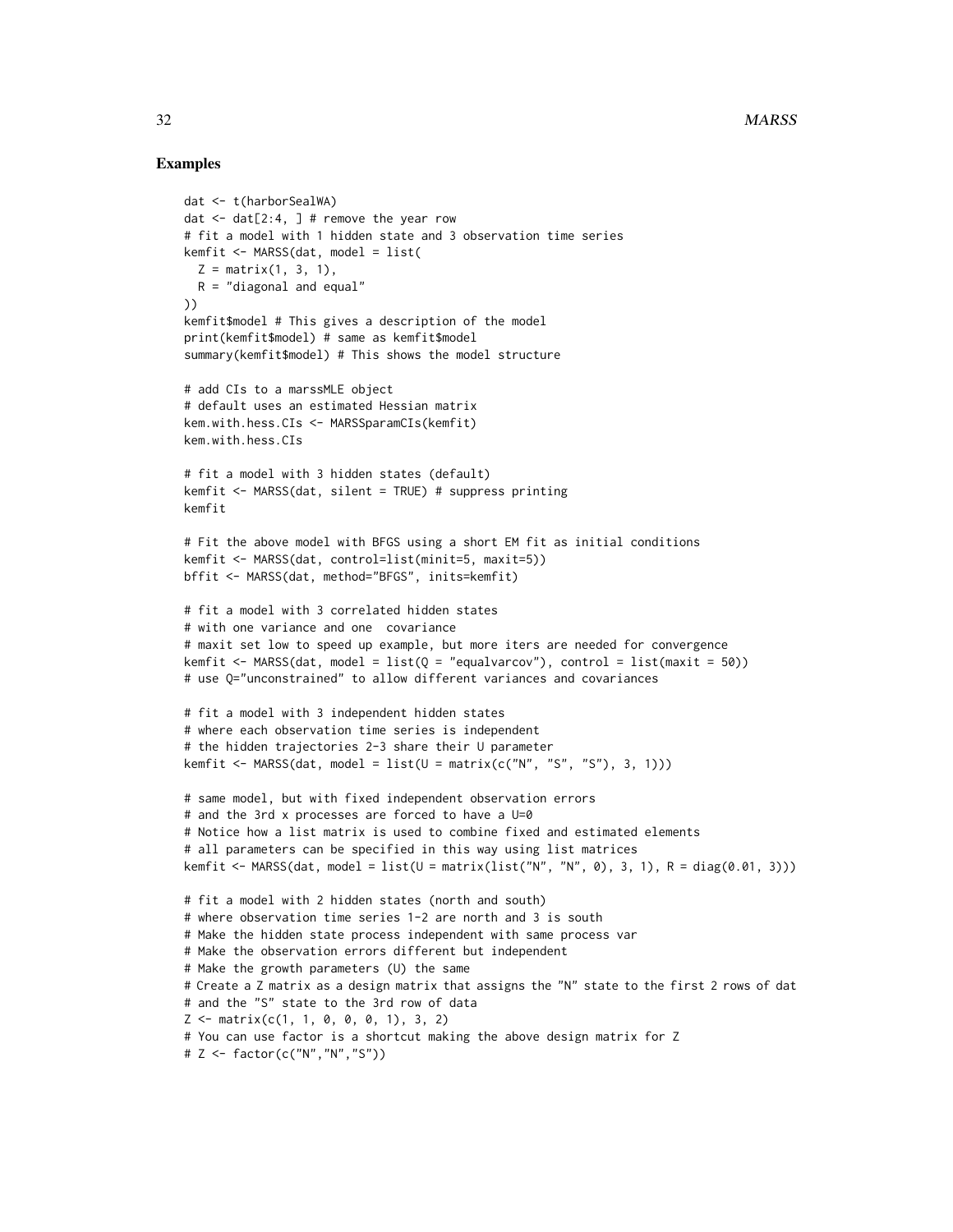# <span id="page-32-0"></span>MARSS.marss 33

```
# name the state vectors
colnames(Z) \leftarrow c("N", "S")kemfit <- MARSS(dat, model = list(
 Z = Z,
  Q = "diagonal and equal", R = "diagonal and unequal", U = "equal"))
# print the model followed by the marssMLE object
kemfit$model
## Not run:
# simulate some new data from our fitted model
sim.data <- MARSSsimulate(kemfit, nsim = 10, tSteps = 10)
# Compute bootstrap AIC for the model; this takes a long, long time
kemfit.with.AICb <- MARSSaic(kemfit, output = "AICbp")
kemfit.with.AICb
## End(Not run)
## Not run:
# Many more short examples can be found in the
# Quick Examples chapter in the User Guide
RShowDoc("UserGuide", package = "MARSS")
# You can find the R scripts from the chapters by
# going to the index page
RShowDoc("index", package = "MARSS")
## End(Not run)
```
<span id="page-32-1"></span>MARSS.marss *Multivariate AR-1 State-space Model*

### **Description**

The form of MARSS models for users is "marxss", the MARSS models with inputs. See [MARSS.marxss](#page-33-1). In the internal algorithms (e.g. [MARSSkem](#page-53-1)), the "marss" form is used and the  $\text{Dd}_t$  are incorporated into the  $a_t$  matrix and  $\mathbf{C}\mathbf{c}_t$  are incorporated into the  $\mathbf{u}_t$ . The a and u matrices then become timevarying if the model includes  $\mathbf{d}_t$  and  $\mathbf{c}_t$ .

This is a MARSS(1) model of the marss form:

 $\mathbf{x}_t = \mathbf{B}\mathbf{x}_{t-1} + \mathbf{u}_t + \mathbf{G}\mathbf{w}_t$ , where  $\mathbf{w}_t \sim \text{MVN}(0, \mathbf{Q})$  $y_t = \mathbf{Z} \mathbf{x}_t + \mathbf{a}_t + \mathbf{H} \mathbf{v}_t$ , where  $\mathbf{v}_t \sim \text{MVN}(0, \mathbf{R})$  $\mathbf{X}_1 \sim \text{MVN}(\mathbf{x0}, \mathbf{V0})$  or  $\mathbf{X}_0 \sim \text{MVN}(\mathbf{x0}, \mathbf{V0})$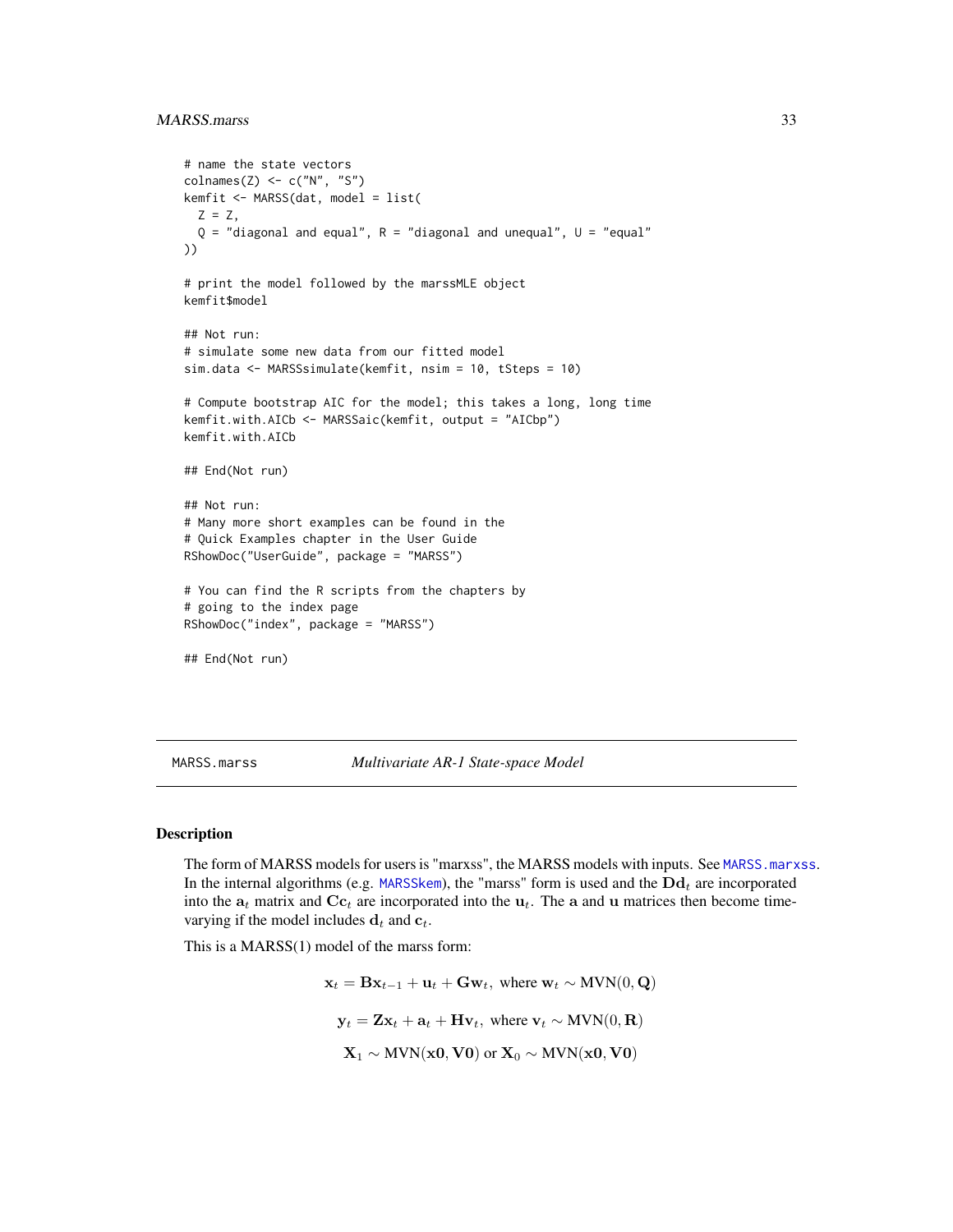Note, by default VO is a matrix of all zeros and thus  $x_1$  or  $x_0$  is treated as an estimated parameter not a diffuse prior. To remove clutter, the rest of the parameters are shown as time-constant (no  $t$ subscript) but all parameters can be time-varying.

Note, "marss" is a model form. A model form is defined by a collection of form functions discussed in [marssMODEL](#page-62-1). These functions are not exported to the user, but are called by [MARSS\(](#page-26-1)) using the argument form. These internal functions convert the users model list into the vec form of a MARSS model and do extensive error-checking.

# Details

See the help page for the [MARSS.marxss](#page-33-1) form for details.

#### Value

A object of class [marssMLE](#page-61-1).

#### Usage

```
MARSS(y,inits = NULL,model = NULL,miss.value = as.numeric(NA),method = "kem",form = "marxss",fit
= TRUE,silent = FALSE,control = NULL,fun.kf = "MARSSkfas",...)
```
# Author(s)

Eli Holmes, NOAA, Seattle, USA.

# See Also

[marssMODEL](#page-62-1), [MARSS.marxss](#page-33-1)

# Examples

## Not run: # See the MARSS man page for examples ?MARSS

# and the Quick Examples chapter in the User Guide RShowDoc("UserGuide", package = "MARSS")

## End(Not run)

<span id="page-33-1"></span>

<span id="page-33-0"></span>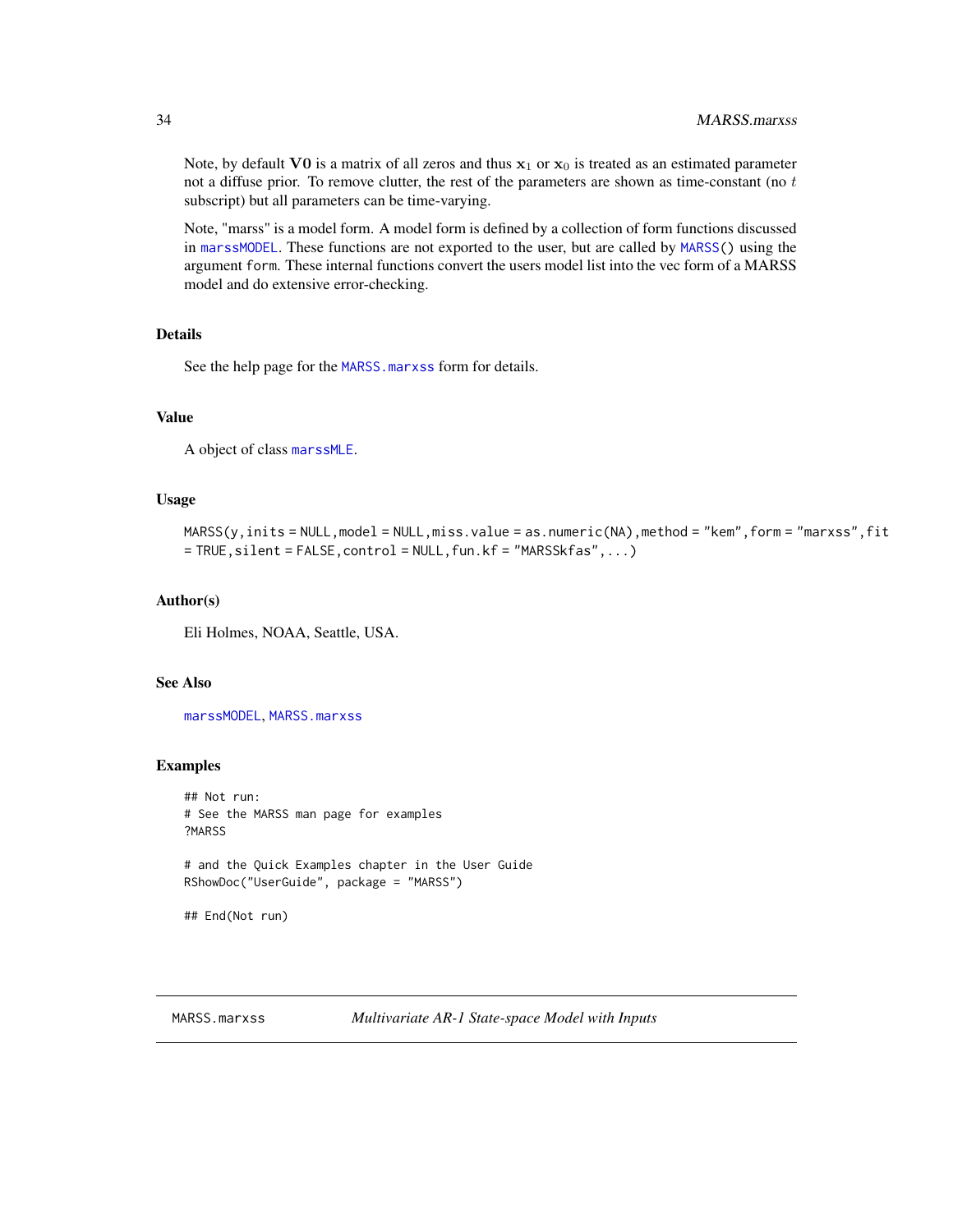#### MARSS.marxss 35

#### Description

The argument form="marxss" in a [MARSS\(](#page-26-1)) function call specifies a MAR-1 model with eXogenous variables model. This is a MARSS(1) model of the form:

$$
\mathbf{x}_t = \mathbf{B}_t \mathbf{x}_{t-1} + \mathbf{u}_t + \mathbf{C}_t \mathbf{c}_t + \mathbf{G}_t \mathbf{w}_t, \text{ where } \mathbf{w}_t \sim \text{MVN}(0, \mathbf{Q}_t)
$$
\n
$$
\mathbf{y}_t = \mathbf{Z}_t \mathbf{x}_t + \mathbf{a}_t + \mathbf{D}_t \mathbf{d}_t + \mathbf{H}_t \mathbf{v}_t, \text{ where } \mathbf{v}_t \sim \text{MVN}(0, \mathbf{R}_t)
$$
\n
$$
\mathbf{X}_1 \sim \text{MVN}(\mathbf{x}_0, \mathbf{V}_0) \text{ or } \mathbf{X}_0 \sim \text{MVN}(\mathbf{x}_0, \mathbf{V}_0)
$$

Note, by default VO is a matrix of all zeros and thus  $x_1$  or  $x_0$  is treated as an estimated parameter not a diffuse prior.

Note, "marxss" is a model form. A model form is defined by a collection of form functions discussed in [marssMODEL](#page-62-1). These functions are not exported to the user, but are called by [MARSS\(](#page-26-1)) using the argument form.

#### Details

The allowed arguments when form="marxss" are 1) the arguments common to all forms: " $v$ " (data), "inits", "control", "method", "form", "fit", "silent", "fun.kf" (see [MARSS](#page-26-1) for information on these arguments) and 2) the argument "model" which is a list describing the MARXSS model (the model list is described below). See the [Quick Start Guide](https://cran.r-project.org/package=MARSS/vignettes/Quick_Start.pdf) guide or the [User Guide](https://cran.r-project.org/package=MARSS/vignettes/UserGuide.pdf) for examples.

The argument model must be a list. The elements in the list specify the structure for the B, u, C, c, Q, Z, a, D, d, R,  $x_0$ , and  $V_0$  in the MARXSS model (above). The list elements can have the following values:

- Z Default="identity". A text string, "identity","unconstrained", "diagonal and unequal", "diagonal and equal", "equalvarcov", or "onestate", or a length n vector of factors specifying which of the m hidden state time series correspond to which of the n observation time series. May be specified as a n x m list matrix for general specification of both fixed and shared elements within the matrix. May also be specified as a numeric n x m matrix to use a custom fixed Z. "onestate" gives a n x 1 matrix of 1s. "identity","unconstrained", "diagonal and unequal", "diagonal and equal", and "equalvarcov" all specify n x n matrices.
- B Default="identity". A text string, "identity", "unconstrained", "diagonal and unequal", "diagonal and equal", "equalvarcov", "zero". Can also be specified as a list matrix for general specification of both fixed and shared elements within the matrix. May also be specified as a numeric  $m \times m$  matrix to use custom fixed  $B$ , but in this case all the eigenvalues of  $B$  must fall in the unit circle.
- U, x0 Default="unconstrained". A text string, "unconstrained", "equal", "unequal" or "zero". May be specified as a m x 1 list matrix for general specification of both fixed and shared elements within the matrix. May also be specified as a numeric m x 1 matrix to use a custom fixed u or  $x_0$ . Notice that U is capitalized in the model argument and output lists.
- A Default="scaling". A text string, "scaling","unconstrained", "equal", "unequal" or "zero". May be specified as a  $n \times 1$  list matrix for general specification of both fixed and shared elements within the matrix. May also be specified as a numeric n x 1 matrix to use a custom fixed a. Care must be taken when specifying A so that the model is not under-constrained and unsolvable model. The default, "scaling", only applies to Z matrices that are design matrices (only 1s and 0s and all rows sum to 1). When a column in  $Z$  has multiple 1s, the first row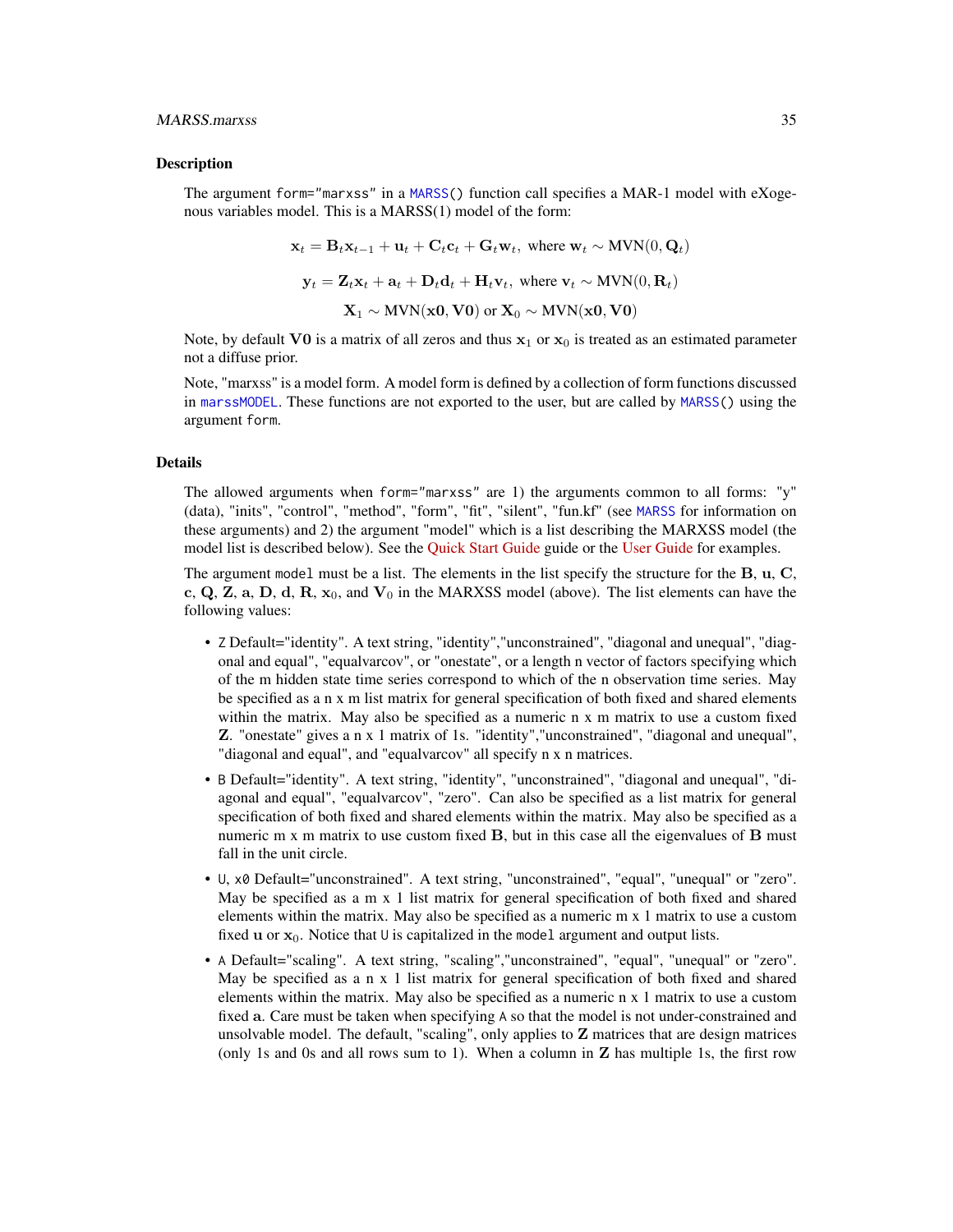in the a matrix associated with those  $Z$  rows is 0 and the other associated a rows have an estimated value. This is used to treat a as an intercept where one intercept for each x (hidden state) is fixed at 0 and any other intercepts associated with that x have an estimated intercept. This ensures a solvable model when  $Z$  is a design matrix. Note in the model argument and output, A is capitalized.

- Q Default="diagonal and unequal". A text string, "identity", "unconstrained", "diagonal and unequal", "diagonal and equal", "equalvarcov", "zero". May be specified as a list matrix for general specification of both fixed and shared elements within the matrix. May also be specified as a numeric  $g \times g$  matrix to use a custom fixed matrix. Default value of  $g$  is m, so Q is a m x m matrix. g is the num of columns in G (below).
- R Default="diagonal and equal". A text string, "identity", "unconstrained", "diagonal and unequal", "diagonal and equal", "equalvarcov", "zero". May be specified as a list matrix for general specification of both fixed and shared elements within the matrix. May also be specified as a numeric h x h matrix to use a custom fixed matrix. Default value of h is n, so  $\bf{R}$ is a n x n matrix. h is the num of columns in  $H$  (below).
- V0 Default="zero". A text string, "identity", "unconstrained", "diagonal and unequal", "diagonal and equal", "equalvarcov", "zero". May be specified as a list matrix for general specification of both fixed and shared elements within the matrix. May also be specified as a numeric m x m matrix to use a custom fixed matrix.
- D and C Default="zero". A text string, "identity", "unconstrained", "diagonal and unequal", "diagonal and equal", "equalvarcov", "zero". Can be specified as a list matrix for general specification of both fixed and shared elements within the matrix. May also be specified as a numeric matrix to use custom fixed values. Must have n rows  $(D)$  or m rows  $(C)$ .
- d and c Default="zero". Numeric matrix. No missing values allowed. Must have 1 column or the same number of columns as the data, y. The numbers of rows in d must be the same as number of columns in D; similarly for c and C.
- G and H Default="identity". A text string, "identity". Can be specified as a numeric matrix or array for time-varying cases. Must have m rows and g columns  $(G)$  or n rows and h columns  $(H)$ . g is the dim of  $Q$  and h is the dim of  $R$ .
- tinitx Default=0. Whether the initial state is specified at  $t=0$  (default) or  $t=1$ .

All parameters except  $x_0$  and  $V_0$  may be time-varying. If time-varying, then text shortcuts cannot be used. Enter as an array with the 3rd dimension being time. Time dimension must be 1 or equal to the number of time-steps in the data. See Quick Start guide (RShowDoc("Quick\_Start",package="MARSS")) or the User Guide (RShowDoc("UserGuide", package="MARSS")) for examples. Valid model structures for method="BFGS" are the same as for method="kem". See [MARSSoptim\(](#page-64-1)) for the allowed options for this method.

The default estimation method, method="kem", is the EM algorithm described in the MARSS User Guide. The default settings for the control and inits arguments are set via MARSS:::alldefaults\$kem in MARSSsettings.R. The defaults for the model argument are set in MARSS\_marxss.R For this method, they are:

- inits = list(B=1, U=0, Q=0.05, Z=1, A=0, R=0.05, x0=-99, V0=0.05, G=0, H=0, L=0, C=0,  $D=0$ ,  $c=0$ ,  $d=0$ )
- model = list(Z="identity", A="scaling", R="diagonal and equal", B="identity", U="unconstrained",  $Q=$ "diagonal and unequal", x0="unconstrained", V0="zero", C="zero", D="zero", $c=$ matrix $(0,0,1)$ , d=matrix(0,0,1), tinitx=0, diffuse=FALSE)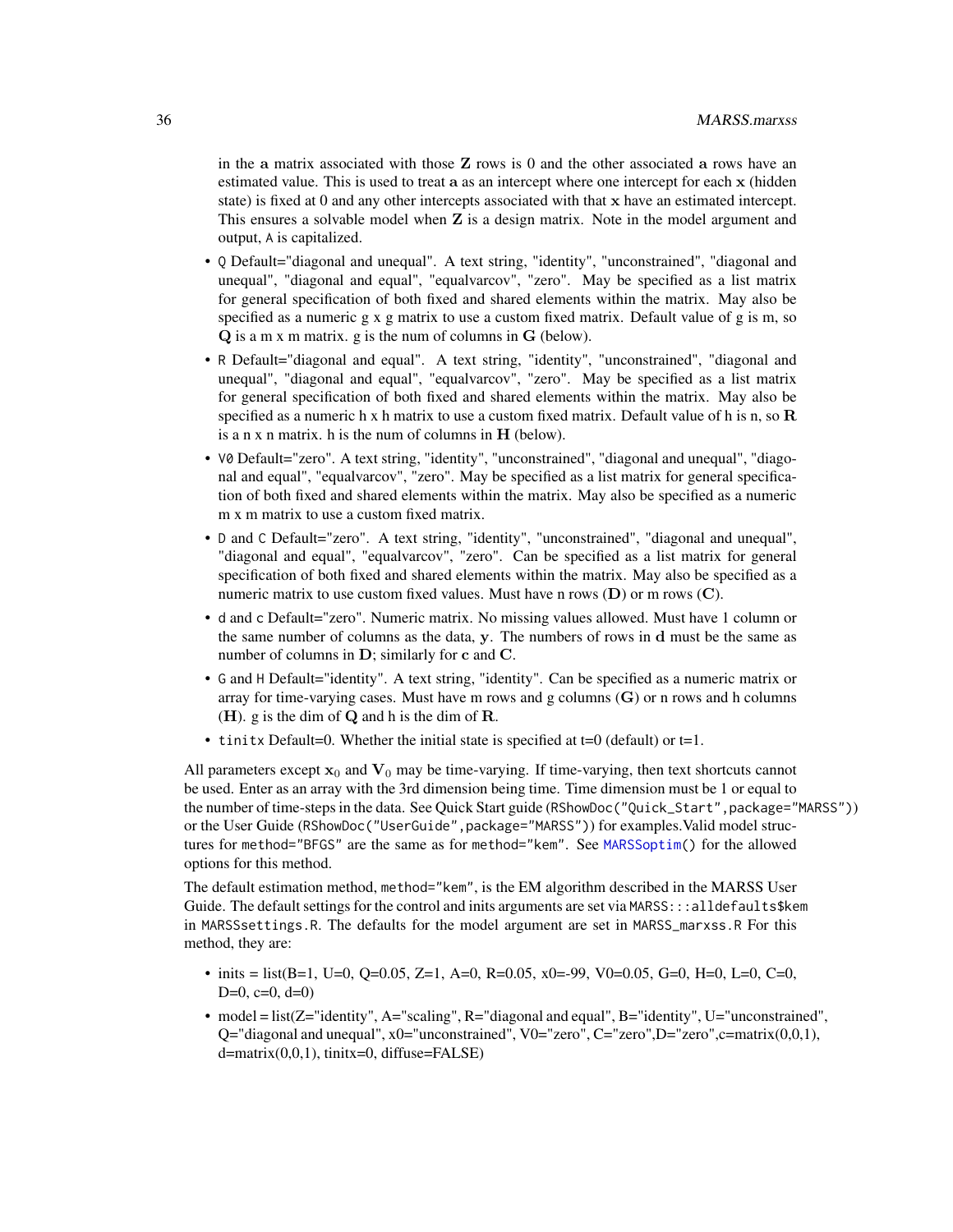- control=list(minit=15, maxit=500, abstol=0.001, trace=0, sparse=FALSE, safe=FALSE, allow.degen=TRUE, min.degen.iter=50, degen.lim=1.0e-04, min.iter.conv.test=15, conv.test.deltaT=9, conv.test.slope.tol= 0.5, demean.states=FALSE) You can read about these in [MARSS](#page-26-0). If you want to speed up your fits, you can turn off most of the model checking using trace=-1.
- fun.kf = "MARSSkfas"; This sets the Kalman filter function to use. MARSSkfas() is generally more stable as it uses Durban & Koopman's algorithm. But it may dramatically slow down when the data set is large (more than 10 rows of data). Try the classic Kalman filter algorithm to see if it runs faster by setting fun.kf="MARSSkfss". You can read about the two algorithms in [MARSSkf](#page-57-0).

For method="BFGS", type MARSS:::alldefaults\$BFGS to see the defaults.

### Value

A object of class [marssMLE](#page-61-0). See [print.marssMLE](#page-102-0) for a discussion of the various output available for [marssMLE](#page-61-0) objects (coefficients, residuals, Kalman filter and smoother output, imputed values for missing data, etc.). See [MARSSsimulate](#page-87-0) for simulating from [marssMLE](#page-61-0) objects. [MARSSboot](#page-40-0) for bootstrapping, [MARSSaic](#page-38-0) for calculation of various AIC related model selection metrics, and [MARSSparamCIs](#page-67-0) for calculation of confidence intervals and bias. See [plot.marssMLE](#page-89-0) for some default plots of a model fit.

#### Usage

MARSS(y,inits = NULL,model = NULL,miss.value = as.numeric(NA),method = "kem",form = "marxss",fit = TRUE,silent = FALSE,control = NULL,fun.kf = "MARSSkfas",...)

#### Author(s)

Eli Holmes, NOAA, Seattle, USA.

#### See Also

[marssMODEL](#page-62-0), [MARSS.dfa](#page-0-0)

### Examples

## Not run: #See the MARSS man page for examples ?MARSS

#and the Quick Examples chapter in the User Guide RShowDoc("UserGuide",package="MARSS")

## End(Not run)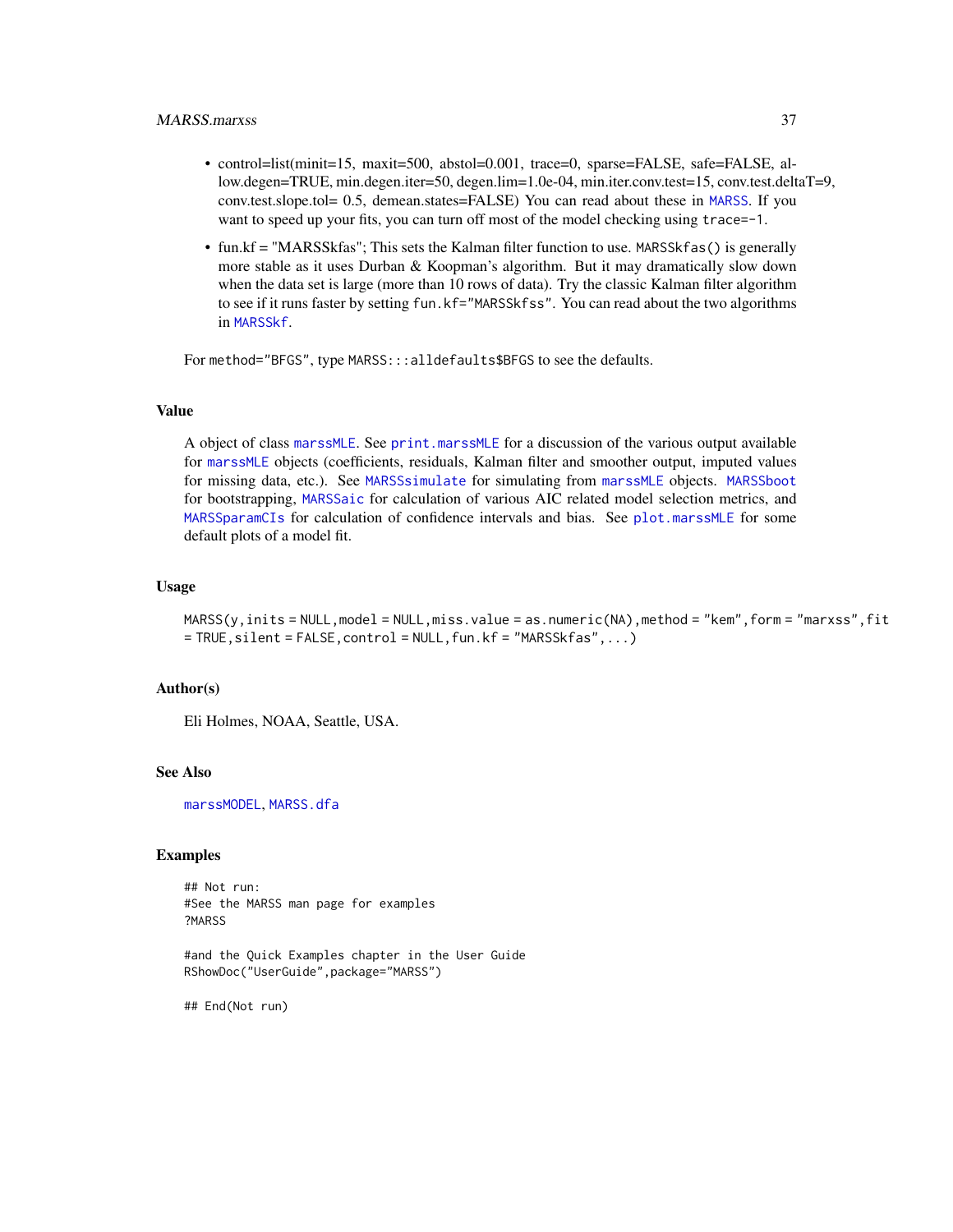#### **Description**

The EM algorithm ([MARSSkem](#page-53-0)) in the MARSS package works by converting the more familiar MARSS model in matrix form into the vectorized form which allows general linear constraints (Holmes 2012). The vectorized form is:

$$
\mathbf{x}(t) = (\mathbf{x}(t-1)^{\top} \otimes \mathbf{I}_m)(\mathbf{f}_b(t) + \mathbf{D}_b(t)\beta) + (\mathbf{f}_u(t) + \mathbf{D}_u(t)v) + \mathbf{w}(t), \text{ where } \mathbf{w}(t) \sim \text{MVN}(0, \mathbf{Q}(t))
$$
  

$$
\mathbf{y}(t) = (\mathbf{x}(t)^{\top} \otimes \mathbf{I}_n)(\mathbf{f}_z(t) + \mathbf{D}_z(t)\zeta) + (\mathbf{f}_a(t) + \mathbf{D}_a(t)\alpha) + \mathbf{v}(t), \text{ where } \mathbf{v}(t) \sim \text{MVN}(0, \mathbf{R}(t))
$$
  

$$
\mathbf{x}(1) \sim \text{MVN}(x0, V0) \text{ or } \mathbf{x}(0) \sim \text{MVN}(x0, V0)
$$

where  $\beta$ ,  $\upsilon$ ,  $\zeta$ , and  $\alpha$  are column vectors of estimated values, the f are column vectors of inputs (fixed values), and the D are perturbation matrices that align the estimated values into the right rows. The f and D are potentially time-varying. ⊗ means kronecker product and  $I_p$  is a p x p identity matrix.

Normally the user will specify their model in "marxss" form, perhaps with text short-cuts. The "marxss" form is then converted to "marss" form using the conversion function marxss\_to\_marss(). In "marss" form, the D, d, C, and c information is put in A and U respectively. If there are inputs (d and c), then this will make A and U time-varying. This is unfortunate, because this slows down the EM algorithm considerably due to the unfortunate decision (early on) to store time-varying parameters as 3-dimensional. The functions for the "marss" form (in the file MARSS\_marss.R) convert the "marss" form model into vectorized form and prepares the f (fixed) and D (free) matrices that are at the heart of the model specification.

Note, "marss" is a model form. A model form is defined by a collection of form functions discussed in [marssMODEL](#page-62-0). These functions are not exported to the user, but are called by [MARSS\(](#page-26-0)) using the argument form. These internal functions convert the users model list into the vectorized form of a MARSS model and do extensive error-checking. "marxss" is also a model form and these models are also stored in vectorized form (See examples below).

#### Details

See Holmes (2012) for a discussion of MARSS models in vectorized form.

### Author(s)

Eli Holmes, NOAA, Seattle, USA.

#### References

Holmes, E. E. (2012). Derivation of the EM algorithm for constrained and unconstrained multivariate autoregressive state-space (MARSS) models. Technical Report. arXiv:1302.3919 [stat.ME]

## See Also

[marssMODEL](#page-62-0), [MARSS.marss](#page-32-0), [MARSS.marxss](#page-33-0)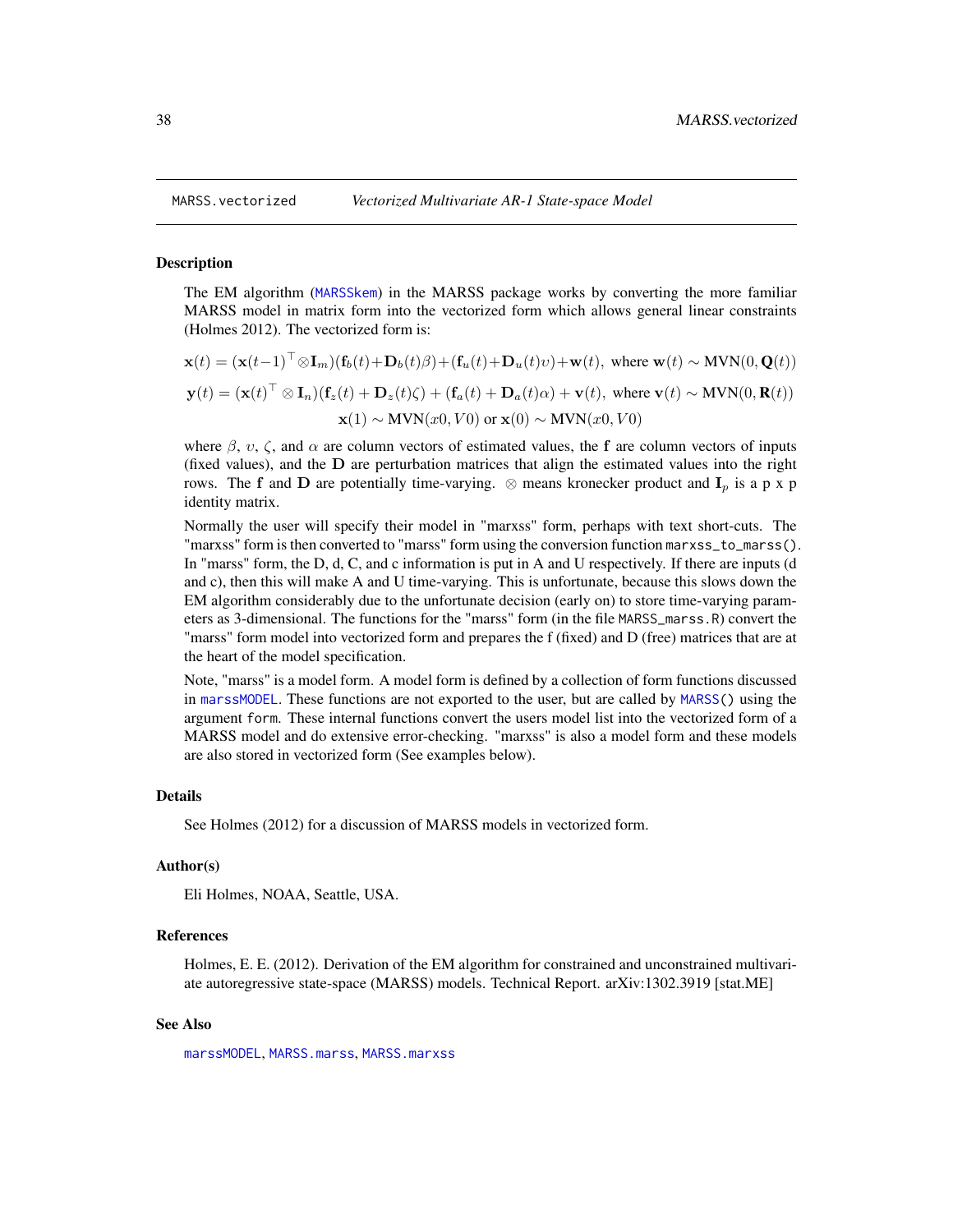#### MARSSaic 39

### Examples

```
dat <- t(harborSealWA)
dat \leq dat[2:4, ]
MLEobj <- MARSS(dat)
# free (D) and fixed (f) matrices
names(MLEobj$model$free)
names(MLEobj$model$fixed)
# In marss form, the D, C, d, and c matrices are found in A and U
# If there are inputs, this makes U time-varying
names(MLEobj$marss$free)
names(MLEobj$marss$fixed)
# par is in marss form so does not have values for D, C, d, or c
names(MLEobj$par)
# if you need the par in marxss form, you can use print
tmp <- print(MLEobj, what="par", form="marxss", silent=TRUE)
names(tmp)
```
<span id="page-38-0"></span>MARSSaic *AIC for MARSS Models*

#### Description

Calculates AIC, AICc, a parametric bootstrap AIC (AICbp) and a non-parametric bootstrap AIC (AICbb). If you simply want the AIC value for a [marssMLE](#page-61-0) object, you can use AIC(fit).

## Usage

```
MARSSaic(MLEobj, output = c("AIC", "AICc"),
    Options = list(nboot = 1000, return.logL.star = FALSE,
    silent = FALSE))
```
### Arguments

| MLEobi  | An object of class marss MLE. This object must have a \$par element containing<br>MLE parameter estimates from e.g. MARSSkem(). |
|---------|---------------------------------------------------------------------------------------------------------------------------------|
| output  | A vector containing one or more of the following: "AIC", "AICc", "AICbp",<br>"AICbb", "AICi", "boot.params". See Details.       |
| Options | A list containing:                                                                                                              |
|         | • nboot Number of bootstraps (positive integer)                                                                                 |
|         | • return. logL. star Return the log-likelihoods for each bootstrap? $(T/F)$                                                     |
|         | • silent Suppress printing of the progress bar during AIC bootstraps? (T/F)                                                     |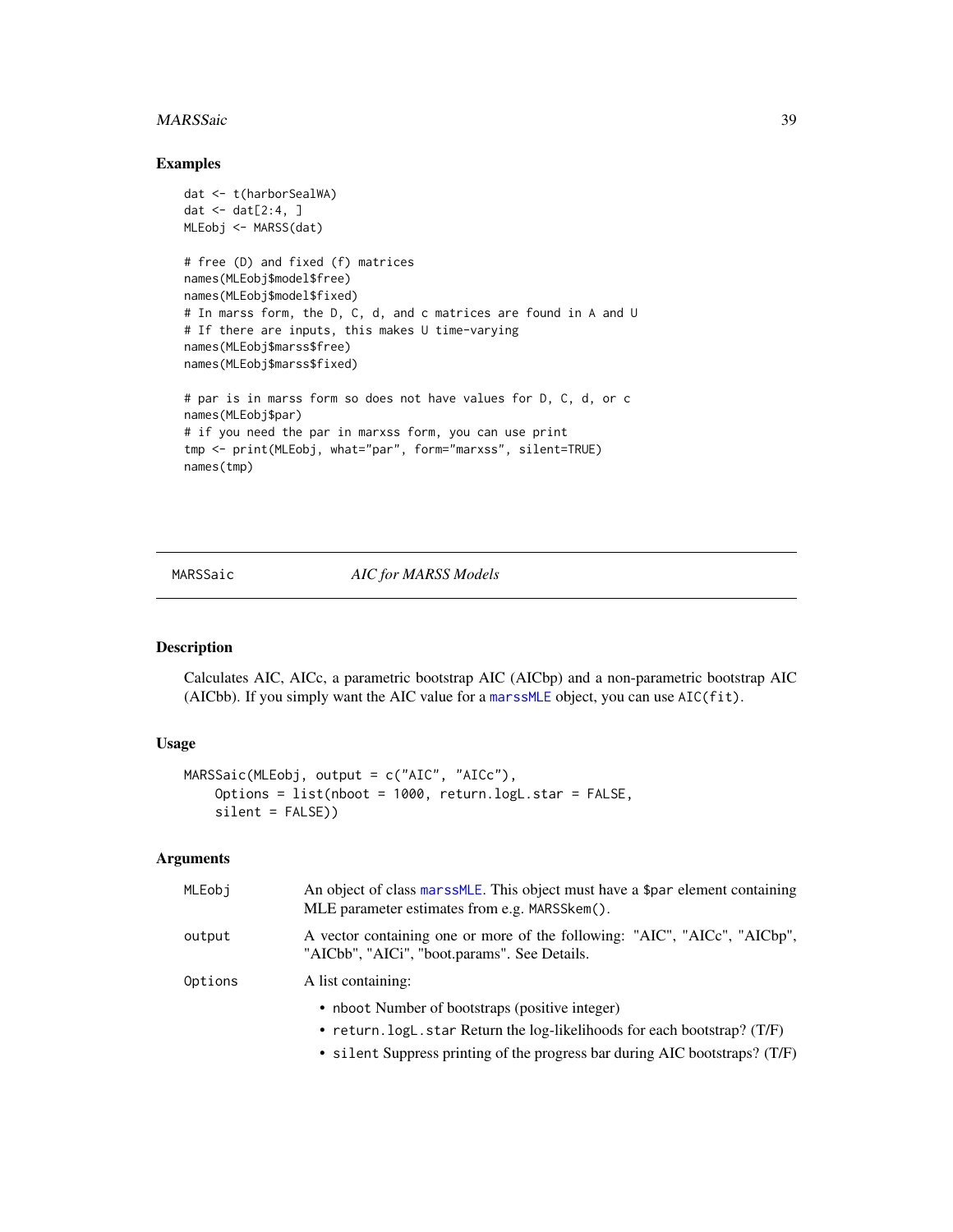### Details

When sample size is small, Akaike's Information Criterion (AIC) under-penalizes more complex models. The most commonly used small sample size corrector is AICc, which uses a penalty term of  $Kn/(n - K - 1)$ , where K is the number of estimated parameters. However, for time series models, AICc still under-penalizes complex models; this is especially true for MARSS models.

Two small-sample estimators specific for MARSS models have been developed. Cavanaugh and Shumway (1997) developed a variant of bootstrapped AIC using Stoffer and Wall's (1991) bootstrap algorithm ("AICbb"). Holmes and Ward (2010) developed a variant on AICb ("AICbp") using a parametric bootstrap. The parametric bootstrap permits AICb calculation when there are missing values in the data, which Cavanaugh and Shumway's algorithm does not allow. More recently, Bengtsson and Cavanaugh (2006) developed another small-sample AIC estimator, AICi, based on fitting candidate models to multivariate white noise.

When the output argument passed in includes both "AICbp" and "boot.params", the bootstrapped parameters from "AICbp" will be added to MLEobj.

## Value

Returns the [marssMLE](#page-61-0) object that was passed in with additional AIC components added on top as specified in the 'output' argument.

#### Author(s)

Eli Holmes, NOAA, Seattle, USA.

#### References

Holmes, E. E., E. J. Ward, and M. D. Scheuerell (2012) Analysis of multivariate time-series using the MARSS package. NOAA Fisheries, Northwest Fisheries Science Center, 2725 Montlake Blvd E., Seattle, WA 98112 Type RShowDoc ("UserGuide", package="MARSS") to open a copy.

Bengtsson, T., and J. E. Cavanaugh. 2006. An improved Akaike information criterion for statespace model selection. Computational Statistics & Data Analysis 50:2635-2654.

Cavanaugh, J. E., and R. H. Shumway. 1997. A bootstrap variant of AIC for state-space model selection. Statistica Sinica 7:473-496.

#### See Also

[MARSSboot](#page-40-0)

## Examples

```
dat <- t(harborSealWA)
dat \leq dat[2:3, 1]kem <- MARSS(dat, model = list(
 Z = matrix(1, 2, 1),R = "diagonal and equal"))
kemAIC <- MARSSaic(kem, output = c("AIC", "AICc"))
```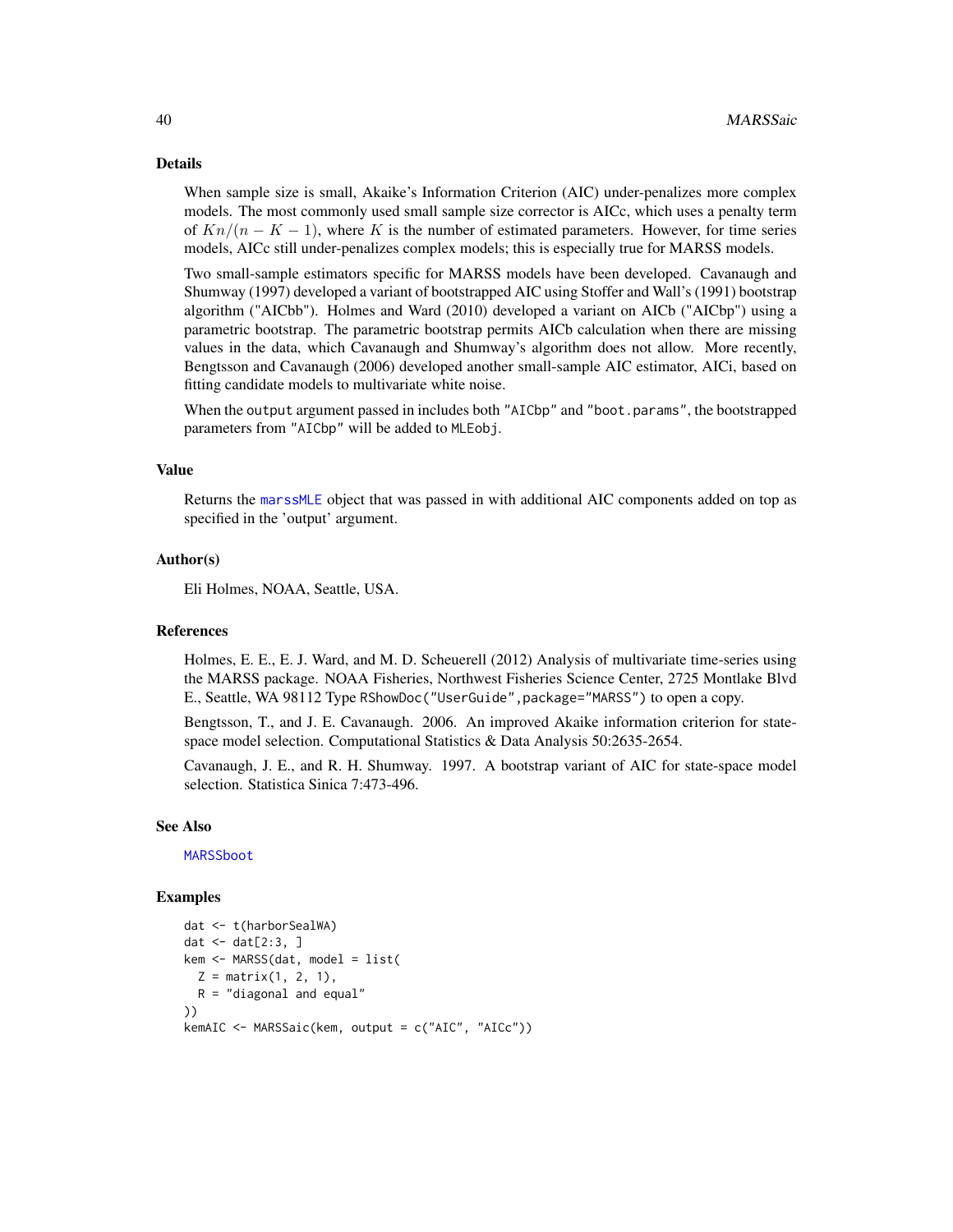<span id="page-40-0"></span>

### Description

Creates bootstrap parameter estimates and simulated (or bootstrapped) data (if appropriate). This is a base function in the [MARSS-package](#page-2-0).

#### Usage

```
MARSSboot(MLEobj, nboot = 1000,
   output = "parameters", sim = "parametric",
   param.gen = "MLE", control = NULL, silent = FALSE)
```
#### Arguments

| MLEobi    | An object of class marss MLE. Must have a \$par element containing MLE pa-<br>rameter estimates.                                                                      |
|-----------|-----------------------------------------------------------------------------------------------------------------------------------------------------------------------|
| nboot     | Number of bootstraps to perform.                                                                                                                                      |
| output    | Output to be returned: "data", "parameters" or "all".                                                                                                                 |
| sim       | Type of bootstrap: "parametric" or "innovations". See Details.                                                                                                        |
| param.gen | Parameter generation method: "hessian" or "MLE".                                                                                                                      |
| control   | The options in MLEobj\$control are used by default. If supplied here, must<br>contain all of the following:                                                           |
|           | max.iter Maximum number of EM iterations.                                                                                                                             |
|           | tol Optional tolerance for log-likelihood change. If log-likelihood decreases<br>less than this amount relative to the previous iteration, the EM algorithm<br>exits. |
|           | allow degen Whether to try setting $Q$ or $R$ elements to zero if they appear to<br>be going to zero.                                                                 |
| silent    | Suppresses printing of progress bar.                                                                                                                                  |
|           |                                                                                                                                                                       |

#### Details

Approximate confidence intervals (CIs) on the model parameters can be calculated by the observed Fisher Information matrix (the Hessian of the negative log-likelihood function). The Hessian CIs (param.gen="hessian") are based on the asymptotic normality of ML estimates under a largesample approximation. CIs that are not based on asymptotic theory can be calculated using parametric and non-parametric bootstrapping (param.gen="MLE"). In this case, parameter estimates are generated by the ML estimates from each bootstrapped data set. The MLE method (kem or BFGS) is determined by MLEobj\$method.

Stoffer and Wall (1991) present an algorithm for generating CIs via a non-parametric bootstrap for state-space models (sim = "innovations"). The basic idea is that the Kalman filter can be used to generate estimates of the residuals of the model fit. These residuals are then standardized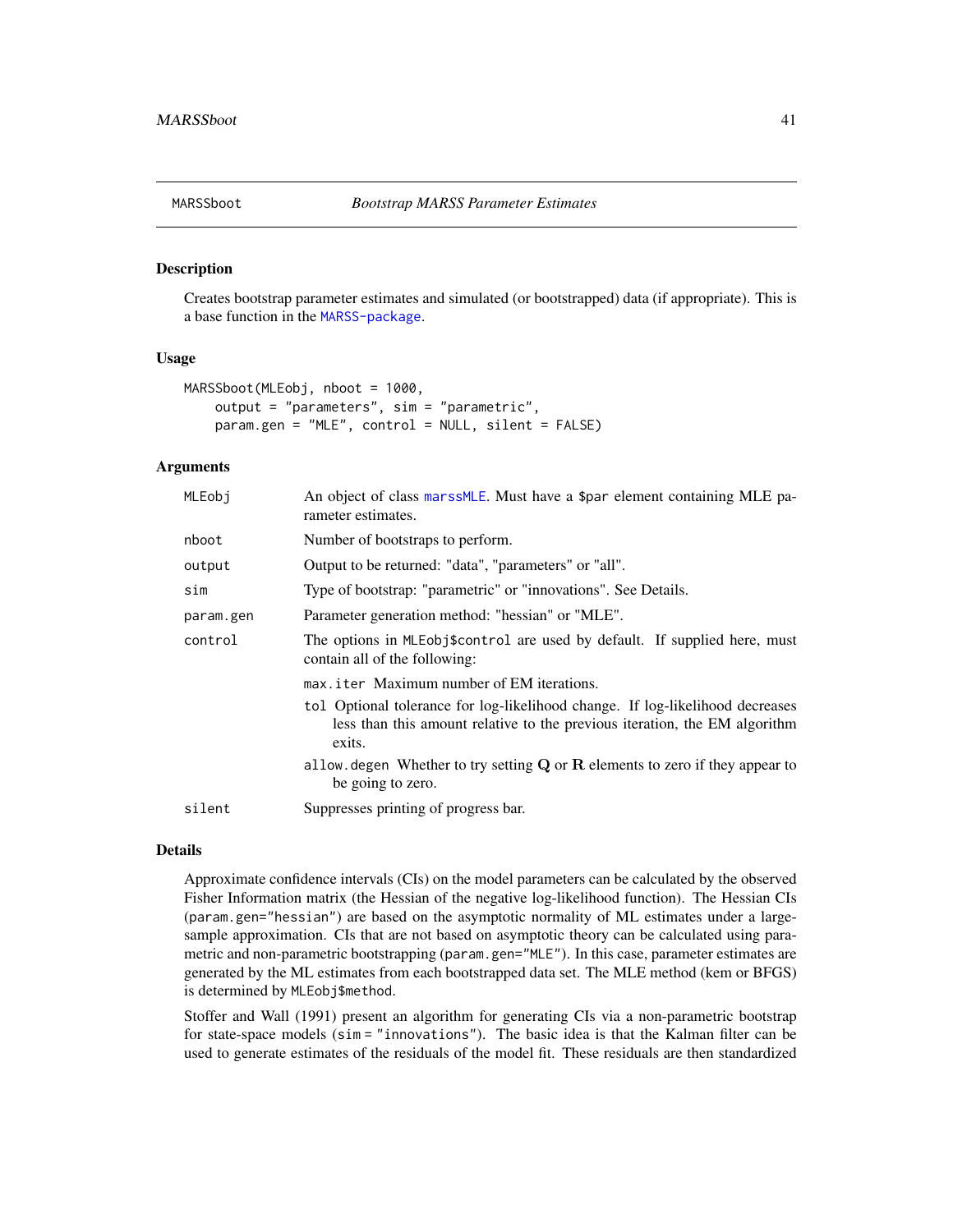and resampled and used to generate bootstrapped data using the MARSS model and its maximumlikelihood parameter estimates. One of the limitations of the Stoffer and Wall algorithm is that it cannot be used when there are missing data, unless all data at time  $t$  are missing. An alternative approach is a parametric bootstrap ( $sim = "parametric",$ ), in which the ML parameter estimates are used to produce bootstrapped data directly from the state-space model.

#### Value

A list with the following components:

| boot.params | Matrix (number of params x nboot) of parameter estimates from the bootstrap.                   |
|-------------|------------------------------------------------------------------------------------------------|
| boot.data   | Array (n x t x nboot) of simulated (or bootstrapped) data (if requested and ap-<br>propriate). |
| marss       | The marssMODEL object (form="marss") that was passed in via MLEobj\$marss.                     |
| nboot       | Number of bootstraps performed.                                                                |
| output      | Type of output returned.                                                                       |
| sim         | Type of bootstrap.                                                                             |
| param.gen   | Parameter generation method: "hessian" or "KalmanEM".                                          |

### Author(s)

Eli Holmes and Eric Ward, NOAA, Seattle, USA.

#### References

Holmes, E. E., E. J. Ward, and M. D. Scheuerell (2012) Analysis of multivariate time-series using the MARSS package. NOAA Fisheries, Northwest Fisheries Science Center, 2725 Montlake Blvd E., Seattle, WA 98112 Type RShowDoc("UserGuide",package="MARSS") to open a copy.

Stoffer, D. S., and K. D. Wall. 1991. Bootstrapping state-space models: Gaussian maximum likelihood estimation and the Kalman filter. Journal of the American Statistical Association 86:1024- 1033.

Cavanaugh, J. E., and R. H. Shumway. 1997. A bootstrap variant of AIC for state-space model selection. Statistica Sinica 7:473-496.

#### See Also

[marssMLE](#page-61-0), [marssMODEL](#page-62-0), [MARSSaic](#page-38-0), [MARSShessian](#page-47-0), [MARSSFisherI](#page-42-0)

## Examples

```
# nboot is set low in these examples in order to run quickly
# normally nboot would be >1000 at least
dat <- t(kestrel)
dat \leq dat[2:3, ]# maxit set low to speed up the example
kem <- MARSS(dat,
 model = list(U = "equal", Q = diag(.01, 2)),control = list(maxit = 50)
```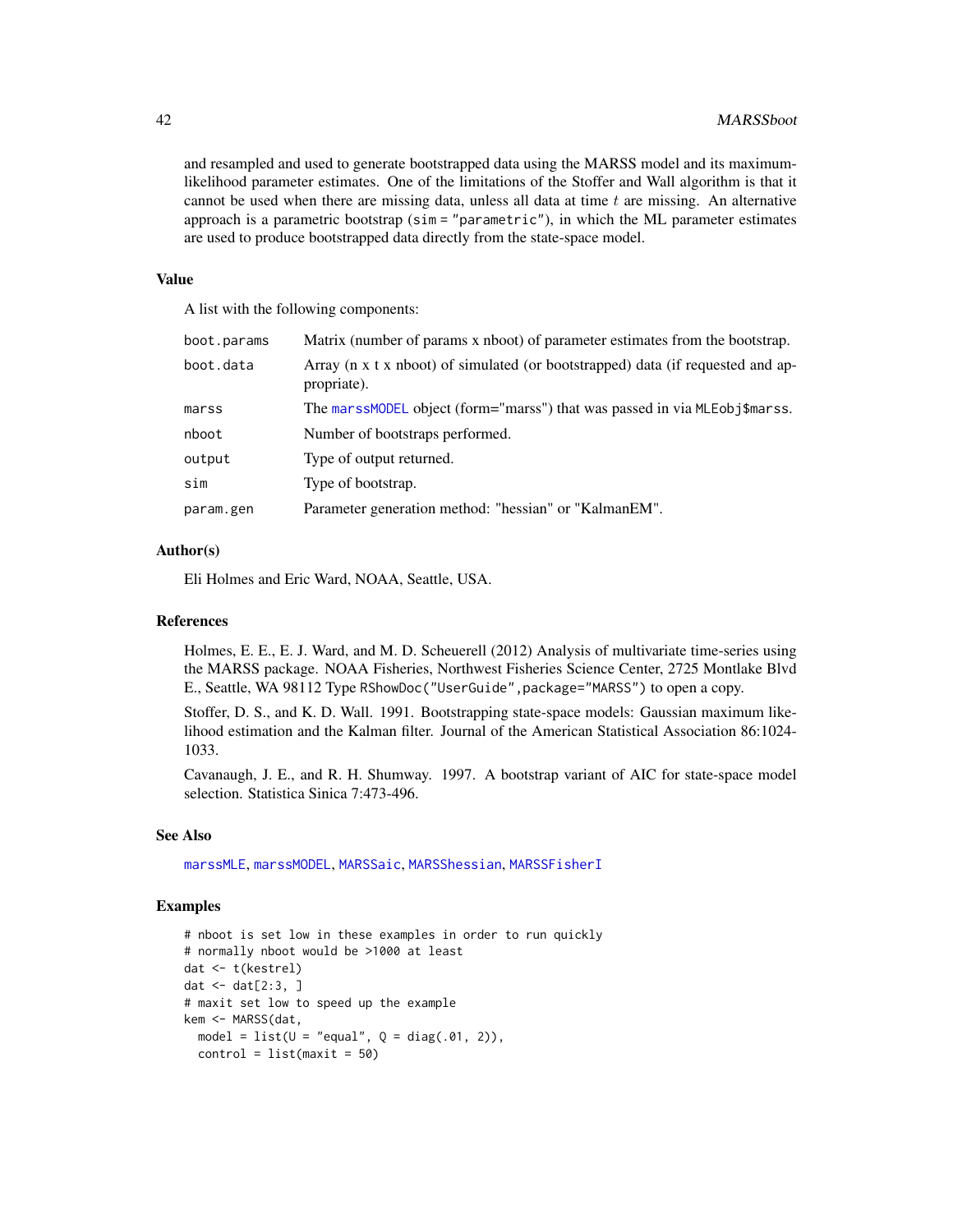## MARSSFisherI 43

```
)
# bootstrap parameters from a Hessian matrix
hess.list <- MARSSboot(kem, param.gen = "hessian", nboot = 4)
# from resampling the innovations (no missing values allowed)
boot.innov.list <- MARSSboot(kem, output = "all", sim = "innovations", nboot = 4)
# bootstrapped parameter estimates
hess.list$boot.params
```
<span id="page-42-0"></span>MARSSFisherI *Observed Fisher Information Matrix at the MLE*

## Description

Returns the observed Fisher Information matrix for a [marssMLE](#page-61-0) object (a fitted MARSS model) via either the analytical algorithm of Harvey (1989) or a numerical estimate.

The observed Fisher Information is the negative of the second-order partial derivatives of the loglikelihood function evaluated at the MLE. The derivatives being with respect to the parameters. The Hessian matrix is the second-order partial derivatives of a scalar-valued function. Thus the observed Fisher Information matrix is the Hessian of the negative log-likelihood function evaluated at the MLE (or equivalently the negative of the Hessian of the log-likelihood function). The inverse of the observed Fisher Information matrix is an estimate of the asymptotic variance-covariance matrix for the estimated parameters. Use [MARSShessian\(](#page-47-0)) (which calls MARSSFisherI()) to return the parameter variance-covariance matrix computed from the observed Fisher Information matrix.

Note for the numerically estimated Hessian, we pass in the negative log-likelihood function to a minimization function. As a result, the numerical functions return the Hessian of the negative loglikelihood function (which is the observed Fisher Information matrix).

#### Usage

```
MARSSFisherI(MLEobj, method = c("Harvey1989", "fdHess", "optim"))
```
### Arguments

| MLEobi | An object of class marss MLE. This object must have a \$par element containing<br>MLE parameter estimates from e.g. MARSSkem().                                                                                                                                                                                                                                      |
|--------|----------------------------------------------------------------------------------------------------------------------------------------------------------------------------------------------------------------------------------------------------------------------------------------------------------------------------------------------------------------------|
| method | The method to use for computing the observed Fisher Information matrix. Op-<br>tions are "Harvey1989" to use the Harvey (1989) recursion, which is an ana-<br>lytical solution, "fdHess" or "optim" which are two numerical methods. Al-<br>though 'optim' can be passed to the function, 'fdHess' is used for all numerical<br>estimates used in the MARSS package. |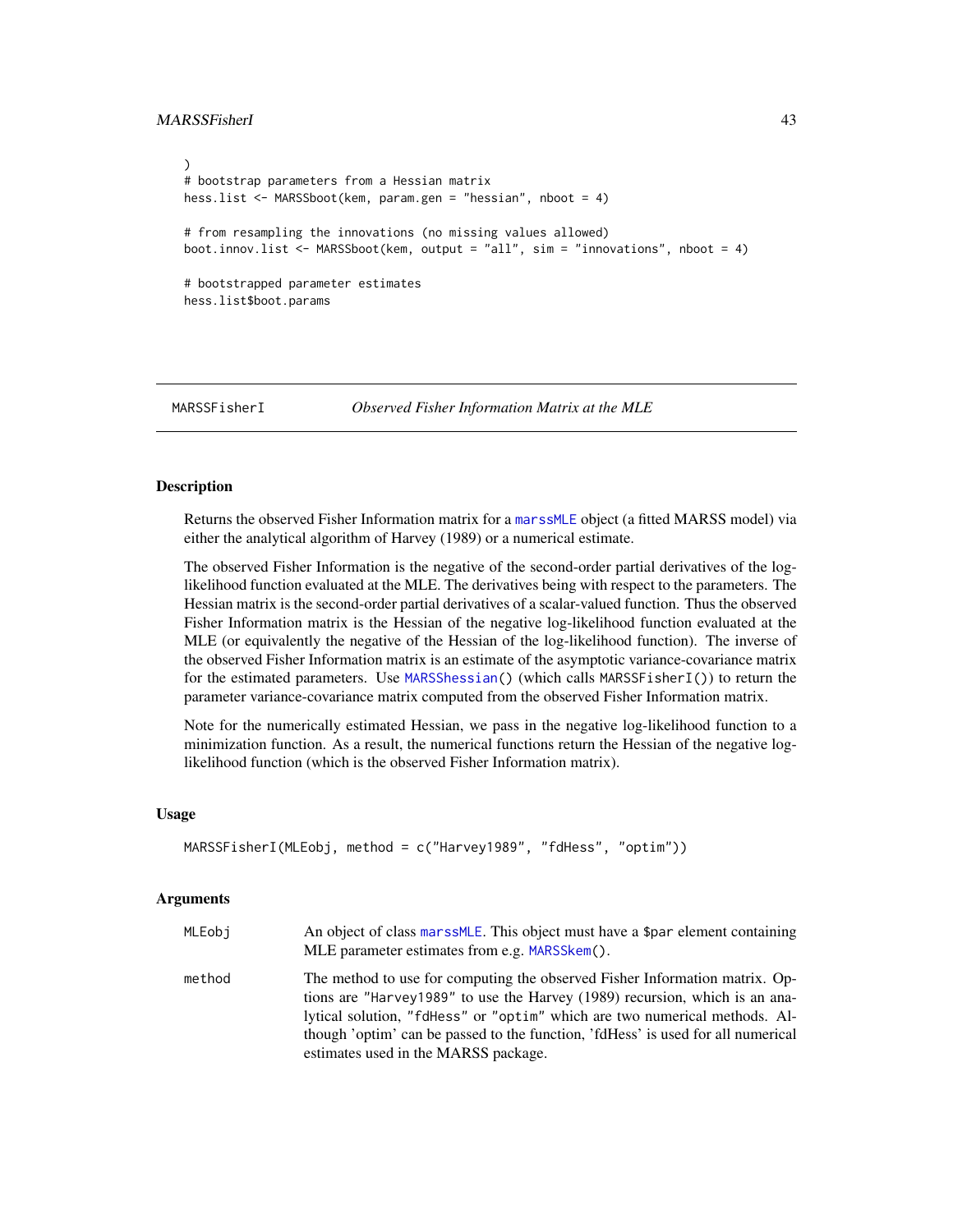### Details

Method 'fdHess' uses [fdHess\(](#page-0-0)) from package [nlme](#page-0-0) to numerically estimate the Hessian of the negative log-likelihood function at the MLEs. Method 'optim' uses [optim\(](#page-0-0)) with hessian=TRUE and list(maxit=0) to ensure that the Hessian is computed at the values in the par element of the MLE object. The par element of the [marssMLE](#page-61-0) object is the MLE.

Method 'Harvey1989' (the default) uses the recursion in Harvey (1989) to compute the observed Fisher Information of a MARSS model analytically. See Holmes (2016c) for a discussion of the Harvey (1989) algorithm and see Holmes (2017) on how to implement the algorithm for MARSS models with linear constraints (the type of MARSS models that the MARSS R package addresses).

There has been research on computing the observed Fisher Information matrix from the derivatives used by EM algorithms (discussed in Holmes (2016a, 2016b)), for example Louis (1982). Unfortunately, the EM algorithm used in the MARSS package is for time series data and the temporal correlation must be dealt with, e.g. Duan & Fulop  $(2011)$ . Oakes  $(1999)$  has an approach that only involves derivatives of  $E[LL(\Theta)|y, \Theta']$  but one of the derivatives will be the derivative of the  $E[X|y, \Theta']$  with respect to  $\Theta'$ . It is not clear how to do that derivative. Moon-Ho, Shumway and Ombao (2006) suggest (page 157) that this derivative is hard to compute.

### Value

Returns the observed Fisher Information matrix.

### Author(s)

Eli Holmes, NOAA, Seattle, USA.

## References

Harvey, A. C. (1989) Section 3.4.5 (Information matrix) in Forecasting, structural time series models and the Kalman filter. Cambridge University Press, Cambridge, UK.

See also J. E. Cavanaugh and R. H. Shumway (1996) On computing the expected Fisher information matrix for state-space model parameters. Statistics & Probability Letters 26: 347-355. This paper discusses the Harvey (1989) recursion (and proposes an alternative).

Holmes, E. E. 2016a. Notes on computing the Fisher Information matrix for MARSS models. Part I Background. Technical Report. https://doi.org/10.13140/RG.2.2.27306.11204/1 [Notes](https://eeholmes.github.io/posts/2016-5-18-FI-recursion-1/)

Holmes, E. E. 2016b. Notes on computing the Fisher Information matrix for MARSS models. Part II Louis 1982. Technical Report. https://doi.org/10.13140/RG.2.2.35694.72000 [Notes](https://eeholmes.github.io/posts/2016-5-19-FI-recursion-2/)

Holmes, E. E. 2016c. Notes on computing the Fisher Information matrix for MARSS models. Part III Overview of Harvey 1989. https://eeholmes.github.io/posts/2016-6-16-FI-recursion-3/

Holmes, E. E. 2017. Notes on computing the Fisher Information matrix for MARSS models. Part IV Implementing the Recursion in Harvey 1989. https://eeholmes.github.io/posts/2017-5-31-FIrecursion-4/

Duan, J. C. and A. Fulop. (2011) A stable estimator of the information matrix under EM for dependent data. Statistics and Computing 21: 83-91

Louis, T. A. 1982. Finding the observed information matrix when using the EM algorithm. Journal of the Royal Statistical Society. Series B (Methodological). 44: 226-233.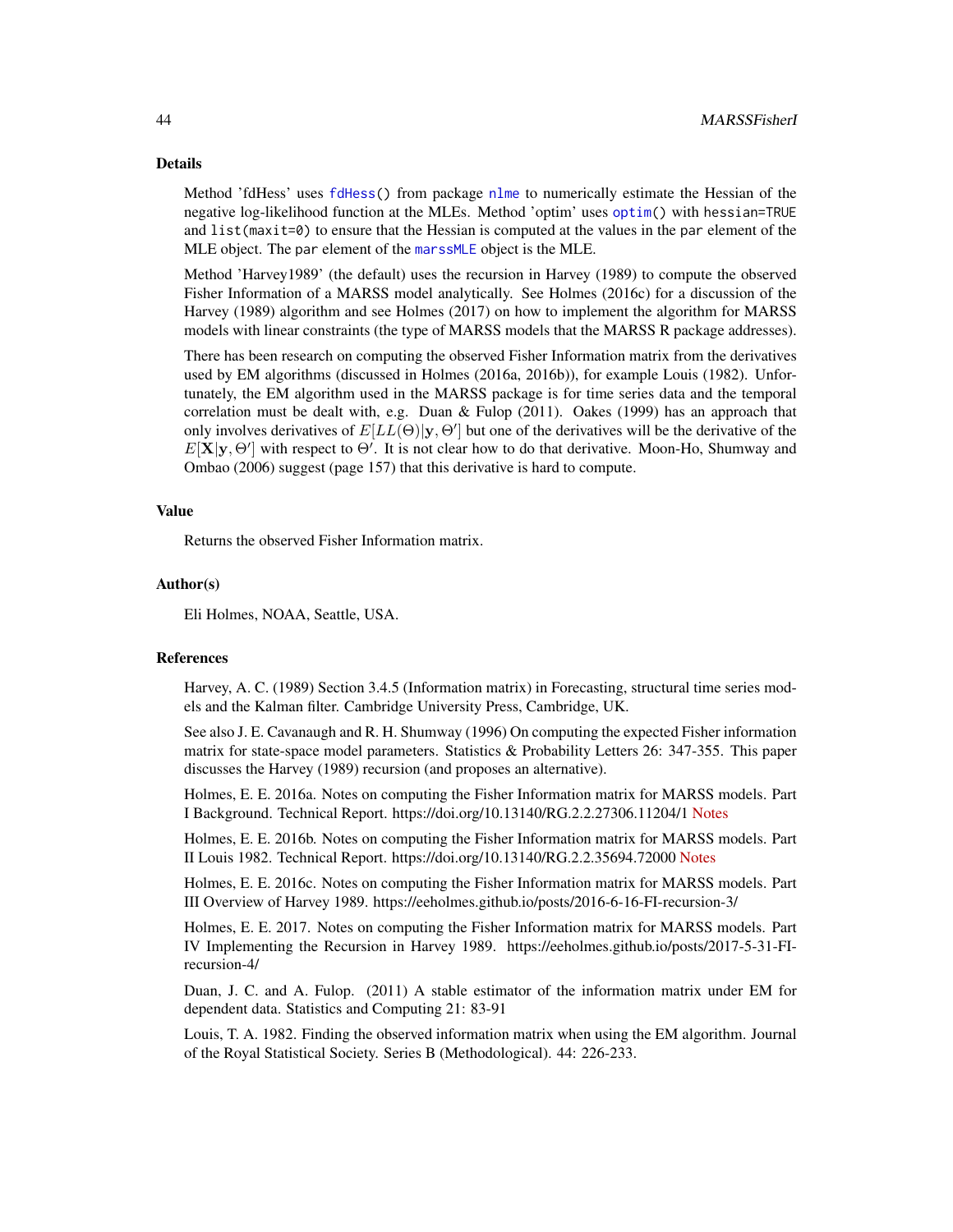#### MARSSharveyobsFI 45

Oakes, D. 1999. Direct calculation of the information matrix via the EM algorithm. Journal of the Royal Statistical Society. Series B (Methodological). 61: 479-482.

Moon-Ho, R. H., R. H. Shumway, and Ombao 2006. The state-space approach to modeling dynamic processes. Chapter 7 in Models for Intensive Longitudinal Data. Oxford University Press.

#### See Also

[MARSSharveyobsFI](#page-44-0), [MARSShessian.numerical](#page-48-0), [MARSSparamCIs](#page-67-0), [marssMLE](#page-61-0)

### Examples

```
dat <- t(harborSeal)
dat \leq - dat[2:4, 1]MLEobj <- MARSS(dat, model=list(Z=matrix(1,3,1), R="diagonal and equal"))
MARSSFisherI(MLEobj)
MARSSFisherI(MLEobj, method="fdHess")
```
<span id="page-44-0"></span>MARSSharveyobsFI *Hessian Matrix via the Harvey (1989) Recursion*

#### Description

Calculates the observed Fisher Information analytically via the recursion by Harvey (1989) as adapted by Holmes (2017) for MARSS models with linear constraints. This is the same as the Hessian of the negative log-likelihood function at the MLEs. This is a utility function in the [MARSS-package](#page-2-0) and is not exported. Use [MARSShessian\(](#page-47-0)) to access.

#### Usage

```
MARSSharveyobsFI(MLEobj)
```
## Arguments

MLEobj An object of class [marssMLE](#page-61-0). This object must have a \$par element containing MLE parameter estimates from e.g. [MARSSkem](#page-53-0).

### Value

The observed Fisher Information matrix computed via equation 3.4.69 in Harvey (1989). The differentials in the equation are computed in the recursion in equations 3.4.73a to 3.4.74b. See Holmes (2016c) for a discussion of the Harvey (1989) algorithm and Holmes (2017) for the specific implementation of the algorithm for MARSS models with linear constraints.

Harvey (1989) discusses missing observations in section 3.4.7. However, the MARSSharveyobsFI() function implements the approach of Shumway and Stoffer (2006) in section 6.4 for the missing values. See Holmes (2012) for a full discussion of the missing values modifications.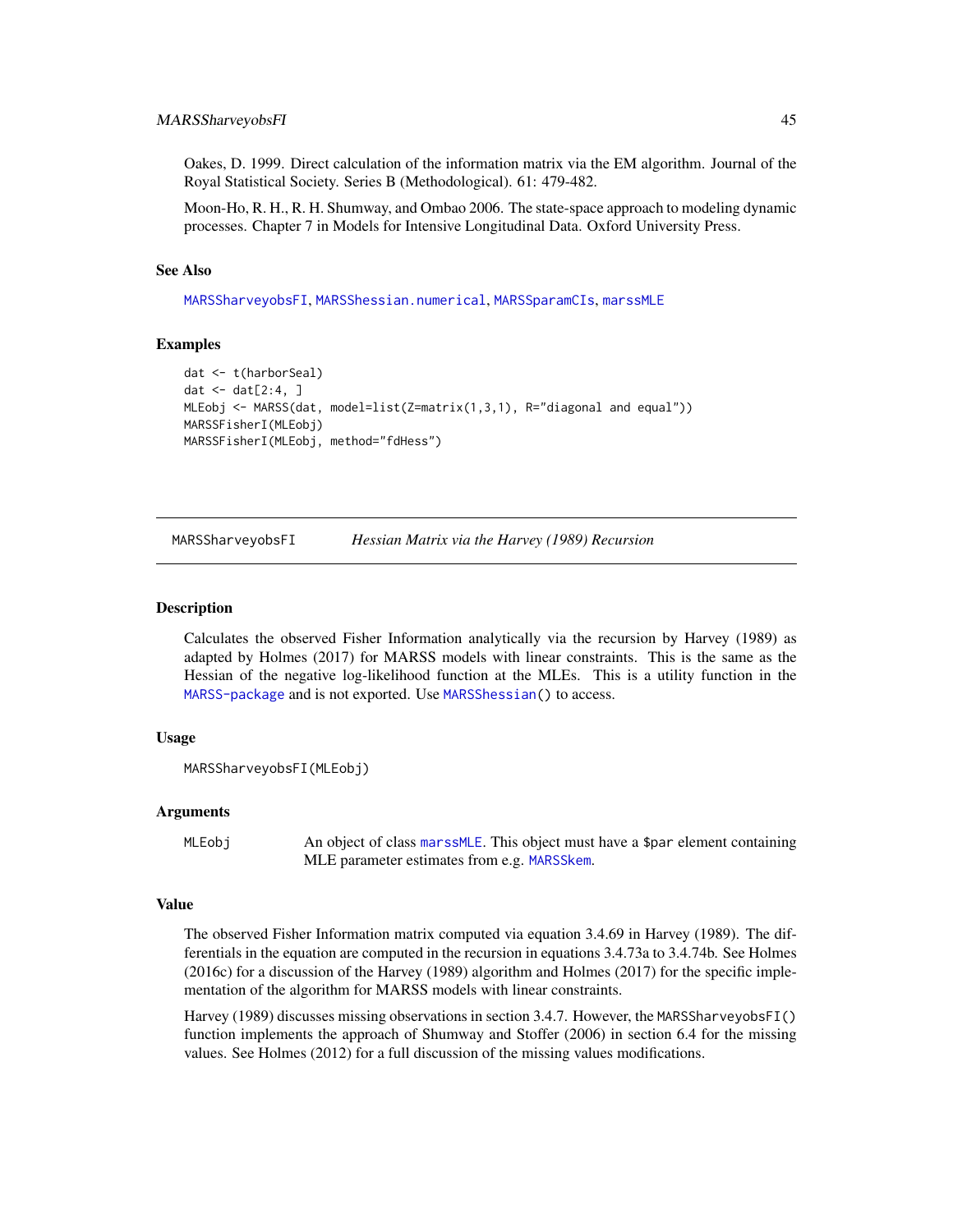### Author(s)

Eli Holmes, NOAA, Seattle, USA.

### References

R. H. Shumway and D. S. Stoffer (2006). Section 6.4 (Missing Data Modifications) in Time series analysis and its applications. Springer-Verlag, New York.

Harvey, A. C. (1989) Section 3.4.5 (Information matrix) in Forecasting, structural time series models and the Kalman filter. Cambridge University Press, Cambridge, UK.

See also J. E. Cavanaugh and R. H. Shumway (1996) On computing the expected Fisher information matrix for state-space model parameters. Statistics & Probability Letters 26: 347-355. This paper discusses the Harvey (1989) recursion (and proposes an alternative).

Holmes, E. E. (2012). Derivation of the EM algorithm for constrained and unconstrained multivariate autoregressive state-space (MARSS) models. Technical Report. arXiv:1302.3919 [stat.ME]

Holmes, E. E. 2016c. Notes on computing the Fisher Information matrix for MARSS models. Part III Overview of Harvey 1989. https://eeholmes.github.io/posts/2016-6-16-FI-recursion-3/

Holmes, E. E. 2017. Notes on computing the Fisher Information matrix for MARSS models. Part IV Implementing the Recursion in Harvey 1989. https://eeholmes.github.io/posts/2017-5-31-FIrecursion-4/

### See Also

[MARSShessian](#page-47-0), [MARSSparamCIs](#page-67-0)

#### Examples

```
dat <- t(harborSeal)
dat \leq - dat[c(2, 11), ]fit <- MARSS(dat)
MARSS:::MARSSharveyobsFI(fit)
```
MARSShatyt *Compute Expected Value of Y, YY, and YX*

## Description

Computes the expected value of random variables involving Y. Users can use [tsSmooth\(](#page-113-0)) or print( MLEobj,what="Ey") to access this output. See [print.marssMLE](#page-102-0).

### Usage

MARSShatyt(MLEobj, only.kem = TRUE)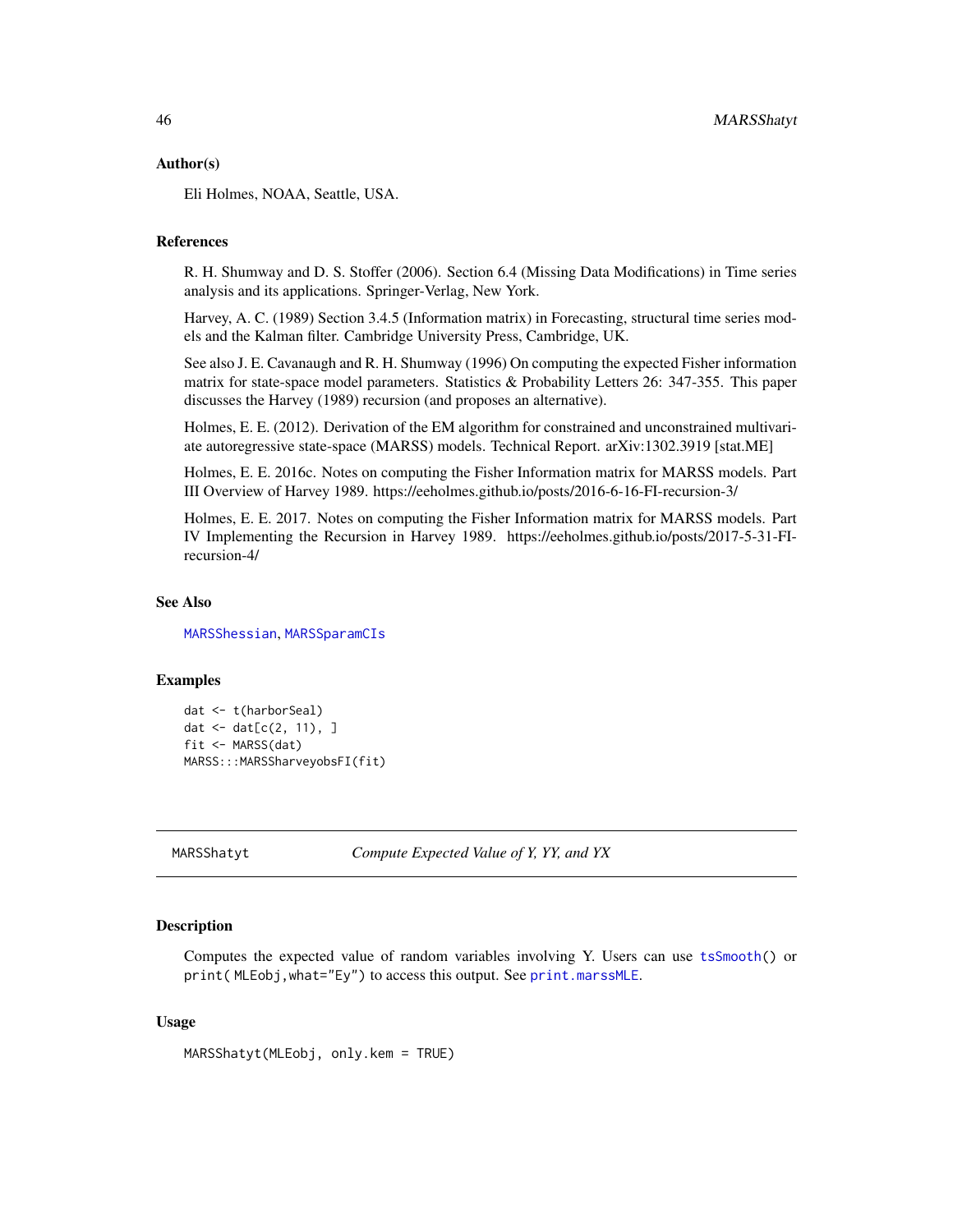## MARSShatyt 47

#### **Arguments**

| MLEobi   | A marssMLE object with the par element of estimated parameters, model ele-<br>ment with the model description and data.                                                                                                                                                                                                                                                                                                                                          |
|----------|------------------------------------------------------------------------------------------------------------------------------------------------------------------------------------------------------------------------------------------------------------------------------------------------------------------------------------------------------------------------------------------------------------------------------------------------------------------|
| only.kem | If TRUE, return only ytt, 0tt, yxtt, and yxttpT (values conditioned on the<br>data from $1: T$ ) needed for the EM algorithm. If only, kem=FALSE, then also<br>return values conditioned on data from 1 to $t-1$ (0tt1 and ytt1) and 1 to t (0tt<br>and ytt), yxtt1T $(var[\mathbf{Y}_t, \mathbf{X}_{t-1} \mathbf{y}_{1:T}])$ , var.ytT $(var[\mathbf{Y}_t \mathbf{y}_{1:T}])$ , and var.EytT<br>$(var_X[E_{Y x}[\mathbf{Y}_t \mathbf{y}_{1:T},\mathbf{x}_t]]).$ |

## Details

For state space models, MARSShatyt() computes the expectations involving  $Y$ . If  $Y$  is completely observed, this entails simply replacing Y with the observed y. When Y is only partially observed, the expectation involves the conditional expectation of a multivariate normal.

### Value

A list with the following components (n is the number of state processes). Following the notation in Holmes (2012),  $y(1)$  is the observed data (for  $t = 1 : T$ ) while  $y(2)$  is the unobserved data.  $y(1, 1 : t - 1)$  is the observed data from time 1 to  $t - 1$ .

| ytT       | $E[Y(t)   Y(1,1:T)=y(1,1:T)]$ (n x T matrix).                            |
|-----------|--------------------------------------------------------------------------|
| ytt1      | $E[Y(t)   Y(1,1:t-1)=y(1,1:t-1)]$ (n x T matrix).                        |
| ytt       | $E[Y(t)   Y(1,1:t)=y(1,1:t)]$ (n x T matrix).                            |
| 0tT       | $E[Y(t) t(Y(t))   Y(1,1:T)=y(1,1:T)]$ (n x n x T array).                 |
| var.ytT   | $var[Y(t)   Y(1,1:T)=y(1,1:T)]$ (n x n x T array).                       |
| var.EytT  | var_X[E_Y x[Y(t)   Y(1,1:T)=y(1,1:T), X(t)=x(t)]] (n x n x T array).     |
| Ott1      | $E[Y(t) t(Y(t))   Y(1,1:t-1)=y(1,1:t-1)]$ (n x n x T array).             |
| var.ytt1  | $var[Y(t)   Y(1,1:t-1)=y(1,1:t-1)]$ (n x n x T array).                   |
| var.Eytt1 | var_X[E_Y x[Y(t)   Y(1,1:t-1)=y(1,1:t-1), X(t)=x(t)]] (n x n x T array). |
| Ott       | $E[Y(t) t(Y(t))   Y(1,1:t)=y(1,1:t)]$ (n x n x T array).                 |
| yxtT      | $E[Y(t) t(X(t))   Y(1,1:T)=y(1,1:T)]$ (n x m x T array).                 |
| yxtt1T    | $E[Y(t) t(X(t-1))   Y(1,1:T)=y(1,1:T)]$ (n x m x T array).               |
| yxttpT    | $E[Y(t) t(X(t+1))   Y(1,1:T)=y(1,1:T)]$ (n x m x T array).               |
| errors    | Any error messages due to ill-conditioned matrices.                      |
| ok        | (TRUE/FALSE) Whether errors were generated.                              |

### Author(s)

Eli Holmes, NOAA, Seattle, USA.

### References

Holmes, E. E. (2012) Derivation of the EM algorithm for constrained and unconstrained multivariate autoregressive state-space (MARSS) models. Technical report. arXiv:1302.3919 [stat.ME] Type RShowDoc("EMDerivation",package="MARSS") to open a copy. See the section on 'Computing the expectations in the update equations' and the subsections on expectations involving Y.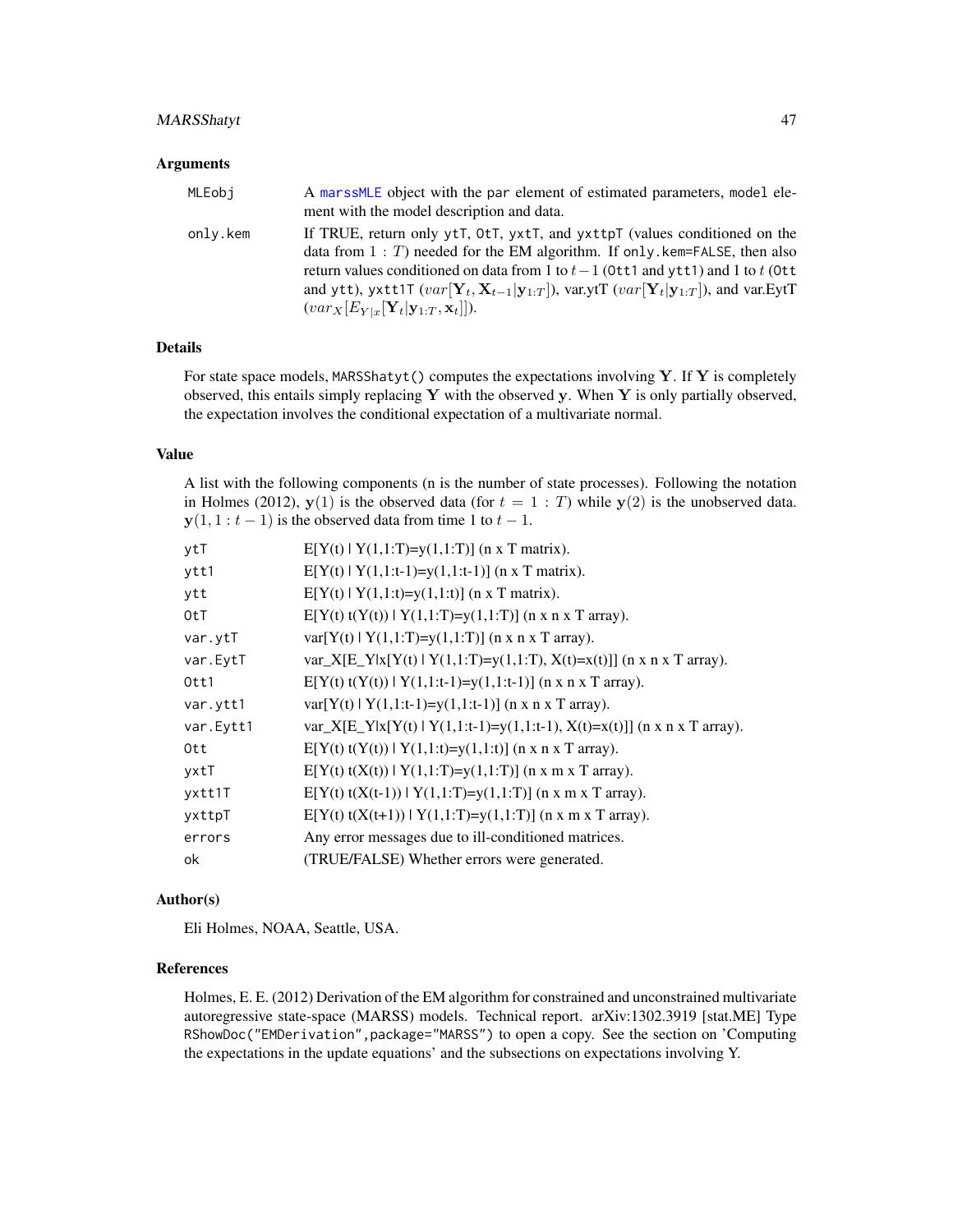### See Also

[MARSS](#page-26-0), [marssMODEL](#page-62-0), [MARSSkem](#page-53-0)

## Examples

```
dat <- t(harborSeal)
dat \leq dat[2:3, ]fit <- MARSS(dat)
EyList <- MARSShatyt(fit)
```
<span id="page-47-0"></span>

MARSShessian *Parameter Variance-Covariance Matrix from the Hessian Matrix*

### **Description**

Calculates an approximate parameter variance-covariance matrix for the parameters using an inverse of the Hessian of the negative log-likelihood function at the MLEs (the observed Fisher Information matrix). It appends \$Hessian, \$parMean, \$parSigma to the [marssMLE](#page-61-0) object.

## Usage

```
MARSShessian(MLEobj, method=c("Harvey1989", "fdHess", "optim"))
```
#### Arguments

| MLEobi | An object of class marssMLE. This object must have a \$par element containing<br>MLE parameter estimates from e.g. MARSSkem.                                                                                                                                                                                                                                          |
|--------|-----------------------------------------------------------------------------------------------------------------------------------------------------------------------------------------------------------------------------------------------------------------------------------------------------------------------------------------------------------------------|
| method | The method to use for computing the Hessian. Options are Harvey 1989 to use<br>the Harvey (1989) recursion, which is an analytical solution, fdHess or optim<br>which are two numerical methods. Although optim can be passed to this func-<br>tion, in the internal functions which call this function, fdHess will be used if a<br>numerical estimate is requested. |

#### Details

See [MARSSFisherI](#page-42-0) for a discussion of the observed Fisher Information matrix and references.

Method fdHess uses [fdHess](#page-0-0) from package nlme to numerically estimate the Hessian matrix (the matrix of partial 2nd derivatives of the negative log-likelihood function at the MLE). Method optim uses [optim](#page-0-0) with hessian=TRUE and list(maxit=0) to ensure that the Hessian is computed at the values in the par element of the MLE object. Method Harvey1989 (the default) uses the recursion in Harvey (1989) to compute the observed Fisher Information of a MARSS model analytically.

Note that the parameter confidence intervals computed with the observed Fisher Information matrix are based on the asymptotic normality of maximum-likelihood estimates under a large-sample approximation.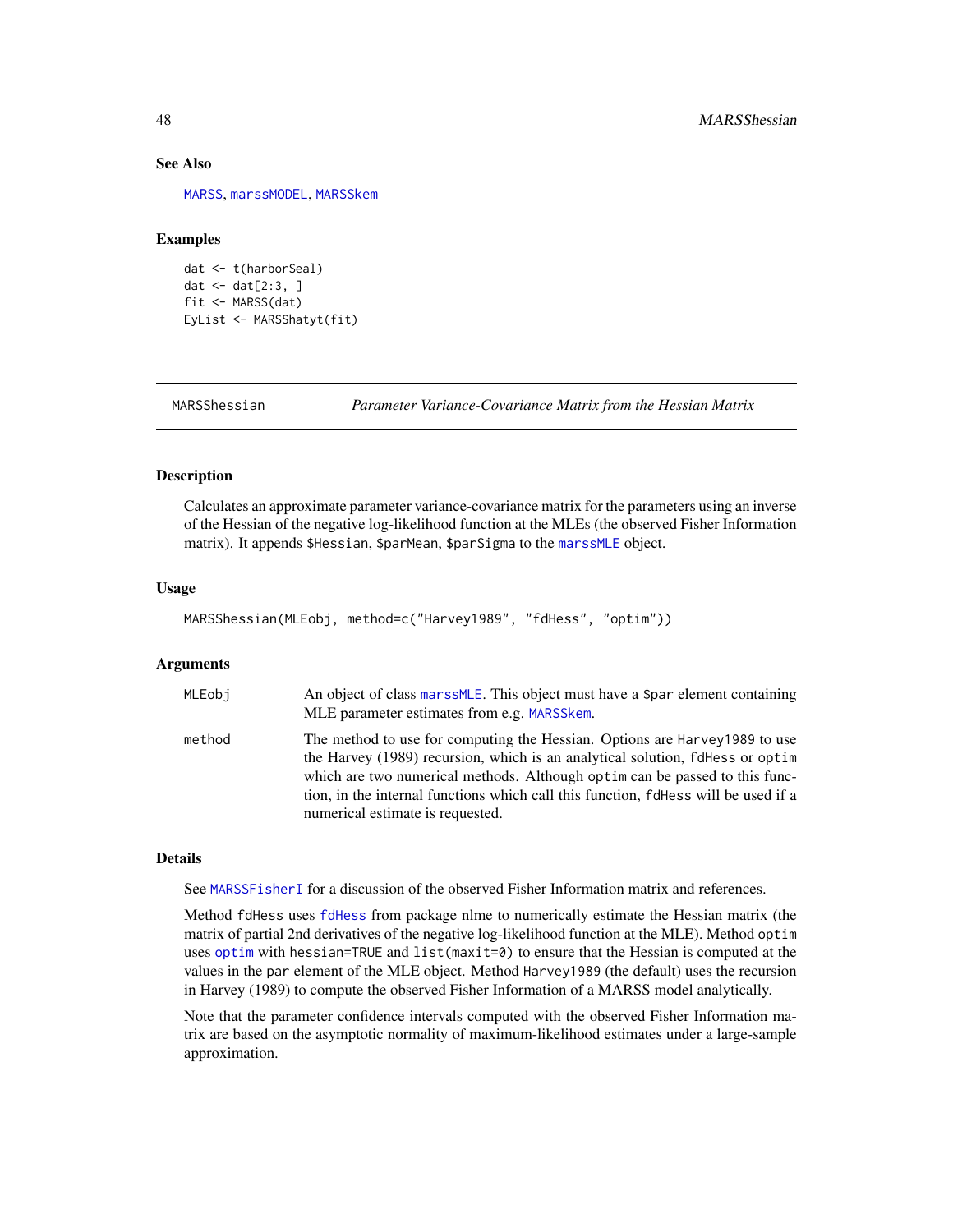### Value

MARSShessian() attaches Hessian, parMean and parSigma to the [marssMLE](#page-61-0) object that is passed into the function.

## Author(s)

Eli Holmes, NOAA, Seattle, USA.

### References

Harvey, A. C. (1989) Section 3.4.5 (Information matrix) in Forecasting, structural time series models and the Kalman filter. Cambridge University Press, Cambridge, UK.

See also J. E. Cavanaugh and R. H. Shumway (1996) On computing the expected Fisher information matrix for state-space model parameters. Statistics & Probability Letters 26: 347-355. This paper discusses the Harvey (1989) recursion (and proposes an alternative).

#### See Also

[MARSSFisherI](#page-42-0), [MARSSharveyobsFI](#page-44-0), [MARSShessian.numerical](#page-48-0), [MARSSparamCIs](#page-67-0), [marssMLE](#page-61-0)

## Examples

```
dat <- t(harborSeal)
dat <- dat[c(2, 11), ]
MLEobj <- MARSS(dat)
MLEobj.hessian <- MARSShessian(MLEobj)
# show the approx Hessian
MLEobj.hessian$Hessian
# generate a parameter sample using the Hessian
# this uses the rmvnorm function in the mvtnorm package
hess.params <- mvtnorm::rmvnorm(1,
  mean = MLEobj.hessian$parMean,
  sigma = MLEobj.hessian$parSigma
)
```
<span id="page-48-0"></span>MARSShessian.numerical

*Hessian Matrix via Numerical Approximation*

#### Description

Calculates the Hessian of the log-likelihood function at the MLEs using either the [fdHess](#page-0-0) function in the nlme package or the [optim](#page-0-0) function. This is a utility function in the [MARSS-package](#page-2-0) and is not exported. Use [MARSShessian](#page-47-0) to access.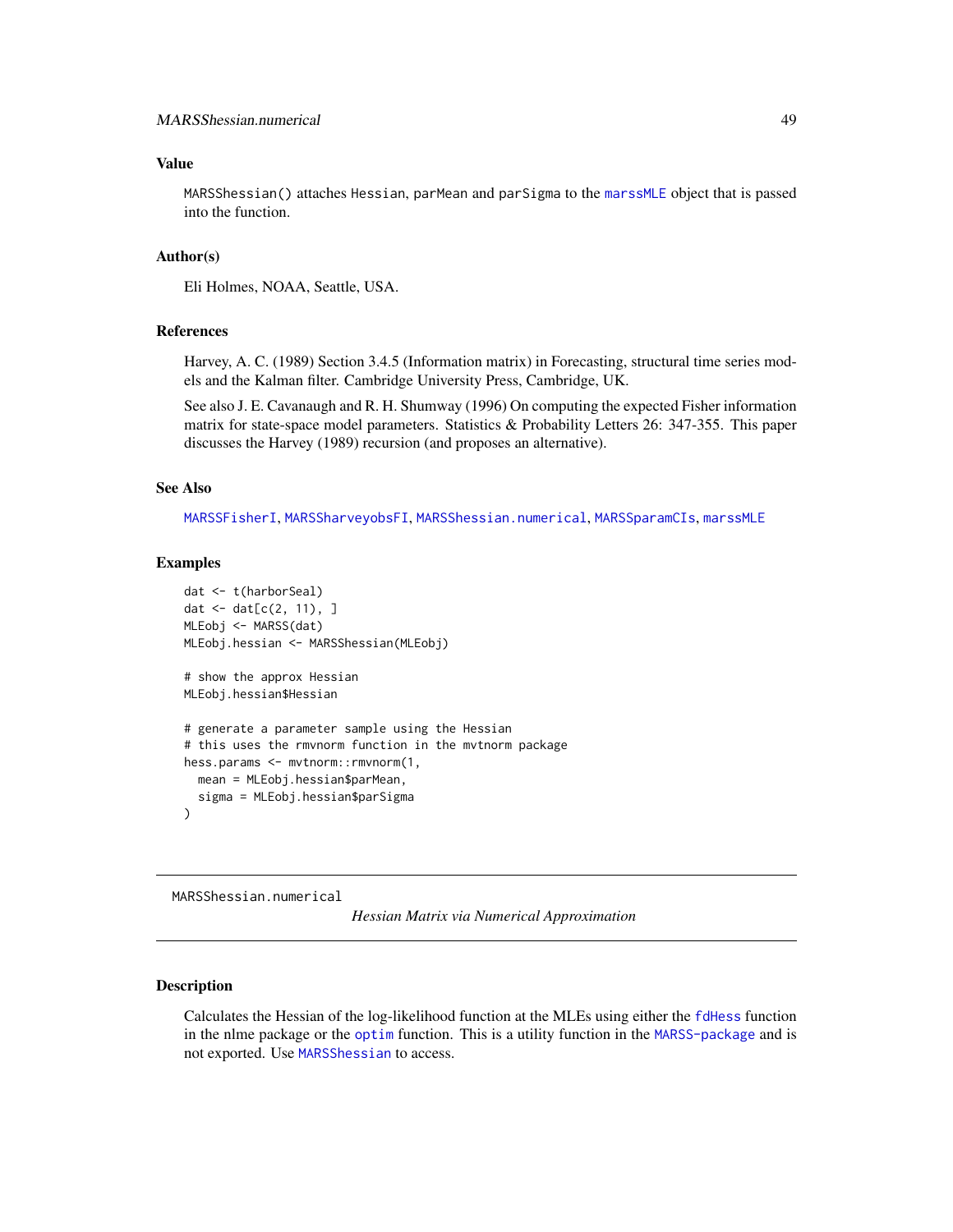#### Usage

```
MARSShessian.numerical(MLEobj, fun=c("fdHess", "optim"))
```
#### Arguments

| MLEobi | An object of class marssMLE. This object must have a \$par element containing<br>MLE parameter estimates from e.g. MARSSkem. |
|--------|------------------------------------------------------------------------------------------------------------------------------|
| fun    | The function to use for computing the Hessian. Options are 'fdHess' or 'optim'.                                              |

## Details

Method fdHess uses [fdHess](#page-0-0) from package nlme to numerically estimate the Hessian matrix (the matrix of partial 2nd derivatives) of the negative log-likelihood function with respect to the parameters. Method optim uses [optim](#page-0-0) with hessian=TRUE and list(maxit=0) to ensure that the Hessian is computed at the values in the par element of the MLE object.

#### Value

The numerically estimated Hessian of the log-likelihood function at the maximum likelihood estimates.

# Author(s)

Eli Holmes, NOAA, Seattle, USA.

## See Also

[MARSSharveyobsFI](#page-44-0), [MARSShessian](#page-47-0), [MARSSparamCIs](#page-67-0)

#### Examples

```
dat <- t(harborSeal)
dat <- dat[c(2, 11), ]MLEobj <- MARSS(dat)
MARSS:::MARSShessian.numerical(MLEobj)
```
<span id="page-49-0"></span>MARSSinfo *MARSS Error Messages and Warnings*

## Description

Prints out more information for MARSS error messages and warnings.

### Usage

MARSSinfo(number)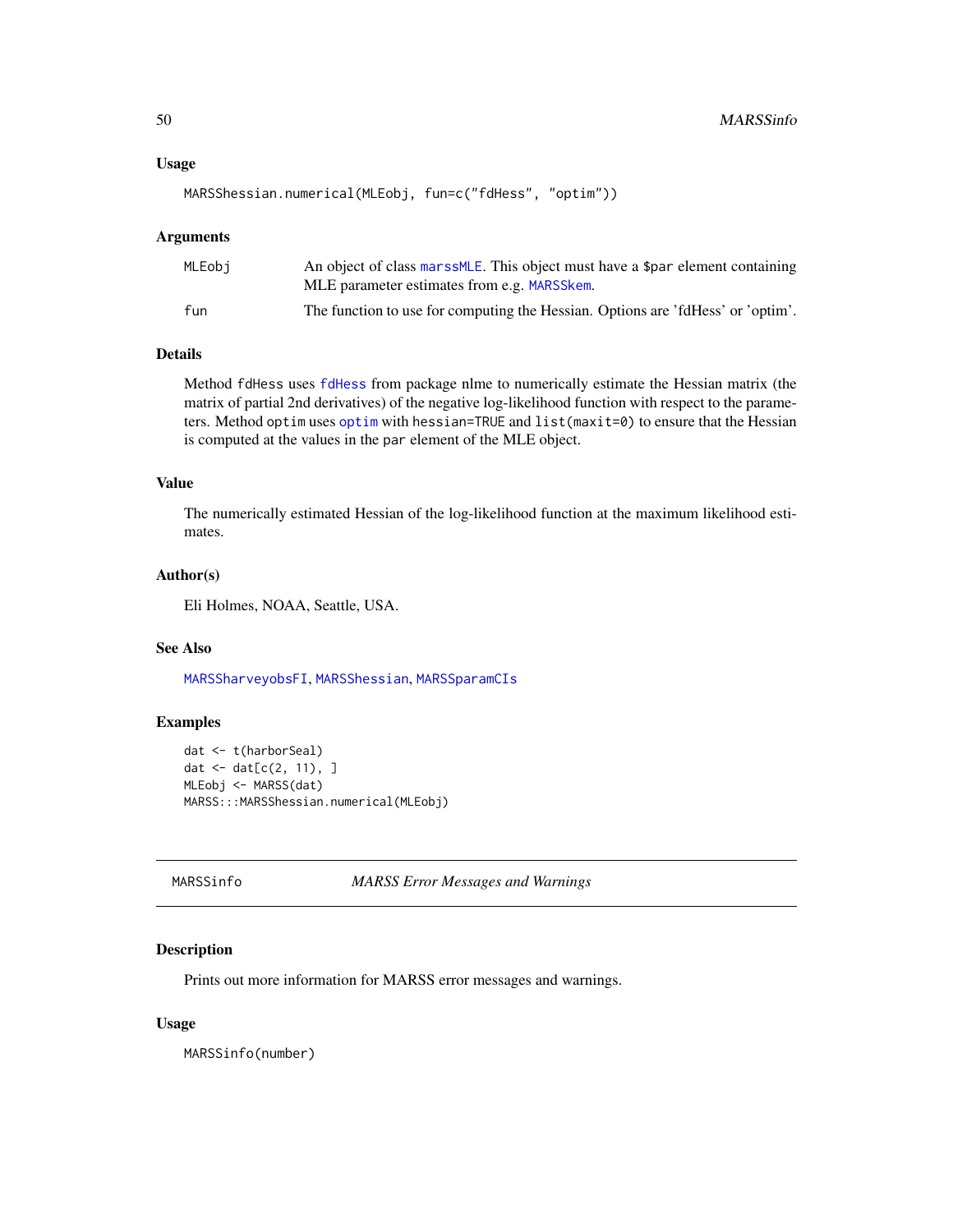#### MARSSinits 51

### **Arguments**

number An error or warning message number.

## Value

A print out of information.

### Author(s)

Eli Holmes, NOAA, Seattle, USA.

## Examples

# Show all the info options MARSSinfo()

<span id="page-50-0"></span>

MARSSinits *Initial Values for MLE*

#### Description

Sets up generic starting values for parameters for maximum-likelihood estimation algorithms that use an iterative maximization routine needing starting values. Examples of such algorithms are the EM algorithm in [MARSSkem\(](#page-53-0)) and Newton methods in [MARSSoptim\(](#page-64-0)). This is a utility function in the [MARSS-package](#page-2-0). It is not exported to the user. Users looking for information on specifying initial conditions should look at the help file for [MARSS\(](#page-26-0)) and the User Guide section on initial conditions.

The function assumes that the user passed in the inits list using the parameter names in whatever form was specified in the [MARSS\(](#page-26-0)) call. The default is form="marxss". The [MARSSinits\(](#page-50-0)) function calls MARSSinits\_foo, where foo is the form specified in the [MARSS\(](#page-26-0)) call. MARSSinits\_foo translates the inits list in form foo into form marss.

#### Usage

```
MARSSinits(MLEobj, inits=list(B=1, U=0, Q=0.05, Z=1, A=0,
    R=0.05, x0=-99, V0=5, G=0, H=0, L=0))
```
## Arguments

| MLEobi | An object of class marssMLE.                                                   |
|--------|--------------------------------------------------------------------------------|
| inits  | A list of column vectors (matrices with one column) of the estimated values in |
|        | each parameter matrix.                                                         |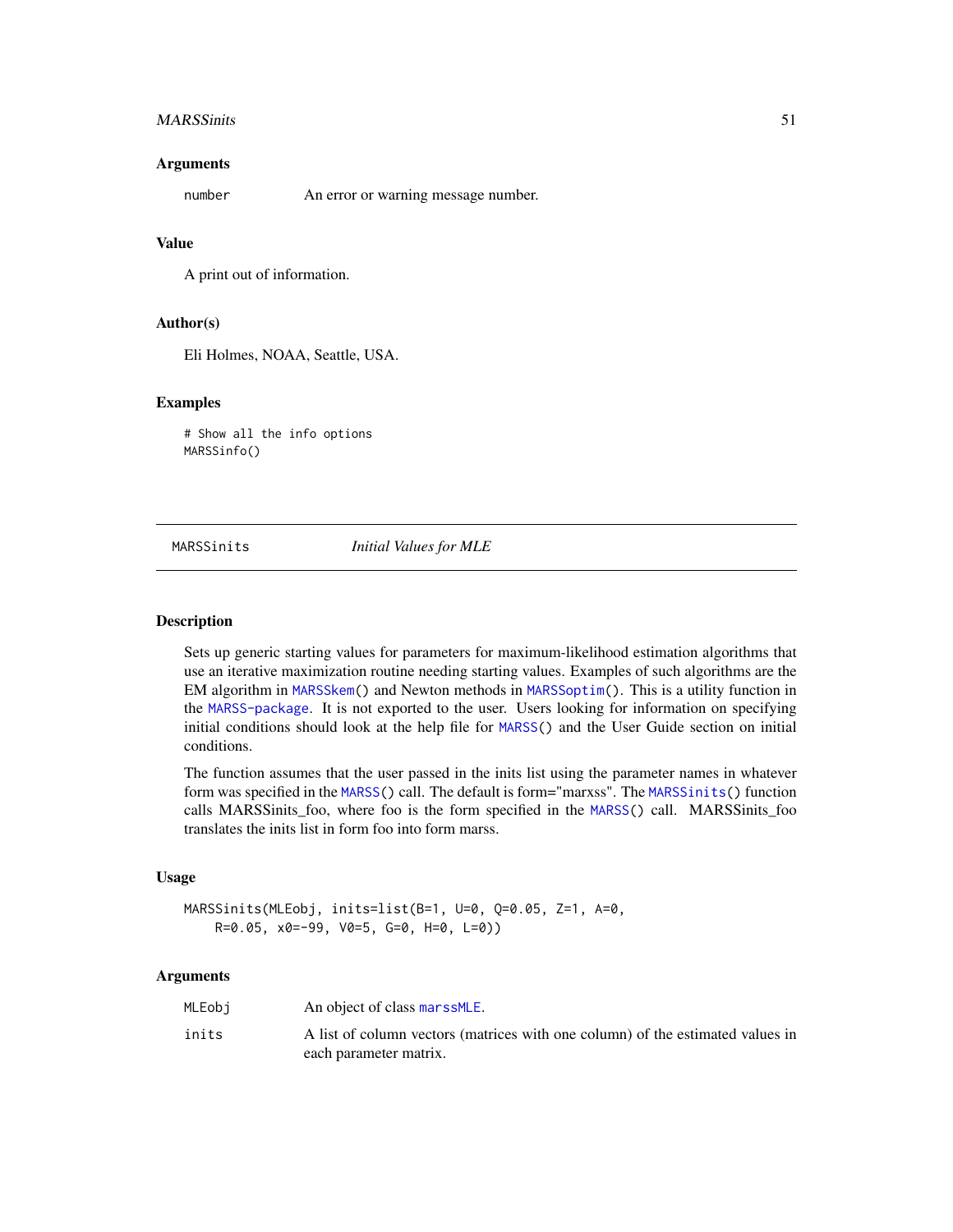## Details

Creates an inits parameter list for use by iterative maximization algorithms.

Default values for inits is supplied in MARSSsettings.R. The user can alter these and supply any of the following (m is the dim of X and n is the dim of Y in the MARSS model):

- elem=A,U A numeric vector or matrix which will be constructed into inits\$elem by the command array(inits\$elem),dim=c(n or m, 1)). If elem is fixed in the model, any inits\$elem values will be overridden and replaced with the fixed value. Default is  $array(\theta, dim=c(n \text{ or } n))$ m,1)).
- elem= $Q, R, B$  A numeric vector or matrix. If length equals the length MODELobj\$fixed\$elem then inits\$elem will be constructed by array(inits\$elem),dim=dim(MODELobj\$fixed\$elem)). If length is 1 or equals dim of Q or dim of R then inits\$elem will be constructed into a diagonal matrix by the command diag(inits\$elem). If elem is fixed in the model, any inits\$elem values will be overridden and replaced with the fixed value. Default is diag(0.05,dim of Q or R) for Q and R. Default is diag(1,m) for B.
- x0 If inits  $x_0 = -99$ , then starting values for x0 are estimated by a linear regression through the count data assuming  $A$  is all zero. This will be a poor start if inits\$A is not 0. If inits  $x \delta x$  is a numeric vector or matrix, inits  $x \delta x$  will be constructed by the command  $array(inits$ \$x0),dim=c(m,1)). If x0 is fixed in the model, any inits\$x0 values will be overridden and replaced with the fixed value. Default is inits\$x0=-99.
- Z If Z is fixed in the model, inits\$Z set to the fixed value. If Z is not fixed, then the user must supply inits\$Z. There is no default.
- elem=V0 V0 is never estimated, so this is never used.

## Value

A list with initial values for the estimated values for each parameter matrix in a MARSS model in marss form. So this will be a list with elements B, U, Q, Z, A, R, x0, V0, G, H, L.

### Note

Within the base code, a form-specific internal MARSSinits function is called to allow the output to vary based on form: MARSSinits\_dfa, MARSSinits\_marss, MARSSinits\_marxss.

### Author(s)

Eli Holmes, NOAA, Seattle, USA.

### See Also

[marssMODEL](#page-62-0), [MARSSkem](#page-53-0), [MARSSoptim](#page-64-0)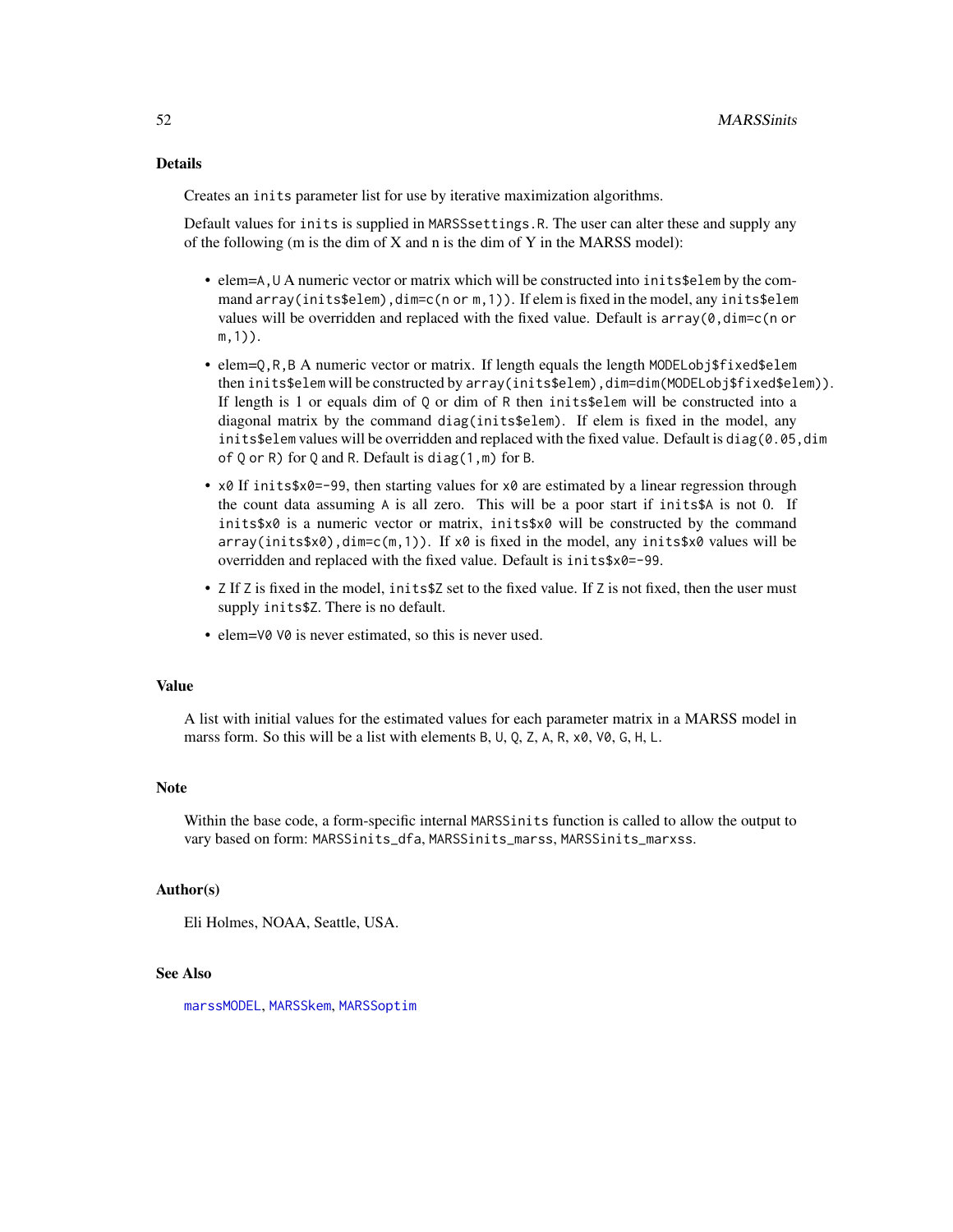<span id="page-52-0"></span>MARSSinnovationsboot *Bootstrapped Data using Stoffer and Wall's Algorithm*

### Description

Creates bootstrap data via sampling from the standardized innovations matrix. This is an internal function in the [MARSS-package](#page-2-0) and is not exported. Users should access this with [MARSSboot](#page-40-0).

### Usage

MARSSinnovationsboot(MLEobj, nboot = 1000, minIndx = 3)

### Arguments

| MLEobi  | An object of class marssMLE. This object must have a \$par element containing                 |
|---------|-----------------------------------------------------------------------------------------------|
|         | MLE parameter estimates from e.g. MARSSkem() or MARSS(). This algorithm                       |
|         | may not be used if there are missing datapoints in the data.                                  |
| nboot   | Number of bootstraps to perform.                                                              |
| minIndx | Number of innovations to skip. Stoffer & Wall suggest not sampling from inno-<br>vations 1-3. |

### Details

Stoffer and Wall (1991) present an algorithm for generating CIs via a non-parametric bootstrap for state-space models. The basic idea is that the Kalman filter can be used to generate estimates of the residuals of the model fit. These residuals are then standardized and resampled and used to generate bootstrapped data using the MARSS model and its maximum-likelihood parameter estimates. One of the limitations of the Stoffer and Wall algorithm is that it cannot be used when there are missing data, unless all data at time  $t$  are missing.

#### Value

A list containing the following components:

| boot.states | Array (dim is m x tSteps x nboot) of simulated state processes.                        |
|-------------|----------------------------------------------------------------------------------------|
| boot.data   | Array (dim is n x tSteps x nboot) of simulated data.                                   |
| marss       | marssMODEL object element of the marssMLE object (marssMLE\$marss) in "marss"<br>form. |
| nboot       | Number of bootstraps performed.                                                        |

m is the number state processes (x in the MARSS model) and n is the number of observation time series (y in the MARSS model).

## Author(s)

Eli Holmes and Eric Ward, NOAA, Seattle, USA.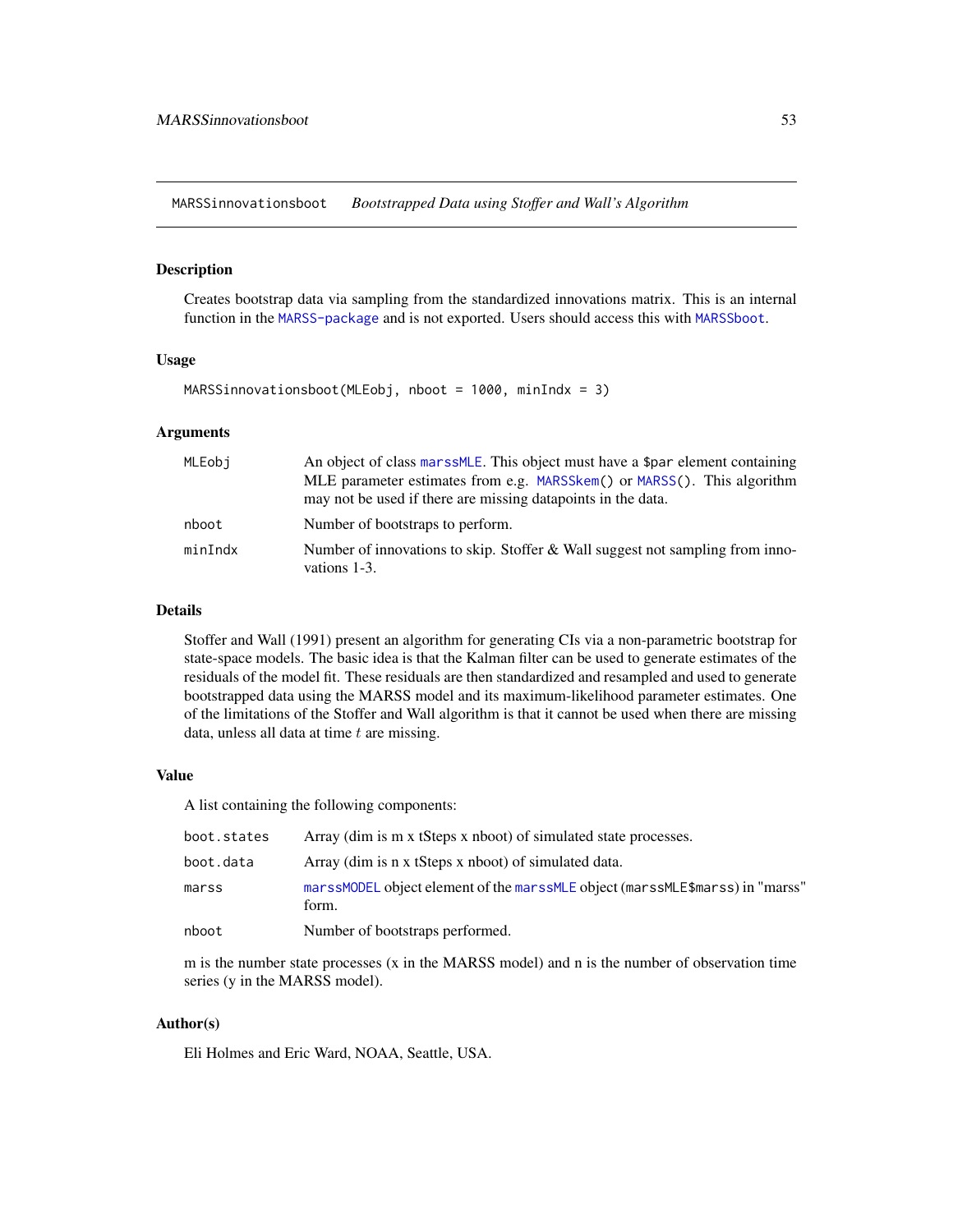### References

Stoffer, D. S., and K. D. Wall. 1991. Bootstrapping state-space models: Gaussian maximum likelihood estimation and the Kalman filter. Journal of the American Statistical Association 86:1024- 1033.

### See Also

[stdInnov](#page-0-0), [MARSSparamCIs](#page-67-0), [MARSSboot](#page-40-0)

## Examples

```
dat <- t(kestrel)
dat \leq dat[2:3,  ]fit <- MARSS(dat, model = list(U = "equal", Q = diag(.01, 2)))
boot.obj <- MARSSinnovationsboot(fit)
```
<span id="page-53-0"></span>MARSSkem *EM Algorithm function for MARSS models*

#### **Description**

MARSSkem() performs maximum-likelihood estimation, using an EM algorithm for constrained and unconstrained MARSS models. Users would not call this function directly normally. The function [MARSS\(](#page-26-0)) calls MARSSkem(). However users might want to use MARSSkem() directly if they need to avoid some of the error-checking overhead associated with the [MARSS\(](#page-26-0)) function.

#### Usage

MARSSkem(MLEobj)

### Arguments

MLEobj An object of class [marssMLE](#page-61-0).

#### Details

Objects of class [marssMLE](#page-61-0) may be built from scratch but are easier to construct using [MARSS\(](#page-26-0)) with MARSS(...,fit=FALSE).

Options for MARSSkem() may be set using MLEobj\$control. The commonly used elements of control are as follows (see [marssMLE](#page-61-0)):

- minit Minimum number of EM iterations. You can use this to force the algorithm to do a certain number of iterations. This is helpful if your solution is not converging.
- maxit Maximum number of EM iterations.
- min.iter.conv.test The minimum number of iterations before the log-log convergence test will be computed. If maxit is set less than this, then convergence will not be computed (and the algorithm will just run for maxit iterations).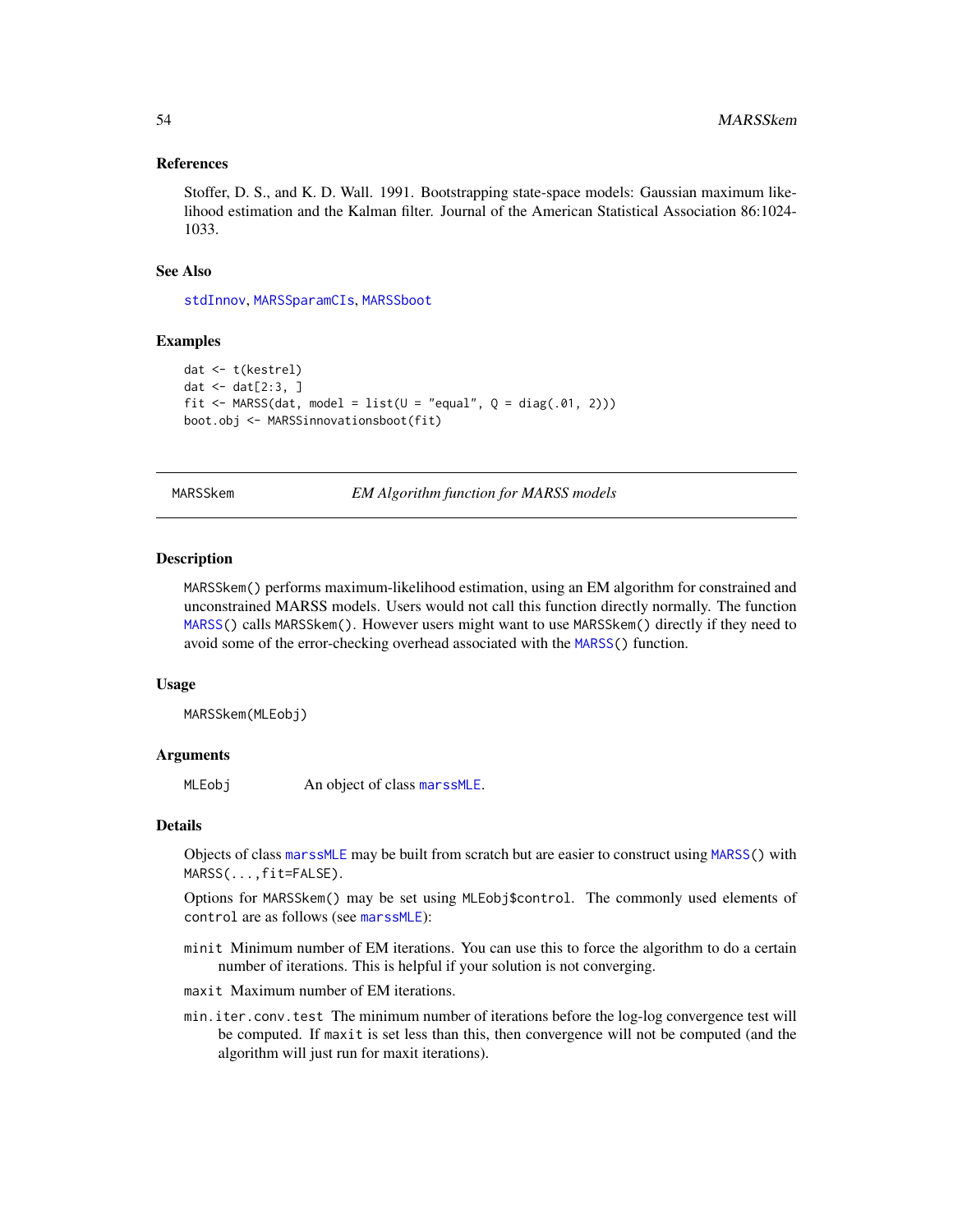- kf.x0 Whether to set the prior at  $t = 0$  ("x00") or at  $t = 1$  ("x10"). The default is "x00".
- conv.test.deltaT The number of iterations to use in the log-log convergence test. This defaults to 9.
- abstol Tolerance for log-likelihood change for the delta logLik convergence test. If log-likelihood changes less than this amount relative to the previous iteration, the EM algorithm exits. This is normally (default) set to NULL and the log-log convergence test is used instead.
- allow.degen Whether to try setting  $Q$  or  $R$  elements to zero if they appear to be going to zero.
- trace A positive integer. If not 0, a record will be created of each variable over all EM iterations and detailed warning messages (if appropriate) will be printed.
- safe If TRUE, MARSSkem will rerun [MARSSkf](#page-57-0) after each individual parameter update rather than only after all parameters are updated. The latter is slower and unnecessary for many models, but in some cases, the safer and slower algorithm is needed because the ML parameter matrices have high condition numbers.
- silent Suppresses printing of progress bars, error messages, warnings and convergence information.

### Value

The [marssMLE](#page-61-0) object which was passed in, with additional components:

| method      | String "kem".                                                                                                                                                                                                                                                                                                                                                                                                                                                                                                                                                                                                                                                                                                                                                                                                                                                                                                                                                                                                                                                                                                                                                                                                                                                                                   |
|-------------|-------------------------------------------------------------------------------------------------------------------------------------------------------------------------------------------------------------------------------------------------------------------------------------------------------------------------------------------------------------------------------------------------------------------------------------------------------------------------------------------------------------------------------------------------------------------------------------------------------------------------------------------------------------------------------------------------------------------------------------------------------------------------------------------------------------------------------------------------------------------------------------------------------------------------------------------------------------------------------------------------------------------------------------------------------------------------------------------------------------------------------------------------------------------------------------------------------------------------------------------------------------------------------------------------|
| kf          | Kalman filter output.                                                                                                                                                                                                                                                                                                                                                                                                                                                                                                                                                                                                                                                                                                                                                                                                                                                                                                                                                                                                                                                                                                                                                                                                                                                                           |
| iter.record | If MLEobj\$control\$trace = TRUE, a list with $par = a$ record of each estimated<br>parameter over all EM iterations and $logLik = a$ record of the log likelihood at<br>each iteration.                                                                                                                                                                                                                                                                                                                                                                                                                                                                                                                                                                                                                                                                                                                                                                                                                                                                                                                                                                                                                                                                                                        |
| numIter     | Number of iterations needed for convergence.                                                                                                                                                                                                                                                                                                                                                                                                                                                                                                                                                                                                                                                                                                                                                                                                                                                                                                                                                                                                                                                                                                                                                                                                                                                    |
| convergence | Did estimation converge successfully?                                                                                                                                                                                                                                                                                                                                                                                                                                                                                                                                                                                                                                                                                                                                                                                                                                                                                                                                                                                                                                                                                                                                                                                                                                                           |
|             | <b>convergence=0</b> Converged in both the abstol test and the log-log plot test.<br>convergence=1 Some of the parameter estimates did not converge (based on<br>the log-log plot test AND abstol tests) before MLEobj\$control\$maxit was<br>reached. This is not an error per se.<br>convergence=3 No convergence diagnostics were computed because all param-<br>eters were fixed thus no fitting required.<br>convergence=-1 No convergence diagnostics were computed because the MLE<br>object was not fit (called with fit=FALSE). This isn't a convergence error<br>just information. There is not par element so no functions can be run with<br>the object.<br>convergence=2 No convergence diagnostics were computed because the MLE<br>object had problems and was not fit. This isn't a convergence error just<br>information.<br>convergence=10 Abstol convergence only. Some of the parameter estimates<br>did not converge (based on the log-log plot test) before MLEobj\$control\$maxit<br>was reached. However MLEobj\$control\$abstol was reached.<br>convergence=11 Log-log convergence only. Some of the parameter estimates<br>did not converge (based on the abstol test) before MLEobj\$control\$maxit<br>was reached. However the log-log convergence test was passed. |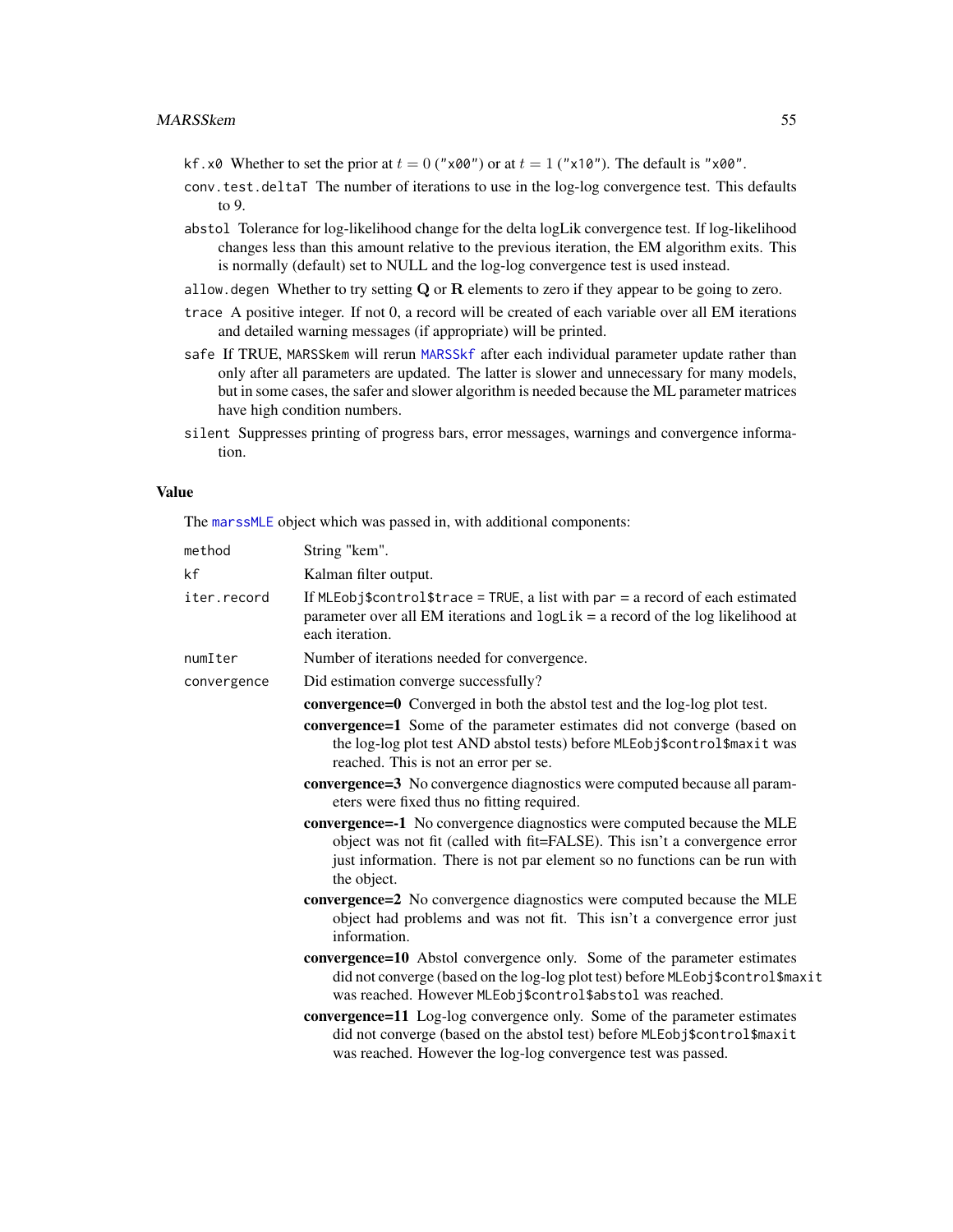|           | convergence=12 Abstol convergence only. Log-log convergence test was not<br>computed because MLEobj\$control\$maxit was set to less than control\$min.iter.conv.test. |
|-----------|-----------------------------------------------------------------------------------------------------------------------------------------------------------------------|
|           | convergence=13 Lack of convergence info. Parameter estimates did not con-<br>verge based on the abstol test before MLEobj\$control\$maxit was reached.                |
|           | No log-log information since control\$min.iter.conv.test is less than                                                                                                 |
|           | MLEobj\$control\$maxit so no log-log plot test could be done.                                                                                                         |
|           | convergence=42 MLEobj\$control\$abstol was reached but the log-log plot                                                                                               |
|           | test returned NAs. This is an odd error and you should set control\$trace=TRUE<br>and look at the outputted \$iter. record to see what is wrong.                      |
|           | convergence=52 The EM algorithm was abandoned due to numerical errors.                                                                                                |
|           | Usually this means one of the variances either went to zero or to all ele-                                                                                            |
|           | ments being equal. This is not an error per se. Most likely it means that                                                                                             |
|           | your model is not very good for your data (too inflexible or too many pa-                                                                                             |
|           | rameters). Try setting control \$trace=1 to view a detailed error report.                                                                                             |
|           | convergence=53 The algorithm was abandoned due to numerical errors in the<br>likelihood calculation from MARSSkf.                                                     |
|           | <b>convergence=62</b> The algorithm was abandoned due to errors in the log-log con-                                                                                   |
|           | vergence test. You should not get this error (it is included for debugging                                                                                            |
|           | purposes to catch improper arguments passed into the log-log convergence<br>test).                                                                                    |
|           | convergence=63 The algorithm was run for control\$maxit iterations, control\$abstol                                                                                   |
|           | not reached, and the log-log convergence test returned errors. You should                                                                                             |
|           | not get this error (it is included for debugging purposes to catch improper                                                                                           |
|           | arguments passed into the log-log convergence test).                                                                                                                  |
|           | convergence=72 Other convergence errors. This is included for debugging pur-<br>poses to catch misc. errors.                                                          |
| logLik    | Log-likelihood.                                                                                                                                                       |
| states    | State estimates from the Kalman filter.                                                                                                                               |
| states.se | Confidence intervals based on state standard errors, see caption of Fig 6.3 (p.<br>337) in Shumway & Stoffer (2006).                                                  |

#### errors Any error messages.

## Discussion

To ensure that the global maximum-likelihood values are found, it is recommended that you test the fit under different initial parameter values, particularly if the model is not a good fit to the data. This requires more computation time, but reduces the chance of the algorithm terminating at a local maximum and not reaching the true MLEs. For many models and for draft analyses, this is unnecessary, but answers should be checked using an initial conditions search before reporting final values. See the chapter on initial conditions in the User Guide for a discussion on how to do this.

MARSSkem() calls a Kalman filter/smoother ([MARSSkf](#page-57-0)) for hidden state estimation. The algorithm allows two options for the initial state conditions: fixed but unknown or a prior. In the first case, x0 (whether at t=0 or t=1) is treated as fixed but unknown (estimated); in this case, fixed \$ $\sqrt{0}$ =0 and x0 is estimated. This is the default behavior. In the second case, the initial conditions are specified with a prior and V0!=0. In the later case, x0 or V0 may be estimated. MARSS will allow you to try to estimate both, but many researchers have noted that this is not robust so you should fix one or the other.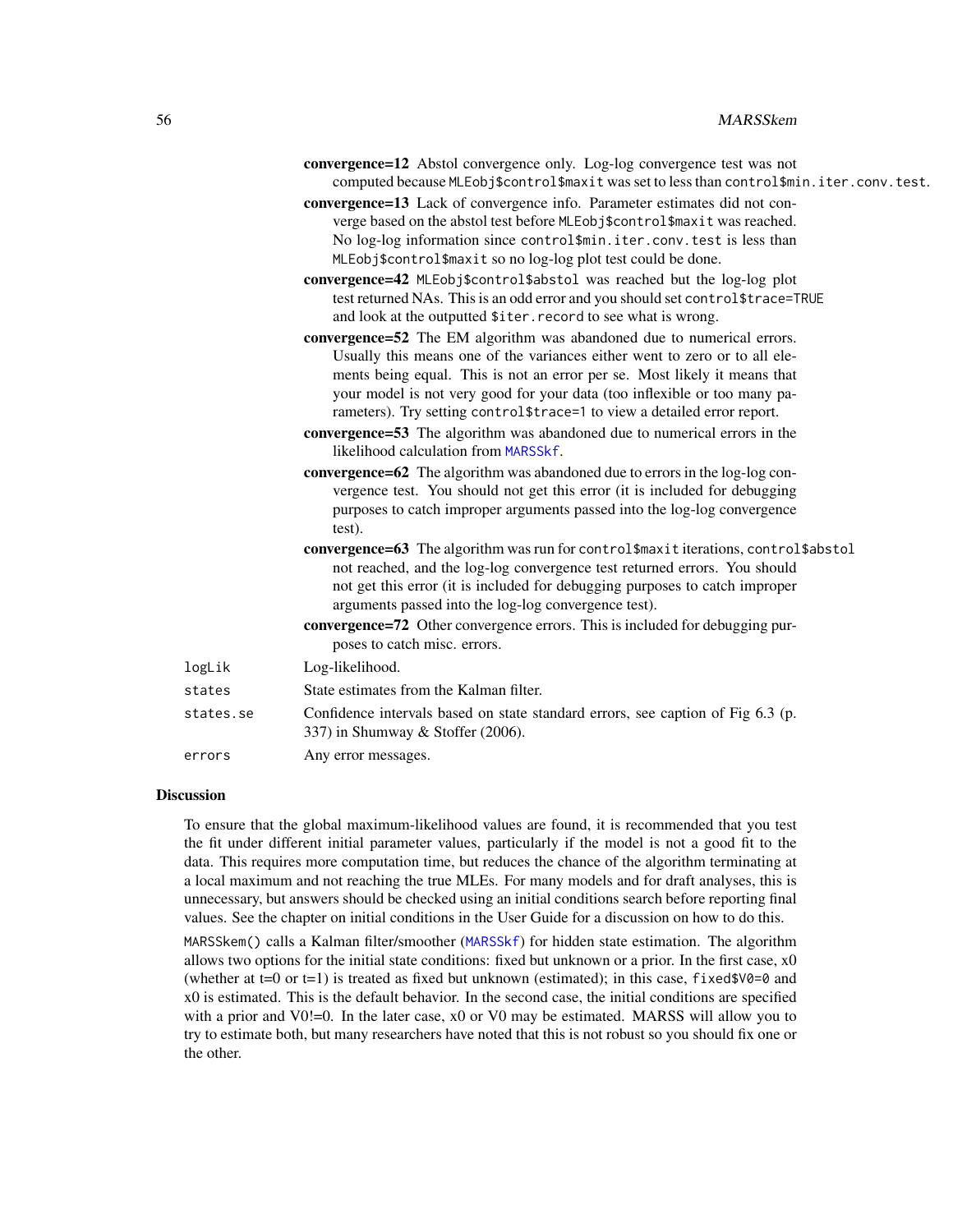#### MARSSkem 57

If you get errors, you can type [MARSSinfo\(](#page-49-0)) for help. Fitting problems often mean that the solution involves an ill-conditioned matrix. For example, your  $Q$  or  $R$  matrix is going to a value in which all elements have the same value, for example zero. If for example, you tried to fit a model with a fixed  **matrix with high values on the diagonal and the variance in that**  $**R**$  **matrix (diagonal terms) was** much higher than what is actually in the data, then you might drive  $Q$  to zero. Also if you try to fit a structurally inadequate model, then it is not unusual that Q will be driven to zero. For example, if you fit a model with 1 hidden state trajectory to data that clearly have 2 quite different hidden state trajectories, you might have this problem. Comparing the likelihood of this model to a model with more structural flexibility should reveal that the structurally inflexible model is inadequate (much lower likelihood).

Convergence testing is done via a combination of two tests. The first test (abstol test) is the test that the change in the absolute value of the log-likelihood from one iteration to another is less than some tolerance value (abstol). The second test (log-log test) is that the slope of a plot of the log of the parameter value or log-likelihood versus the log of the iteration number is less than some tolerance. Both of these must be met to generate the Success! parameters converged output. If you want to circumvent one of these tests, then set the tolerance for the unwanted test to be high. That will guarantee that that test is met before the convergence test you want to use is met. The tolerance for the abstol test is set by control\$abstol and the tolerance for the log-log test is set by control\$conv.test.slope.tol. Anything over 1 is huge for both of these.

### Author(s)

Eli Holmes and Eric Ward, NOAA, Seattle, USA.

### References

R. H. Shumway and D. S. Stoffer (2006). Chapter 6 in Time series analysis and its applications. Springer-Verlag, New York.

Ghahramani, Z. and Hinton, G. E. (1996) Parameter estimation for linear dynamical systems. Technical Report CRG-TR-96-2, University of Toronto, Dept. of Computer Science.

Harvey, A. C. (1989) Chapter 5 in Forecasting, structural time series models and the Kalman filter. Cambridge University Press, Cambridge, UK.

The MARSS User Guide: Holmes, E. E., E. J. Ward, and M. D. Scheuerell (2012) Analysis of multivariate time-series using the MARSS package. NOAA Fisheries, Northwest Fisheries Science Center, 2725 Montlake Blvd E., Seattle, WA 98112 Go to [User Guide](https://cran.r-project.org/package=MARSS/vignettes/UserGuide.pdf) to open the most recent version.

Holmes, E. E. (2012). Derivation of the EM algorithm for constrained and unconstrained multivariate autoregressive state-space (MARSS) models. Technical Report. arXiv:1302.3919 [stat.ME] [EMDerivation](https://cran.r-project.org/package=MARSS/vignettes/EMDerivation.pdf) has the most recent version.

### See Also

[MARSSkf](#page-57-0), [marssMLE](#page-61-0), [MARSSoptim](#page-64-0), [MARSSinfo](#page-49-0)

### Examples

```
dat <- t(harborSeal)
dat \leq dat[2:4, ]
```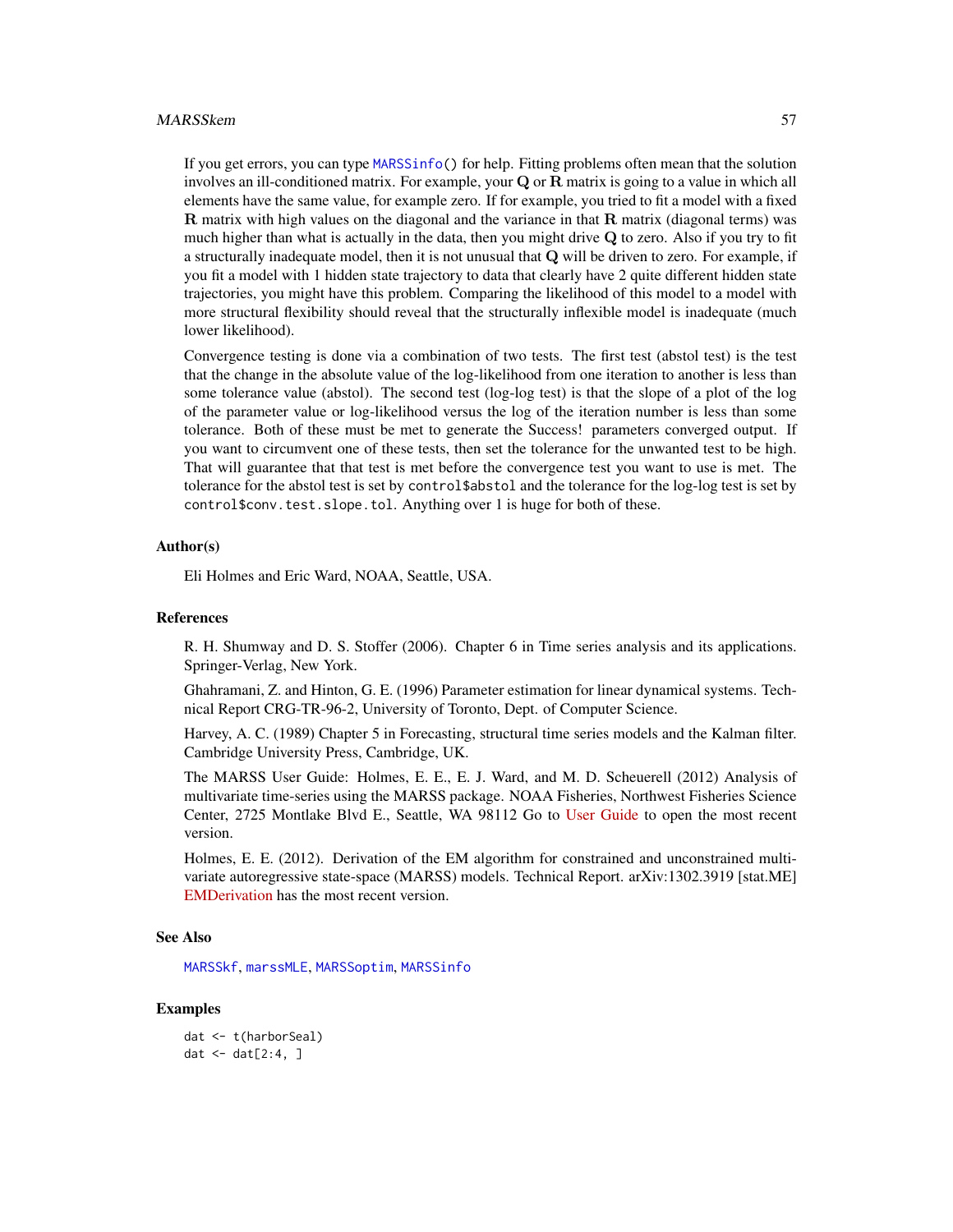```
# you can use MARSS to construct a proper marssMLE object.
fit \leq MARSS(dat, model = list(Q = "diagonal and equal", U = "equal"), fit = FALSE)
# Pass this marssMLE object to MARSSkem to do the fit.
kemfit <- MARSSkem(fit)
```
#### <span id="page-57-0"></span>MARSSkf *Kalman Filtering and Smoothing*

### Description

Provides Kalman filter and smoother output for MARSS models with (or without) time-varying parameters. MARSSkf() is a small helper function to select which Kalman filter/smoother function to use based on the value in MLEobj\$fun.kf. The choices are MARSSkfas() which uses the filtering and smoothing algorithms in the [KFAS](#page-0-0) package based on algorithms in Koopman and Durbin (2001-2003), and MARSSkfss() which uses the algorithms in Shumway and Stoffer. The default function is MARSSkfas() which is faster and generally more stable (fewer matrix inversions), but there are some cases where MARSSkfss() might be more stable and it returns a variety of diagnostics that MARSSkfas() does not.

## Usage

```
MARSSkf(MLEobj, only.logLik = FALSE, return.lag.one = TRUE, return.kfas.model = FALSE,
           newdata = NULL, smoother = TRUEMARSSkfss(MLEobj, smoother=TRUE)
MARSSkfas(MLEobj, only.logLik=FALSE, return.lag.one=TRUE, return.kfas.model=FALSE)
```
### Arguments

| MLEobj         | A marssMLE object with the par element of estimated parameters, marss ele-<br>ment with the model description (in marss form) and data, and control element<br>for the fitting algorithm specifications. control\$debugkf specifies that detailed<br>error reporting will be returned (only used by MARSSkf()). model\$diffuse=TRUE<br>specifies that a diffuse prior be used (only used by MARSSkfas()). See KFS<br>documentation. When the diffuse prior is set, V0 should be non-zero since the<br>diffuse prior variance is V0*kappa, where kappa goes to infinity. |
|----------------|-------------------------------------------------------------------------------------------------------------------------------------------------------------------------------------------------------------------------------------------------------------------------------------------------------------------------------------------------------------------------------------------------------------------------------------------------------------------------------------------------------------------------------------------------------------------------|
| smoother       | Used by MARSSkfss(). If set to FALSE, only the Kalman filter is run. The<br>output xtT, VtT, x0T, Vtt1T, V0T, and J0 will be NULL.                                                                                                                                                                                                                                                                                                                                                                                                                                      |
| only.logLik    | Used by MARSSkfas(). If set, only the log-likelihood is returned using the<br>KFAS package function logLik. SSModel. This is much faster if only the log-<br>likelihood is needed.                                                                                                                                                                                                                                                                                                                                                                                      |
| return.lag.one |                                                                                                                                                                                                                                                                                                                                                                                                                                                                                                                                                                         |
|                | Used by MARSSkfas(). If set to FALSE, the smoothed lag-one covariance values<br>are not returned (output Vtt1T is set to NULL). This speeds up MARSSkfas()<br>because to return the smoothed lag-one covariance a stacked MARSS model is<br>used with twice the number of state vectors—thus the state matrices are larger<br>and take more time to work with.                                                                                                                                                                                                          |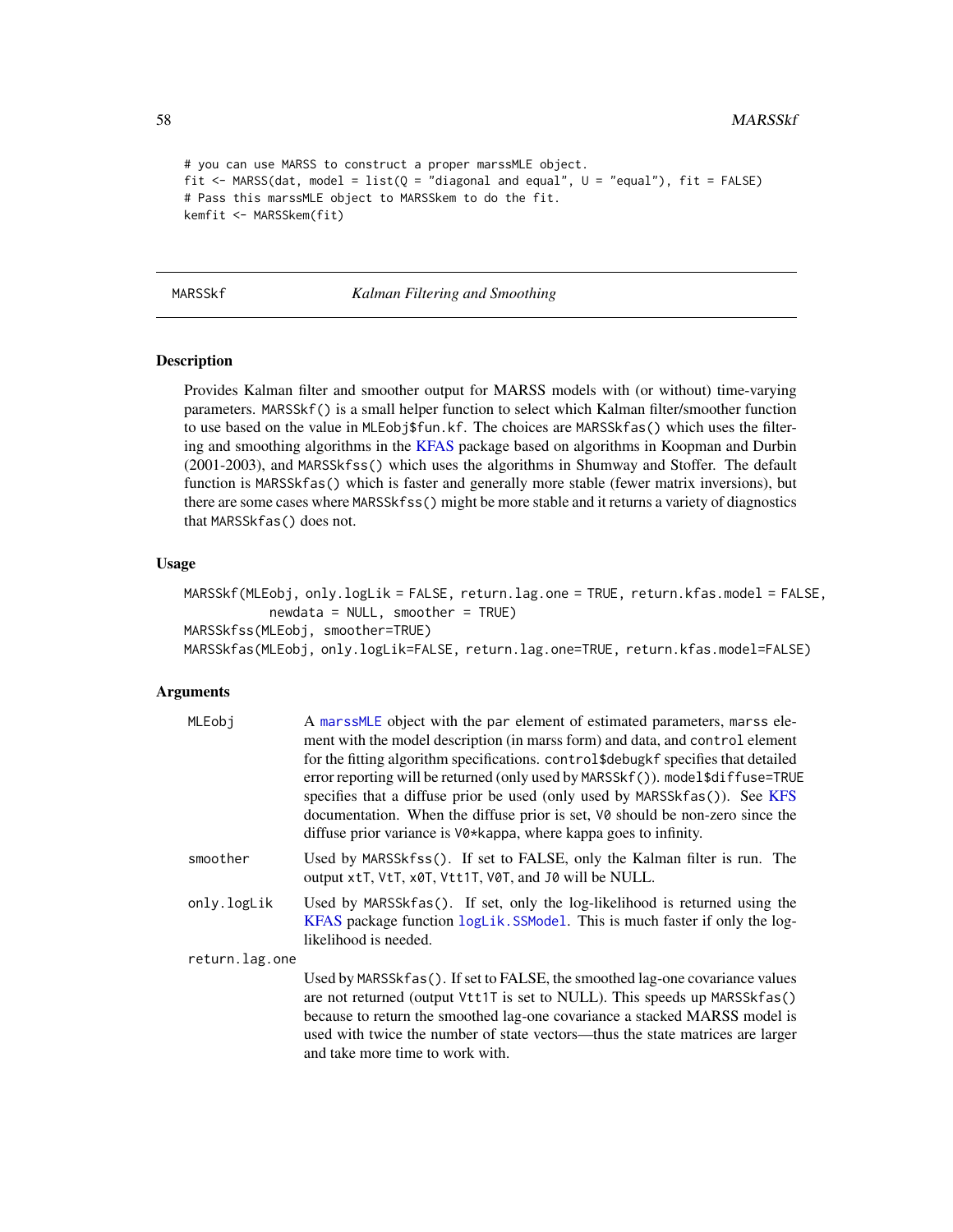| return.kfas.model |                                                                                                                                                                                                                                                                                                                                                                                                                                                                                           |
|-------------------|-------------------------------------------------------------------------------------------------------------------------------------------------------------------------------------------------------------------------------------------------------------------------------------------------------------------------------------------------------------------------------------------------------------------------------------------------------------------------------------------|
|                   | Used by MARSSkfas(). If set to TRUE, it returns the MARSS model in KFAS<br>model form (class SSModel). This is useful if you want to use other KFAS<br>functions or write your own functions to work with optim() to do optimization.<br>This can speed things up since there is a bit of code overhead in MARSSoptim()<br>associated with the marssMODEL model specification needed for the constrained<br>EM algorithm (but not strictly needed for optim(); useful but not required.). |
| newdata           | A new matrix of data to use in place of the data used to fit the model (in the<br>model\$data and marss\$data elements of a marssMLE object). If the initial $x$<br>was estimated (in x0) then this estimate will be used for newdata and this may<br>not be appropriate.                                                                                                                                                                                                                 |

#### Details

For state-space models, the Kalman filter and smoother provide optimal (minimum mean square error) estimates of the hidden states. The Kalman filter is a forward recursive algorithm which computes estimates of the states  $x_t$  conditioned on the data up to time t (xtt). The Kalman smoother is a backward recursive algorithm which starts at time  $T$  and works backwards to  $t = 1$  to provide estimates of the states conditioned on all data (xtT). The data may contain missing values (NAs). All parameters may be time varying.

The initial state is either an estimated parameter or treated as a prior (with mean and variance). The initial state can be specified at  $t = 0$  or  $t = 1$ . The EM algorithm in the MARSS package ([MARSSkem\(](#page-53-0))) provides both Shumway and Stoffer's derivation that uses  $t = 0$  and Ghahramani et al algorithm which uses  $t = 1$ . The MLEob is models tinit argument specifies whether the initial states (specified with  $x\theta$  and  $\theta$  in the model list) is at  $t = 0$  (tinitx=0) or  $t = 1$  (tinitx=1). If MLEobj\$model\$tinitx=0, x0 is defined as  $E[\mathbf{X}_0|\mathbf{y}_0]$  and V0 is defined as  $E[\mathbf{X}_0\mathbf{X}_0|\mathbf{y}_0]$  which appear in the Kalman filter at  $t = 1$  (first set of equations). If MLEobj\$model\$tinitx=1, x0 is defined as  $E[\mathbf{X}_1|\mathbf{y}_0]$  and V0 is defined as  $E[\mathbf{X}_1|\mathbf{X}_1|\mathbf{y}_0]$  which appear in the Kalman filter at  $t = 1$ (and the filter starts at t=1 at the 3rd and 4th equations in the Kalman filter recursion). Thus if MLEobj\$model\$tinitx=1, x0=xtt1[,1] and V0=Vtt1[,,1] in the Kalman filter output while if MLEobj\$model\$tinitx=0, the initial condition will not be in the filter output since time starts at 1 not 0 in the output.

MARSSkfss() is a native R implementation based on the Kalman filter and smoother equation as shown in Shumway and Stoffer (sec 6.2, 2006). The equations have been altered to allow the initial state distribution to be to be specified at  $t = 0$  or  $t = 1$  (data starts at  $t = 1$ ) per per Ghahramani and Hinton (1996). In addition, the filter and smoother equations have been altered to allow partially deterministic models (some or all elements of the  $Q$  diagonals equal to 0), partially perfect observation models (some or all elements of the  $\bf R$  diagonal equal to 0) and fixed (albeit unknown) initial states (some or all elements of the  $V0$  diagonal equal to 0) (per Holmes 2012). The code includes numerous checks to alert the user if matrices are becoming ill-conditioned and the algorithm unstable.

MARSSkfas() uses the (Fortran-based) Kalman filter and smoother function ([KFS](#page-0-0)) in the [KFAS](https://cran.r-project.org/package=KFAS) package (Helske 2012) based on the algorithms of Koopman and Durbin (2000, 2001, 2003). The Koopman and Durbin algorithm is faster and more stable since it avoids matrix inverses. Exact diffuse priors are also allowed in the KFAS Kalman filter function. The standard output from the KFAS functions do not include the lag-one covariance smoother needed for the EM algorithm. MARSSkfas computes the smoothed lag-one covariance using the Kalman filter applied to a stacked MARSS model as described on page 321 in Shumway and Stoffer (2000). Also the KFAS model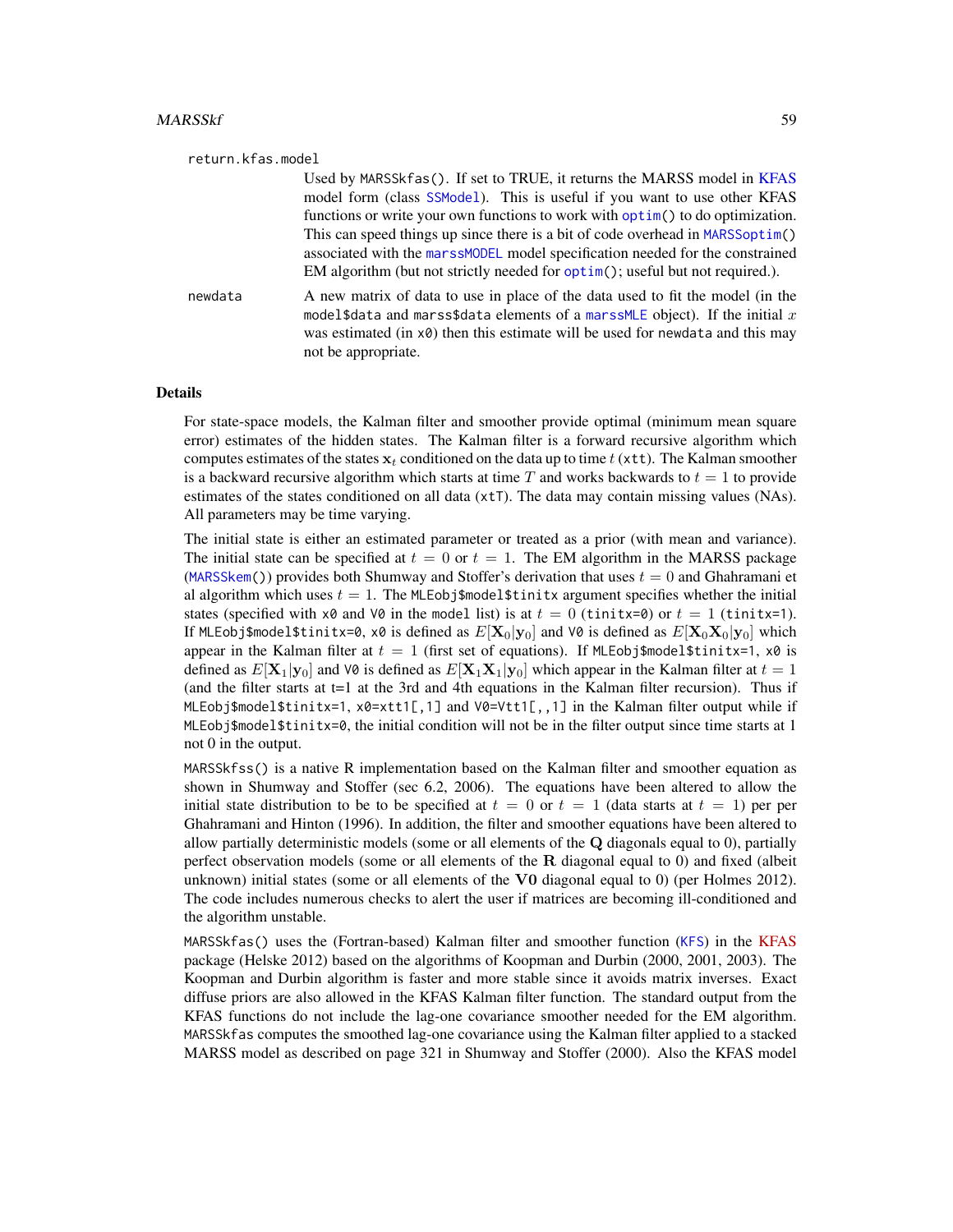specification only has the initial state at  $t = 1$  (as  $X_1$  conditioned on  $y_0$ , which is missing). When the initial state is specified at  $t = 0$  (as  $\mathbf{X}_0$  conditioned on  $\mathbf{y}_0$ ), MARSSkfas() computes the required  $E[\mathbf{X}_1|\mathbf{y}_0]$  and  $var[\mathbf{X}_1|\mathbf{y}_0]$  using the Kalman filter equations per Ghahramani and Hinton (1996).

The likelihood returned for both functions is the exact likelihood when there are missing values rather than the approximate likelihood sometimes presented in texts for the missing values case. The functions return the same filter, smoother and log-likelihood values. The differences are that MARSSkfas() is faster (and more stable) but MARSSkfss() has many internal checks and error messages which can help debug numerical problems (but slow things down). Also MARSSkfss() returns some output specific to the traditional filter algorithm (J and Kt).

### Value

A list with the following components.  $m$  is the number of state processes and  $n$  is the number of observation time series. "V" elements are called "P" in Shumway and Stoffer (2006, eqn 6.17 with s=T). The output is referenced against equations in Shumway and Stoffer (2006) denoted S&S; the Kalman filter and smoother implemented in MARSS is for a more general MARSS model than that shown in S&S but the output has the same meaning. In the expectations below, the parameters are left off;  $E[\mathbf{X}|\mathbf{y}_1^t]$  is really  $E[\mathbf{X}|\Theta,\mathbf{Y}_1^t=\mathbf{y}_1^t]$  where  $\Theta$  is the parameter list.  $\mathbf{y}_1^t$  denotes the data from  $t = 1$  to  $t = t$ .

The notation for the conditional expectations is  $x_t^t = E[X|y_1^t]$ ,  $x_t^{t-1} = E[X|y_1^{t-1}]$  and  $x_t^T =$  $E[X|y_1^T]$ . The conditional variances and covariances use similar notation. Note that in the Holmes (2012), the EM Derivation,  $x_t^T$  and  $V_t^T$  are given special symbols because they appear repeatedly:  $\tilde{\mathbf{x}}_t$  and  $\tilde{\mathbf{V}}_t$  but here the more general notation is used.

| xtT | $\mathbf{x}_t^T$ State first moment conditioned on $\mathbf{y}_1^T$ : $E[\mathbf{X}_t \mathbf{y}_1^T]$ (m x T matrix). Kalman |
|-----|-------------------------------------------------------------------------------------------------------------------------------|
|     | smoother output.                                                                                                              |

- VtT  $V_t^T$  State variance matrix conditioned on  $y_1^T$ :  $E[(X_t x_t^T)(X_t x_t^T)^T | y_1^T]$  (m x m x T array). Kalman smoother output. Denoted  $P_t^T$  in S&S (S&S eqn 6.18 with  $s = T$ ,  $t1 = t2 = t$ ). The state second moment  $E[\mathbf{X}_t \mathbf{X}_t^\top | \mathbf{y}_1^T]$  is equal to  $\mathbf{V}_t^T + \mathbf{x}_t^T (\mathbf{x}_t^T)^\top.$
- Vtt1T  $_{t,t-1}^T$  State lag-one cross-covariance matrix  $E[(\mathbf{X}_t - \mathbf{x}_t^T)(\mathbf{X}_{t-1} - \mathbf{x}_{t-1}^T)^\top | \mathbf{y}_1^T]$ (m x m x T). Kalman smoother output.  $P_{t,t-1}^T$  in S&S (S&S eqn 6.18 with  $s = T$ ,  $t1 = t$ ,  $t2 = t - 1$ ). State lag-one second moments  $E[\mathbf{X}_t \mathbf{X}_{t-1}^\top | \mathbf{y}_1^T]$  is equa to  $\mathbf{V}_{t,t-1}^T + \mathbf{x}_t^T (\mathbf{x}_{t-1}^T)^\top$ .
- x0T Initial smoothed state estimate  $E[\mathbf{X}_{t0}|\mathbf{y}_1^T \text{ (m x 1)}.$  If model\$tinitx=0,  $t0 = 0$ ; if model \$tinitx=1,  $t0 = 1$ . Kalman smoother output.
- x01T Smoothed state estimate  $E[\mathbf{X}_1|\mathbf{y}_1^T$  (m x 1).
- x00T Smoothed state estimate  $E[\mathbf{X}_0|\mathbf{y}_1^T \;(\text{m x 1}).$  If model\$tinitx=1, this will be NA.
- V0T Initial smoothed state covariance matrix  $E[\mathbf{X}_{t0}\mathbf{X}_0^\top|\mathbf{y}_1^T$  (m x m). If model\$tinitx=0,  $t0 = 0$  and V0T=V00T; if model\$tinitx=1,  $t0 = 1$  and V0T=V10T. In the case of tinitx=0, this is  $P_0^T$  in S&S.
- V10T Smoothed state covariance matrix  $E[\mathbf{X}_1 \mathbf{X}_0^\top | \mathbf{y}_1^\top \text{ (m x m)}]$ .
- V00T Smoothed state covariance matrix  $E[\mathbf{X}_0 \mathbf{X}_0^\top | \mathbf{y}_1^T \; (\text{m} \; \text{x} \; \text{m})$ . If model\$tinitx=1, this will be NA.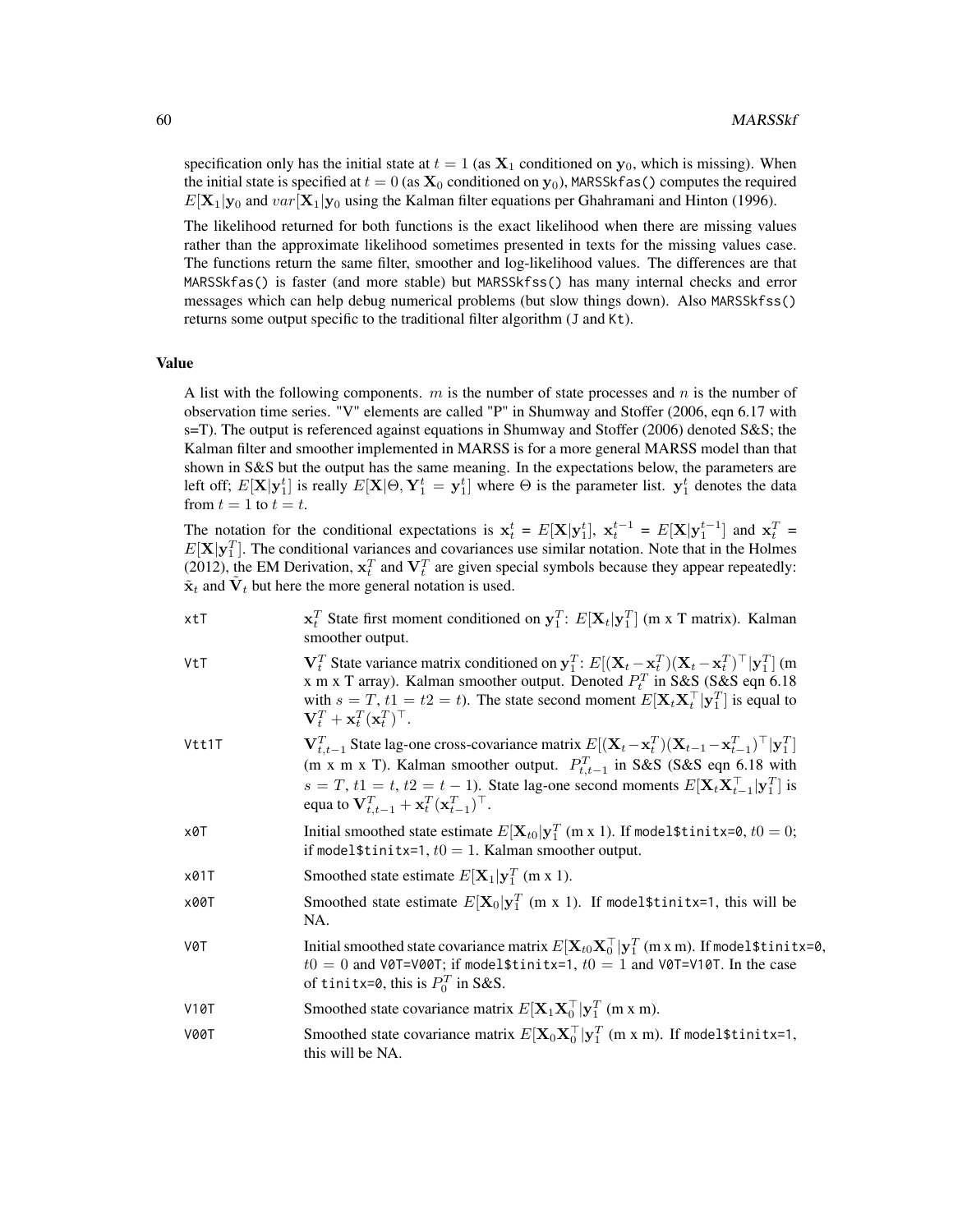| J          | (m x m x T) Kalman smoother output. Only for MARSSkfss(). (ref S&S eqn<br>(6.49)                                                                                                                                                                                                                                                      |
|------------|---------------------------------------------------------------------------------------------------------------------------------------------------------------------------------------------------------------------------------------------------------------------------------------------------------------------------------------|
| J0         | J at the initial time $(t=0 \text{ or } t=1)$ (m x m x T). Kalman smoother output. Only for<br>MARSSkfss().                                                                                                                                                                                                                           |
| xtt        | State first moment conditioned on $y_1^t$ : $E[\mathbf{X}_t   y_1^t$ (m x T). Kalman filter output.<br>$(S&S$ eqn 6.17 with $s = t$ )                                                                                                                                                                                                 |
| xtt1       | State first moment conditioned on $y_1^{t-1}$ : $E[X_t y_1^{t-1}$ (m x T). Kalman filter<br>output. (S&S eqn 6.17 with $s = t - 1$ )                                                                                                                                                                                                  |
| Vtt        | State variance conditioned on $y_1^t$ : $E[(X_t - x_t^t)(X_t - x_t^t)^\top   y_1^t]$ (m x m x T<br>array). Kalman filter output. P_t^t in S&S (S&S eqn 6.18 with s=t, t1=t2=t).<br>The state second moment $E[\mathbf{X}_t \mathbf{X}_t^\top   \mathbf{y}_1^t]$ is equal to $\mathbf{V}_t^t + \mathbf{x}_t^t (\mathbf{x}_t^t)^\top$ . |
| Vtt1       | State variance conditioned on $y_1^{t-1}$ : $E[(\mathbf{X}_t - \mathbf{x}_t^{t-1})(\mathbf{X}_t - \mathbf{x}_t^{t-1})^\top   y_1^{t-1}]$ (m x<br>m x T array). Kalman filter output. The state second moment $E[\mathbf{X}_t \mathbf{X}_t^\top   \mathbf{y}_1^{t-1}]$<br>is equal to $V_t^{t-1} + x_t^{t-1} (x_t^{t-1})^{\top}$ .     |
| Kt         | Kalman gain (m x m x T). Kalman filter output (ref S&S eqn 6.23). Only for<br>MARSSkfss().                                                                                                                                                                                                                                            |
| Innov      | Innovations $y_t - E[Y_t y_1^{t-1}]$ (n x T). Kalman filter output. Only returned with<br>MARSSkfss(). (ref page S&S 339).                                                                                                                                                                                                            |
| Sigma      | Innovations covariance matrix. Kalman filter output. Only returned with MARSSkfss().<br>$(\text{ref S&S eqn 6.61})$                                                                                                                                                                                                                   |
| logLik     | Log-likelihood $logL(y(1:T)   \text{Theta})$ (ref S&S eqn 6.62)                                                                                                                                                                                                                                                                       |
| kfas.model | The model in KFAS model form (class SSMode1). Only for MARSSkfas.                                                                                                                                                                                                                                                                     |
| errors     | Any error messages.                                                                                                                                                                                                                                                                                                                   |

#### Author(s)

Eli Holmes, NOAA, Seattle, USA.

## References

A. C. Harvey (1989). Chapter 5, Forecasting, structural time series models and the Kalman filter. Cambridge University Press.

R. H. Shumway and D. S. Stoffer (2006). Time series analysis and its applications: with R examples. Second Edition. Springer-Verlag, New York.

Ghahramani, Z. and Hinton, G.E. (1996) Parameter estimation for linear dynamical systems. University of Toronto Technical Report CRG-TR-96-2.

Holmes, E. E. (2012). Derivation of the EM algorithm for constrained and unconstrained multivariate autoregressive state-space (MARSS) models. Technical Report. arXiv:1302.3919 [stat.ME] RShowDoc("EMDerivation",package="MARSS") to open a copy.

Jouni Helske (2012). KFAS: Kalman filter and smoother for exponential family state space models. http://CRAN.R-project.org/package=KFAS

Koopman, S.J. and Durbin J. (2000). Fast filtering and smoothing for non-stationary time series models, Journal of American Statistical Association, 92, 1630-38.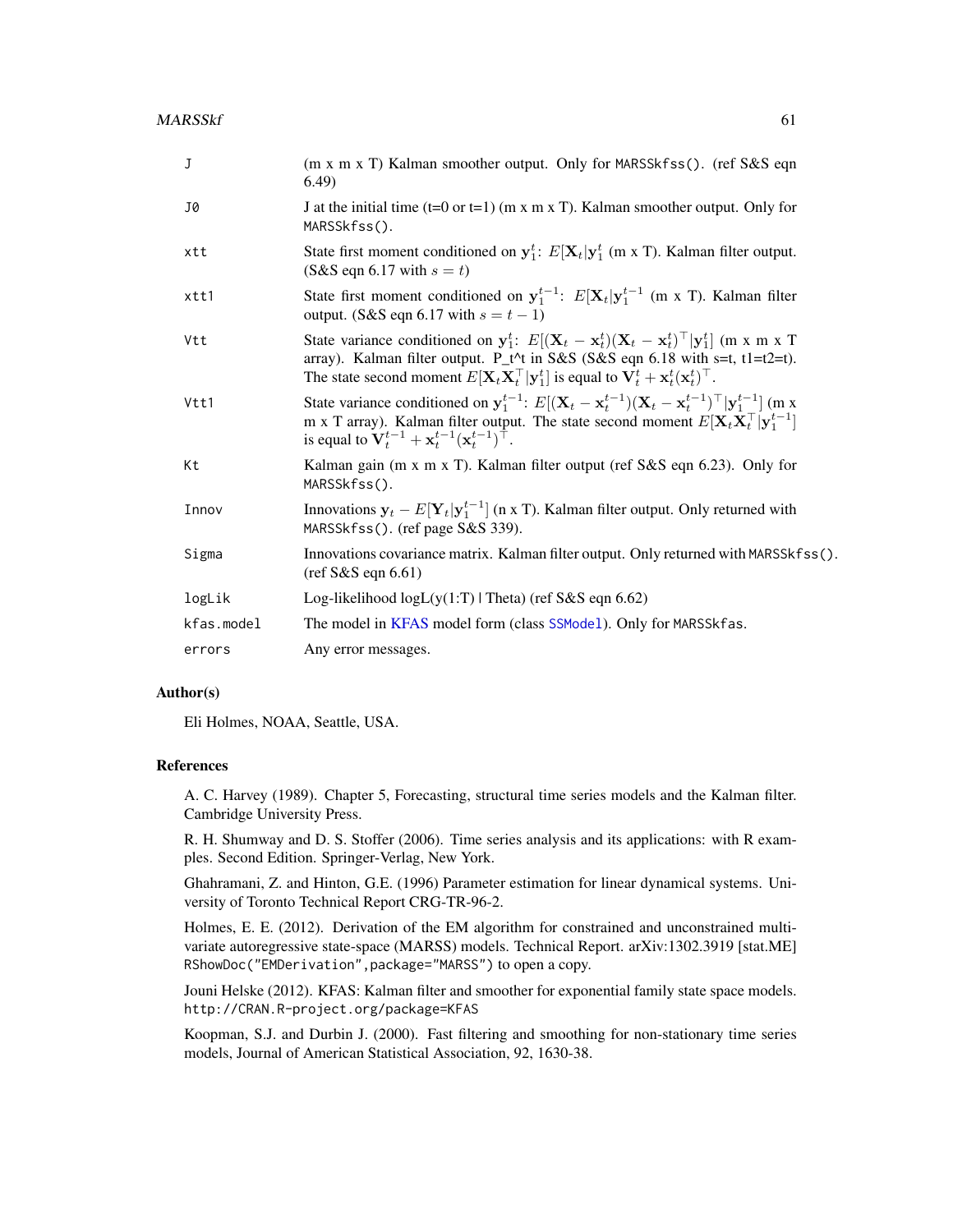Koopman, S.J. and Durbin J. (2001). Time series analysis by state space methods. Oxford: Oxford University Press.

Koopman, S.J. and Durbin J. (2003). Filtering and smoothing of state vector for diffuse state space models, Journal of Time Series Analysis, Vol. 24, No. 1.

The MARSS User Guide: Holmes, E. E., E. J. Ward, and M. D. Scheuerell (2012) Analysis of multivariate time-series using the MARSS package. NOAA Fisheries, Northwest Fisheries Science Center, 2725 Montlake Blvd E., Seattle, WA 98112 Type RShowDoc("UserGuide",package="MARSS") to open a copy.

#### See Also

[MARSS](#page-26-0), [marssMODEL](#page-62-0), [MARSSkem](#page-53-0), [KFAS](#page-0-0)

### Examples

```
dat <- t(harborSeal)
dat \leq dat[2:nrow(dat), ]
# you can use MARSS to construct a marssMLE object
# MARSS calls MARSSinits to construct default initial values
# with fit = FALSE, the $par element of the marssMLE object will be NULL
fit <- MARSS(dat, fit = FALSE)
# MARSSkf needs a marssMLE object with the par element set
fit$par <- fit$start
# Compute the kf output at the params used for the inits
kfList <- MARSSkf(fit)
```
marssMLE-class *Class "marssMLE"*

### <span id="page-61-0"></span>**Description**

[marssMLE](#page-61-0) objects specify fitted multivariate autoregressive state-space models (maximum-likelihood) in the package [MARSS-package](#page-2-0).

A marssMLE object in the [MARSS-package](#page-2-0) that has all the elements needed for maximum-likelihood estimation of multivariate autoregressive state-space model: the data, model, estimation methods, and any control options needed for the method. If the model has been fit and parameters estimated, the object will also have the MLE parameters. Other functions add other elements to the marssMLE object, such as CIs, s.e.'s, AICs, and the observed Fisher Information matrix. There are print, summary, coef, fitted, residuals, predict and simulate methods for [marssMLE](#page-61-0) objects and a bootstrap function. Rather than working directly with the elements of a [marssMLE](#page-61-0) object, use [print\(](#page-102-0)), [tidy\(](#page-111-0)), [fitted\(](#page-11-0)), [tsSmooth\(](#page-113-0)), [predict\(](#page-98-0)), or [residuals\(](#page-107-0)) to extract output.

### Methods

```
print signature(x = "marsSMLE"): ...
summary signature(object = "marsMLE"): ...
coef signature(object = "marssMLE"): ...
```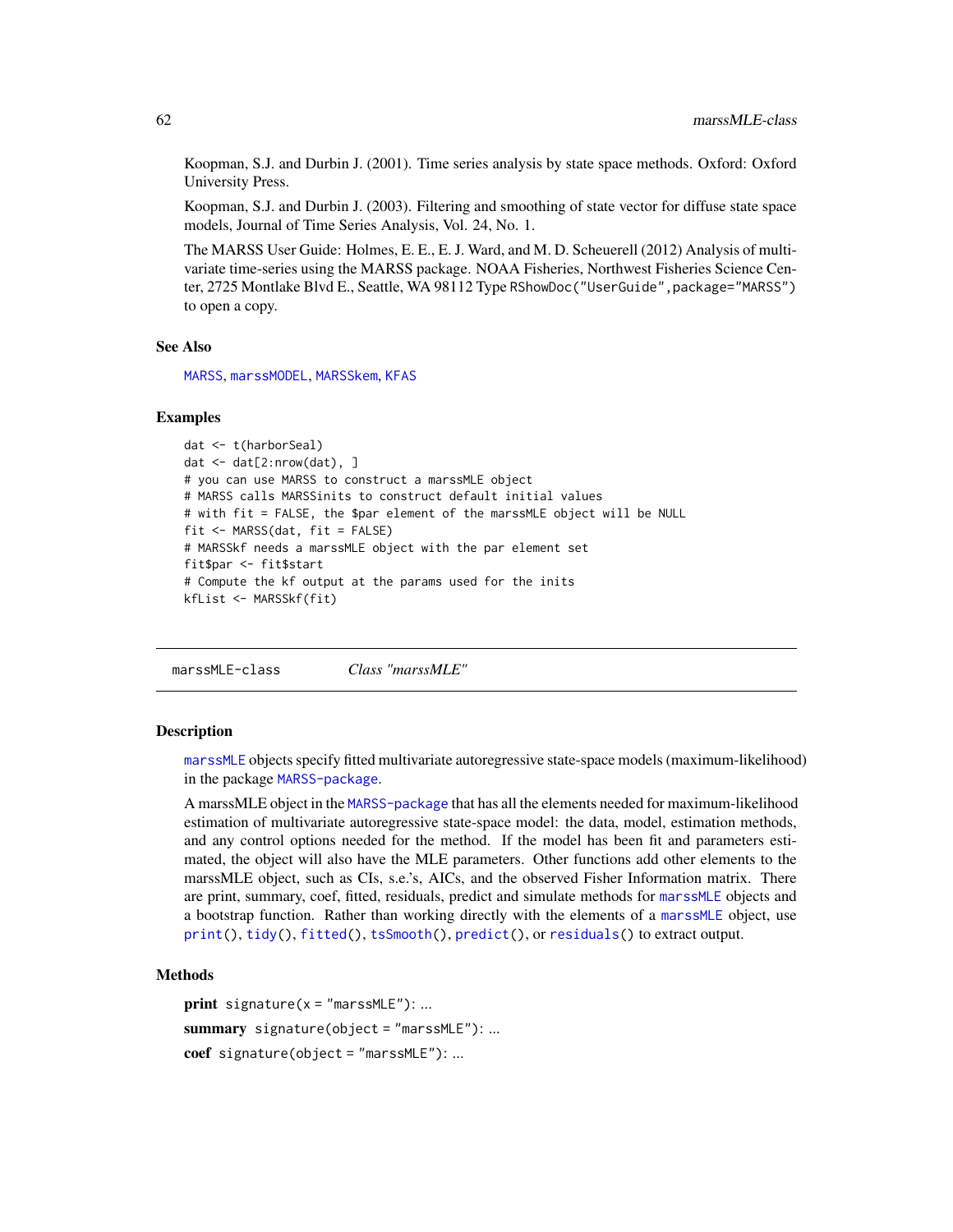```
predict signature(object = "marssMLE"): ...
fitted signature(object = "marssMLE"): ...
logLik signature(object = "marssMLE"): ...
simulate signature(object = "marssMLE"): ...
```
#### Author(s)

Eli Holmes and Kellie Wills, NOAA, Seattle, USA

## See Also

[is.marssMLE](#page-20-0)

marssMODEL-class *Class "marssMODEL"*

#### <span id="page-62-0"></span>**Description**

marssMODEL objects describe a vectorized form for the multivariate autoregressive state-space models used in the package [MARSS-package](#page-2-0).

### Details

The object has the following attributes:

- form The form that the model object is in.
- par.names The names of each parameter matrix in the model.
- model.dims A list with the dimensions of all the matrices in non-vectorized form.
- X.names Names for the X rows.
- Y.names Names for the Y rows.
- equation The model equation. Used to write the model in LaTeX.

These attributes are set in the MARSS\_form.R file, in the MARSS.form() function and must be internally consistent with the elements of the model. These attributes are used for internal error checking.

Each parameter matrix in a MARSS equation can be written in vectorized form:  $vec(P) = f + Dp$ , where f is the fixed part, p are the estimated parameters, and D is the matrix that transforms the p into a vector to be added to f.

An object of class marssMODEL is a list with elements:

- data Data supplied by user.
- fixed A list with the f row vectors for each parameter matrix.
- free A list with the D matrices for each parameter matrix.
- tinitx At what t, 0 or 1, is the initial x defined at?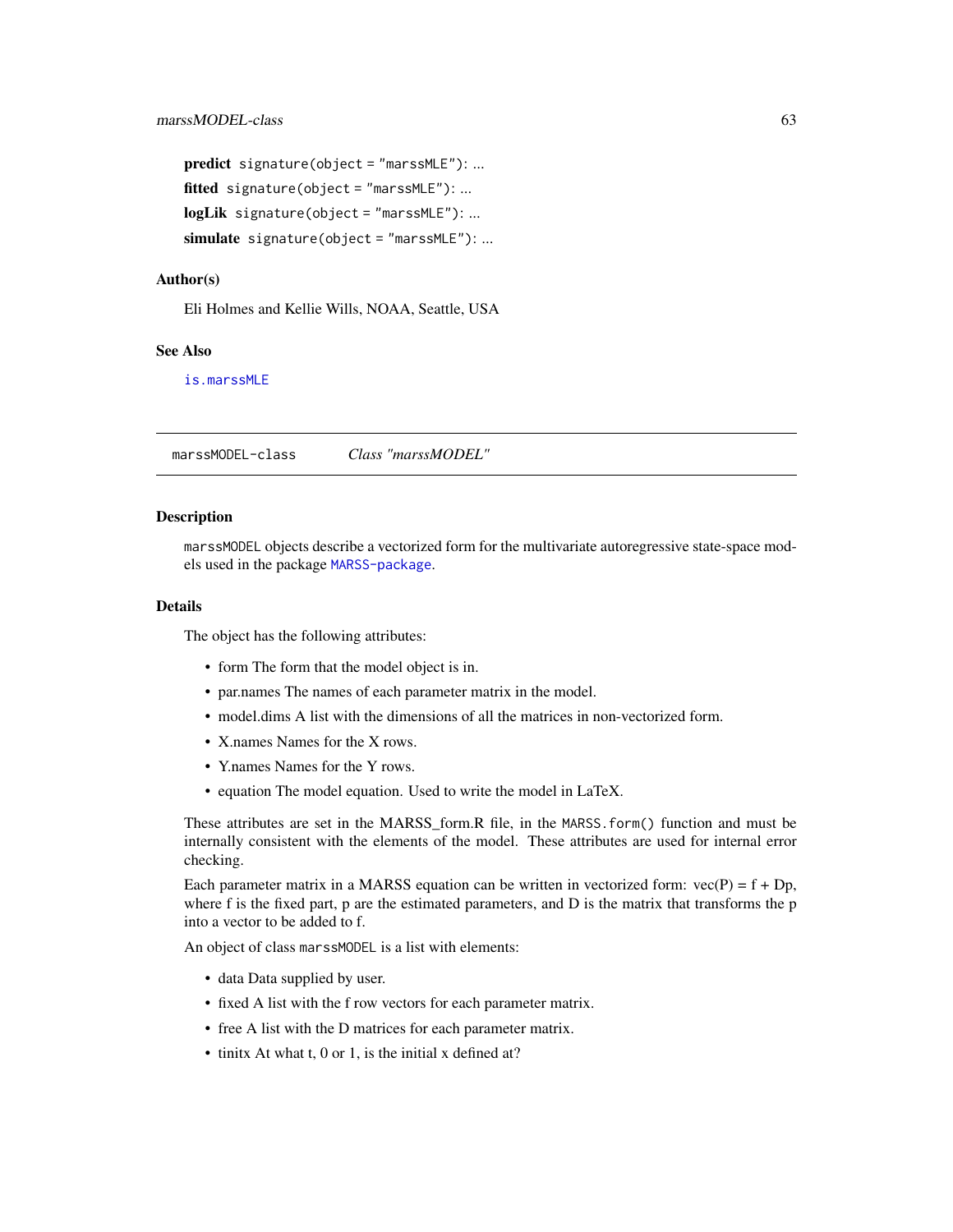• diffuse Whether a diffuse initial prior is used. TRUE or FALSE. Not used unless method="BFGS" was used.

For the marss form, the matrices are called: Z, A, R, B, U, Q, x0, V0. This is the form used by all internal algorithms, thus alternate forms must be transformed to marss form before fitting. For the marxss form (the default form in a  $MARS$  () call), the matrices are called: Z, A, R, B, U, Q, D, C, d, c, x0, V0.

Each form, should have a file called MARSS\_form.R, with the following functions. Let foo be some form.

- MARSS.foo(MARSS.call) This is called in [MARSS\(](#page-26-0)) and takes the input from the MARSS() call (a list called MARSS.call) and returns that list with two model objects added. First is a model object in marss form in the \$marss element and a model object in the form foo.
- marss to foo(marssMLE or marssMODEL) If called with marssMODEL (in form marss), marss\_to\_foo returns a model in form foo. If marss\_to\_foo is called with a [marssMLE](#page-61-0) object (which must have a \$marss element by definition), it returns a \$model element in form foo and all if the marssMLE object has par, par.se, par.CI, par.bias, start elements, these are also converted to foo form. The function is mainly used by print.foo which needs the par (and related) elements of a marssMLE object to be in foo form for printing.
- foo to marss(marssMODEL or marssMLE) This converts marssMODEL(form=foo) to marss-MODEL(form=marss). This transformation is always possible since MARSS only works for models for which this is possible. If called with marssMODEL, it returns only a [marssMODEL](#page-62-0) object. If called with a [marssMLE](#page-61-0) object, it adds the \$marss element with a [marssMODEL](#page-62-0) in "marss" form and if the par (or related) elements exists, these are converted to "marss" form.
- print foo(marssMLE or marssMODEL) print.marssMLE prints the par (and par.se and start) element of a marssMLE object but does not make assumptions about its form. Normally this element is in form=marss. print.marssMLE checks for a print\_foo function and runs that on the marssMLE object first. This allows one to call foo\_to\_marss() to covert the par (and related) element to foo form so they look familiar to the user (the marss form will look strange). If called with marssMLE, print\_foo returns a marssMLE object with the par (and related) elements in foo form. If called with a marssMODEL, print\_foo returns a marssMODEL in foo form.
- coef\_foo(marssMLE) See print\_foo. coef.marssMLE also uses the par (and related) elements.
- predict\_foo(marssMLE) Called by predict.marssMLE to do any needed conversions. Typically a form will want the newdata element in a particular format and this will need to be converted to marss form. This returns an updated marssMLE object and newdata.
- describe\_foo(marssMODEL) Called by describe.marssMODEL to do allow custom description output.
- is.marssMODEL\_foo(marssMODEL) Check that the model object in foo form has all the parts it needs and that these have the proper size and form.
- MARSSinits foo(marssMLE, inits.list) Allows customization of the inits used by the form. Returns an inits list in marss form.

#### Methods

```
print signature(x = "marsS MODEL"): ...
```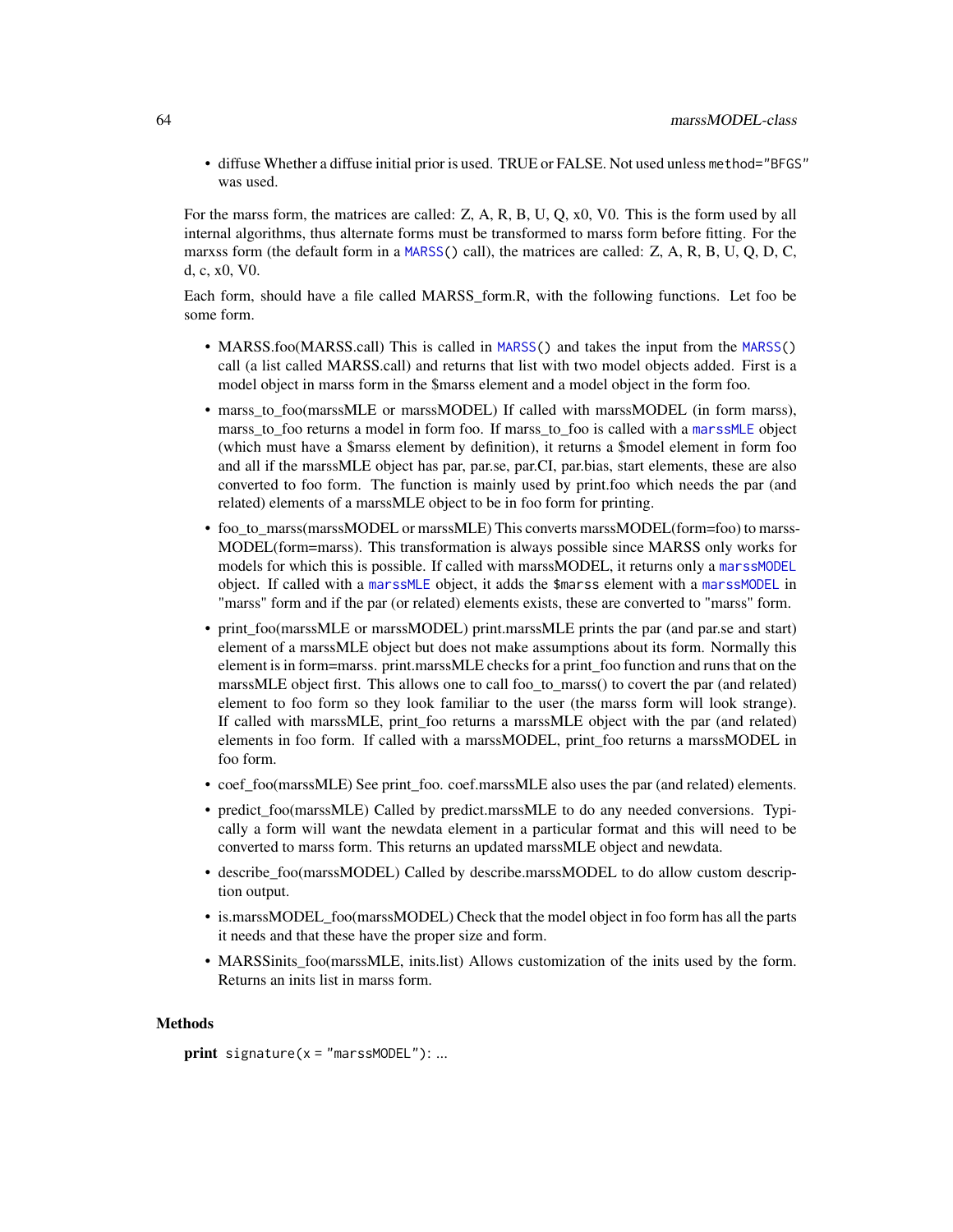```
summary signature(object = "marssMODEL"): ...
toLatex signature(object = "marssMODEL"): ...
model.frame signature(object = "marssMODEL"): ...
```
### Author(s)

Eli Holmes, NOAA, Seattle, USA.

<span id="page-64-0"></span>MARSSoptim *Parameter estimation for MARSS models using optim*

## Description

Parameter estimation for MARSS models using R's [optim\(](#page-0-0)) function. This allows access to R's quasi-Newton algorithms available in that function. The MARSSoptim() function is called when [MARSS\(](#page-26-0)) is called with method="BFGS". This is an internal function in the [MARSS-package](#page-2-0).

#### Usage

MARSSoptim(MLEobj)

### Arguments

MLEobj An object of class [marssMLE](#page-61-0).

### Details

Objects of class [marssMLE](#page-61-0) may be built from scratch but are easier to construct using [MARSS\(](#page-26-0)) called with MARSS(...,fit=FALSE,method="BFGS").

Options for [optim\(](#page-0-0)) are passed in using MLEobj\$control. See [optim\(](#page-0-0)) for a list of that function's control options. If lower and upper for [optim\(](#page-0-0)) need to be passed in, they should be passed in as part of control as control\$lower and control\$upper. Additional control arguments affect printing and initial conditions.

- MLEobj\$control\$kf.x0 The initial condition is at \$t=0\$ if kf.x0="x00". The initial condition is at \$t=1\$ if kf.x0="x10".
- MLEobj\$marss\$diffuse If diffuse=TRUE, a diffuse initial condition is used. MLEobj\$par\$V0 is then the scaling function for the diffuse part of the prior. Thus the prior is V0\*kappa where kappa–>Inf. Note that setting a diffuse prior does not change the correlation structure within the prior. If diffuse=FALSE, a non-diffuse prior is used and MLEobj\$par\$V0 is the nondiffuse prior variance on the initial states. The the prior is V0.
- MLEobj\$control\$silent Suppresses printing of progress bars, error messages, warnings and convergence information.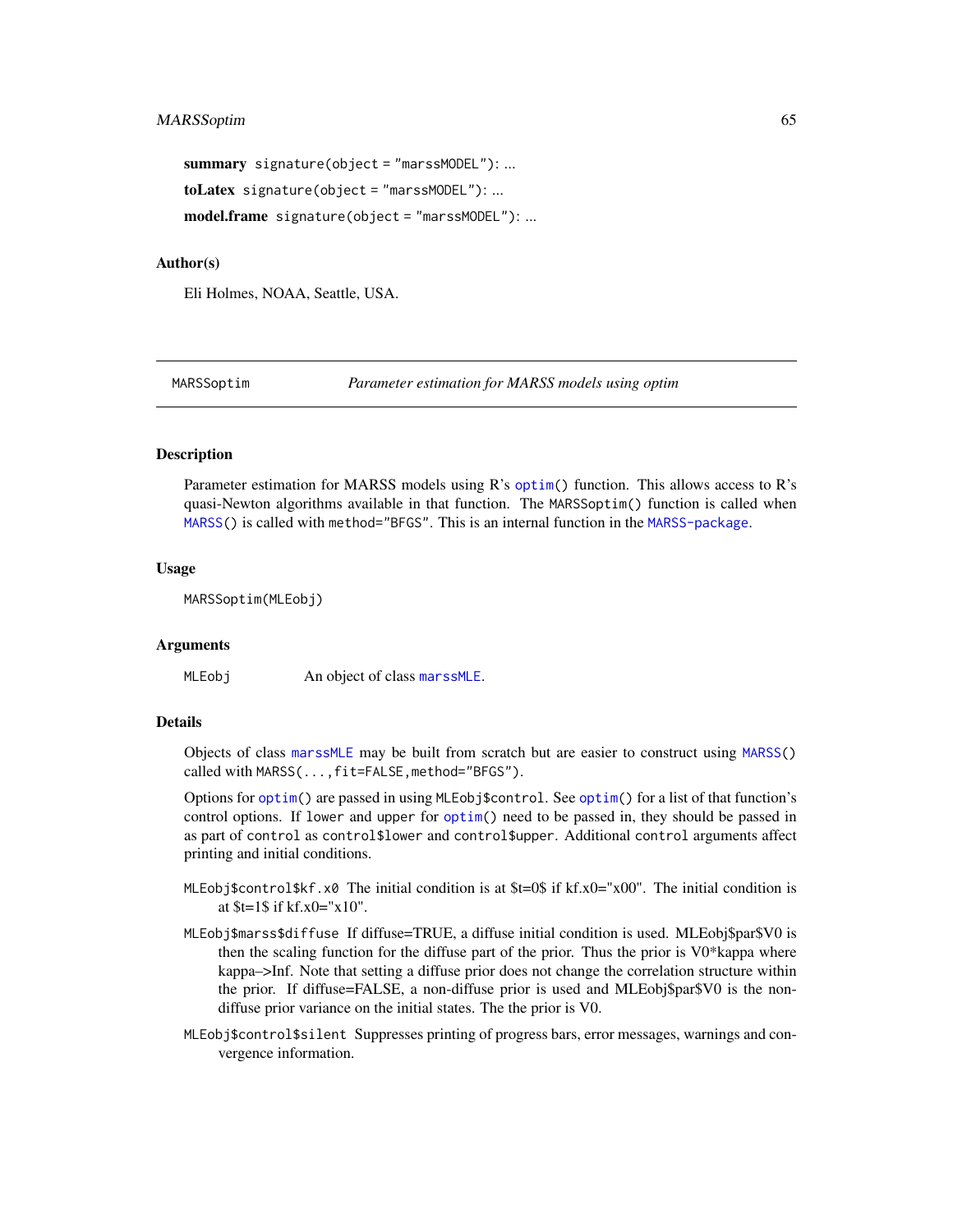### Value

The [marssMLE](#page-61-0) object which was passed in, with additional components:

| method      | String "BFGS".                                                                                                                                                                                                                                                                                                                                                      |
|-------------|---------------------------------------------------------------------------------------------------------------------------------------------------------------------------------------------------------------------------------------------------------------------------------------------------------------------------------------------------------------------|
| kf          | Kalman filter output.                                                                                                                                                                                                                                                                                                                                               |
| iter.record | If MLEobj\$control\$trace = TRUE, then this is the \$message value from optim.                                                                                                                                                                                                                                                                                      |
| numIter     | Number of iterations needed for convergence.                                                                                                                                                                                                                                                                                                                        |
| convergence | Did estimation converge successfully?                                                                                                                                                                                                                                                                                                                               |
|             | convergence=0 Converged in less than MLEobj\$control\$maxit iterations and<br>no evidence of degenerate solution.                                                                                                                                                                                                                                                   |
|             | <b>convergence=3</b> No convergence diagnostics were computed because all param-<br>eters were fixed thus no fitting required.                                                                                                                                                                                                                                      |
|             | <b>convergence=-1</b> No convergence diagnostics were computed because the MLE<br>object was not fit (called with fit=FALSE). This isn't a convergence error<br>just information. There is not par element so no functions can be run with<br>the object.                                                                                                           |
|             | convergence=1 Maximum number of iterations MLEobj\$control\$maxit was<br>reached before MLEobj\$control\$abstol condition was satisfied.                                                                                                                                                                                                                            |
|             | <b>convergence=10</b> Some of the variance elements appear to be degenerate.                                                                                                                                                                                                                                                                                        |
|             | convergence=52 The algorithm was abandoned due to errors from the "L-BFGS-<br>B" method.                                                                                                                                                                                                                                                                            |
|             | convergence=53 The algorithm was abandoned due to numerical errors in the<br>likelihood calculation from MARSSkf. If this happens with "BFGS", it can<br>sometimes be helped with a better initial condition. Try using the EM al-<br>gorithm first (method="kem"), and then using the parameter estimates from<br>that to as initial conditions for method="BFGS". |
|             | convergence=54 The algorithm successfully fit the model but the Kalman fil-<br>ter/smoother could not be run on the model. Consult MARSSinfo('optimerror54')<br>for insight.                                                                                                                                                                                        |
| logLik      | Log-likelihood.                                                                                                                                                                                                                                                                                                                                                     |
| states      | State estimates from the Kalman filter.                                                                                                                                                                                                                                                                                                                             |
| states.se   | Confidence intervals based on state standard errors, see caption of Fig 6.3 (p.<br>337) in Shumway & Stoffer (2006).                                                                                                                                                                                                                                                |
| errors      | Any error messages.                                                                                                                                                                                                                                                                                                                                                 |

## Discussion

The function only returns parameter estimates. To compute CIs, use [MARSSparamCIs](#page-67-0) but if you use parametric or non-parametric bootstrapping with this function, it will use the EM algorithm to compute the bootstrap parameter estimates! The quasi-Newton estimates are too fragile for the bootstrap routine since one often needs to search to find a set of initial conditions that work (i.e. don't lead to numerical errors).

Estimates from MARSSoptim (which come from [optim](#page-0-0)) should be checked against estimates from the EM algorithm. If the quasi-Newton algorithm works, it will tend to find parameters with higher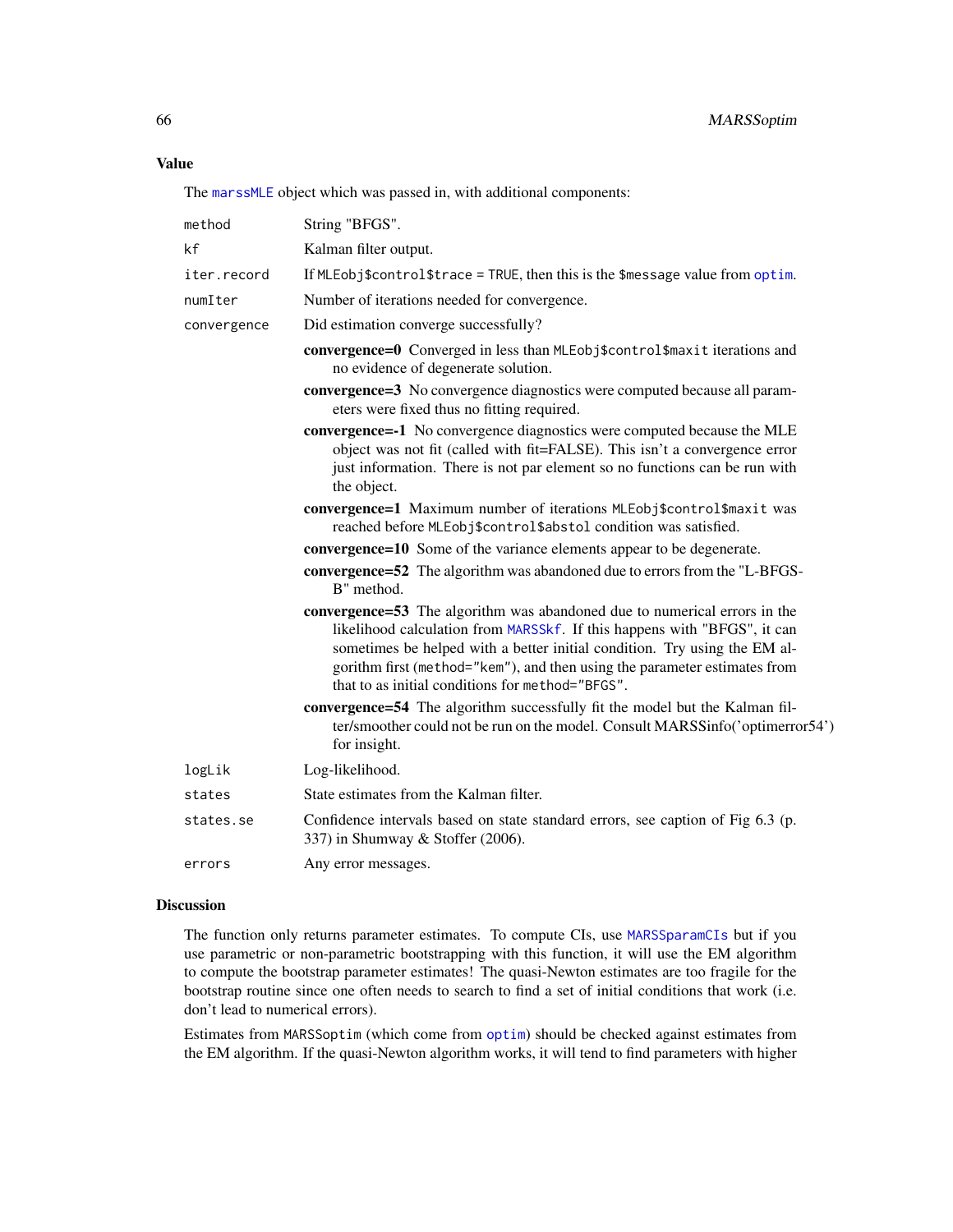#### MARSSoptim 67

likelihood faster than the EM algorithm. However, the MARSS likelihood surface can be multimodal with sharp peaks at degenerate solutions where a  $Q$  or  $R$  diagonal element equals 0. The quasi-Newton algorithm sometimes gets stuck on these peaks even when they are not the maximum. Neither an initial conditions search nor starting near the known maximum (or from the parameters estimates after the EM algorithm) will necessarily solve this problem. Thus it is wise to check against EM estimates to ensure that the BFGS estimates are close to the MLE estimates (and vis-aversa, it's wise to rerun with method="BFGS" after using method="kem"). Conversely, if there is a strong flat ridge in your likelihood, the EM algorithm can report early convergence while the BFGS may continue much further along the ridge and find very different parameter values. Of course a likelihood surface with strong flat ridges makes the MLEs less informative...

Note this is mainly a problem if the time series are short or very gappy. If the time series are long, then the likelihood surface should be nice with a single interior peak. In this case, the quasi-Newton algorithm works well but it can still be sensitive (and slow) if not started with a good initial condition. Thus starting it with the estimates from the EM algorithm is often desirable.

One should be aware that the prior set on the variance of the initial states at  $t=0$  or  $t=1$  can have catastrophic effects on one's estimates if the presumed prior covariance structure conflicts with the structure implied by the MARSS model. For example, if you use a diagonal variance-covariance matrix for the prior but the model implies a variance-covariance matrix with non-zero covariances, your MLE estimates can be strongly influenced by the prior variance-covariance matrix. Setting a diffuse prior does not help because the diffuse prior still has the correlation structure specified by V0. One way to detect priors effects is to compare the BFGS estimates to the EM estimates. Persistent differences typically signify a problem with the correlation structure in the prior conflicting with the implied correlation structure in the MARSS model.

## Author(s)

Eli Holmes, NOAA, Seattle, USA.

### See Also

[MARSS](#page-26-0), [MARSSkem](#page-53-0), [marssMLE](#page-61-0), [optim](#page-0-0)

### Examples

```
dat <- t(harborSealWA)
dat \leq dat [2:4, 1 # remove the year row
# fit a model with EM and then use that fit as the start for BFGS
# fit a model with 1 hidden state where obs errors are iid
# R="diagonal and equal" is the default so not specified
# Q is fixed
kemfit <- MARSS(dat, model = list(Z = matrix(1, 3, 1), Q = matrix(.01)))
bfgsfit <- MARSS(dat,
  model = list(Z = matrix(1, 3, 1), Q = matrix(.01)),inits = coef(kemfit, form = "marss"), method = "BFGS"
)
```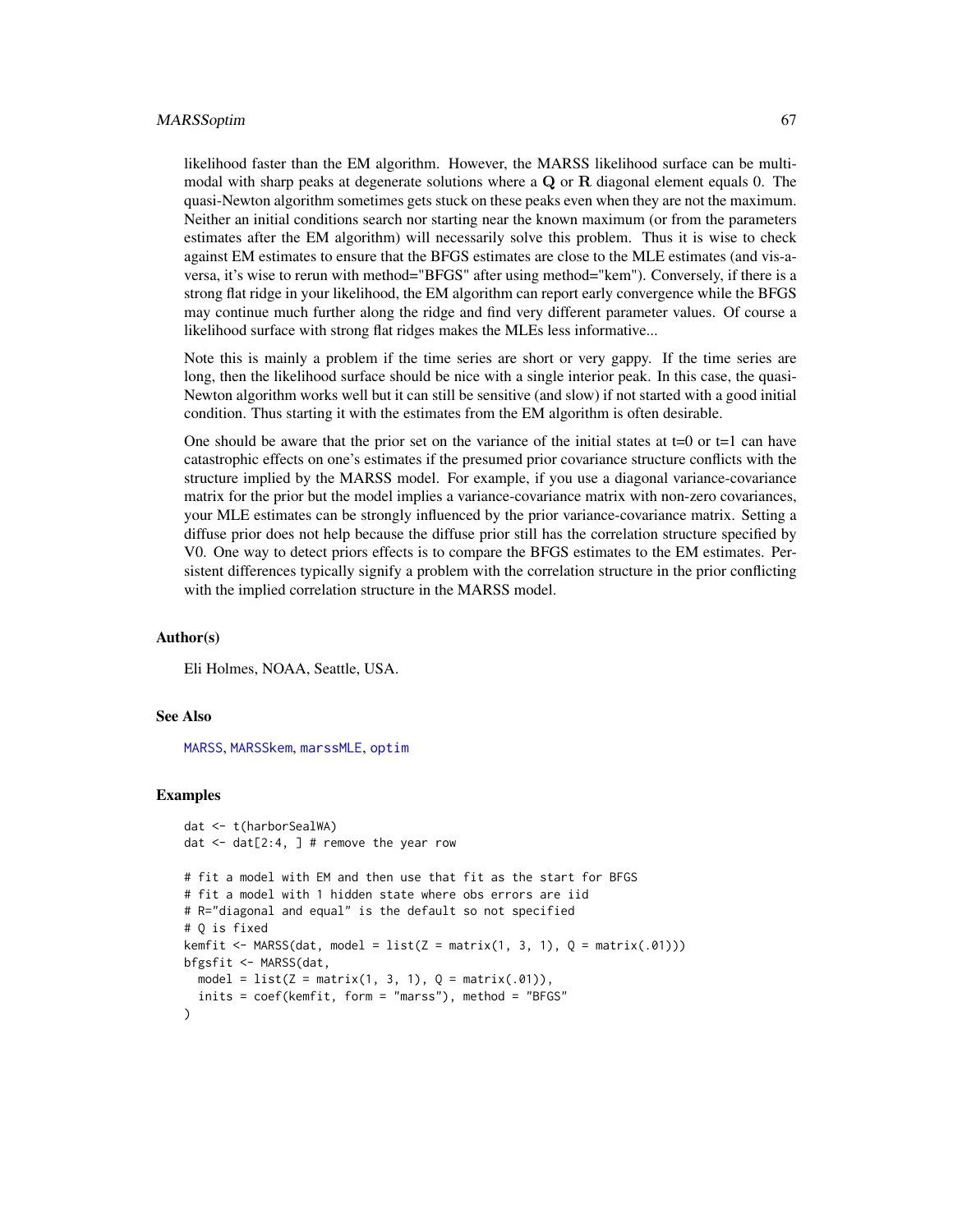<span id="page-67-0"></span>

### Description

Computes standard errors, confidence intervals and bias for the maximum-likelihood estimates of MARSS model parameters. If you want confidence intervals on the estimated hidden states, see [print.marssMLE](#page-102-0) and look for "states.cis".

#### Usage

```
MARSSparamCIs(MLEobj, method = "hessian", alpha = 0.05, nboot =
    1000, silent = TRUE, hessian.fun = "Harvey1989")
```
### Arguments

| MLEobj      | An object of class marssMLE. Must have a \$par element containing the MLE<br>parameter estimates.                                                                    |
|-------------|----------------------------------------------------------------------------------------------------------------------------------------------------------------------|
| method      | Method for calculating the standard errors: "hessian", "parametric", and "inno-<br>vations" implemented currently.                                                   |
| alpha       | alpha level for the 1-alpha confidence intervals.                                                                                                                    |
| nboot       | Number of bootstraps to use for "parametric" and "innovations" methods.                                                                                              |
| hessian.fun | The function to use for computing the Hessian. Options are "Harvey 1989" (de-<br>fault analytical) or two numerical options: "fdHess" and "optim". See MARSShessian. |
| silent      | If false, a progress bar is shown for "parametric" and "innovations" methods.                                                                                        |

#### Details

Approximate confidence intervals (CIs) on the model parameters may be calculated from the observed Fisher Information matrix ("Hessian CIs", see [MARSSFisherI](#page-42-0)) or parametric or non-parametric (innovations) bootstrapping using nboot bootstraps. The Hessian CIs are based on the asymptotic normality of MLE parameters under a large-sample approximation. The Hessian computation for variance-covariance matrices is a symmetric approximation and the lower CIs for variances might be negative. Bootstrap estimates of parameter bias are reported if method "parametric" or "innovations" is specified.

Note, these are added to the par elements of a [marssMLE](#page-61-0) object but are in "marss" form not "marxss" form. Thus the MLEobj\$par.upCI and related elements that are added to the [marssMLE](#page-61-0) object may not look familiar to the user. Instead the user should extract these elements using print(MLEobj) and passing in the argument what set to "par.se","par.bias","par.lowCIs", or "par.upCIs". See [print.marssMLE](#page-102-0). Or use [tidy.marssMLE](#page-111-0).

## Value

MARSSparamCIs returns the [marssMLE](#page-61-0) object passed in, with additional components par.se, par.upCI, par.lowCI, par.CI.alpha, par.CI.method, par.CI.nboot and par.bias (if method is "parametric" or "innovations").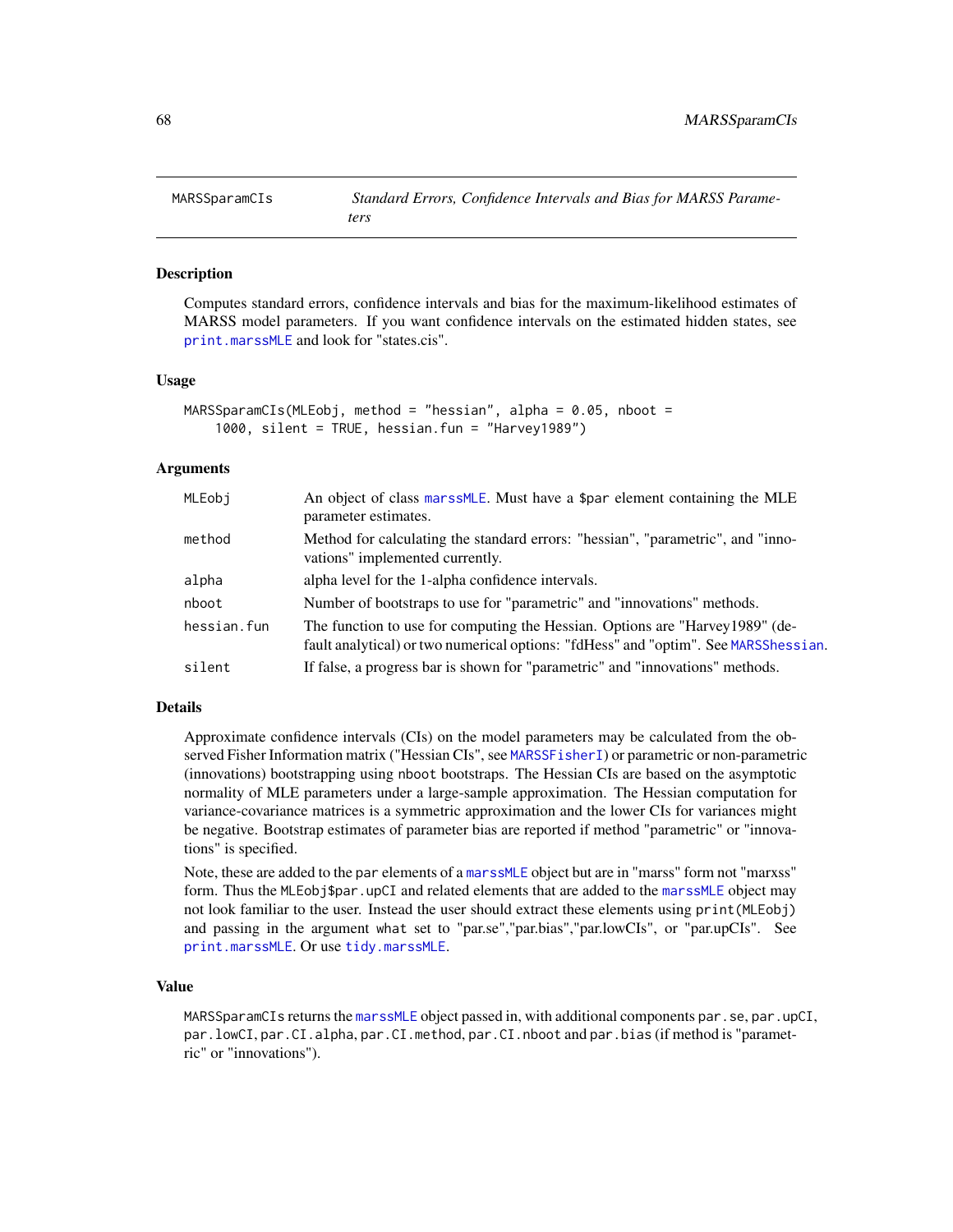```
marssPredict-class 69
```
### Author(s)

Eli Holmes, NOAA, Seattle, USA.

### References

Holmes, E. E., E. J. Ward, and M. D. Scheuerell (2012) Analysis of multivariate time-series using the MARSS package. NOAA Fisheries, Northwest Fisheries Science Center, 2725 Montlake Blvd E., Seattle, WA 98112 Type RShowDoc("UserGuide",package="MARSS") to open a copy.

## See Also

[MARSSboot](#page-40-0), [MARSSinnovationsboot](#page-52-0), [MARSShessian](#page-47-0)

### Examples

```
dat <- t(harborSealWA)
dat \leq dat[2:4, ]kem <- MARSS(dat, model = list(
 Z = matrix(1, 3, 1),R = "diagonal and unequal"))
kem.with.CIs.from.hessian <- MARSSparamCIs(kem)
kem.with.CIs.from.hessian
```
marssPredict-class *Class "marssPredict"*

## Description

marssPredict objects are returned by [predict.marssMLE](#page-98-0) and [forecast.marssMLE](#page-15-0).

A marssPredict object in the [MARSS-package](#page-2-0) has the output with intervals, the original model and values needed for plotting. The object is mainly used for [plot.marssPredict](#page-92-0) and [print.marssPredict](#page-106-0).

### Methods

```
print signature(x = "marsSPredict"): ...
plot signature(object = "marssPredict"): ...
```
### Author(s)

Eli Holmes, NOAA, Seattle, WA.

## See Also

[plot.marssPredict](#page-92-0), [predict.marssMLE](#page-98-0), [forecast.marssMLE](#page-15-0)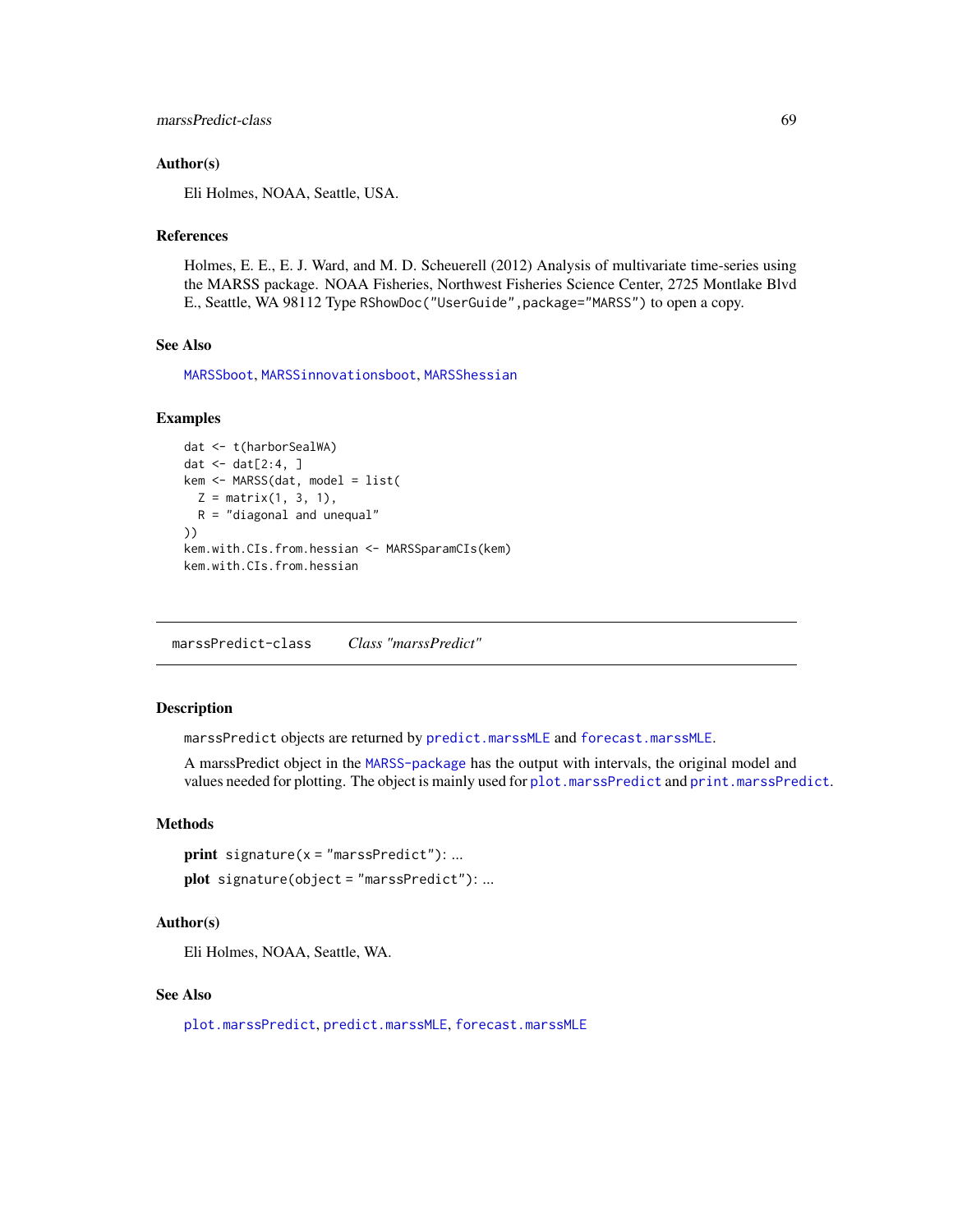MARSSresiduals *MARSS Residuals*

#### **Description**

The normal residuals function is [residuals\(](#page-107-0)). MARSSresiduals() returns residuals as a list of matrices while [residuals\(](#page-107-0)) returns the same information in a data frame. This function calculates the residuals, residuals variance, and standardized residuals for the one-step-ahead (conditioned on data up to  $t - 1$ ), the smoothed (conditioned on all the data), and contemporaneous (conditioned on data up to  $t$ ) residuals.

#### Usage

```
MARSSresiduals(object, ..., type = c("tT", "tt1", "tt"),
    normalize = FALSE, silent = FALSE,
    fun.kf = c("MARSSkfas", "MARSSkfss"))
```
## Arguments

| object    | An object of class marssMLE.                                                                                                                                                                                |
|-----------|-------------------------------------------------------------------------------------------------------------------------------------------------------------------------------------------------------------|
| $\cdots$  | Additional arguments to be passed to the residuals functions. For type="tT",<br>Harvey=TRUE can be passed into to use the Harvey et al (1998) algorithm.                                                    |
| type      | "tT" for smoothed residuals conditioned on all the data $t = 1$ to T, aka smootha-<br>tion residuals. "tt1" for one-step-ahead residuals, aka innovations residuals.<br>"tt" for contemporaneous residuals. |
| normalize | TRUE/FALSE See details.                                                                                                                                                                                     |
| silent    | If TRUE, do not print inversion warnings.                                                                                                                                                                   |
| fun.kf    | Kalman filter function to use. Can be ignored.                                                                                                                                                              |
|           |                                                                                                                                                                                                             |

#### Details

For smoothed residuals, see [MARSSresiduals.tT\(](#page-73-0)).

For one-step-ahead residuals, see [MARSSresiduals.tt1\(](#page-82-0)).

For contemporaneous residuals, see [MARSSresiduals.tt\(](#page-79-0)).

### Standardized residuals

Standardized residuals have been adjusted by the variance of the residuals at time  $t$  such that the variance of the residuals at time  $t$  equals 1. Given the normality assumption, this means that one typically sees +/- 2 confidence interval lines on standardized residuals plots.

std.residuals are Cholesky standardized residuals. These are the residuals multiplied by the inverse of the lower triangle of the Cholesky decomposition of the variance matrix of the residuals:

$$
\hat{\Sigma}_t^{-1/2} \hat{\mathbf{v}}_t.
$$

These residuals are uncorrelated with each other, although they are not necessarily temporally uncorrelated (innovations residuals are temporally uncorrelated).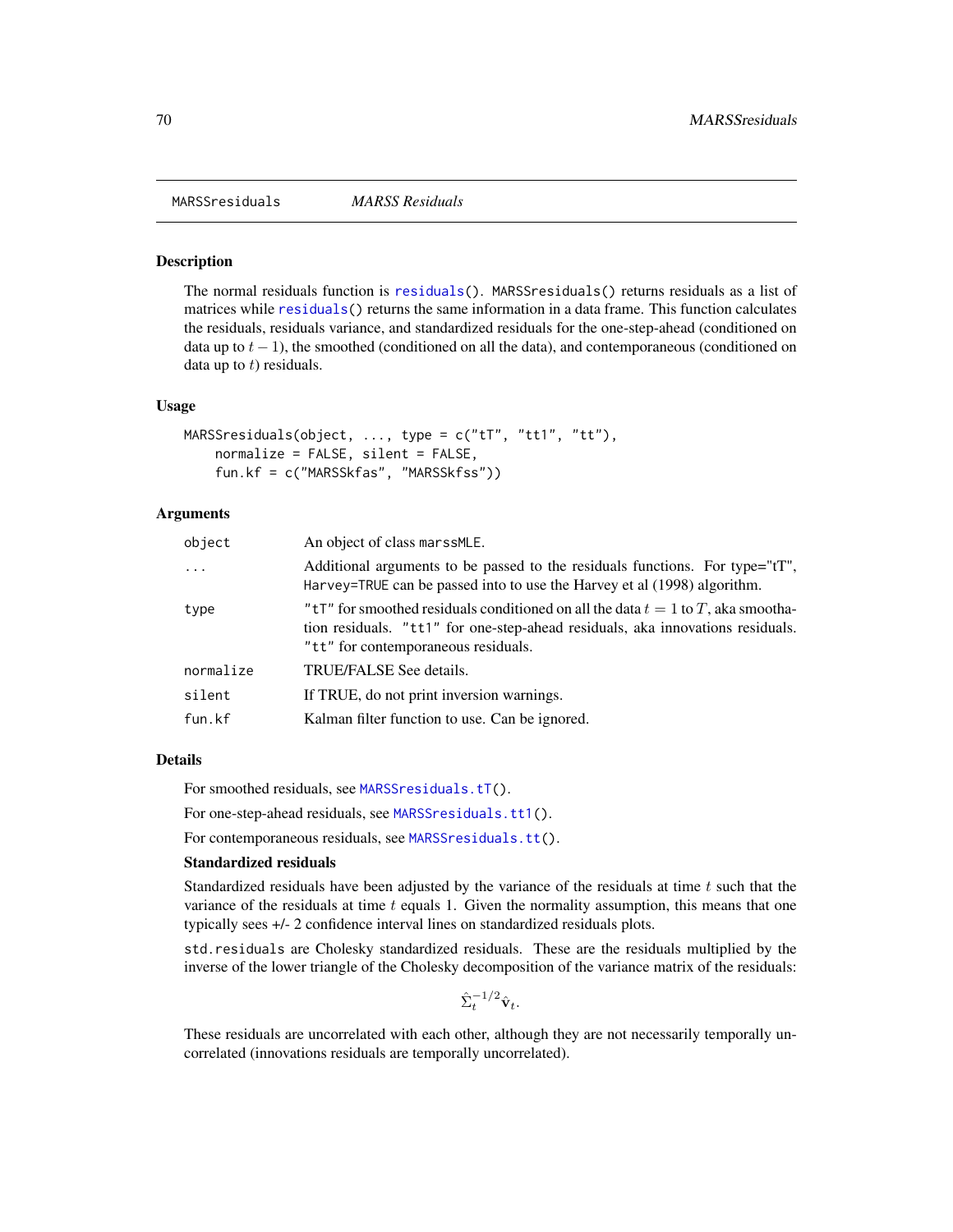#### MARSSresiduals 71

The interpretation of the Cholesky standardized residuals is not straight-forward when the Q and R variance-covariance matrices are non-diagonal. The residuals which were generated by a nondiagonal variance-covariance matrices are transformed into orthogonal residuals in MVN(0,I) space. For example, if v is  $2x2$  correlated errors with variance-covariance matrix **R**. The transformed residuals (from this function) for the i-th row of v is a combination of the row 1 effect and the row 1 effect plus the row 2 effect. So in this case, row 2 of the transformed residuals would not be regarded as solely the row 2 residual but rather how different row 2 is from row 1, relative to expected. If the errors are highly correlated, then the Cholesky standardized residuals can look rather non-intuitive.

mar.residuals are the marginal standardized residuals. These are the residuals multiplied by the inverse of the diagonal matrix formed from the square-root of the diagonal of the variance matrix of the residuals:

$$
\mathrm{dg}(\hat{\Sigma}_t)^{-1/2}\hat{\mathbf{v}}_t,
$$

where 'dg(A)' is the square matrix formed from the diagonal of A, aka diag(diag(A)). These residuals will be correlated if the variance matrix is non-diagonal.

The Block Cholesky standardized residuals are like the Cholesky standardized residuals except that the full variance-covariance matrix is not used, only the variance-covariance matrix for the model or state residuals (respectively) is used for standardization. For the model residuals, the Block Cholesky standardized residuals will be the same as the Cholesky standardized residuals because the upper triangle of the lower triangle of the Cholesky decomposition (which is what we standardize by) is all zero. For type="tt1" and type="tt", the Block Cholesky standardized state residuals will be the same as the Cholesky standardized state residuals because in the former, the model and state residuals are uncorrelated and in the latter, the state residuals do not exist. For type="tT", the model and state residuals are correlated and the Block Cholesky standardized residuals will be different than the Cholesky standardized residuals.

#### Normalized residuals

If normalize=FALSE, the unconditional variance of  $V_t$  and  $W_t$  are R and Q and the model is assumed to be written as

$$
\mathbf{y}_t = \mathbf{Z} \mathbf{x}_t + \mathbf{a} + \mathbf{v}_t
$$

$$
\mathbf{x}_t = \mathbf{B} \mathbf{x}_{t-1} + \mathbf{u} + \mathbf{w}_t
$$

If normalize=TRUE, the model is assumed to be written as

$$
\mathbf{y}_t = \mathbf{Z}\mathbf{x}_t + \mathbf{a} + \mathbf{H}\mathbf{v}_t
$$

 $\mathbf{x}_t = \mathbf{B} \mathbf{x}_{t-1} + \mathbf{u} + \mathbf{G} \mathbf{w}_t$ 

with the variance of  $V_t$  and  $W_t$  equal to I (identity).

### Missing or left-out data

See the discussion of residuals for missing and left-out data in [MARSSresiduals.tT\(](#page-73-0)).

#### Value

A list of the following components

model.residuals

The model residuals (data minus model predicted values) as a n x T matrix.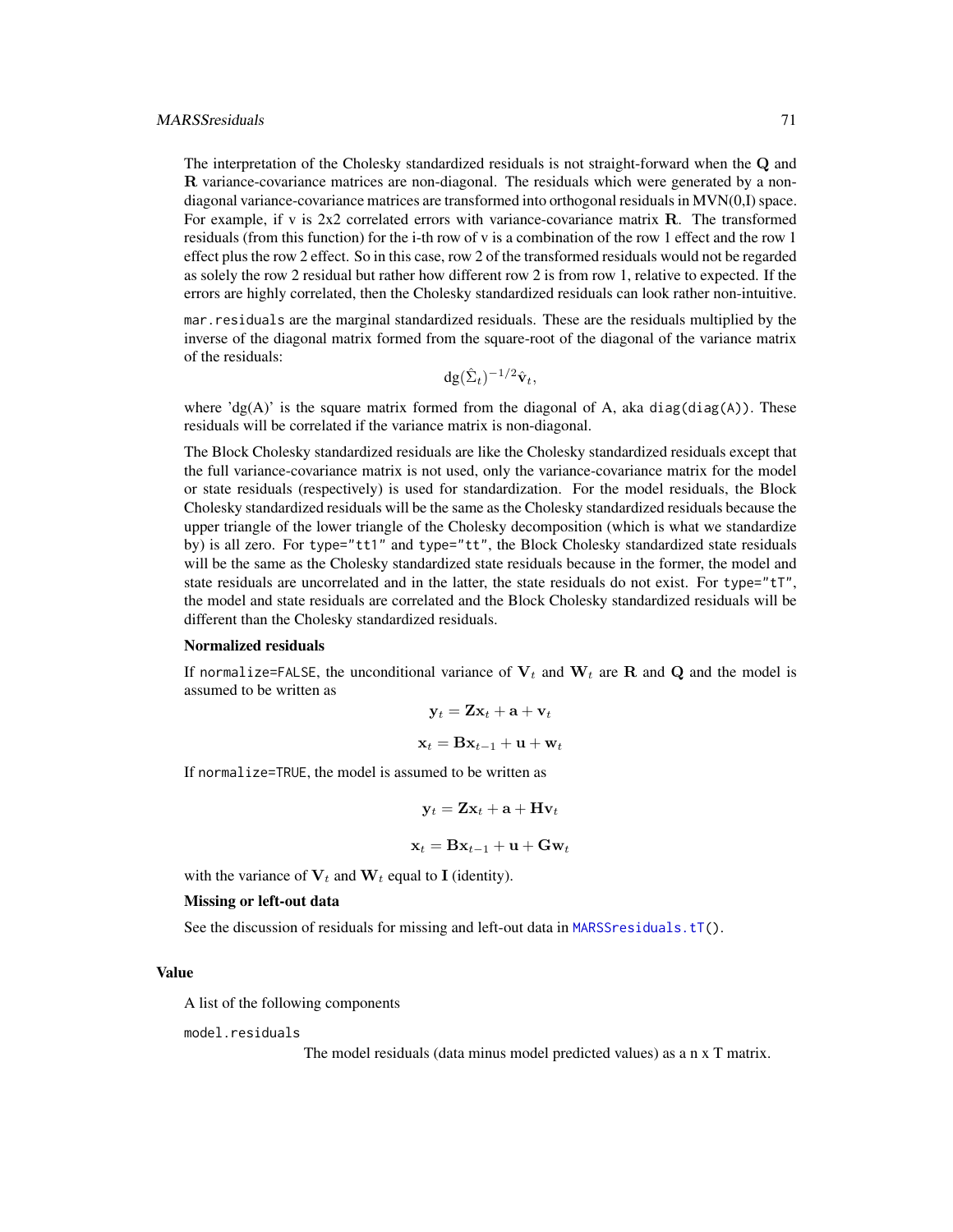| state.residuals   |                 |                                                                                                                                                                                                                                                                                                                                                                   |
|-------------------|-----------------|-------------------------------------------------------------------------------------------------------------------------------------------------------------------------------------------------------------------------------------------------------------------------------------------------------------------------------------------------------------------|
|                   |                 | The state residuals. This is the state residual for the transition from $t = t$ to $t + 1$<br>thus the last time step will be NA (since $T+1$ is past the data). State residuals do<br>not exist for the type="tt" case (since this would required the expected value<br>of $X_t$ conditioned on data to $t + 1$ ).                                               |
|                   | residuals       | The residuals as $a(n+m)$ x T matrix with model residuals on top and state residuals<br>below.                                                                                                                                                                                                                                                                    |
|                   | var.residuals   | The variance of the model residuals and state residuals as a $(n+m)$ x $(n+m)$ x<br>T matrix with the model residuals variance in rows/columns 1 to n and state<br>residuals variances in rows/columns n+1 to n+m. The last time step will be all<br>NA since the state residual is for $t = t$ to $t + 1$ .                                                      |
|                   | std.residuals   | The Cholesky standardized residuals as a $(n+m)$ x T matrix. This is residuals<br>multiplied by the inverse of the lower triangle of the Cholesky decomposition of<br>var.residuals.                                                                                                                                                                              |
|                   | mar.residuals   | The marginal standardized residuals as a $(n+m)$ x T matrix. This is residuals<br>multiplied by the inverse of the diagonal matrix formed by the square-root of<br>the diagonal of var. residuals.                                                                                                                                                                |
| bchol.residuals   |                 |                                                                                                                                                                                                                                                                                                                                                                   |
|                   |                 | The Block Cholesky standardized residuals as a $(n+m)$ x T matrix. This is<br>model.residuals multiplied by the inverse of the lower triangle of the Cholesky<br>decomposition of var.residuals[1:n,1:n,] and state.residuals multi-<br>plied by the inverse of the lower triangle of the Cholesky decomposition of<br>$var.residuals[(n+1):(n+m),(n+1):(n+m),].$ |
|                   | E.obs.residuals |                                                                                                                                                                                                                                                                                                                                                                   |
|                   |                 | The expected value of the model residuals conditioned on the observed data.<br>Returned as a n x T matrix. For observed data, this will be the observed model<br>residuals. For unobserved data, this will be 0 if $\bf{R}$ is diagonal but non-zero if $\bf{R}$<br>is non-diagonal. See MARSSresiduals.tT().                                                     |
| var.obs.residuals |                 |                                                                                                                                                                                                                                                                                                                                                                   |
|                   |                 | The variance of the model residuals conditioned on the observed data. Returned<br>as a n x n x T matrix. For observed data, this will be 0. See MARSS residuals. $tT()$ .                                                                                                                                                                                         |
|                   | msg             | Any warning messages. This will be printed unless Object\$control\$trace $= -1$<br>(suppress all error messages).                                                                                                                                                                                                                                                 |
|                   |                 |                                                                                                                                                                                                                                                                                                                                                                   |

# Author(s)

Eli Holmes, NOAA, Seattle, USA.

# References

Holmes, E. E. 2014. Computation of standardized residuals for (MARSS) models. Technical Report. arXiv:1411.0045.

See also the discussion and references in [MARSSresiduals.tT](#page-73-0), [MARSSresiduals.tt1](#page-82-0) and [MARSSresiduals.tt](#page-79-0).

## See Also

[residuals.marssMLE](#page-107-0), [MARSSresiduals.tT](#page-73-0), [MARSSresiduals.tt1](#page-82-0), [plot.marssMLE](#page-89-0)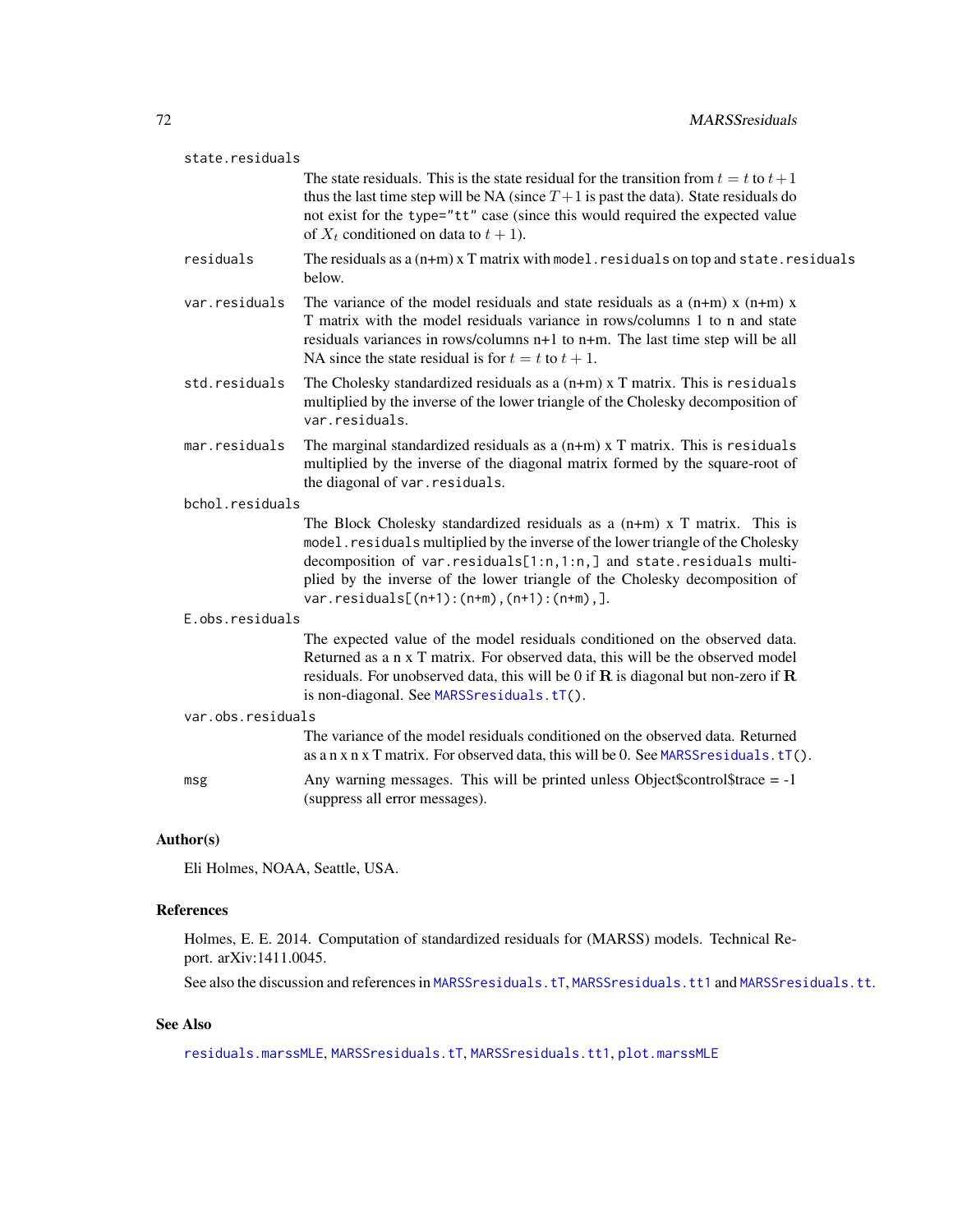## marssResiduals-class 73

### Examples

```
dat <- t(harborSeal)
dat \leq dat[c(2,11),]fit <- MARSS(dat)
#state smoothed residuals
state.resids1 <- MARSSresiduals(fit, type="tT")$state.residuals
#this is the same as
states <- fit$states
Q <- coef(fit, type="matrix")$Q
state.resids2 <- states[,2:30]-states[,1:29]-matrix(coef(fit,type="matrix")$U,2,29)
#compare the two
cbind(t(state.resids1[,-30]), t(state.resids2))
#normalize to variance of 1
state.resids1 <- MARSSresiduals(fit, type="tT", normalize=TRUE)$state.residuals
state.resids2 <- (solve(t(chol(Q))) %*% state.resids2)
cbind(t(state.resids1[,-30]), t(state.resids2))
#one-step-ahead standardized residuals
MARSSresiduals(fit, type="tt1")$std.residuals
```
marssResiduals-class *Class "marssResiduals"*

#### <span id="page-72-0"></span>**Description**

[marssResiduals](#page-72-0) are the objects returned by [residuals.marssMLE](#page-107-0) in the package [MARSS-package](#page-2-0). It is a data frame in tibble format (but not tibble class).

standardization

- "Cholesky" means it is standardized by the Cholesky transformation of the full variancecovariance matrix of the model and state residuals.
- "marginal" means that the residual is standardized by its standard deviation, i.e. the square root of the value on the diagonal of the variance-covariance matrix of the model and state residuals.

type

- "tT" means the fitted values are computed conditioned on all the data. See [fitted\(](#page-11-0)) with type="ytT" or type="xtT".
- "tt1" means the fitted values are computed conditioned on the data from  $t = 1$  to  $t 1$ . See [fitted\(](#page-11-0)) with type="ytt1" or type="xtt1".

### Author(s)

Eli Holmes, NOAA, Seattle, USA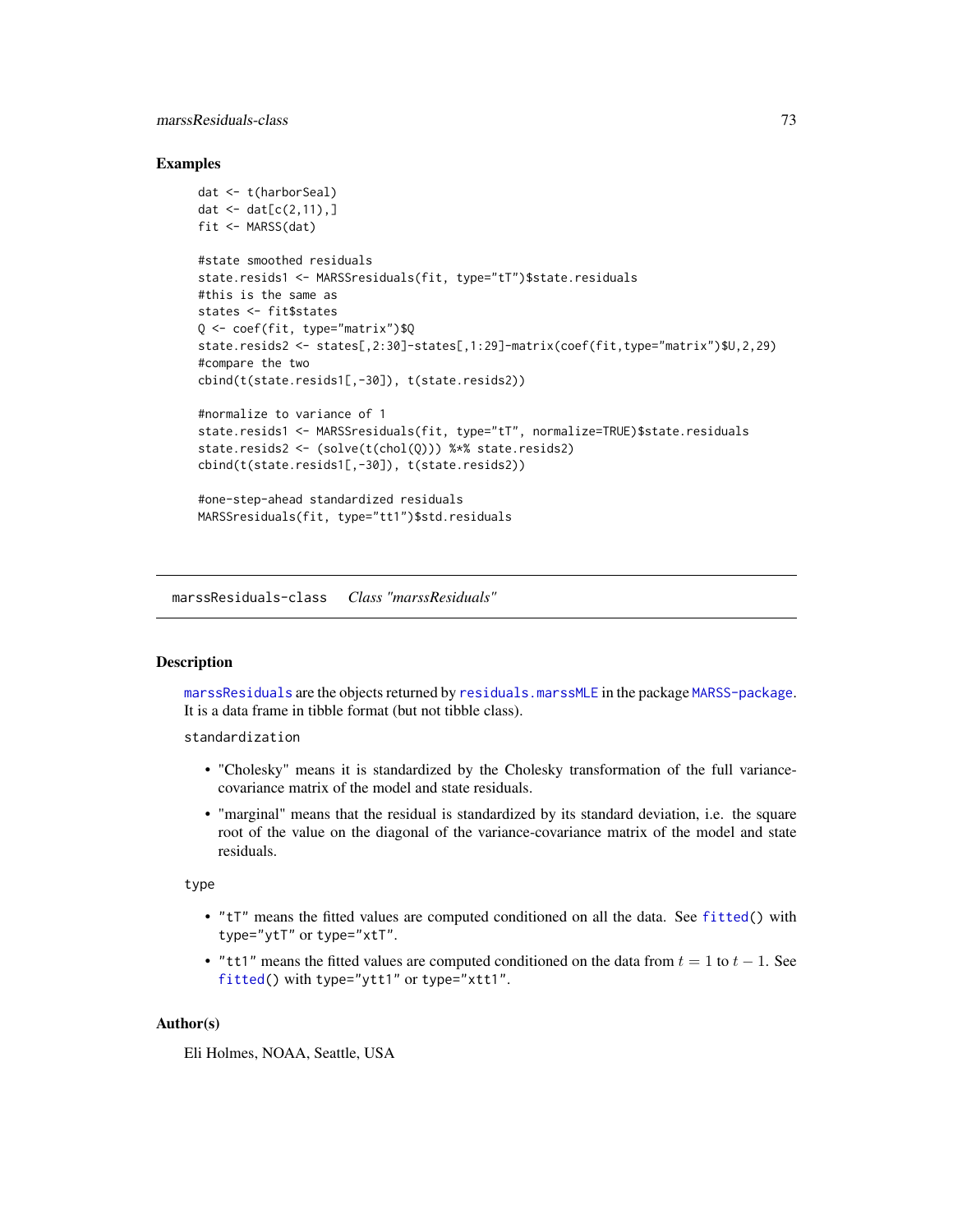### See Also

[residuals.marssMLE](#page-107-0), [MARSSresiduals](#page-69-0)

<span id="page-73-0"></span>MARSSresiduals.tT *MARSS Smoothed Residuals*

#### **Description**

Calculates the standardized (or auxiliary) smoothed residuals sensu Harvey, Koopman and Penzer (1998). The expected values and variance for missing (or left-out) data are also returned (Holmes 2014). Not exported. Access this function with MARSSresiduals(object,type="tT"). At time t (in the returned matrices), the model residuals are for time  $t$ , while the state residuals are for the transition from t to  $t + 1$  following the convention in Harvey, Koopman and Penzer (1998).

### Usage

```
MARSSresiduals.tT(object, Harvey = FALSE, normalize = FALSE,
    silent = FALSE, fun.kf = c("MARSSkfas", "MARSSkfss"))
```
# Arguments

| object    | An object of class marssMLE.                                                                                                                 |
|-----------|----------------------------------------------------------------------------------------------------------------------------------------------|
| Harvey    | TRUE/FALSE. Use the Harvey et al. (1998) algorithm or use the Holmes (2014)<br>algorithm. The values are the same except for missing values. |
| normalize | TRUE/FALSE See details.                                                                                                                      |
| silent    | If TRUE, don't print inversion warnings.                                                                                                     |
| fun.kf    | Kalman filter function to use. Can be ignored.                                                                                               |

### Details

This function returns the raw, the Cholesky standardized and the marginal standardized smoothed model and state residuals. 'smoothed' means conditioned on all the observed data and a set of parameters. These are the residuals presented in Harvey, Koopman and Penzer (1998) pages 112-113, with the addition of the values for unobserved data (Holmes 2014). If Harvey=TRUE, the function uses the algorithm on page 112 of Harvey, Koopman and Penzer (1998) to compute the conditional residuals and variance of the residuals. If Harvey=FALSE, the function uses the equations in the technical report (Holmes 2014). Unlike the innovations residuals, the smoothed residuals are autocorrelated (section 4.1 in Harvey and Koopman 1992) and thus an ACF test on these residuals would not reveal model inadequacy.

The residuals matrix has a value for each time step. The residuals in column  $t$  rows 1 to n are the model residuals associated with the data at time t. The residuals in rows  $n+1$  to  $n+m$  are the state residuals associated with the transition from  $x_t$  to  $x_{t+1}$ , not the transition from  $x_{t-1}$  to  $x_t$ . Because  $x_{t+1}$  does not exist at time T, the state residuals and associated variances at time T are NA.

Below the conditional residuals and their variance are discussed. The random variables are capitalized and the realizations from the random variables are lower case. The random variables are X,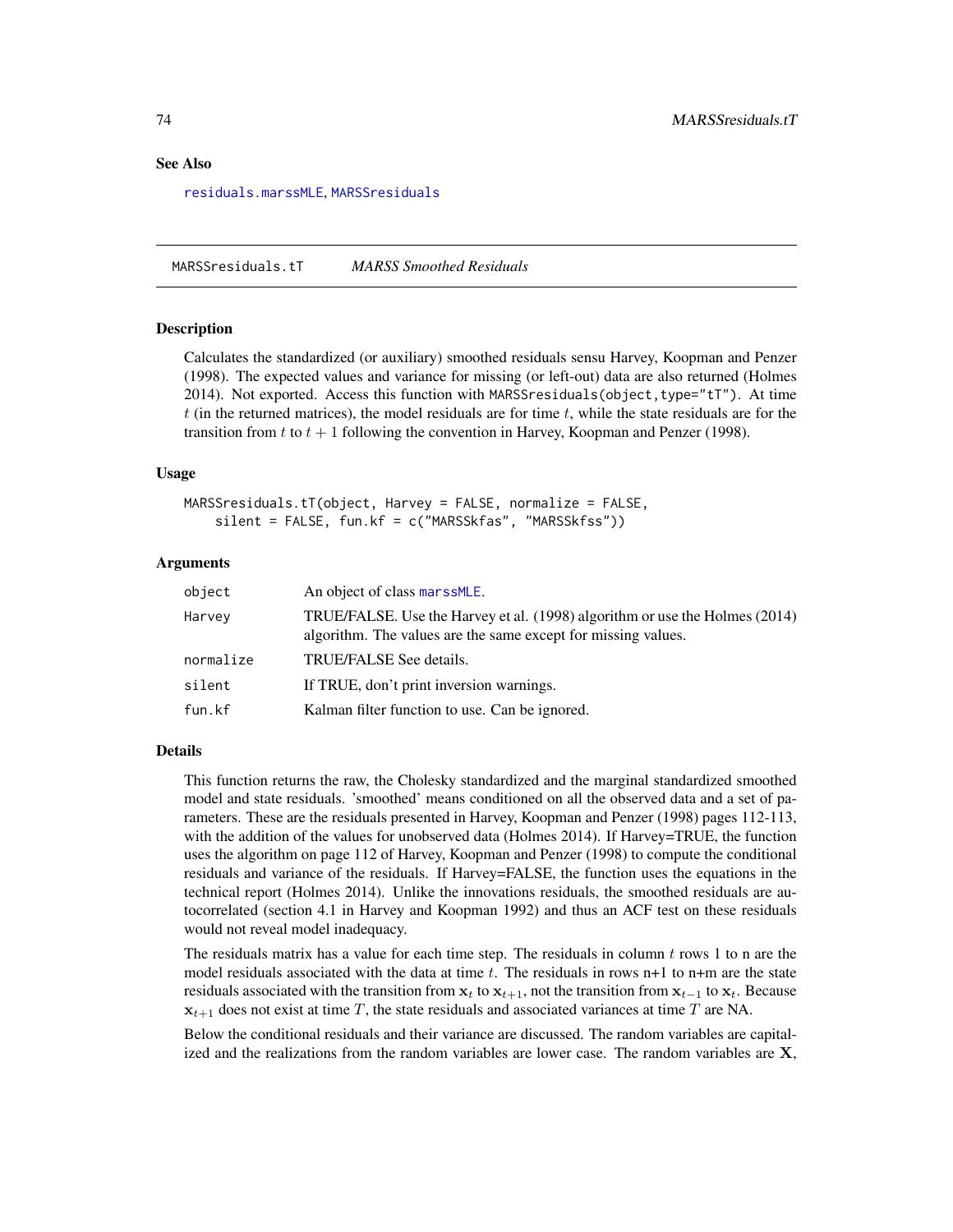Y, V and W. There are two types of Y. The observed Y that are used to estimate the states  $x$ . These are termed  $Y^{(1)}$ . The unobserved Y are termed  $Y^{(2)}$ . These are not used to estimate the states x and we may or may not know the values of  $y^{(2)}$ . Typically we treat  $y^{(2)}$  as unknown but it may be known but we did not include it in our model fitting. Note that the model parameters Θ are treated as fixed or known. The 'fitting' does not involve estimating  $\Theta$ ; it involves estimating x. All MARSS parameters can be time varying but the  $t$  subscripts are left off parameters to reduce clutter.

#### Model residuals

 $v_t$  is the difference between the data and the predicted data at time t given  $x_t$ :

$$
\mathbf{v}_t = \mathbf{y}_t - \mathbf{Z} \mathbf{x}_t - \mathbf{a} - \mathbf{D} \mathbf{d}_t
$$

 $x_t$  is unknown (hidden) and our data are one realization of  $y_t$ . The observed model residuals  $\hat{v}_t$ are the difference between the observed data and the predicted data at time  $t$  using the fitted model. MARSSresiduals.tT fits the model using all the data, thus

$$
\hat{\mathbf{v}}_t = \mathbf{y}_t - \mathbf{Z}\mathbf{x}_t^T - \mathbf{a} - \mathbf{D}\mathbf{d}_t
$$

where  $x_t^T$  is the expected value of  $X_t$  conditioned on the data from 1 to T (all the data), i.e. the Kalman smoother estimate of the states at time t.  $y_t$  are your data and missing values will appear as NA in the observed model residuals. These are returned as model. residuals and rows 1 to  $n$  of residuals.

res1 and res2 in the code below will be the same.

```
dat = t(harborSeal)[2:3,]fit = MARSS(data)Z = \text{coef}(\text{fit}, \text{type} = \text{"matrix"})$Z
A = coef(fit, type="matrix")$A
res1 = dat - Z %*% fit$states - A %*% matrix(1,1,ncol(dat))
res2 = MARSSresiduals(fit, type="tT")$model.residuals
```
#### State residuals

 $w_{t+1}$  are the difference between the state at time  $t + 1$  and the expected value of the state at time  $t + 1$  given the state at time t:

$$
\mathbf{w}_{t+1} = \mathbf{x}_{t+1} - \mathbf{B} \mathbf{x}_t - \mathbf{u} - \mathbf{C} \mathbf{c}_{t+1}
$$

The estimated state residuals  $\hat{\mathbf{w}}_{t+1}$  are the difference between estimate of  $\mathbf{x}_{t+1}$  minus the estimate using  $x_t$ .

$$
\hat{\mathbf{w}}_{t+1} = \mathbf{x}_{t+1}^T - \mathbf{B}\mathbf{x}_t^T - \mathbf{u} - \mathbf{C}\mathbf{c}_{t+1}
$$

where  $x_{t+1}^T$  is the Kalman smoother estimate of the states at time  $t + 1$  and  $x_t^T$  is the Kalman smoother estimate of the states at time t. The estimated state residuals  $w_{t+1}$  are returned in state.residuals and rows  $n+1$  to  $n+m$  of residuals. state.residuals[, t] is  $w_{t+1}$  (notice time subscript difference). There are no NAs in the estimated state residuals as an estimate of the state exists whether or not there are associated data.

res1 and res2 in the code below will be the same.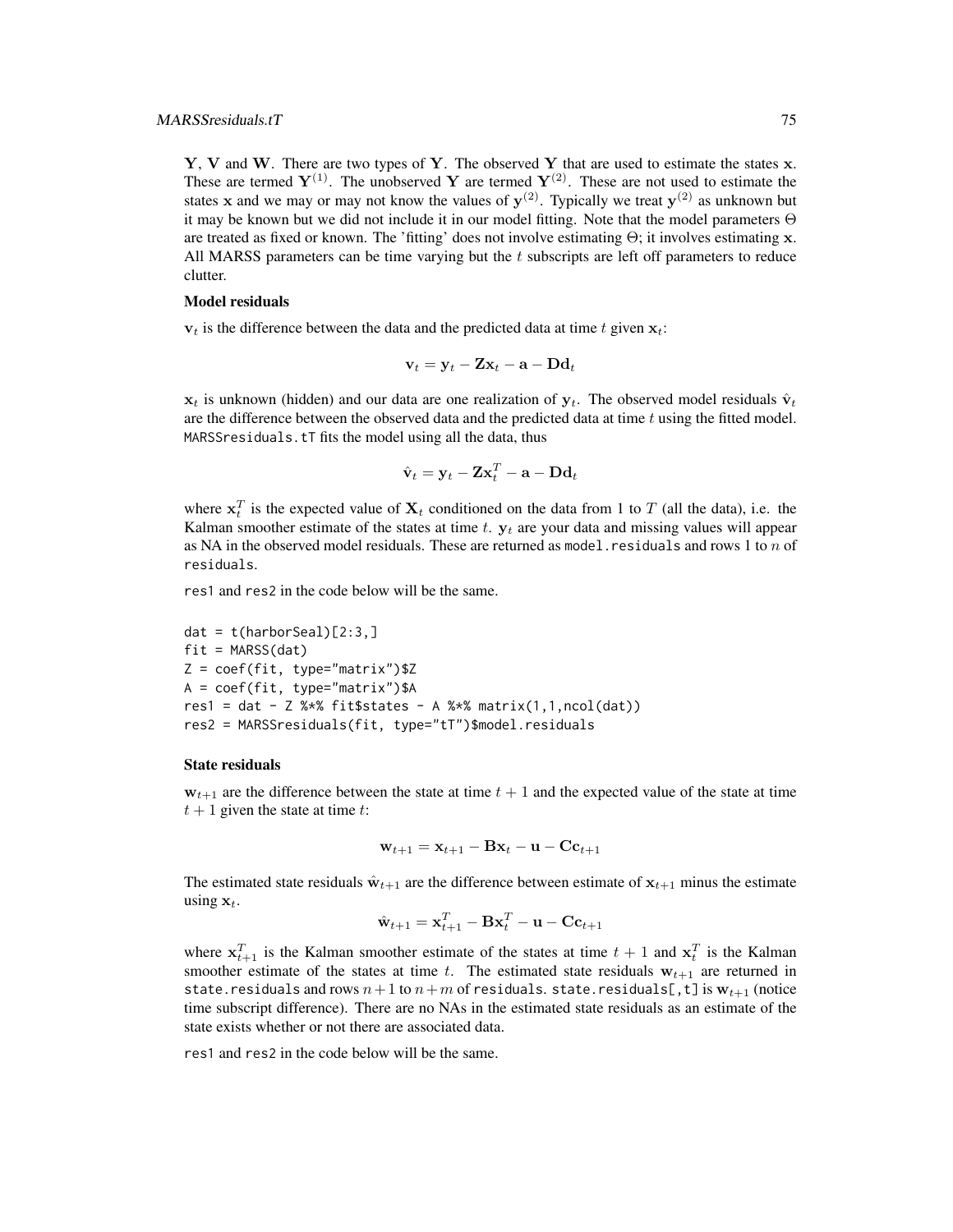```
dat <- t(harborSeal)[2:3,]
TT < - \text{ncol}(dat)fit <- MARSS(dat)
B <- coef(fit, type="matrix")$B
U <- coef(fit, type="matrix")$U
statestp1 <- MARSSkf(fit)$xtT[,2:TT]
statest <- MARSSkf(fit)$xtT[,1:(TT-1)]
res1 <- statestp1 - B %*% statest - U %*% matrix(1,1,TT-1)
res2 <- MARSSresiduals(fit, type="tT")$state.residuals[,1:(TT-1)]
```
Note that the state residual at the last time step (not shown) will be NA because it is the residual associated with  $x_T$  to  $x_{T+1}$  and  $T+1$  is beyond the data. Similarly, the variance matrix at the last time step will have NAs for the same reason.

#### Variance of the residuals

In a state-space model,  $X$  and  $Y$  are stochastic, and the model and state residuals are random variables  $\hat{V}_t$  and  $\hat{W}_{t+1}$ . To evaluate the residuals we observed (with  $y^{(1)}$ ), we use the joint distribution of  $\hat{\mathbf{V}}_t$ ,  $\hat{\mathbf{W}}_{t+1}$  across all the different possible data sets that our MARSS equations with parameters  $\Theta$  might generate. Denote the matrix of  $\hat{\mathbf{V}}_t$ ,  $\hat{\mathbf{W}}_{t+1}$ , as  $\hat{\mathcal{E}}_t$ . That distribution has an expected value (mean) and variance:

$$
\mathrm{E}[\widehat{\mathcal{E}}_t] = 0; \mathrm{var}[\widehat{\mathcal{E}}_t] = \widehat{\Sigma}_t
$$

Our observed residuals (returned in residuals) are one sample from this distribution. To standardize the observed residuals, we will use  $\hat{\Sigma}_t$ .  $\hat{\Sigma}_t$  is returned in var. residuals. Rows/columns 1 to n are the conditional variances of the model residuals and rows/columns  $n + 1$  to  $n + m$  are the conditional variances of the state residuals. The off-diagonal blocks are the covariances between the two types of residuals.

#### Standardized residuals

MARSSresiduals will return the Cholesky standardized residuals sensu Harvey et al. (1998) in std.residuals for outlier and shock detection. These are the model and state residuals multiplied by the inverse of the lower triangle of the Cholesky decomposition of var.residuals (note chol() in R returns the upper triangle thus a transpose is needed). The standardized model residuals are set to NA when there are missing data. The standardized state residuals however always exist since the expected value of the states exist without data. The calculation of the standardized residuals for both the observations and states requires the full residuals variance matrix. Since the state residuals variance is NA at the last time step, the standardized residual in the last time step will be all NA (for both model and state residuals).

The interpretation of the Cholesky standardized residuals is not straight-forward when the Q and R variance-covariance matrices are non-diagonal. The residuals which were generated by a nondiagonal variance-covariance matrices are transformed into orthogonal residuals in MVN(0,I) space. For example, if v is 2x2 correlated errors with variance-covariance matrix R. The transformed residuals (from this function) for the i-th row of  $\bf{v}$  is a combination of the row 1 effect and the row 1 effect plus the row 2 effect. So in this case, row 2 of the transformed residuals would not be regarded as solely the row 2 residual but rather how different row 2 is from row 1, relative to expected. If the errors are highly correlated, then the transformed residuals can look rather non-intuitive.

The marginal standardized residuals are returned in mar.residuals. These are the model and state residuals multiplied by the inverse of the diagonal matrix formed by the square root of the diagonal of var. residuals. These residuals will be correlated (across the residuals at time  $t$ ) but are easier to interpret when  $Q$  and  $R$  are non-diagonal.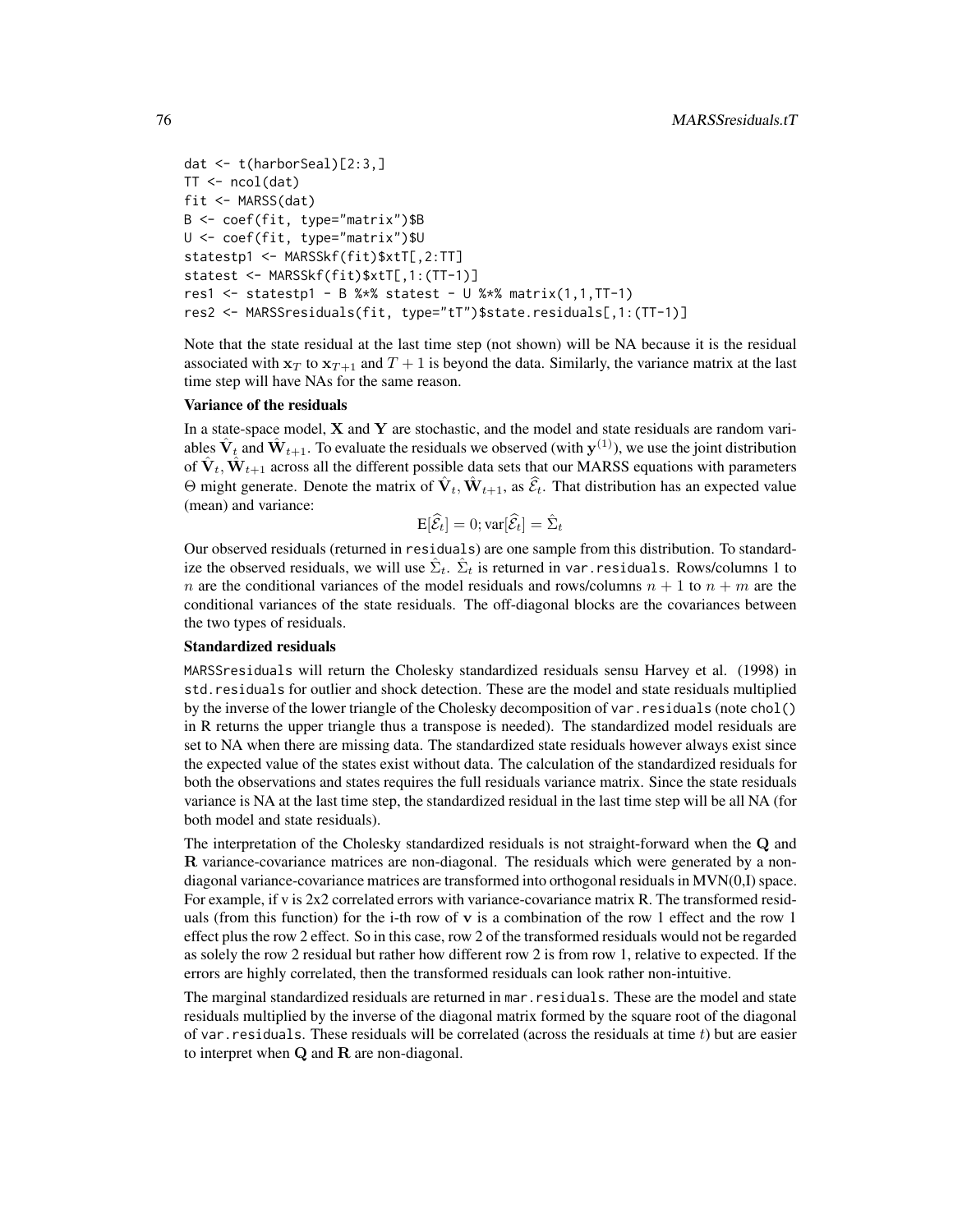The Block Cholesky standardized residuals are like the Cholesky standardized residuals except that the full variance-covariance matrix is not used, only the variance-covariance matrix for the model or state residuals (respectively) is used for standardization. For the model residuals, the Block Cholesky standardized residuals will be the same as the Cholesky standardized residuals because the upper triangle of the lower triangle of the Cholesky decomposition (which is what we standardize by) is all zero. For the state residuals, the Block Cholesky standardization will be different because Block Cholesky standardization treats the model and state residuals as independent (which they are not in the smoothations case).

### Normalized residuals

If normalize=FALSE, the unconditional variance of  $V_t$  and  $W_t$  are R and Q and the model is assumed to be written as

$$
\mathbf{y}_t = \mathbf{Z}\mathbf{x}_t + \mathbf{a} + \mathbf{v}_t
$$

$$
\mathbf{x}_t = \mathbf{B}\mathbf{x}_{t-1} + \mathbf{u} + \mathbf{w}_t
$$

If normalize=TRUE, the model is assumed to be written

$$
\mathbf{y}_t = \mathbf{Z} \mathbf{x}_t + \mathbf{a} + \mathbf{H} \mathbf{v}_t
$$

$$
\mathbf{x}_t = \mathbf{B} \mathbf{x}_{t-1} + \mathbf{u} + \mathbf{G} \mathbf{w}_t
$$

with the variance of  $V_t$  and  $W_t$  equal to I (identity).

MARSSresiduals.tT returns the residuals defined as in the first equations. To get the residuals defined as Harvey et al. (1998) define them (second equations), then use normalize=TRUE. In that case the unconditional variance of residuals will be I instead of Q and R.

# Missing or left-out data

 $E[\widehat{\mathcal{E}}_t]$  and var $[\widehat{\mathcal{E}}_t]$  are for the distribution across all possible X and Y. We can also compute the expected value and variance conditioned on a specific value of Y, the one we observed  $y^{(1)}$ (Holmes 2014). If there are no missing values, this is not very interesting as  $E[\hat{V}_t|\mathbf{y}^{(1)}] = \hat{v}_t$  and  $var[\hat{V}_t|\mathbf{y}^{(1)}] = 0$ . If we have data that are missing because we left them out, however,  $E[\hat{V}_t|\mathbf{y}^{(1)}]$ and var $[\hat{\mathbf{V}}_t|\mathbf{y}^{(1)}]$  are the values we need to evaluate whether the left-out data are unusual relative to what you expect given the data you did collect.

E.obs.residuals is the conditional expected value  $\mathrm{E}[\hat{\mathbf{V}}|\mathbf{y}^{(1)}]$  (notice small  $\mathbf{y}$ ). It is

$$
\mathrm{E}[\mathbf{Y}_t|\mathbf{y}^{(1)}]-\mathbf{Z}\mathbf{x}_t^T-\mathbf{a}
$$

It is similar to  $\hat{\mathbf{v}}_t$ . The difference is the y term.  $E[\mathbf{Y}_t^{(1)} | \mathbf{y}^{(1)}]$  is  $\mathbf{y}_t^{(1)}$  for the non-missing values. For the missing values, the value depends on R. If R is diagonal,  $E[Y_t^{(2)} | y^{(1)}]$  is  $Zx_t^T + a$  and the expected residual value is 0. If  $R$  is non-diagonal however, it will be non-zero.

var.obs.residuals is the conditional variance var $[\hat{\mathbf{V}}|\mathbf{y}^{(1)}]$  (eqn 24 in Holmes (2014)). For the non-missing values, this variance is 0 since  $\hat{V} | y^{(1)}$  is a fixed value. For the missing values,  $\hat{V} | y^{(1)}$ is not fixed because  $Y^{(2)}$  is a random variable. For these values, the variance of  $\hat{V}|y^{(1)}$  is determined by the variance of  $Y^{(2)}$  conditioned on  $Y^{(1)} = y^{(1)}$ . This variance matrix is returned in var.obs.residuals. The variance of  $\hat{\mathbf{W}}|\mathbf{y}^{(1)}$  is 0 and thus is not included.

The variance var $[\hat{\mathbf{V}}_t|\mathbf{Y}^{(1)}]$  (uppercase Y) returned in the 1 to n rows/columns of var . residuals may also be of interest depending on what you are investigating with regards to missing values. For example, it may be of interest in a simulation study or cases where you have multiple replicated  $Y$  data sets. var. residuals would allow you to determine if the left-out residuals are unusual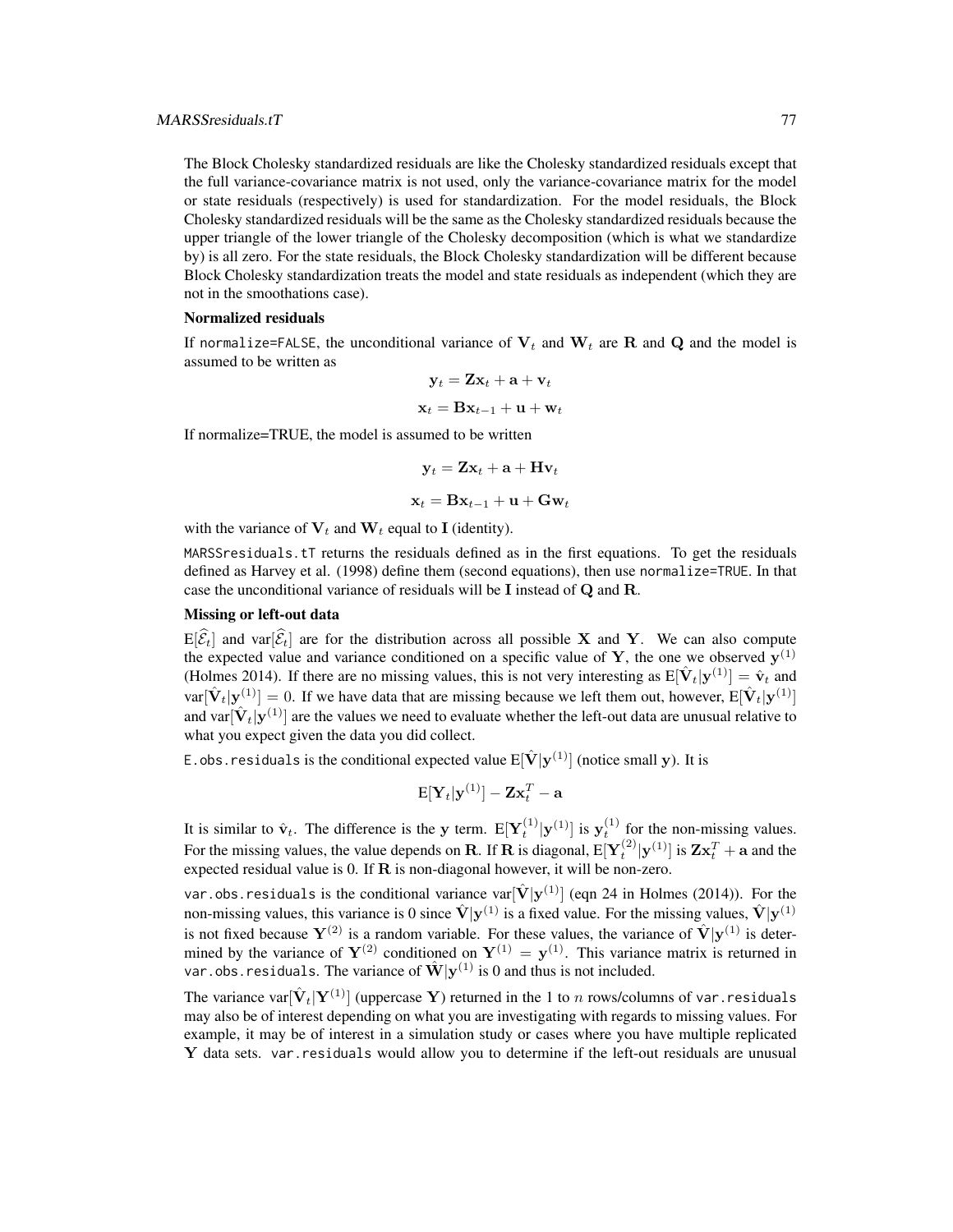with regards to what you would expect for left-out data in that location of the Y matrix but not specifically relative to the data you did collect. If **R** is non-diagonal and the  $y^{(1)}$  and  $y^{(2)}$  are highly correlated, the variance of var $[\hat{V}_t|Y^{(1)}]$  and variance of var $[\hat{V}_t|Y^{(1)}]$  for the left-out data would be quite different. In the latter, the variance is low because  $y^{(1)}$  has strong information about  $y^{(2)}$ . In the former, we integrate over  $Y^{(1)}$  and the variance could be high (depending on the parameters).

Note, if Harvey=TRUE then the rows and columns of var.residuals corresponding to missing values will be NA. This is because the Harvey et al. algorithm does not compute the residual variance for missing values.

#### Value

A list with the following components

model.residuals

The the observed smoothed model residuals: data minus the model predictions conditioned on all observed data. This is different than the Kalman filter innovations which use on the data up to time  $t - 1$  for the predictions. See details.

| state.residuals |                                                                                                                                                                                                                                                                                                                                                                                                                                                                                                                                   |  |
|-----------------|-----------------------------------------------------------------------------------------------------------------------------------------------------------------------------------------------------------------------------------------------------------------------------------------------------------------------------------------------------------------------------------------------------------------------------------------------------------------------------------------------------------------------------------|--|
|                 | The smoothed state residuals $\mathbf{x}_{t+1}^T - \mathbf{Z}\mathbf{x}_t^T - \mathbf{u}$ . The last time step will be NA<br>because the last step would be for $T$ to $T+1$ (past the end of the data).                                                                                                                                                                                                                                                                                                                          |  |
| residuals       | The residuals conditioned on the observed data. Returned as a $(n+m)$ x T matrix<br>with model. residuals in rows 1 to n and state. residuals in rows $n+1$ to<br>n+m. NAs will appear in rows 1 to n in the places where data are missing.                                                                                                                                                                                                                                                                                       |  |
| var.residuals   | The joint variance of the model and state residuals conditioned on observed data.<br>Returned as a $(n+m)$ x $(n+m)$ x T matrix. For Harvey=FALSE, this is Holmes<br>(2014) equation 57. For Harvey=TRUE, this is the residual variance in eqn. 24,<br>page 113, in Harvey et al. (1998). They are identical except for missing values,<br>for those Harvey=TRUE returns 0s. For the state residual variance, the last time<br>step will be all NA because the last step would be for $T$ to $T+1$ (past the end of<br>the data). |  |
| std.residuals   | The Cholesky standardized residuals as a $(n+m)$ x T matrix. This is residuals<br>multiplied by the inverse of the lower triangle of the Cholesky decomposition of<br>var. residuals. The model standardized residuals associated with the missing<br>data are replaced with NA.                                                                                                                                                                                                                                                  |  |
| mar.residuals   | The marginal standardized residuals as a $(n+m)$ x T matrix. This is residuals<br>multiplied by the inverse of the diagonal matrix formed by the square-root of<br>the diagonal of var. residuals. The model marginal residuals associated with<br>the missing data are replaced with NA.                                                                                                                                                                                                                                         |  |
| bchol.residuals |                                                                                                                                                                                                                                                                                                                                                                                                                                                                                                                                   |  |
|                 | The Block Cholesky standardized residuals as a $(n+m)$ x T matrix. This is<br>model. residuals multiplied by the inverse of the lower triangle of the Cholesky<br>decomposition of var.residuals[1:n,1:n,] and state.residuals multi-<br>plied by the inverse of the lower triangle of the Cholesky decomposition of<br>$var.residuals[(n+1):(n+m),(n+1):(n+m),].$                                                                                                                                                                |  |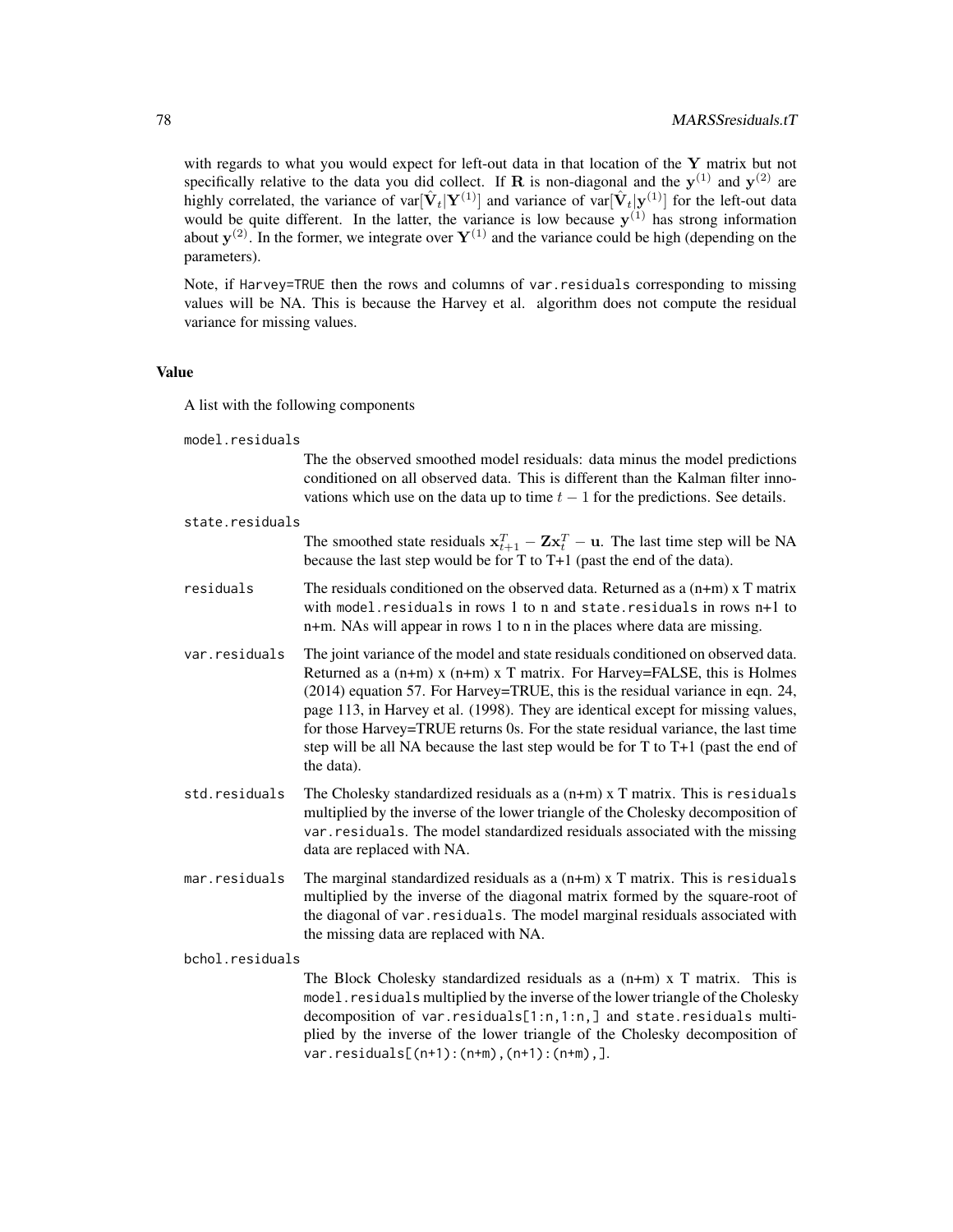| E.obs.residuals   |                                                                                                                                                                                                                                                                                                                            |
|-------------------|----------------------------------------------------------------------------------------------------------------------------------------------------------------------------------------------------------------------------------------------------------------------------------------------------------------------------|
|                   | The expected value of the model residuals conditioned on the observed data.<br>Returned as a n x T matrix. For observed data, this will be the observed resid-<br>uals (values in model, residuals). For unobserved data, this will be 0 if $\bf{R}$ is<br>diagonal but non-zero if $\bf{R}$ is non-diagonal. See details. |
| var.obs.residuals |                                                                                                                                                                                                                                                                                                                            |
|                   | The variance of the model residuals conditioned on the observed data. Returned<br>as a n x n x T matrix. For observed data, this will be 0. See details.                                                                                                                                                                   |
| msg               | Any warning messages. This will be printed unless Object\$control\$trace $= -1$<br>(suppress all error messages).                                                                                                                                                                                                          |

## Author(s)

Eli Holmes, NOAA, Seattle, USA.

### References

Harvey, A., S. J. Koopman, and J. Penzer. 1998. Messy time series: a unified approach. Advances in Econometrics 13: 103-144 (see page 112-113). Equation 21 is the Kalman eqns. Eqn 23 and 24 is the backward recursion to compute the smoothations. This function uses the MARSSkf output for eqn 21 and then implements the backwards recursion in equation 23 and equation 24. Pages 120-134 discuss the use of standardized residuals for outlier and structural break detection.

de Jong, P. and J. Penzer. 1998. Diagnosing shocks in time series. Journal of the American Statistical Association 93: 796-806. This one shows the same equations; see eqn 6. This paper mentions the scaling based on the inverse of the sqrt (Cholesky decomposition) of the variance-covariance matrix for the residuals (model and state together). This is in the right column, half-way down on page 800.

Koopman, S. J., N. Shephard, and J. A. Doornik. 1999. Statistical algorithms for models in state space using SsfPack 2.2. Econometrics Journal 2: 113-166. (see pages 147-148).

Harvey, A. and S. J. Koopman. 1992. Diagnostic checking of unobserved-components time series models. Journal of Business & Economic Statistics 4: 377-389.

Holmes, E. E. 2014. Computation of standardized residuals for (MARSS) models. Technical Report. arXiv:1411.0045.

#### See Also

[MARSSresiduals](#page-69-0), [MARSSresiduals.tt1](#page-82-0), [fitted.marssMLE](#page-11-0), [plot.marssMLE](#page-89-0)

```
dat <- t(harborSeal)
dat \le - dat[c(2, 11), ]fit <- MARSS(dat)
#state residuals
state.resids1 <- MARSSresiduals(fit, type="tT")$state.residuals
#this is the same as hatx_t-(hatx_{t-1}+u)
states <- fit$states
state.resids2 <- states[,2:30]-states[,1:29]-matrix(coef(fit,type="matrix")$U,2,29)
```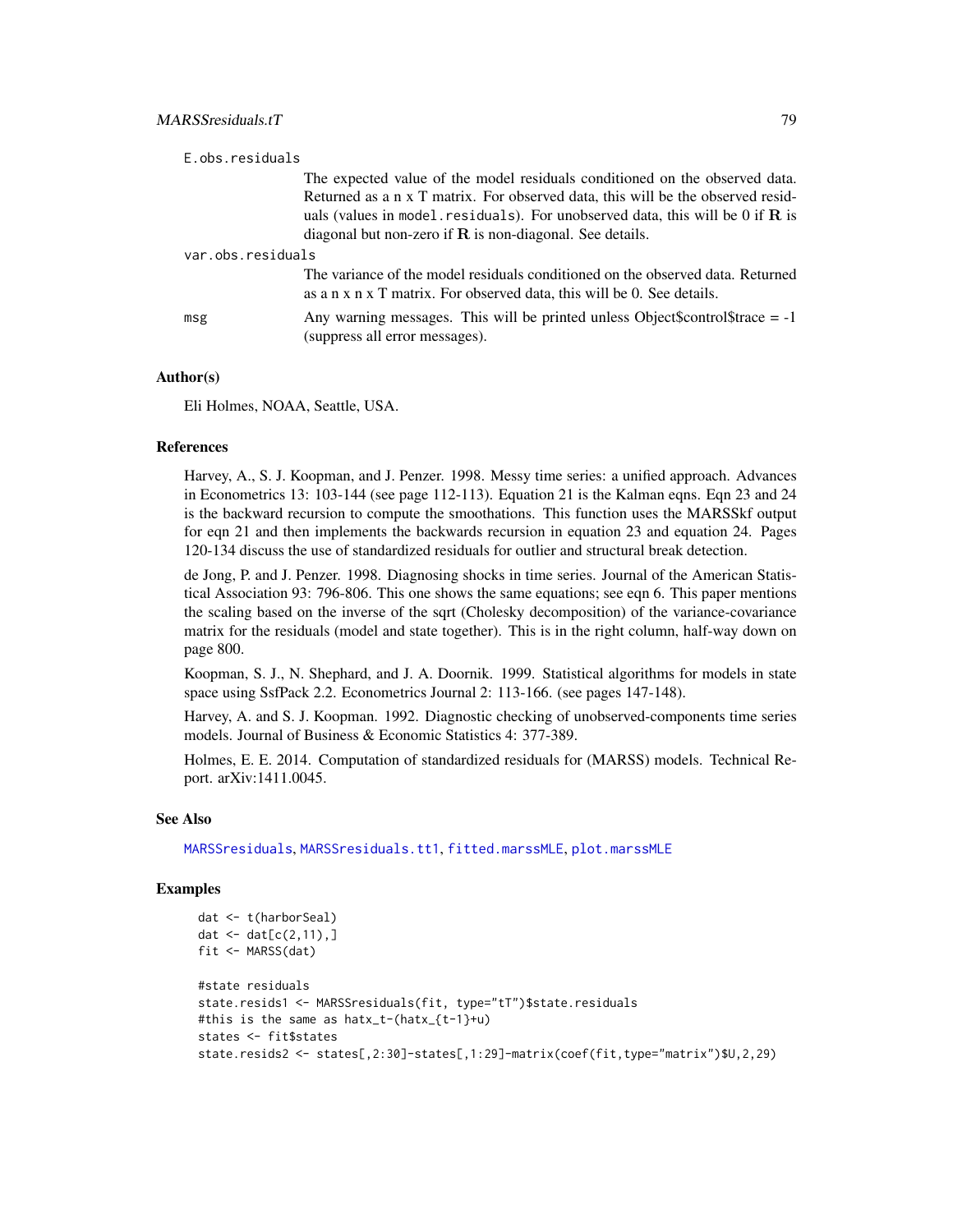```
#compare the two
cbind(t(state.resids1[,-30]), t(state.resids2))
#normalize the state residuals to a variance of 1
Q <- coef(fit,type="matrix")$Q
state.resids1 <- MARSSresiduals(fit, type="tT", normalize=TRUE)$state.residuals
state.resids2 <- (solve(t(chol(Q))) %*% state.resids2)
cbind(t(state.resids1[,-30]), t(state.resids2))
#Cholesky standardized (by joint variance) model & state residuals
MARSSresiduals(fit, type="tT")$std.residuals
# Returns residuals in a data frame in long form
residuals(fit, type="tT")
```
<span id="page-79-0"></span>MARSSresiduals.tt *MARSS Contemporaneous Residuals*

### Description

Calculates the standardized (or auxiliary) contemporaneous residuals, aka the residuals and their variance conditioned on the data up to time  $t$ . Contemporaneous residuals are only for the observations. Not exported. Access this function with MARSSresiduals(object, type="tt").

#### Usage

```
MARSSresiduals.tt(object, method = c("SS"), normalize = FALSE,
    silent = FALSE, fun.kf = c("MARSSkfas", "MARSSkfss"))
```
#### Arguments

| object    | An object of class marssMLE.                                                                                         |
|-----------|----------------------------------------------------------------------------------------------------------------------|
| method    | Algorithm to use. Currently only "SS".                                                                               |
| normalize | TRUE/FALSE See details.                                                                                              |
| silent    | If TRUE, don't print inversion warnings.                                                                             |
| fun.kf    | Can be ignored. This will change the Kalman filter/smoother function from the<br>value in object\$fun.kf if desired. |

### Details

This function returns the conditional expected value (mean) and variance of the model contemporaneous residuals. 'conditional' means in this context, conditioned on the observed data up to time t and a set of parameters.

### Model residuals

 $v_t$  is the difference between the data and the predicted data at time t given  $x_t$ .

$$
\mathbf{v}_t = \mathbf{y}_t - \mathbf{Z}\mathbf{x}_t - \mathbf{a} - \mathbf{d}\mathbf{d}_t
$$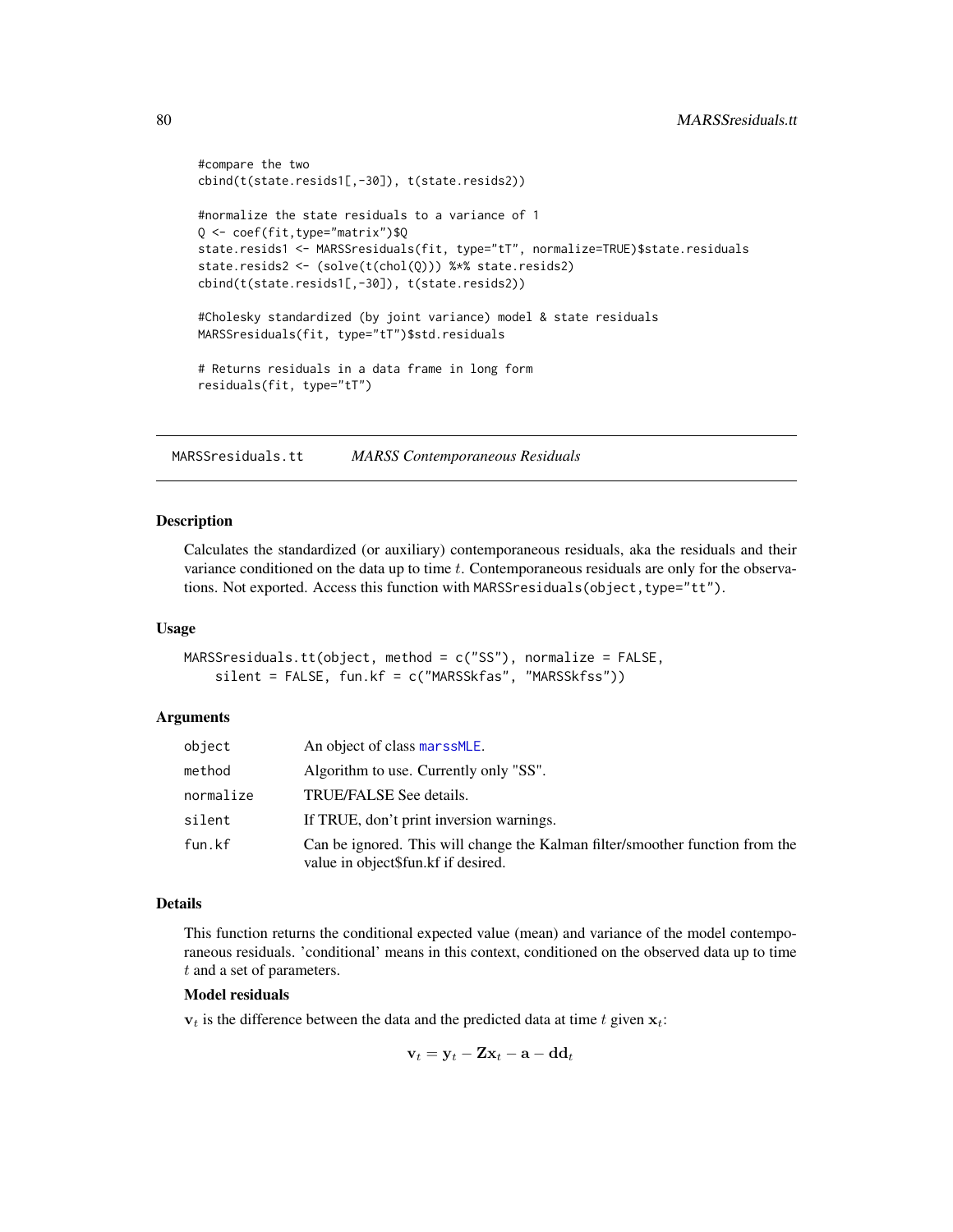The observed model residuals  $\hat{\mathbf{v}}_t$  are the difference between the observed data and the predicted data at time t using the fitted model. MARSS residuals. It fits the model using the data up to time t. So

$$
\hat{\mathbf{v}}_t = \mathbf{y}_t - \mathbf{Z} \mathbf{x}_t^t - \mathbf{a} - \mathbf{D} \mathbf{d}_t
$$

where  $\mathbf{x}_t^t$  is the expected value of  $\mathbf{X}_t$  conditioned on the data from 1 to t from the Kalman filter.  $\mathbf{y}_t$ are your data and missing values will appear as NA. These will be returned in residuals.

var.residuals returned by the function is the conditional variance of the residuals conditioned on the data up to t and the parameter set  $\Theta$ . The conditional variance is

$$
\hat{\Sigma}_t = \mathbf{R} + \mathbf{Z} \mathbf{V}_t^t \mathbf{Z}^\top
$$

where  $V_t^t$  is the variance of  $\mathbf{X}_t$  conditioned on the data up to time t. This is returned by [MARSSkfss](#page-57-0) in Vtt.

# Standardized residuals

std.residuals are Cholesky standardized residuals. These are the residuals multiplied by the inverse of the lower triangle of the Cholesky decomposition of the variance matrix of the residuals:

$$
\hat{\Sigma}_t^{-1/2} \hat{\mathbf{v}}_t
$$

. These residuals are uncorrelated unlike marginal residuals.

The interpretation of the Cholesky standardized residuals is not straight-forward when the Q and R variance-covariance matrices are non-diagonal. The residuals which were generated by a nondiagonal variance-covariance matrices are transformed into orthogonal residuals in MVN(0,I) space. For example, if v is 2x2 correlated errors with variance-covariance matrix R. The transformed residuals (from this function) for the i-th row of v is a combination of the row 1 effect and the row 1 effect plus the row 2 effect. So in this case, row 2 of the transformed residuals would not be regarded as solely the row 2 residual but rather how different row 2 is from row 1, relative to expected. If the errors are highly correlated, then the Cholesky standardized residuals can look rather non-intuitive.

mar.residuals are the marginal standardized residuals. These are the residuals multiplied by the inverse of the diagonal matrix formed from the square-root of the diagonal of the variance matrix of the residuals:

$$
\mathrm{dg}(\hat{\Sigma}_t)^{-1/2}\hat{\mathbf{v}}_t
$$

, where 'dg(A)' is the square matrix formed from the diagonal of A, aka diag(diag(A)). These residuals will be correlated if the variance matrix is non-diagonal.

#### Normalized residuals

If normalize=FALSE, the unconditional variance of  $V_t$  and  $W_t$  are R and Q and the model is assumed to be written as

$$
\mathbf{y}_t = \mathbf{Z}\mathbf{x}_t + \mathbf{a} + \mathbf{v}_t
$$

$$
\mathbf{x}_t = \mathbf{B}\mathbf{x}_{t-1} + \mathbf{u} + \mathbf{w}_t
$$

If normalize=TRUE, the model is assumed to be written

$$
\mathbf{y}_t = \mathbf{Z}\mathbf{x}_t + \mathbf{a} + \mathbf{H}\mathbf{v}_t
$$

$$
\mathbf{x}_t = \mathbf{B} \mathbf{x}_{t-1} + \mathbf{u} + \mathbf{G} \mathbf{w}_t
$$

with the variance of  $V_t$  and  $W_t$  equal to I (identity).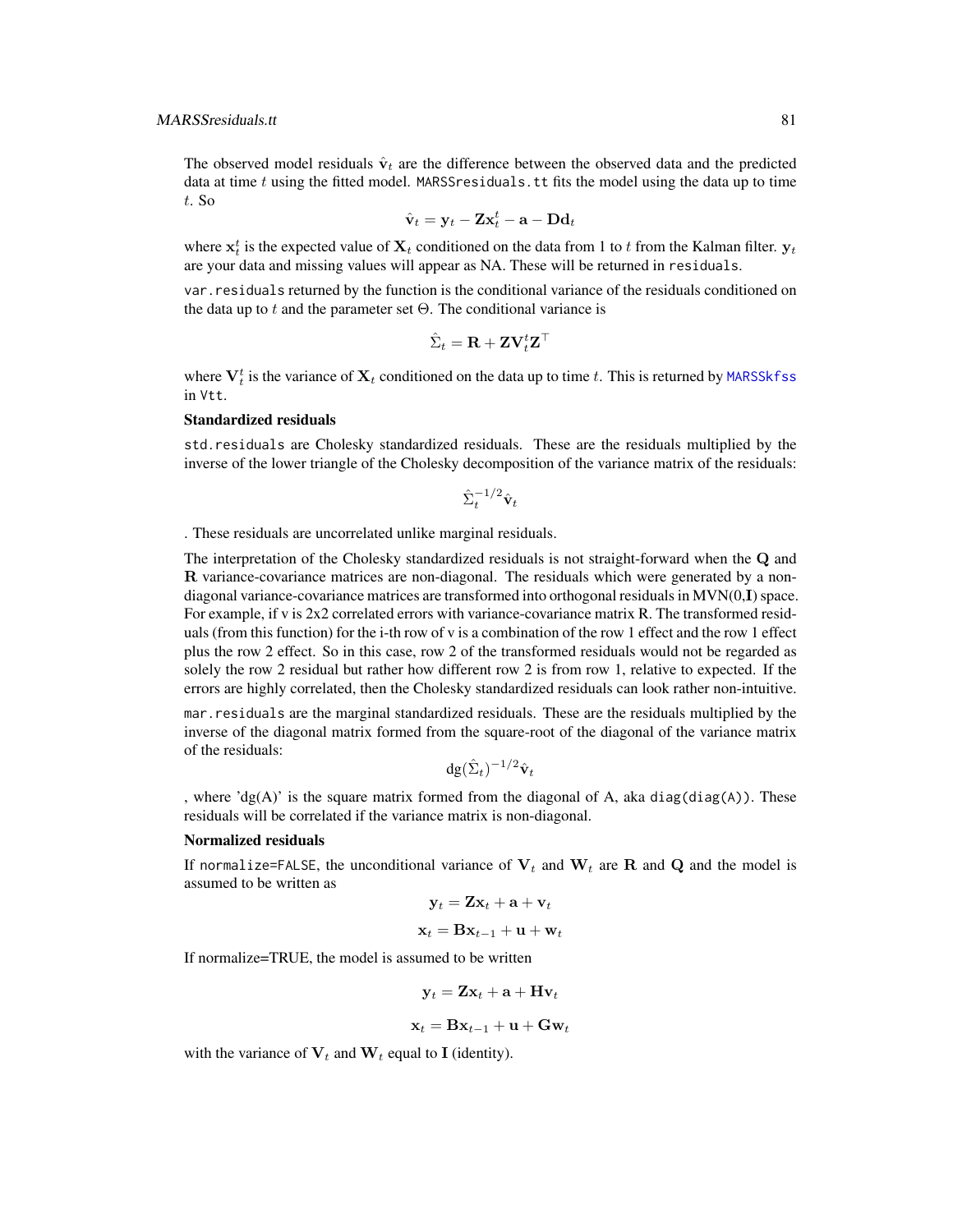MARSSresiduals() returns the residuals defined as in the first equations. To get normalized residuals (second equation) as used in Harvey et al. (1998), then use normalize=TRUE. In that case the unconditional variance of residuals will be I instead of R and Q. Note, that the normalized residuals are not the same as the standardized residuals. In former, the unconditional residuals have a variance of I while in the latter it is the conditional residuals that have a variance of I.

# Value

A list with the following components

| model.residuals   |                                                                                                                                                                                                                                                                                                                                                                           |  |
|-------------------|---------------------------------------------------------------------------------------------------------------------------------------------------------------------------------------------------------------------------------------------------------------------------------------------------------------------------------------------------------------------------|--|
|                   | The observed contemporaneous model residuals: data minus the model predic-<br>tions conditioned on the data 1 to t. A n x T matrix. NAs will appear where the<br>data are missing.                                                                                                                                                                                        |  |
| state.residuals   |                                                                                                                                                                                                                                                                                                                                                                           |  |
|                   | All NA. There are no contemporaneous residuals for the states.                                                                                                                                                                                                                                                                                                            |  |
| residuals         | The residuals. model. residuals are in rows 1:n and state. residuals are in<br>rows $n+1:n+m$ .                                                                                                                                                                                                                                                                           |  |
| var.residuals     | The joint variance of the residuals conditioned on observed data from 1 to t-.<br>This only has values in the 1:n, 1:n upper block for the model residuals.                                                                                                                                                                                                               |  |
| std.residuals     | The Cholesky standardized residuals as a n+m x T matrix. This is residuals<br>multiplied by the inverse of the lower triangle of the Cholesky decomposition of<br>var. residuals. The model standardized residuals associated with the missing<br>data are replaced with NA. Note because the contemporaneous state residuals<br>do not exist, rows $n+1:n+m$ are all NA. |  |
| mar.residuals     | The marginal standardized residuals as a n+m x T matrix. This is residuals<br>multiplied by the inverse of the diagonal matrix formed by the square-root of<br>the diagonal of var. residuals. The model marginal residuals associated with<br>the missing data are replaced with NA.                                                                                     |  |
| bchol.residuals   |                                                                                                                                                                                                                                                                                                                                                                           |  |
|                   | Because state residuals do not exist, this will be equivalent to the Cholesky stan-<br>dardized residuals, std. residuals.                                                                                                                                                                                                                                                |  |
| E.obs.residuals   |                                                                                                                                                                                                                                                                                                                                                                           |  |
|                   | The expected value of the model residuals conditioned on the observed data 1 to<br>t. Returned as a n x T matrix.                                                                                                                                                                                                                                                         |  |
| var.obs.residuals |                                                                                                                                                                                                                                                                                                                                                                           |  |
|                   | The variance of the model residuals conditioned on the observed data. Returned<br>as a n x n x T matrix. For observed data, this will be 0. See MARSS residuals. tT()<br>for a discussion of these residuals and where they might be used.                                                                                                                                |  |
| msg               | Any warning messages. This will be printed unless Object\$control\$trace = $-1$<br>(suppress all error messages).                                                                                                                                                                                                                                                         |  |

# Author(s)

Eli Holmes, NOAA, Seattle, USA.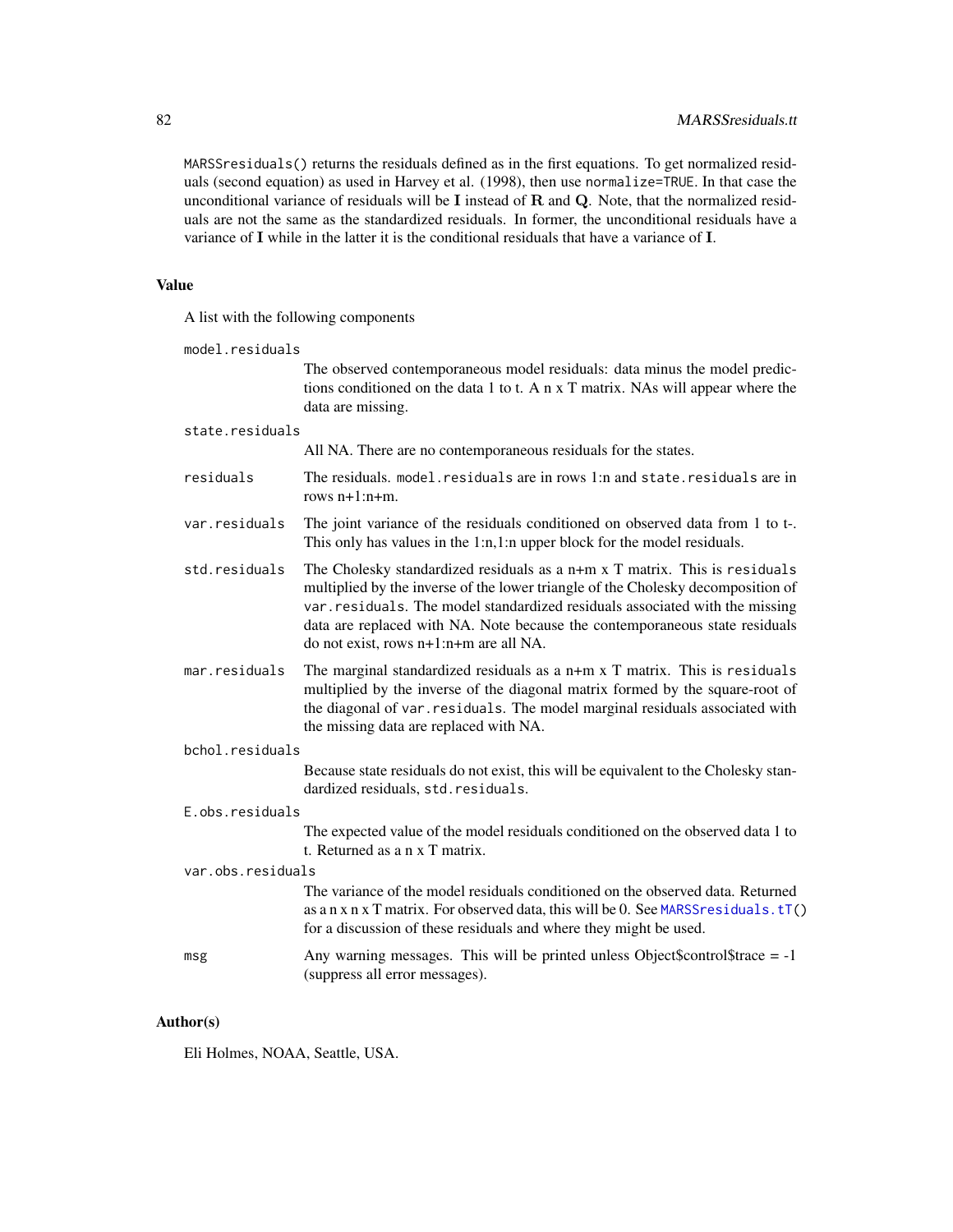## MARSSresiduals.tt1 83

## References

Holmes, E. E. 2014. Computation of standardized residuals for (MARSS) models. Technical Report. arXiv:1411.0045.

### See Also

[MARSSresiduals.tT](#page-73-0), [MARSSresiduals.tt1](#page-82-0), [fitted.marssMLE](#page-11-0), [plot.marssMLE](#page-89-0)

### Examples

```
dat <- t(harborSeal)
dat <- dat[c(2, 11), ]fit <- MARSS(dat)
# Returns a matrix
MARSSresiduals(fit, type="tt")$std.residuals
# Returns a data frame in long form
residuals(fit, type="tt")
```
<span id="page-82-0"></span>MARSSresiduals.tt1 *MARSS One-Step-Ahead Residuals*

### Description

Calculates the standardized (or auxiliary) one-step-ahead residuals, aka the innovations residuals and their variance. Not exported. Access this function with MARSSresiduals(object, type="tt1"). To get the residuals as a data frame in long-form, use [residuals\(](#page-107-0)object, type="tt1").

#### Usage

```
MARSSresiduals.tt1(object, method = c("SS"), normalize = FALSE,
    silent = FALSE, fun.kf = c("MARSSkfas", "MARSSkfss"))
```
### Arguments

| object    | An object of class marssMLE.                                                                                         |
|-----------|----------------------------------------------------------------------------------------------------------------------|
| method    | Algorithm to use. Currently only "SS".                                                                               |
| normalize | TRUE/FALSE See details.                                                                                              |
| silent    | If TRUE, don't print inversion warnings.                                                                             |
| fun.kf    | Can be ignored. This will change the Kalman filter/smoother function from the<br>value in object\$fun.kf if desired. |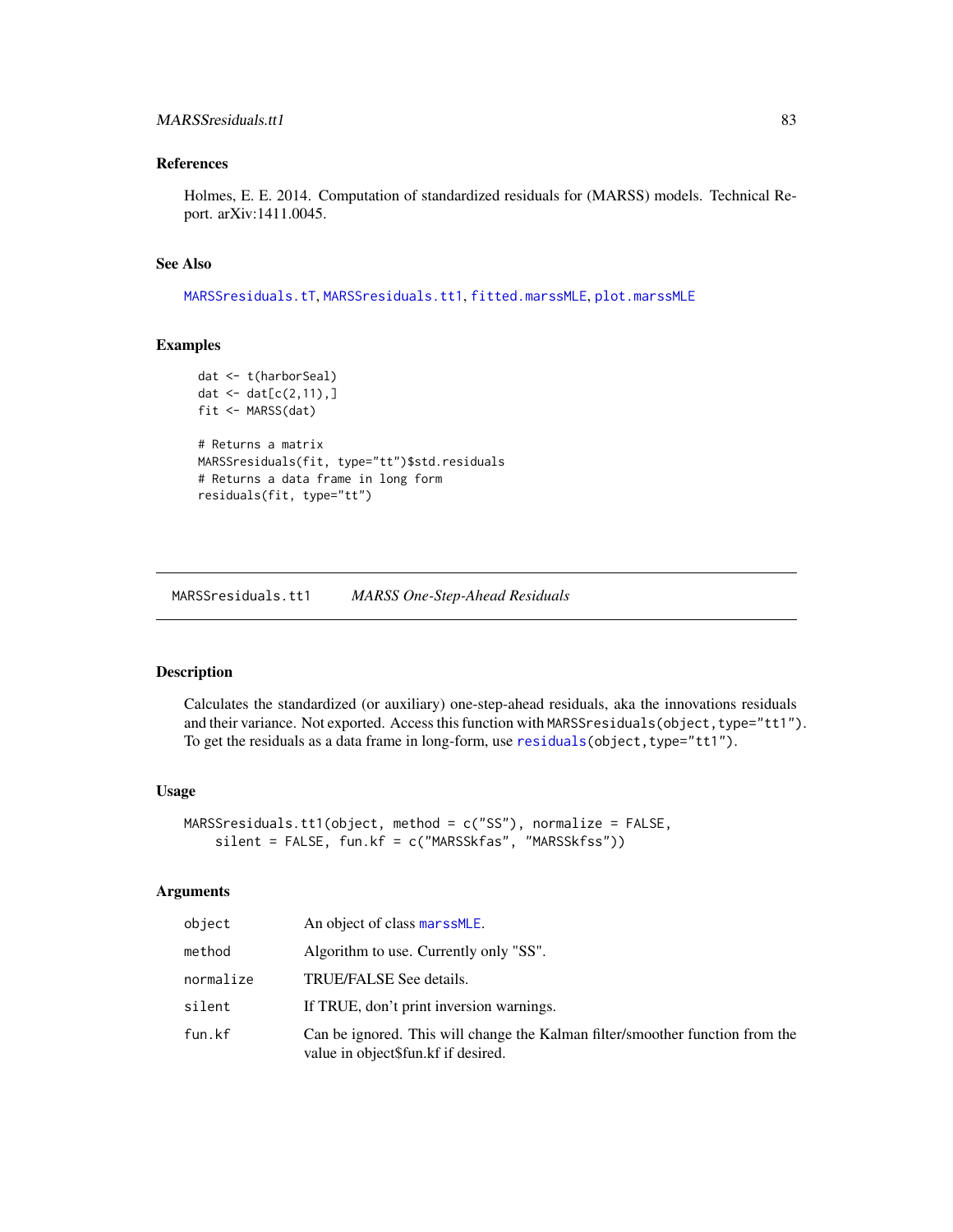#### Details

This function returns the conditional expected value (mean) and variance of the one-step-ahead residuals. 'conditional' means in this context, conditioned on the observed data up to time  $t-1$  and a set of parameters.

### Model residuals

 $v_t$  is the difference between the data and the predicted data at time t given  $x_t$ :

$$
\mathbf{v}_t = \mathbf{y}_t - \mathbf{Z} \mathbf{x}_t - \mathbf{a} - \mathbf{D} \mathbf{d}_t
$$

The observed model residuals  $\hat{\mathbf{v}}_t$  are the difference between the observed data and the predicted data at time t using the fitted model. MARSS residuals. tt1 fits the model using the data up to time  $t-1$ . So

$$
\hat{\mathbf{v}}_t = \mathbf{y}_t - \mathbf{Z} \mathbf{x}_t^{t-1} - \mathbf{a} - \mathbf{D} \mathbf{d}_t
$$

where  $x_t^{t-1}$  is the expected value of  $X_t$  conditioned on the data from \$t=1\$ to  $t-1$  from the Kalman filter.  $y_t$  are your data and missing values will appear as NA.

#### State residuals

 $w_{t+1}$  are the difference between the state at time  $t + 1$  and the expected value of the state at time  $t + 1$  given the state at time t:

$$
\mathbf{w}_{t+1} = \mathbf{x}_{t+1} - \mathbf{B}\mathbf{x}_t - \mathbf{u} - \mathbf{C}\mathbf{c}_{t+1}
$$

The estimated state residuals  $\hat{\mathbf{w}}_{t+1}$  are the difference between estimate of  $\mathbf{x}_{t+1}$  minus the estimate using  $x_t$ .

$$
\hat{\mathbf{w}}_{t+1} = \mathbf{x}_{t+1}^{t+1} - \mathbf{B} \mathbf{x}_t^{t} - \mathbf{u} - \mathbf{C} \mathbf{c}_{t+1}
$$

where  $x_{t+1}^{t+1}$  is the Kalman filter estimate of the states at time  $t + 1$  conditioned on the data up to time  $t + 1$  and  $x_t^t$  is the Kalman filter estimate of the states at time t conditioned on the data up to time t. The estimated state residuals  $w_{t+1}$  are returned in state.residuals and rows  $n + 1$  to  $n + m$  of residuals. state.residuals[,t] is  $w_{t+1}$  (notice time subscript difference). There are no NAs in the estimated state residuals (except for the last time step) as an estimate of the state exists whether or not there are associated data.

res1 and res2 in the code below will be the same.

```
dat <- t(harborSeal)[2:3,]
TT <- ncol(dat)
fit <- MARSS(dat)
B <- coef(fit, type="matrix")$B
U <- coef(fit, type="matrix")$U
xt <- MARSSkfss(fit)$xtt[,1:(TT-1)] # t 1 to TT-1
xtp1 <- MARSSkfss(fit)$xtt[,2:TT] # t 2 to TT
res1 <- xtp1 - B %*% xt - U %*% matrix(1,1,TT-1)
res2 <- MARSSresiduals(fit, type="tt1")$state.residuals
```
#### Joint residual variance

In a state-space model,  $X$  and  $Y$  are stochastic, and the model and state residuals are random variables  $\hat{\mathbf{V}}_t$  and  $\hat{\mathbf{W}}_{t+1}$ . The joint distribution of  $\hat{\mathbf{V}}_t$ ,  $\hat{\mathbf{W}}_{t+1}$  is the distribution across all the different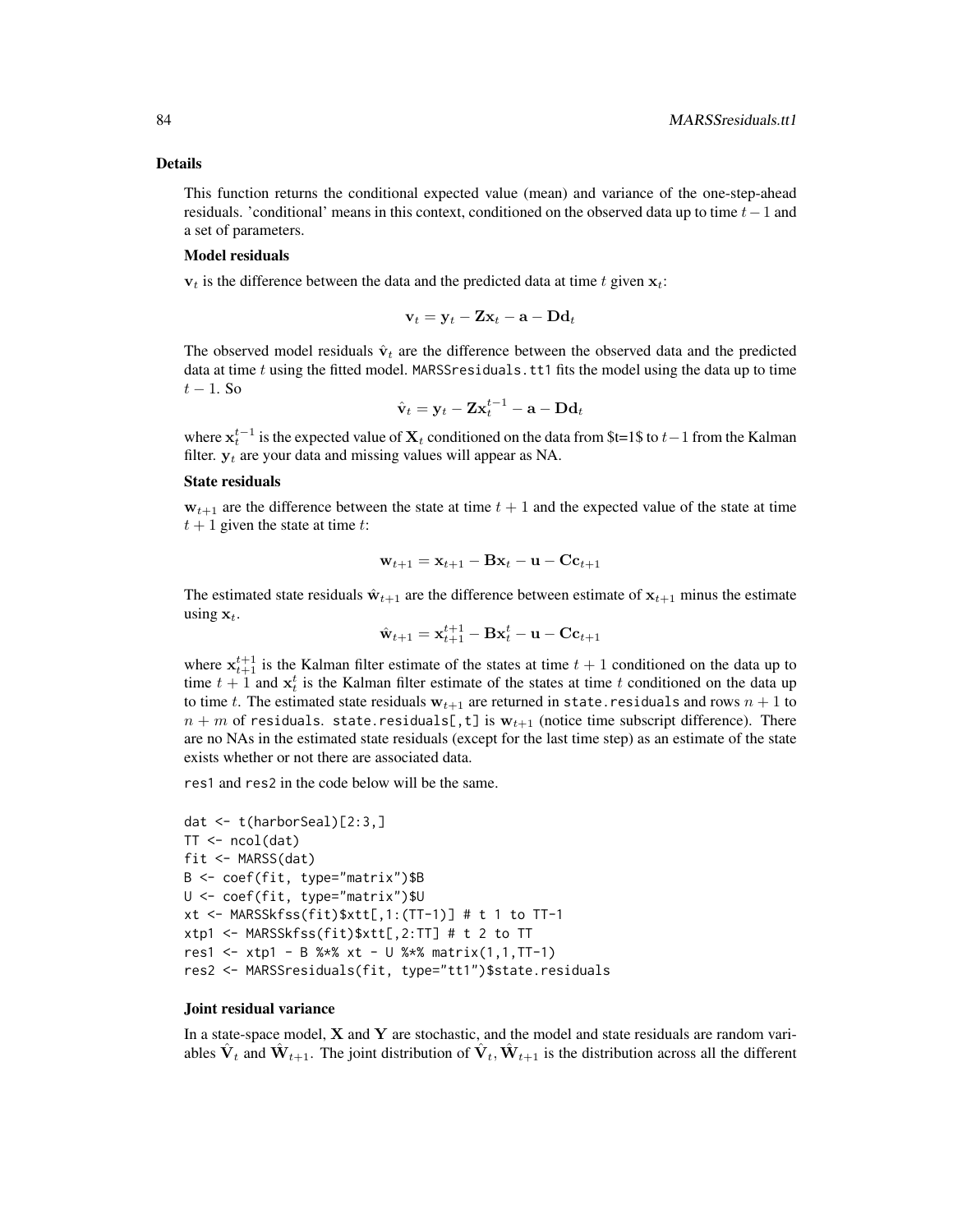possible data sets that our MARSS equations with parameters Θ might generate. Denote the matrix of  $\hat{\mathbf{V}}_t$ ,  $\hat{\mathbf{W}}_{t+1}$ , as  $\hat{\mathcal{E}}_t$ . That distribution has an expected value (mean) and variance:

$$
\mathrm{E}[\widehat{\mathcal{E}}_t] = 0; \mathrm{var}[\widehat{\mathcal{E}}_t] = \widehat{\Sigma}_t
$$

Our observed residuals residuals are one sample from this distribution. To standardize the observed residuals, we will use  $\hat{\Sigma}_t$ .  $\hat{\Sigma}_t$  is returned in var.residuals. Rows/columns 1 to  $n$  are the conditional variances of the model residuals and rows/columns  $n + 1$  to  $n + m$  are the conditional variances of the state residuals. The off-diagonal blocks are the covariances between the two types of residuals. For one-step-ahead residuals (unlike smoothation residuals [MARSSresiduals.tT\)](#page-73-0), the covariance is zero.

var.residuals returned by this function is the conditional variance of the residuals conditioned on the data up to  $t - 1$  and the parameter set  $\Theta$ . The conditional variance for the model residuals is

$$
\hat{\Sigma}_t = \mathbf{R} + \mathbf{Z}_t \mathbf{V}_t^{t-1} \mathbf{Z}_t^\top
$$

where  $V_t^{t-1}$  is the variance of  $X_t$  conditioned on the data up to time  $t-1$ . This is returned by [MARSSkf](#page-57-1) in Vtt1. The innovations variance is also returned in Sigma from [MARSSkf](#page-57-1) and are used in the innovations form of the likelihood calculation.

#### Standardized residuals

std.residuals are Cholesky standardized residuals. These are the residuals multiplied by the inverse of the lower triangle of the Cholesky decomposition of the variance matrix of the residuals:

$$
\hat{\Sigma}_t^{-1/2} \hat{\mathbf{v}}_t
$$

These residuals are uncorrelated unlike marginal residuals.

The interpretation of the Cholesky standardized residuals is not straight-forward when the Q and R variance-covariance matrices are non-diagonal. The residuals which were generated by a nondiagonal variance-covariance matrices are transformed into orthogonal residuals in MVN(0,I) space. For example, if v is 2x2 correlated errors with variance-covariance matrix R. The transformed residuals (from this function) for the i-th row of v is a combination of the row 1 effect and the row 1 effect plus the row 2 effect. So in this case, row 2 of the transformed residuals would not be regarded as solely the row 2 residual but rather how different row 2 is from row 1, relative to expected. If the errors are highly correlated, then the Cholesky standardized residuals can look rather non-intuitive.

mar.residuals are the marginal standardized residuals. These are the residuals multiplied by the inverse of the diagonal matrix formed from the square-root of the diagonal of the variance matrix of the residuals:

$$
\mathrm{dg}(\hat{\Sigma}_t)^{-1/2}\hat{\mathbf{v}}_t
$$

, where 'dg(A)' is the square matrix formed from the diagonal of A, aka diag(diag(A)). These residuals will be correlated if the variance matrix is non-diagonal.

The Block Cholesky standardized residuals are like the Cholesky standardized residuals except that the full variance-covariance matrix is not used, only the variance-covariance matrix for the model or state residuals (respectively) is used for standardization. For the one-step-ahead case, the model and state residuals are independent (unlike in the smoothations case) thus the Cholesky and Block Cholesky standardized residuals will be identical (unlike in the smoothations case).

## Normalized residuals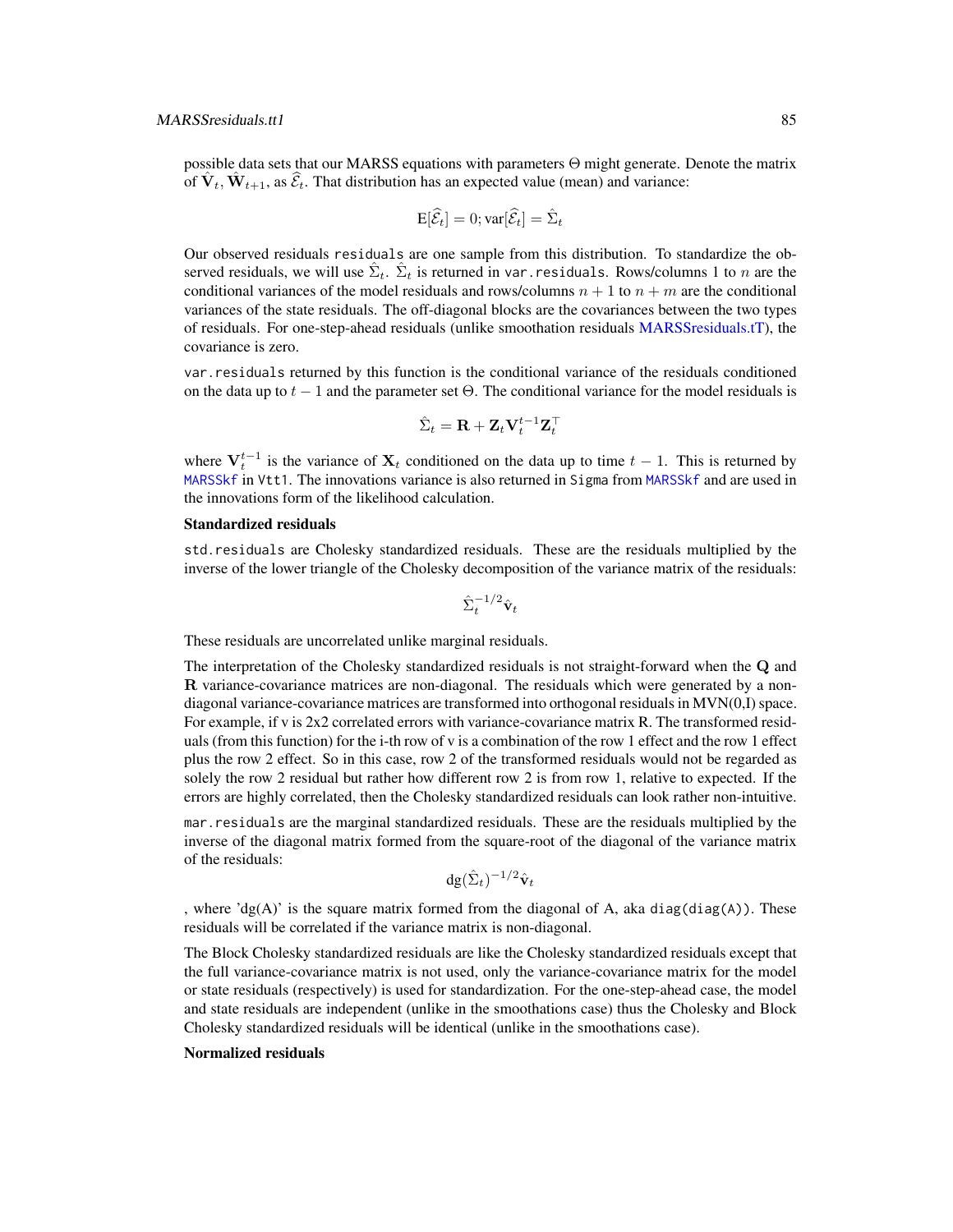If normalize=FALSE, the unconditional variance of  $V_t$  and  $W_t$  are R and Q and the model is assumed to be written as

$$
\mathbf{y}_t = \mathbf{Z} \mathbf{x}_t + \mathbf{a} + \mathbf{v}_t
$$

$$
\mathbf{x}_t = \mathbf{B} \mathbf{x}_{t-1} + \mathbf{u} + \mathbf{w}_t
$$

If normalize=TRUE, the model is assumed to be written

$$
\mathbf{y}_t = \mathbf{Z}\mathbf{x}_t + \mathbf{a} + \mathbf{H}\mathbf{v}_t
$$

$$
\mathbf{x}_t = \mathbf{B}\mathbf{x}_{t-1} + \mathbf{u} + \mathbf{G}\mathbf{w}_t
$$

with the variance of  $V_t$  and  $W_t$  equal to I (identity).

MARSSresiduals returns the residuals defined as in the first equations. To get the residuals defined as Harvey et al. (1998) define them (second equations), then use normalize=TRUE. In that case the unconditional variance of residuals will be I instead of  $Q$  and  $R$ . Note, that the normalized residuals are not the same as the standardized residuals. In former, the unconditional residuals have a variance of I while in the latter it is the conditional residuals that have a variance of I.

#### Value

A list with the following components

| model.residuals |                                                                                                                                                                                                                                                                                                                                                                    |
|-----------------|--------------------------------------------------------------------------------------------------------------------------------------------------------------------------------------------------------------------------------------------------------------------------------------------------------------------------------------------------------------------|
|                 | The the observed one-step-ahead model residuals: data minus the model predic-<br>tions conditioned on the data $t = 1$ to $t - 1$ . These are termed innovations. A n<br>x T matrix. NAs will appear where the data are missing.                                                                                                                                   |
| state.residuals |                                                                                                                                                                                                                                                                                                                                                                    |
|                 | The one-step-ahead state residuals $x_{t+1}^{t+1} - Bx_t^t - u$ . Note, state residual at time<br>t is the transition from time $t = t$ to $t + 1$ .                                                                                                                                                                                                               |
| residuals       | The residuals conditioned on the observed data up to time $t-1$ . Returned as a<br>$(n+m)$ x T matrix with model. residuals in rows 1 to n and state. residuals<br>in rows $n+1$ to $n+m$ . NAs will appear in rows 1 to n in the places where data are<br>missing.                                                                                                |
| var.residuals   | The joint variance of the one-step-ahead residuals. Returned as a $n+m x n+m x$<br>T matrix.                                                                                                                                                                                                                                                                       |
| std.residuals   | The Cholesky standardized residuals as a $n+m \times T$ matrix. This is residuals<br>multiplied by the inverse of the lower triangle of the Cholesky decomposition of<br>var. residuals. The model standardized residuals associated with the missing<br>data are replaced with NA.                                                                                |
| mar.residuals   | The marginal standardized residuals as a $n+m \times T$ matrix. This is residuals<br>multiplied by the inverse of the diagonal matrix formed by the square-root of<br>the diagonal of var. residuals. The model marginal residuals associated with<br>the missing data are replaced with NA.                                                                       |
| bchol.residuals |                                                                                                                                                                                                                                                                                                                                                                    |
|                 | The Block Cholesky standardized residuals as a $(n+m)$ x T matrix. This is<br>model. residuals multiplied by the inverse of the lower triangle of the Cholesky<br>decomposition of var.residuals[1:n,1:n,] and state.residuals multi-<br>plied by the inverse of the lower triangle of the Cholesky decomposition of<br>$var.residuals[(n+1):(n+m),(n+1):(n+m),].$ |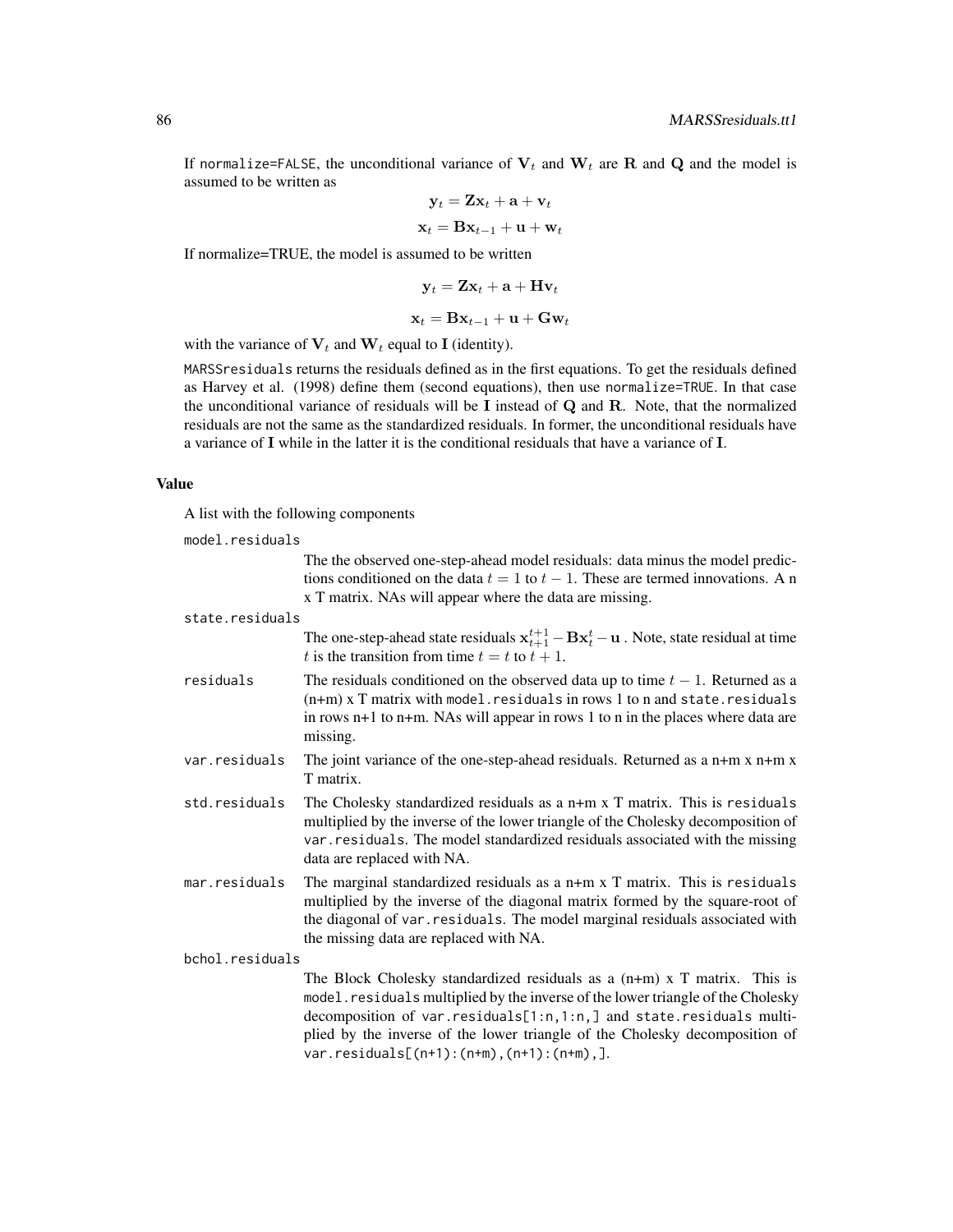### E.obs.residuals

The expected value of the model residuals conditioned on the observed data  $t = 1$  to  $t - 1$ . Returned as a n x T matrix. Because all the data at time t are unobserved for the purpose of estimation (since conditioning is from  $t = 1$  to  $t - 1$ ), this will be all 0s (unlike the case where we condition on the data from  $t = 1$  to T or to t). This and var.obs. residuals are included for completeness since they are returned for [MARSSresiduals.tT\(](#page-73-0)), but they are not relevant for one-step-ahead residuals. See the discussion there.

var.obs.residuals

For one-step-ahead residuals, this will be the same as the 1:n, 1:n upper diagonal block in var. residuals since none of the  $t$  data affect the residuals at time  $t$ (the model residuals are conditioned only on the data up to  $t - 1$ ). This is different for smoothation residuals which are conditioned on the data from  $t = 1$ to  $T$ . This and  $E$  obs. residuals are included for completeness since they are returned for [MARSSresiduals.tT\(](#page-73-0)), but they are not relevant for one-stepahead residuals. See the discussion there. Note, also included as a code check. They are computed differently, but var.obs.residuals and var.residuals should always be the same.

msg Any warning messages. This will be printed unless object \$control \$trace = -1 (suppress all error messages).

### Author(s)

Eli Holmes, NOAA, Seattle, USA.

#### References

R. H. Shumway and D. S. Stoffer (2006). Section on the calculation of the likelihood of state-space models in Time series analysis and its applications. Springer-Verlag, New York.

Holmes, E. E. 2014. Computation of standardized residuals for (MARSS) models. Technical Report. arXiv:1411.0045.

#### See Also

[MARSSresiduals.tT](#page-73-0), [MARSSresiduals.tt](#page-79-0), [fitted.marssMLE](#page-11-0), [plot.marssMLE](#page-89-0)

```
dat <- t(harborSeal)
dat \leq - dat[c(2, 11), ]fit <- MARSS(dat)
MARSSresiduals(fit, type="tt1")$std.residuals
residuals(fit, type="tt1")
```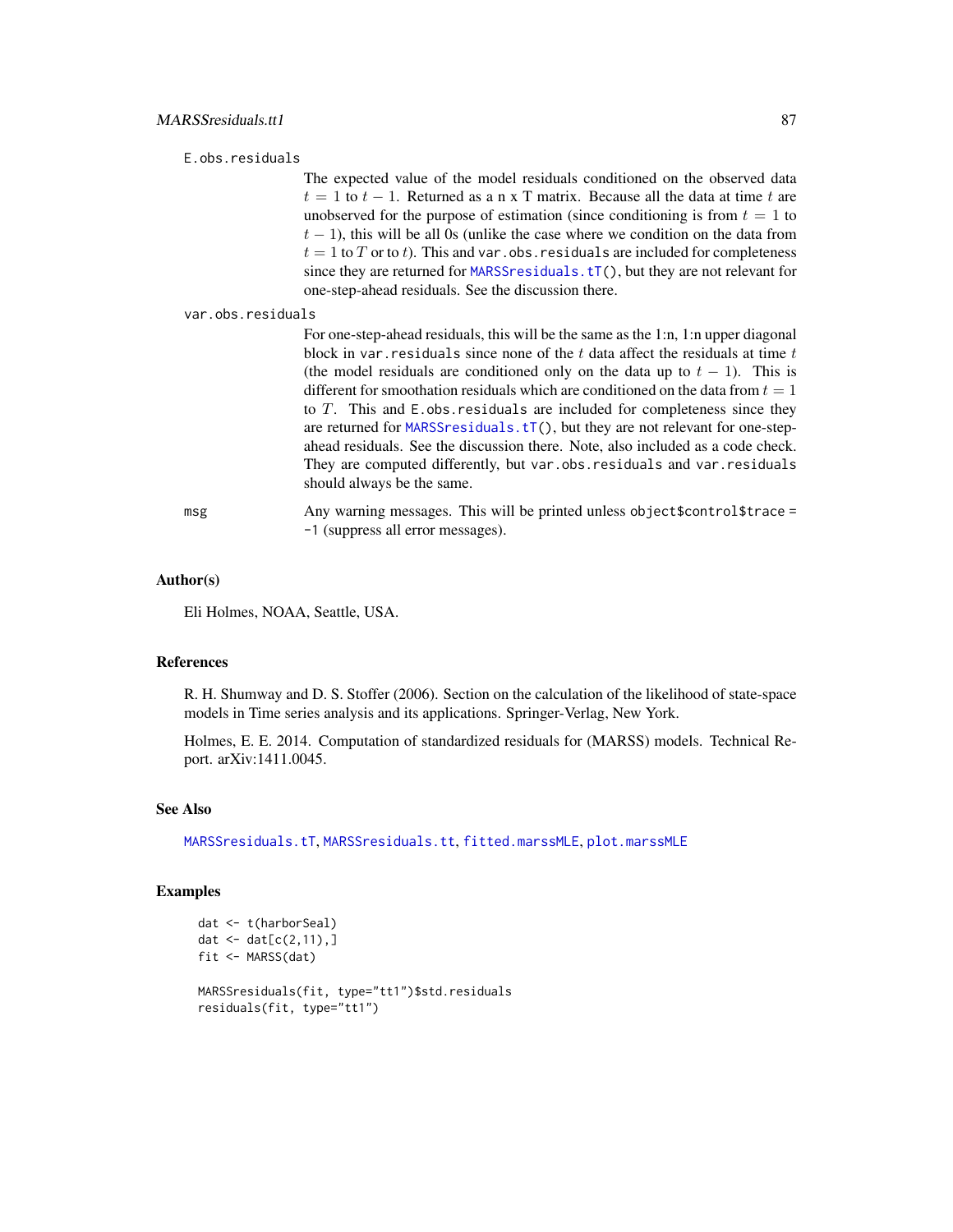#### Description

Generates simulated data from a MARSS model with specified parameter estimates. This is a base function in the [MARSS-package](#page-2-0).

## Usage

```
MARSSsimulate(object, tSteps = NULL, nsim = 1, silent = TRUE,
   miss.loc = NULL)
```
# Arguments

| object   | A fitted marss MLE object, as output by MARSS().                                                   |
|----------|----------------------------------------------------------------------------------------------------|
| tSteps   | Number of time steps in each simulation. If left off, it is taken to be consistent<br>with MLEobj. |
| nsim     | Number of simulated data sets to generate.                                                         |
| silent   | Suppresses progress bar.                                                                           |
| miss.loc | Optional matrix specifying where to put missing values. See Details.                               |

### Details

Optional argument miss.loc is an array of dimensions n x tSteps x nsim, specifying where to put missing values in the simulated data. If missing, this would be constructed using MLEobj\$marss\$data. If the locations of the missing values are the same for all simulations, miss.loc can be a matrix of dim=c(n, tSteps) (the original data for example). The default, if miss.loc is left off, is that there are no missing values even if MLEobj\$marss\$data has missing values.

## Value

| sim.states | Array (dim m x tSteps x nsim) of state processes simulated from parameter<br>estimates. $m$ is the number of states (rows in X).                                                                          |
|------------|-----------------------------------------------------------------------------------------------------------------------------------------------------------------------------------------------------------|
| sim.data   | Array (dim n x tSteps x nsim) of data simulated from parameter estimates. n is<br>the number of rows of data $(Y)$ .                                                                                      |
| MLEobi     | The marssMLE object from which the data were simulated.                                                                                                                                                   |
| miss.loc   | Matrix identifying where missing values were placed. It should be exactly the<br>same dimensions as the data matrix. The location of NAs in the miss loc matrix<br>indicate where the missing values are. |
| tSteps     | Number of time steps in each simulation.                                                                                                                                                                  |
| nsim       | Number of simulated data sets generated.                                                                                                                                                                  |

### Author(s)

Eli Holmes and Eric Ward, NOAA, Seattle, USA.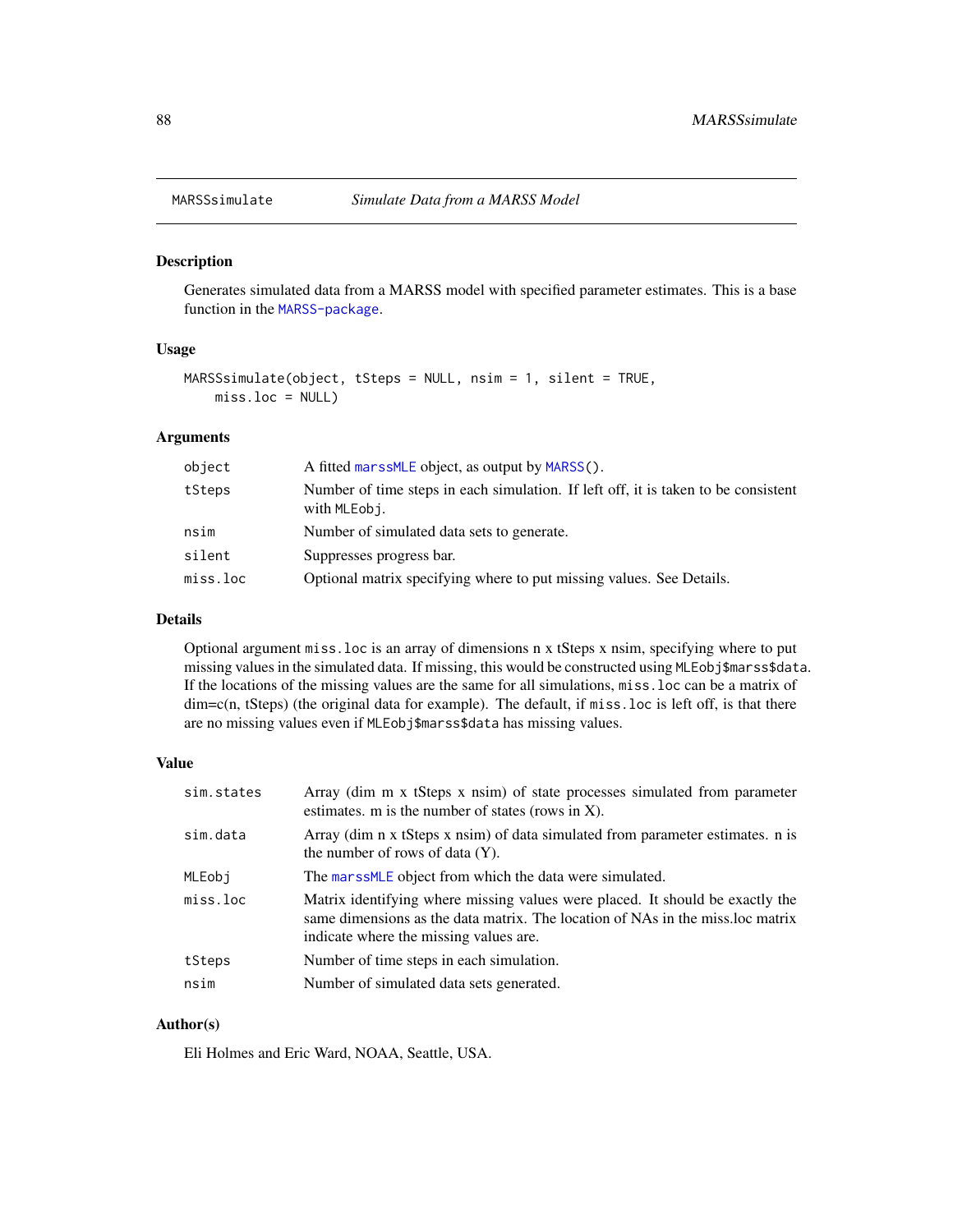#### plankton 89

#### See Also

[marssMODEL](#page-62-0), [marssMLE](#page-61-0), [MARSSboot](#page-40-0)

#### Examples

```
d \leq - harborSeal[, c(2, 11)]
dat \leftarrow t(d)
fit <- MARSS(dat)
# simulate data that are the
# same length as original data and no missing data
sim.obj <- MARSSsimulate(fit, tSteps = dim(d)[1], nsim = 5)
# simulate data that are the
# same length as original data and have missing data in the same location
sim.obj <- MARSSsimulate(fit, tSteps = dim(d)[1], nsim = 5, miss.loc = dat)
```
plankton *Plankton Data Sets*

### **Description**

Example plankton data sets for use in MARSS vignettes for the [MARSS-package](#page-2-0).

The lakeWAplankton data set consists for two data sets: lakeWAplanktonRaw and a dataset derived from the raw dataset, lakeWAplanktonTrans. lakeWAplanktonRaw is a 32-year time series (1962- 1994) of monthly plankton counts from Lake Washington, Washington, USA. Columns 1 and 2 are year and month. Column 3 is temperature (C), column 4 is total phosphorous, and column 5 is pH. The next columns are the plankton counts in units of cells per mL for the phytoplankton and organisms per L for the zooplankton. Since MARSS functions require time to be across columns, these data matrices must be transposed before passing into MARSS functions.

lakeWAplanktonTrans is a transformed version of lakeWAplanktonRaw. Zeros have been replaced with NAs (missing). The logged (natural log) raw plankton counts have been standardized to a mean of zero and variance of 1 (so logged and then z-scored). Temperature, TP & pH were also z-scored but not logged (so z-score of the untransformed values for these covariates). The single missing temperature value was replaced with -1 and the single missing TP value was replaced with -0.3.

The Ives data are from Ives et al. (2003) for West Long Lake (the low planktivory case). The Ives data are unlogged. ivesDataLP and ivesDataByWeek are the same data with LP having the missing weeks in winter removed while in ByWeek, the missing values are left in. The phosporous column is the experimental input rate + the natural input rate for phosphorous, and Ives et al. used 0.1 for the natural input rate when no extra phosporous was added. The phosporous input rates for weeks with no sampling (and no experimental phosphorous input) have been filled with 0.1 in the "by week" data.

### Usage

```
data(ivesDataLP)
data(ivesDataByWeek)
data(lakeWAplankton)
```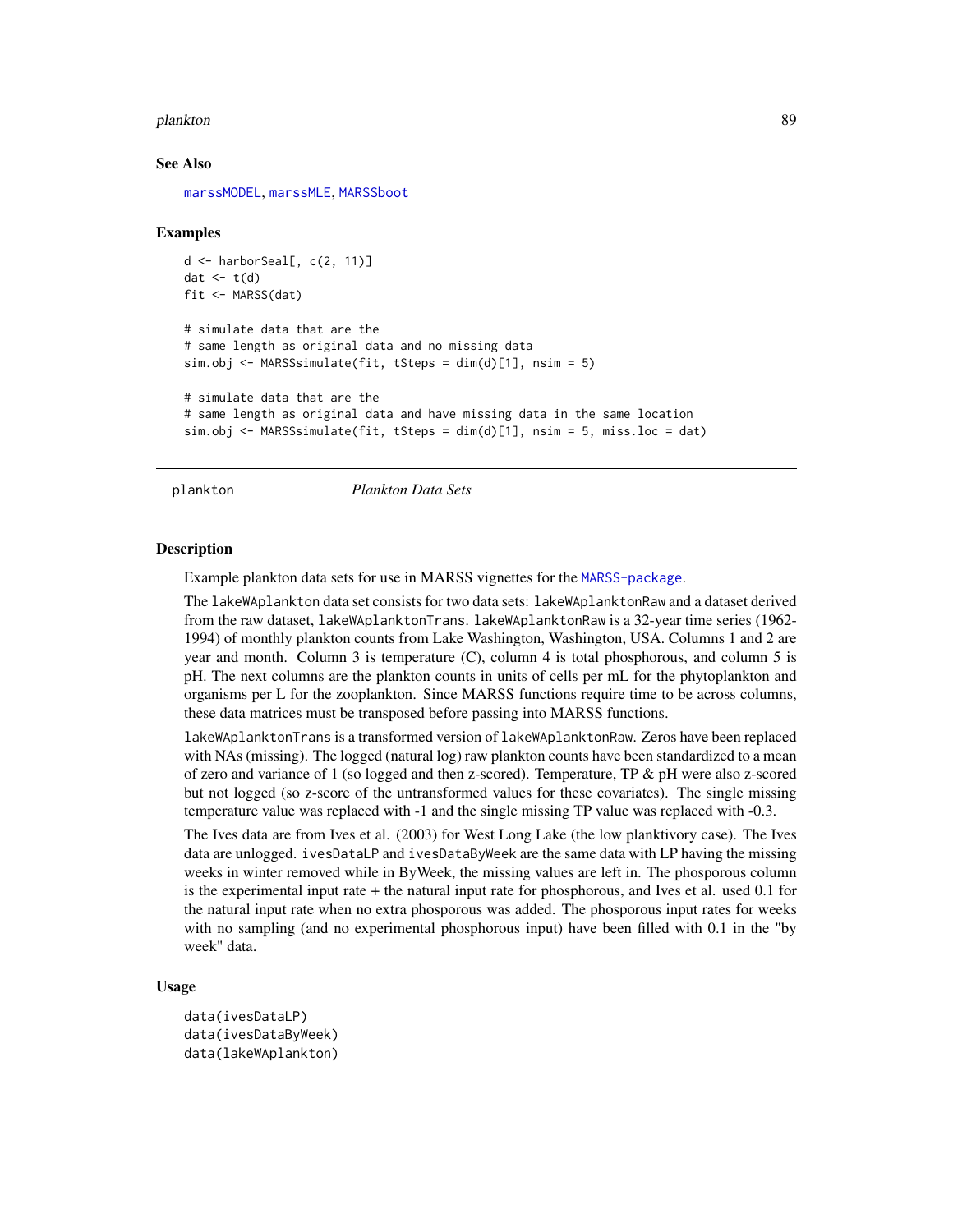### Format

The data are provided as a matrix with time running down the rows.

#### Source

- ivesDataLP and ivesDataByWeek Ives, A. R. Dennis, B. Cottingham, K. L. Carpenter, S. R. (2003) Estimating community stability and ecological interactions from time-series data. Ecological Monographs, 73, 301-330.
- lakeWAplanktonTrans Hampton, S. E. Scheuerell, M. D. Schindler, D. E. (2006) Coalescence in the Lake Washington story: Interaction strengths in a planktonic food web. Limnology and Oceanography, 51, 2042-2051.
- lakeWAplanktonRaw Adapted from the Lake Washington database of Dr. W. T. Edmondson, as funded by the Andrew Mellon Foundation; data courtesy of Dr. Daniel Schindler, University of Washington, Seattle, WA.

### Examples

```
str(ivesDataLP)
str(ivesDataByWeek)
```
<span id="page-89-0"></span>

plot.marssMLE *Plot MARSS MLE objects*

#### **Description**

Plots fitted observations and estimated states with confidence intervals using base R graphics (plot) and ggplot2 (autoplot). Diagnostic plots also shown. By default a subset of standard diagnostic plots are plotted. Individual plots can be plotted by passing in plot.type. If an individual plot is made using autoplot(), the ggplot object is returned which can be further manipulated.

#### Usage

```
## S3 method for class 'marssMLE'
plot(x, plot_type = c()"fitted.ytT", "fitted.ytt", "fitted.ytt1",
    "ytT", "ytt", "ytt1",
   "fitted.xtT", "fitted.xtt1",
    "xtT", "xtt", "xtt1",
    "model.resids.ytt1", "qqplot.model.resids.ytt1", "acf.model.resids.ytt1",
  "std.model.resids.ytt1", "qqplot.std.model.resids.ytt1", "acf.std.model.resids.ytt1",
    "model.resids.ytT", "qqplot.model.resids.ytT", "acf.model.resids.ytT",
  "std.model.resids.ytT", "qqplot.std.model.resids.ytT", "acf.std.model.resids.ytT",
    "model.resids.ytt", "qqplot.model.resids.ytt", "acf.model.resids.ytt",
  "std.model.resids.ytt", "qqplot.std.model.resids.ytt", "acf.std.model.resids.ytt",
   "state.resids.xtT", "qqplot.state.resids.xtT", "acf.state.resids.xtT",
  "std.state.resids.xtT", "qqplot.std.state.resids.xtT", "acf.std.state.resids.xtT",
```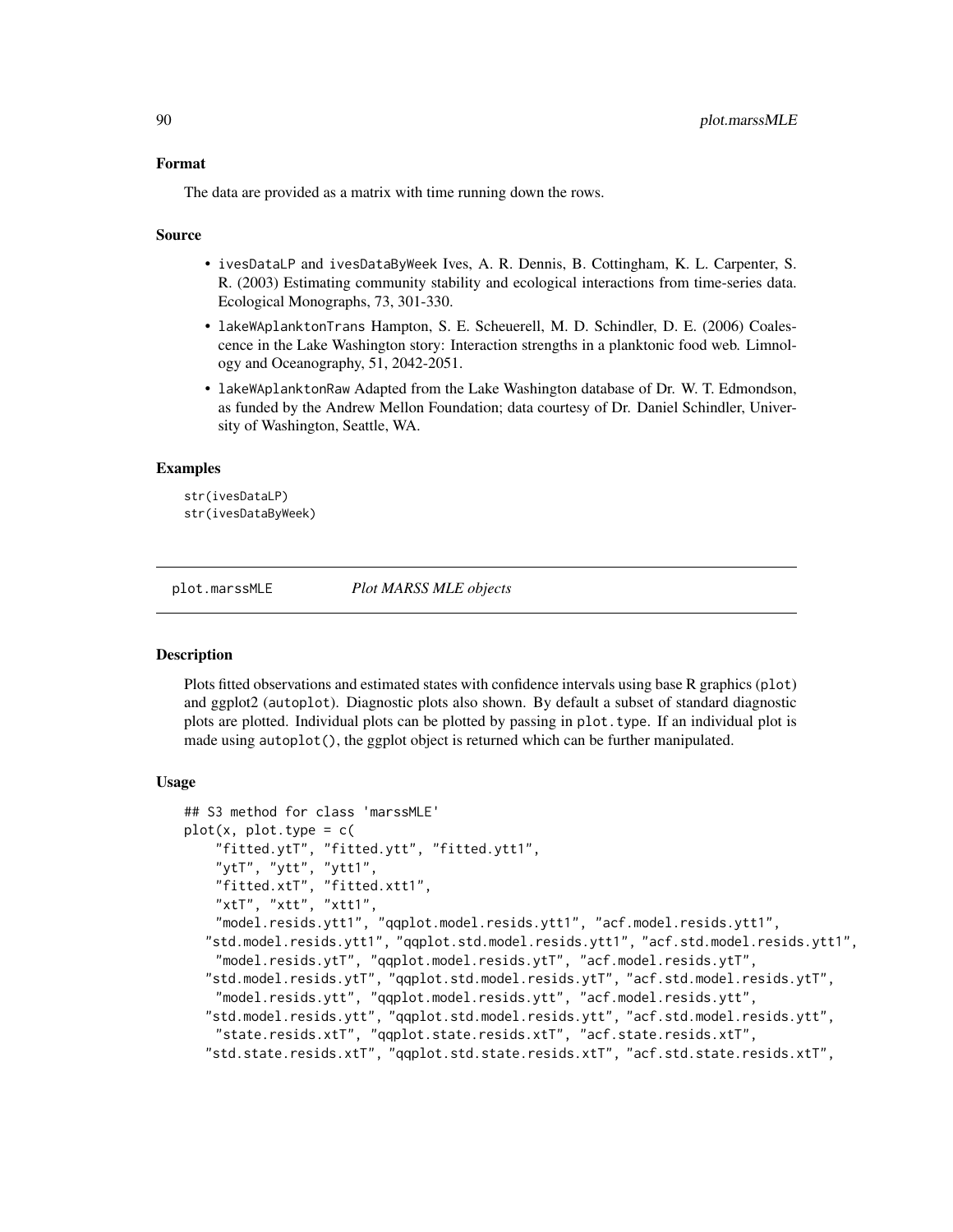```
"residuals", "all"),
    form=c("marxss", "marss", "dfa"),
    standardization = c("Cholesky", "marginal", "Block.Cholesky"),
   conf.int=TRUE, conf.level=0.95, decorate=TRUE, pi.int = FALSE,
   plot.par = list(), ..., silent = FALSE)## S3 method for class 'marssMLE'
autoplot(x, plot-type = c("fitted.ytT", "fitted.ytt", "fitted.ytt1",
    "ytT", "ytt", "ytt1",
    "fitted.xtT", "fitted.xtt1",
    "xtT", "xtt", "xtt1",
    "model.resids.ytt1", "qqplot.model.resids.ytt1", "acf.model.resids.ytt1",
  "std.model.resids.ytt1", "qqplot.std.model.resids.ytt1", "acf.std.model.resids.ytt1",
    "model.resids.ytT", "qqplot.model.resids.ytT", "acf.model.resids.ytT",
  "std.model.resids.ytT", "qqplot.std.model.resids.ytT", "acf.std.model.resids.ytT",
   "model.resids.ytt", "qqplot.model.resids.ytt", "acf.model.resids.ytt",
  "std.model.resids.ytt", "qqplot.std.model.resids.ytt", "acf.std.model.resids.ytt",
   "state.resids.xtT", "qqplot.state.resids.xtT", "acf.state.resids.xtT",
   "std.state.resids.xtT", "qqplot.std.state.resids.xtT", "acf.std.state.resids.xtT",
    "residuals", "all"),
   form=c("marxss", "marss", "dfa"),
   standardization = c("Cholesky", "marginal", "Block.Cholesky"),
   conf.int=TRUE, conf.level=0.95, decorate=TRUE, pi.int = FALSE,
   fig.notes = TRUE, plot.par = list(), ..., silent = FALSE)
```
## Arguments

| X               | A marssMLE object.                                                                                                                                                      |
|-----------------|-------------------------------------------------------------------------------------------------------------------------------------------------------------------------|
| plot.type       | Type of plot. If not passed in, a subset of the standard plots are drawn. See<br>details for plot types.                                                                |
| standardization |                                                                                                                                                                         |
|                 | The type of standardization to be used plots, if the user wants to specify a spe-<br>cific standardization. Otherwise Cholesky standardization is used.                 |
| form            | Optional. Form of the model. This is normally taken from the form attribute of<br>the MLE object $(x)$ , but the user can specify a different form.                     |
| conf.int        | TRUE/FALSE. Whether to include a confidence interval.                                                                                                                   |
| pi.int          | TRUE/FALSE. Whether to include a prediction interval on the observations plot                                                                                           |
| conf.level      | Confidence level for CIs.                                                                                                                                               |
| decorate        | TRUE/FALSE. Add smoothing lines to residuals plots or qqline to qqplots and<br>add data points plus residuals confidence intervals to states and observations<br>plots. |
| plot.par        | A list of plot parameters to adjust the look of the plots. See details.                                                                                                 |
| fig.notes       | Add notes to the bottom of the plots (only for autoplot().                                                                                                              |
| silent          | No console interaction or output.                                                                                                                                       |
| .               | Other arguments, not used.                                                                                                                                              |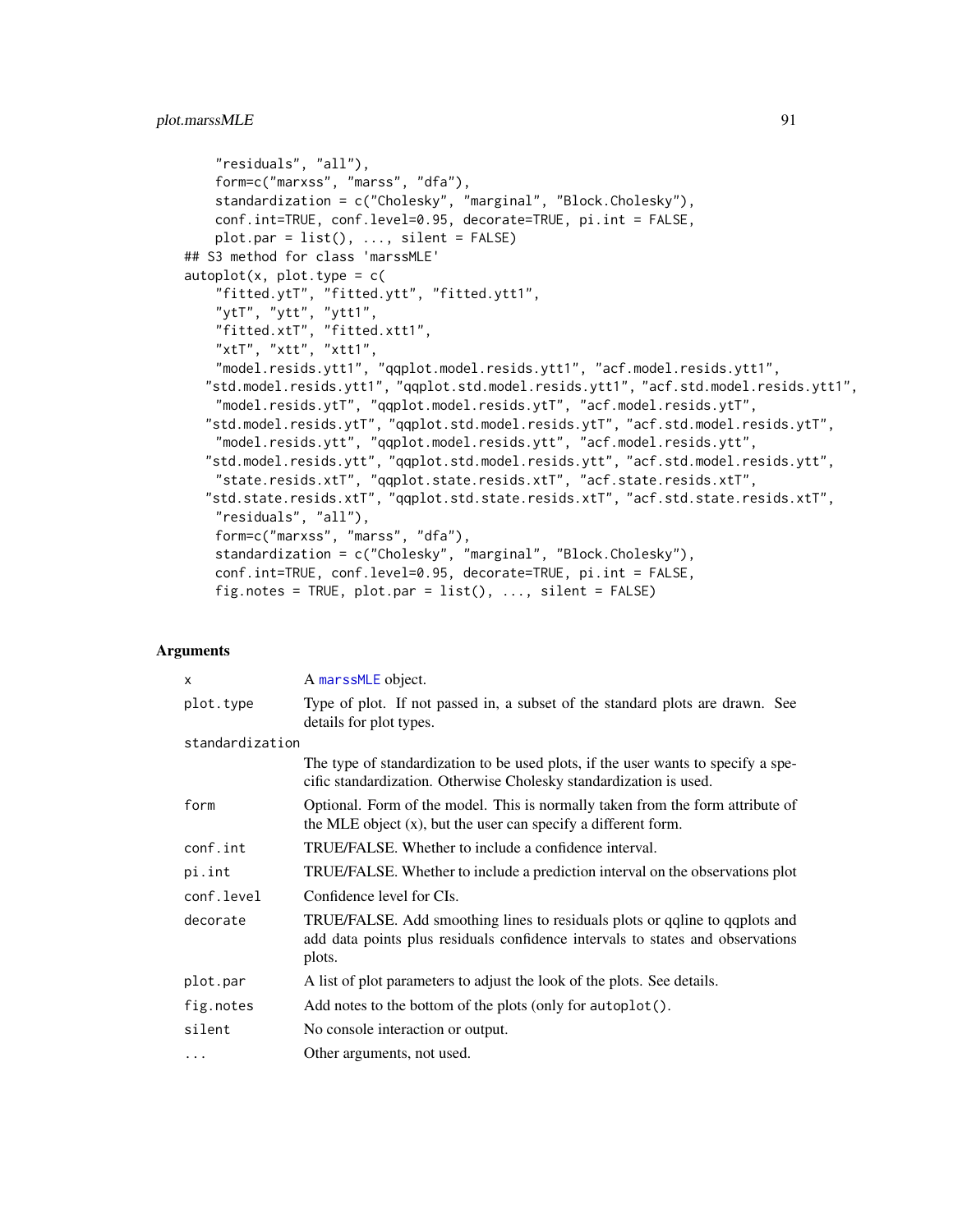The plot types are as follows:

- "fitted.y" This plots the fitted y, which is the expected value of Y conditioned on the data from  $t = 1$  to  $t - 1$ , t or T. It is  $Z * xtT + a$ . The data are plotted for reference but note that the lines and intervals are for new data not the observed data.
- "fitted.x" This plots the fitted x, which is the expected value of X conditioned on the data from  $t = 1$  to  $t - 1$  or T. It is  $B * E[x(t-1)|y] + u$ . The  $E[x(t)|y]$  are plotted for reference but note that the lines and intervals are for new X. This is not the estimated states; these are used for residuals calculations. If you want the state estimates use xtT (or xtt).
- "xtT" The estimated states from the Kalman smoother (conditioned on all the data).
- "xtt1" The estimated states conditioned on the data up to  $t 1$ . Kalman filter output.
- "model.resids.ytT", "model.resids.ytt1", "model.resids.ytt" Model residuals (data minus fitted y). ytT indicates smoothation residuals, ytt1 indicates innovation residuals (the standard state-space residuals), and ytt are the residuals conditioned on data up to t.
- "state.resids.xtT" State smoothation residuals  $(E(x(t) | x(T(t-1)))$  minus  $x(T(t))$ . The intervals are the CIs for the smoothation residuals not one-step-ahead residuals.
- "std" std in front of any of the above plot names indicates that the plots are for the standardized residuals.
- "qqplot" Visual normality test for the residuals, model or state.
- "acf" ACF of the residuals. The only residuals that should be temporally independent are the innovation residuals: acf.model.residuals.ytt1 and acf.std.model.residuals.ytt1. This ACF is a standard residuals diagnostic for state-space models. The other ACF plots will show temporal dependence and are not used for diagnostics.
- " $y$ tT" The expected value of Y conditioned on all the data. Use this for estimates of the missing data points. Note for non-missing  $y$  values, the expected value of  $Y$  is  $y$ .

"ytt", ytt1 The expected value of Y conditioned on the data from 1 to t or  $t - 1$ .

The plot parameters can be passed in as a list to change the look of the plots. For plot.marssMLE(), the default is plot.par = list(point.pch = 19,point.col = "blue",point.fill = "blue",point.size = 1,line.col = "black",line.size = 1,line.linetype = "solid",ci.col = "grey70",ci.border  $=$  NA,ci.lwd  $= 1$ ,ci.lty  $= 1$ ). For autoplot.marssMLE, the default is plot.par  $=$  list(point.pch = 19,point.col = "blue",point.fill = "blue",point.size = 1,line.col = "black",line.size = 1,line.linetype = "solid",ci.fill = "grey70",ci.col = "grey70",ci.linetype = "solid",ci.linesize  $= 0$ , ci.alpha = 0.6).

#### Value

autoplot() will invisibly return the list of ggplot2 plot objects. Use plts <-autoplot() to obtain that list.

### Author(s)

Eric Ward and Eli Holmes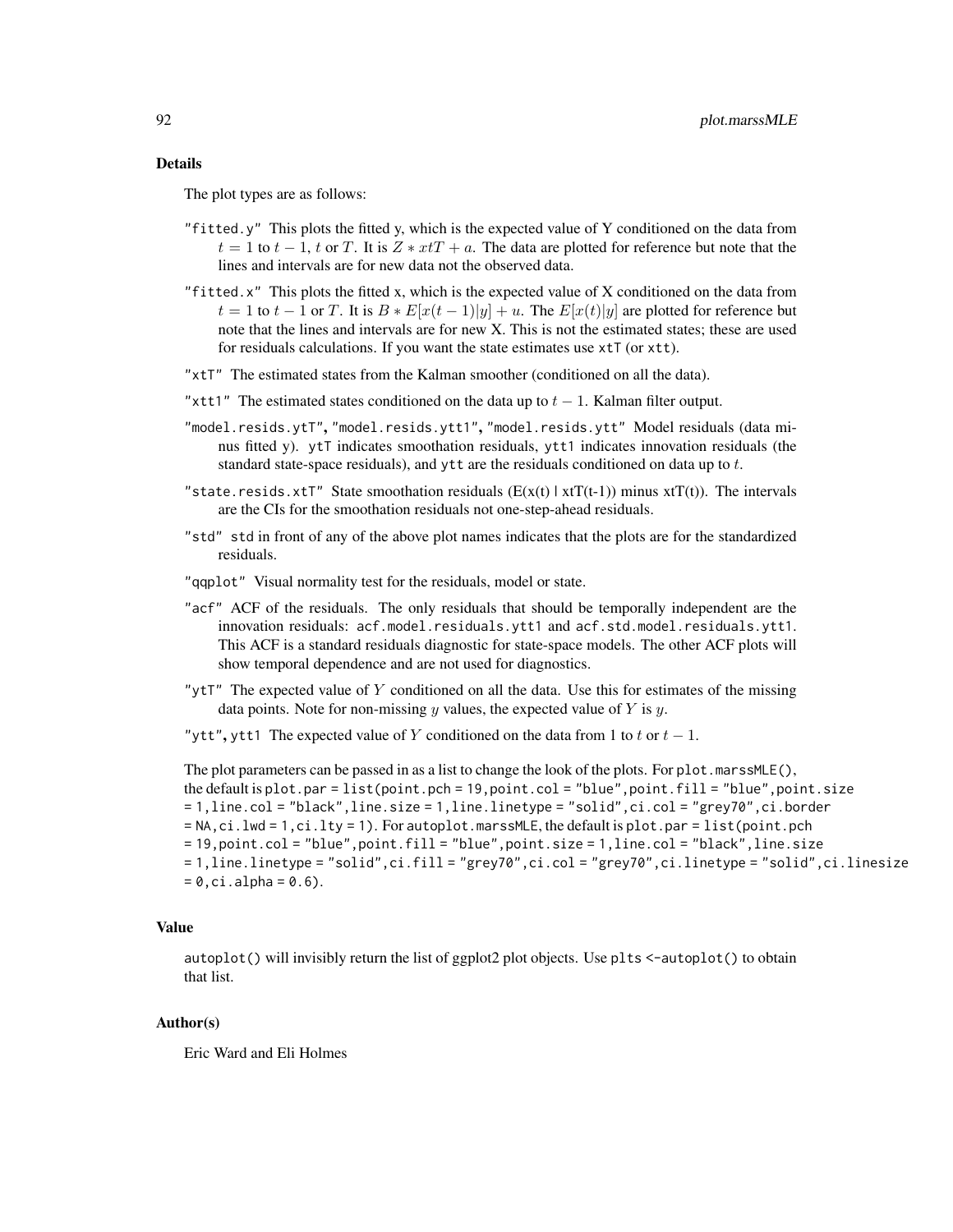# plot.marssPredict 93

### Examples

```
data(harborSealWA)
model.list \le list( Z = as.factor(c(1, 1, 1, 1, 2)), R = "diagonal and equal")
fit <- MARSS(t(harborSealWA[, -1]), model = model.list)
plot(fit, plot.type = "fitted.ytT")
require(ggplot2)
autoplot(fit, plot.type = "fitted.ytT")
## Not run:
# DFA example
dfa <- MARSS(t(harborSealWA[, -1]), model = list(m = 2), form = "dfa")
plot(dfa, plot.type = "xtT")
## End(Not run)
```
<span id="page-92-0"></span>plot.marssPredict *Plot MARSS Forecast and Predict objects*

### <span id="page-92-1"></span>Description

Plots forecasts with prediction (default) or confidence intervals using base R graphics (plot) and ggplot2 (autoplot). The plot function is built to mimic plot. forecast in the forecast package in terms of arguments and look.

### Usage

```
## S3 method for class 'marssPredict'
plot(x, include, decorate = TRUE, main = NULL, showing p = TRUE,shaded = TRUE, shadebars = (x$h < 5 & x$h != 0), shadecols = NULL, col = 1,
    fcol = 4, pi.col = 1, pi.lty = 2, ylim = NULL,
   xlab = "", ylab = "", type = "l", flty = 1, flwd = 2, ...)
## S3 method for class 'marssPredict'
autoplot(x, include, decorate = TRUE, plotpar = list(), ...)
```
### Arguments

| X.      | marssPredict produced by forecast.marssMLE or predict.marssMLE.                                      |
|---------|------------------------------------------------------------------------------------------------------|
| include | number of time step from the training data to include before the forecast. Default<br>is all values. |
| main    | Text to add to plot titles.                                                                          |
| showgap | If showgap=FALSE, the gap between the training data and the forecasts is re-<br>moved.               |
| shaded  | Whether prediction intervals should be shaded (TRUE) or lines (FALSE).                               |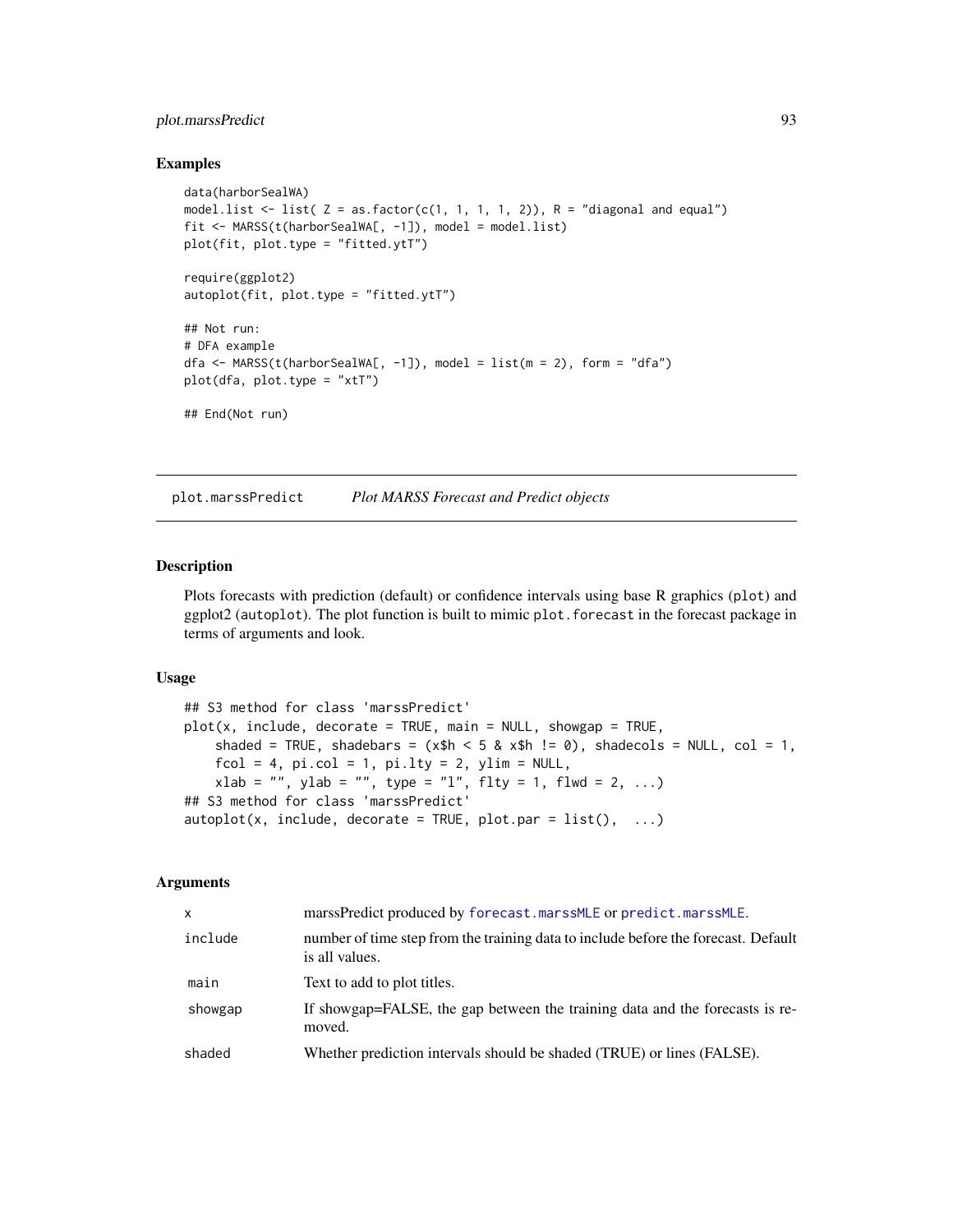| shadebars | Whether prediction intervals should be plotted as shaded bars (if TRUE) or a<br>shaded polygon (if FALSE). Ignored if shaded=FALSE. Bars are plotted by de-<br>fault if there are fewer than five forecast horizons.                                                                                                                                                                                           |
|-----------|----------------------------------------------------------------------------------------------------------------------------------------------------------------------------------------------------------------------------------------------------------------------------------------------------------------------------------------------------------------------------------------------------------------|
| shadecols | Colors for shaded prediction intervals.                                                                                                                                                                                                                                                                                                                                                                        |
| col       | Color for the data line.                                                                                                                                                                                                                                                                                                                                                                                       |
| fcol      | Color for the forecast line.                                                                                                                                                                                                                                                                                                                                                                                   |
| pi.col    | If shaded=FALSE and PI=TRUE, the prediction intervals are plotted in this<br>color.                                                                                                                                                                                                                                                                                                                            |
| pi.lty    | If shaded=FALSE and PI=TRUE, the prediction intervals are plotted using this<br>line type.                                                                                                                                                                                                                                                                                                                     |
| ylim      | Limits on y-axis.                                                                                                                                                                                                                                                                                                                                                                                              |
| xlab      | X-axis label.                                                                                                                                                                                                                                                                                                                                                                                                  |
| ylab      | Y-axis label.                                                                                                                                                                                                                                                                                                                                                                                                  |
| type      | Type of plot desired. As for plot default.                                                                                                                                                                                                                                                                                                                                                                     |
| flty      | Line type for the forecast line.                                                                                                                                                                                                                                                                                                                                                                               |
| flwd      | Line width for the forecast line.                                                                                                                                                                                                                                                                                                                                                                              |
| $\cdots$  | Other arguments, not used.                                                                                                                                                                                                                                                                                                                                                                                     |
| decorate  | TRUE/FALSE. Add data points and CIs or PIs to the plots.                                                                                                                                                                                                                                                                                                                                                       |
| plot.par  | A list of plot parameters to adjust the look of the plot. The default is list (point.pch<br>$= 19$ , point.col = "blue", point.fill = "blue", point.size = 1, line.col = "black",<br>line.size = 1, line.type = "solid", ci.fill = NULL, ci.col = NULL, ci.linetype =<br>"blank", ci.linesize = 0, ci.alpha = $0.6$ , f.col = "#0000AA", f.linetype = "solid",<br>f.linesize= $0.5$ , theme = theme_bw() $)$ . |

## Value

None. Plots are plotted

## Author(s)

Eli Holmes and based off of plot. forecast in the forecast package written by Rob J Hyndman  $\&$ Mitchell O'Hara-Wild.

# See Also

[predict.marssMLE](#page-98-0)

# Examples

```
data(harborSealWA)
dat <- t(harborSealWA[, -1])
fit <- MARSS(dat[1:2,])
fr <- predict(fit, n.ahead=10)
plot(fr, include=10)
```
# forecast.marssMLE does the same thing as predict with h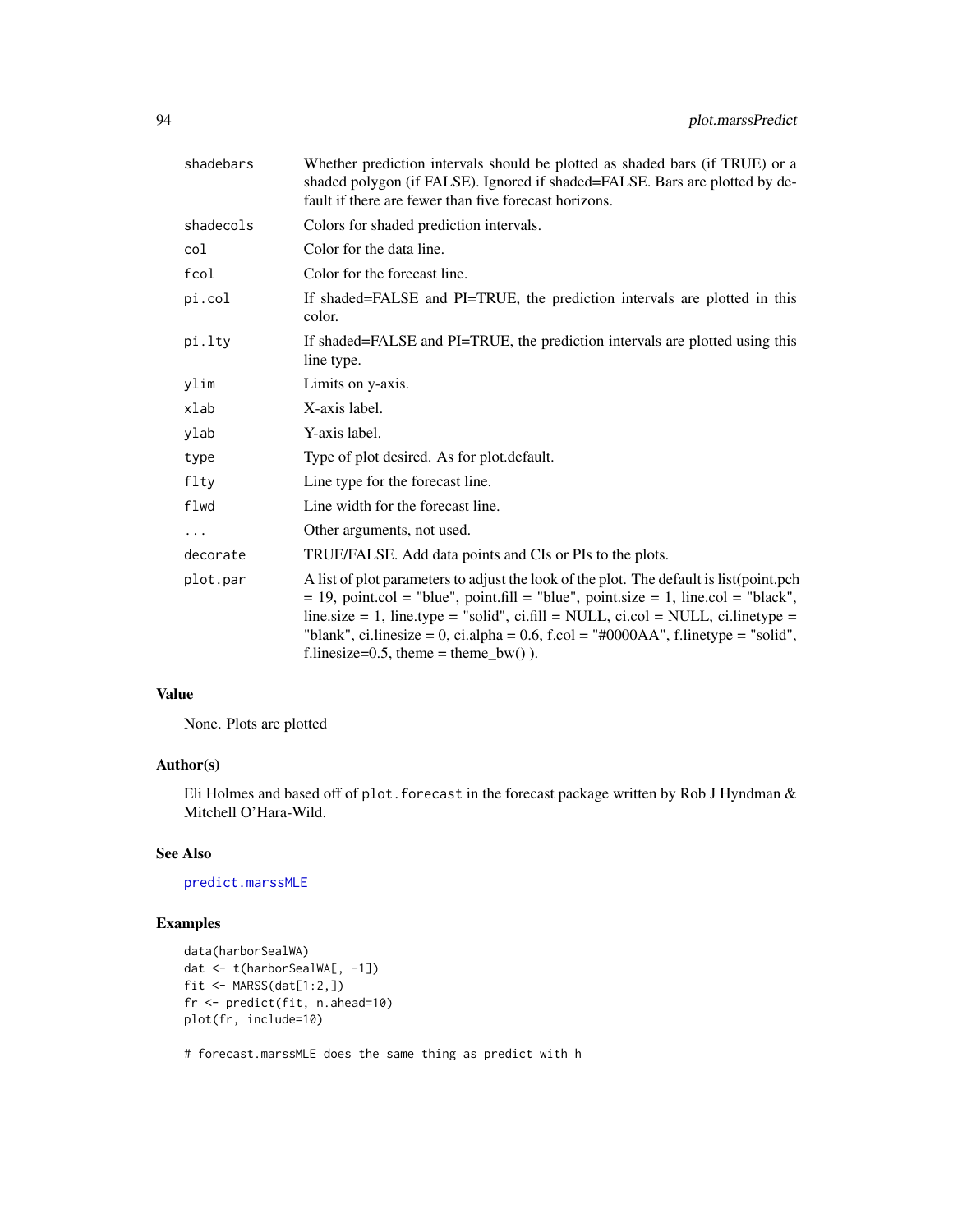```
fr <- forecast.marssMLE(fit, n.ahead=10)
plot(fr)
# without h, predict will show the prediction intervals
fr <- predict(fit)
plot(fr)
# you can fit to a new set of data using the same model and same x0
fr <- predict(fit, newdata=list(y=dat[3:4,]), x0="use.model")
plot(fr)
# but you probably want to re-estimate x0
fr <- predict(fit, newdata=list(y=dat[3:4,]), x0="reestimate")
plot(fr)
# forecast; note h not n.ahead is used for forecast()
fr <- forecast.marssMLE(fit, h=10)
# If you load the forecast package, this will work
library(forecast)
fr <- forecast(fit, h=10)
```
plot.marssResiduals *Plot MARSS marssResiduals objects*

### Description

Plots residuals using the output from a [residuals.marssMLE\(](#page-107-0)) call. By default all available residuals plots are plotted. Individual plots can be plotted by passing in plot.type. If an individual plot is made using autoplot(), the ggplot object is returned which can be further manipulated. Plots are only shown for those residual types in the [marssResiduals](#page-72-0) object.

### Usage

```
## S3 method for class 'marssResiduals'
plot(x, plot-type = c("all", "residuals", "qqplot", "acf"),conf.int = TRUE, conf.level = 0.95, decorate = TRUE,plot.par = list(), silent = FALSE, ...)
## S3 method for class 'marssResiduals'
autoplot(x,
           plot.type = c("all", "residuals", "qqplot", "acf"),
           conf.int = TRUE, conf.level = 0.95, decorate = TRUE,plot.par = list(),
          silent = FALSE)
```
#### Arguments

|           | A marss Residuals object.                                                        |
|-----------|----------------------------------------------------------------------------------|
| plot.tvpe | Type of plot. If not passed in, all plots are drawn. See details for plot types. |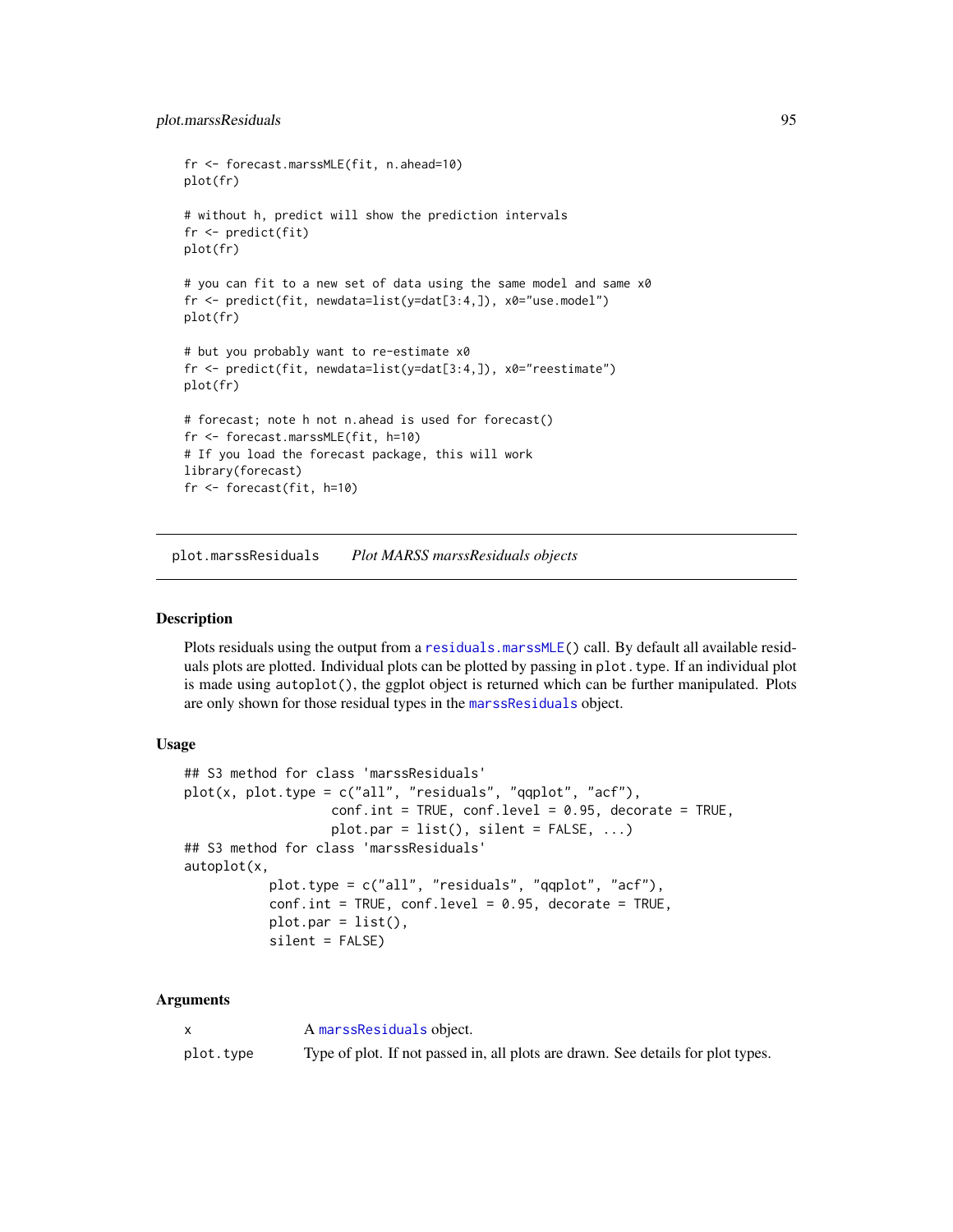| conf.int   | TRUE/FALSE. Whether to include a confidence interval.                                                                                                                                                                                                                                                                                    |  |
|------------|------------------------------------------------------------------------------------------------------------------------------------------------------------------------------------------------------------------------------------------------------------------------------------------------------------------------------------------|--|
| conf.level | Confidence level for CIs.                                                                                                                                                                                                                                                                                                                |  |
| decorate   | TRUE/FALSE. Add smoothing lines to residuals plots or galine to gaplots and<br>add data points plus residuals confidence intervals to states and observations<br>plots.                                                                                                                                                                  |  |
| plot.par   | A list of plot parameters to adjust the look of the plots. The default is list (point.pch<br>$= 19$ , point.col = "blue", point.fill = "blue", point.size = 1, line.col = "black",<br>line.size = 1, line.linetype = "solid", ci.fill = "grey70", ci.col = "grey70", ci.linetype<br>$=$ "solid", ci.linesize $= 0$ , ci.alpha $= 0.6$ ). |  |
| silent     | No console interaction or output.                                                                                                                                                                                                                                                                                                        |  |
| $\ddots$   | Not used.                                                                                                                                                                                                                                                                                                                                |  |
|            |                                                                                                                                                                                                                                                                                                                                          |  |

### Details

If resids  $\le$ -residuals $(x)$  is used (default) where x is a marssMLE object from a MARSS() call, then resids has the innovations residuals, or one-step-ahead residuals. These are what are commonly used for residuals diagnostics in state-space modeling. However, other types of residuals are possible for state-space models; see [MARSSresiduals\(](#page-69-0)) for details. The plot function for marssResiduals objects will handle all types of residuals that might be in the marssResiduals object. However if you simply use the default behavior, resids <-residuals(x) and plot(resids), you will get the standard model residuals diagnostics plots for state-space models, i.e. only model residuals plots and only plots for innovations model residuals (no smoothations model residuals).

The plot types are as follows:

"all" All the residuals in the residuals object plus QQ plots and ACF plots.

"residuals" Only residuals versus time.

"qqplot" Only QQplots. Visual normality test for the residuals.

"acf" ACF of the residuals. If x\$type is "ytt1", these are the one-step-ahead (aka innovations) residuals and they should be temporally independent.

## Value

If an individual plot is selected using plot.type and autoplot() is called, then the ggplot object is returned invisibly.

## Author(s)

Eli Holmes

#### Examples

```
data(harborSealWA)
model.list \le list( Z = as.factor(c(1, 1, 1, 1, 2)), R = "diagonal and equal")
fit <- MARSS(t(harborSealWA[, -1]), model = model.list)
resids <- residuals(fit)
```
require(ggplot2)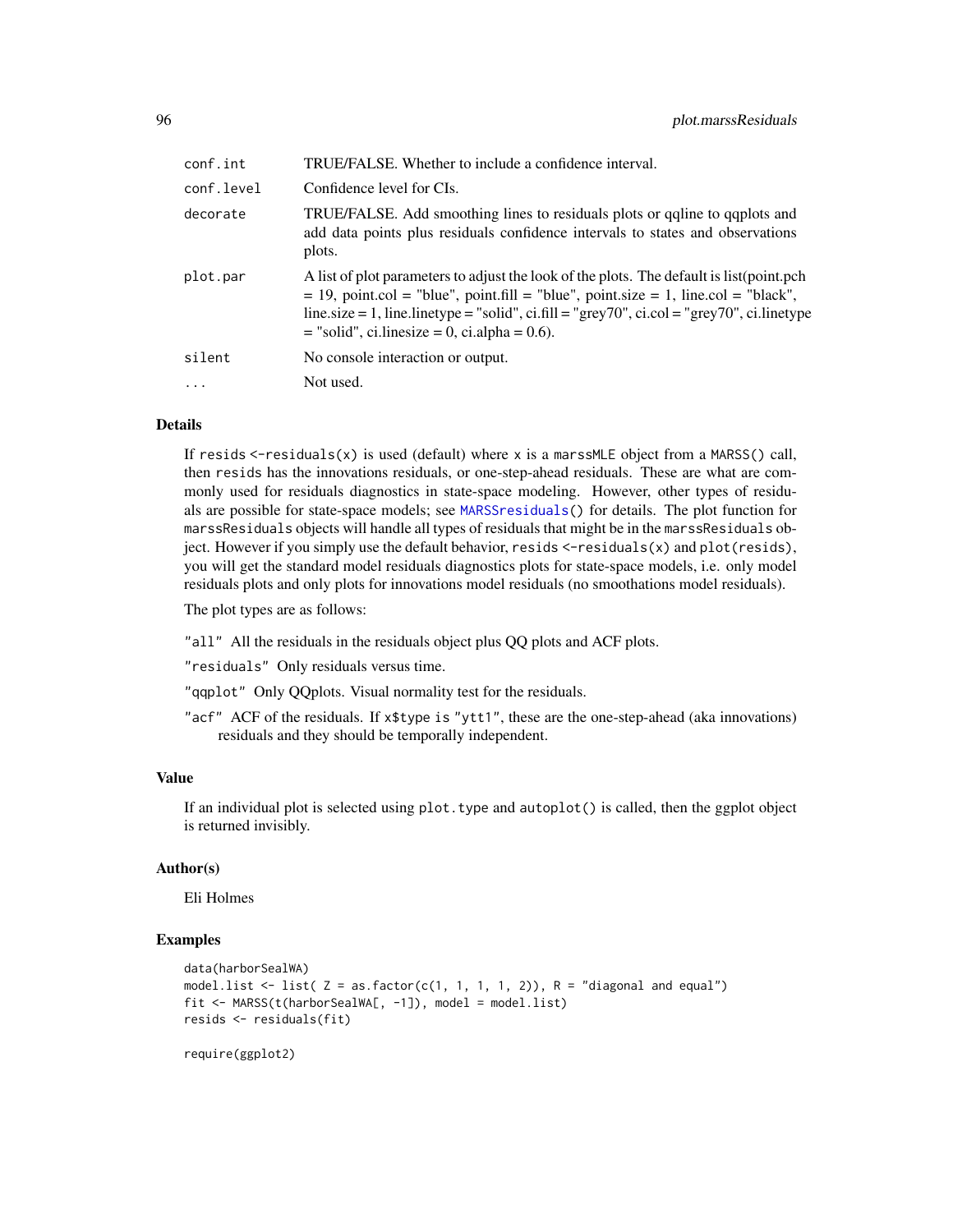```
# plots of residuals versus time, QQ-norm plot, and ACF
autoplot(resids)
# only the ACF plots
autoplot(resids, plot.type = "acf")
```
population-count-data *Population Data Sets*

#### **Description**

Example data sets for use in the [MARSS-package](#page-2-0) User Guide. Some are logged and some unlogged population counts. See the details below on each data set.

The data sets are matrices with year in the first column and counts in other columns. Since MARSS functions require time to be across columns, these data matrices must be transposed before passing into MARSS functions.

## Usage

```
data(graywhales)
data(grouse)
data(prairiechicken)
data(wilddogs)
data(kestrel)
data(okanaganRedds)
data(rockfish)
data(redstart)
```
# Format

The data are supplied as a matrix with years in the first column and counts in the second (and higher) columns.

### Source

- graywhales Gerber L. R., Master D. P. D. and Kareiva P. M. (1999) Gray whales and the value of monitoring data in implementing the U.S. Endangered Species Act. Conservation Biology, 13, 1215-1219.
- grouse Hays D. W., Tirhi M. J. and Stinson D. W. (1998) Washington state status report for the sharptailed grouse. Washington Department Fish and Wildlife, Olympia, WA. 57 pp.
- prairiechicken Peterson M. J. and Silvy N. J. (1996) Reproductive stages limiting productivity of the endangered Attwater's prairie chicken. Conservation Biology, 10, 1264-1276.
- wilddogs Ginsberg, J. R., Mace, G. M. and Albon, S. (1995). Local extinction in a small and declining population: Wild Dogs in the Serengeti. Proc. R. Soc. Lond. B, 262, 221-228.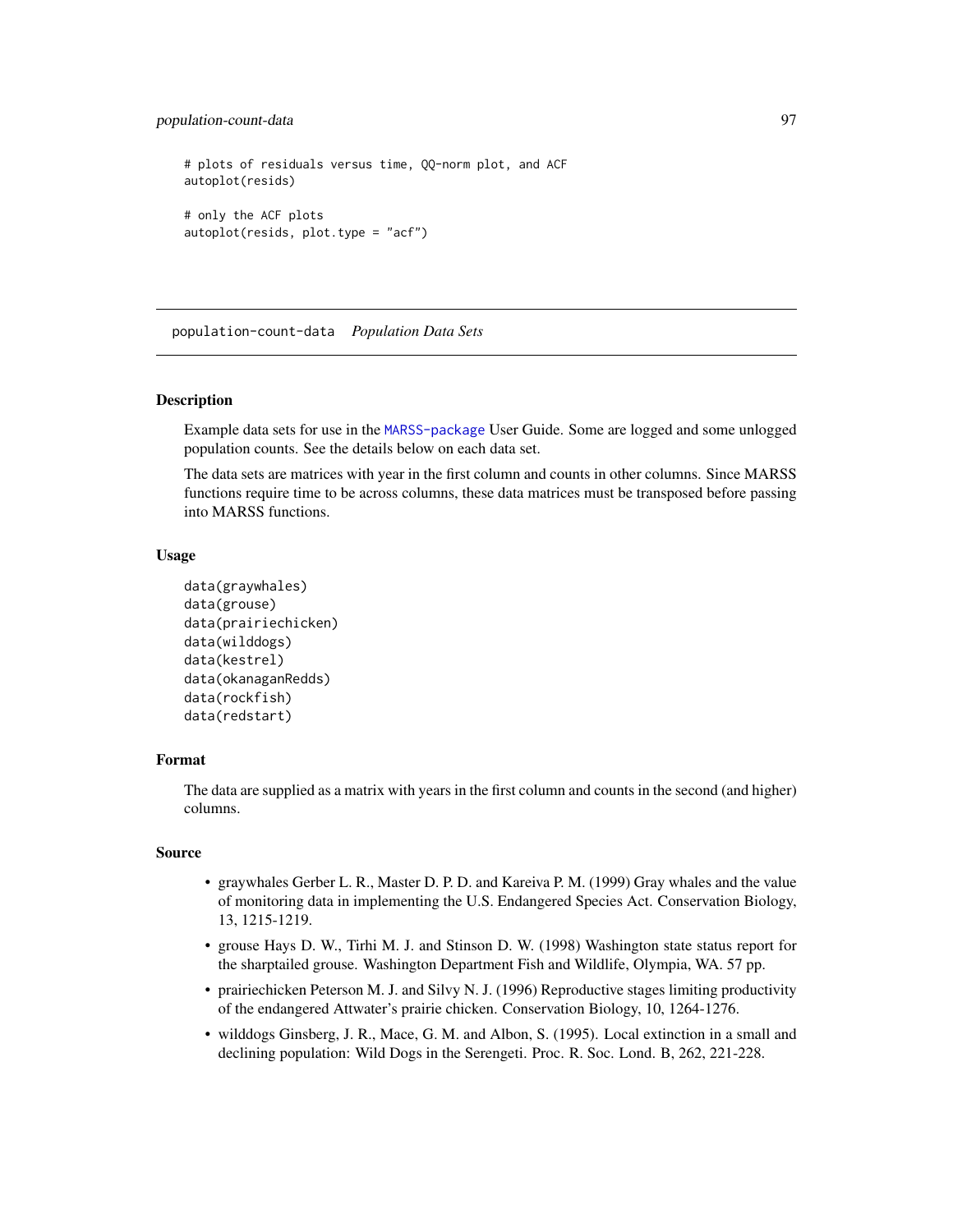- okanaganRedds A data set of Chinook salmon redd (egg nest) surveys. This data comes from the Okanagan River in Washington state, a major tributary of the Columbia River (headwaters in British Columbia). Unlogged.
- rockfish Logged catch per unit effort data for Puget Sound total total rockfish (mix of species) from a series of different types of surveys.
- kestrel Three time series of American kestrel logged abundance from adjacent Canadian provinces along a longitudinal gradient (British Columbia, Alberta, Saskatchewan). Data have been collected annually, corrected for changes in observer coverage and detectability, and logged.
- redstart 1966 to 1995 counts for American Redstart from the North American Breeding Bird Survey (BBS record number 0214332808636; Peterjohn 1994) used in Dennis et al. (2006). Peterjohn, B.G. 1994. The North American Breeding Bird Survey. Birding 26, 386–398. and Dennis et al. 2006. Estimating density dependence, process noise, and observation error. Ecological Monographs 76:323-341.

### Examples

```
str(graywhales)
str(grouse)
str(prairiechicken)
str(wilddogs)
str(kestrel)
str(okanaganRedds)
str(rockfish)
```
## predict *predict and forecast MARSS MLE objects*

#### Description

See the following help files:

- [predict.marssMLE](#page-98-0) Predict and forecast.
- [forecast.marssMLE](#page-15-0) Forecast. Use [predict.marssMLE](#page-98-0) to call with argument h.
- [plot.marssPredict](#page-92-0) Plot a prediction or forecast.
- [autoplot.marssPredict](#page-92-1) Plot a prediction or forecast using ggplot2 package.
- [print.marssPredict](#page-106-0) Print prediction or forecast. If  $h!=0$ , i.e. forecast, only the forecast is printed but the [marssPredict](#page-68-0) object (in pred) has all the historical time steps also.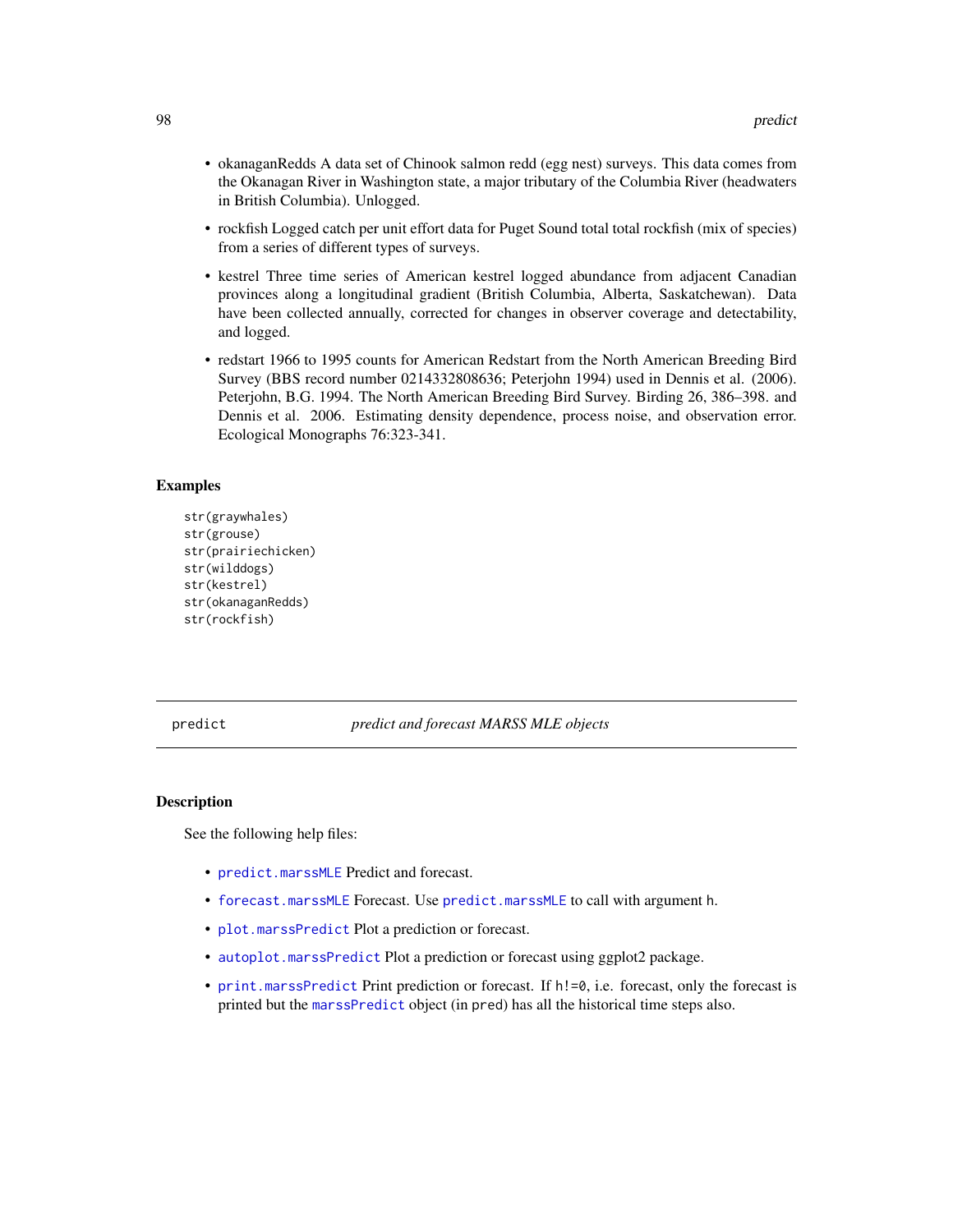<span id="page-98-0"></span>

#### Description

This function will return the modeled value of  $y_t$  or  $x_t$  conditioned on the data (either the data used to fit the model or data in newdata). For  $y_t$ , this is  $\mathbf{Z}_t \mathbf{x}_t^T + \mathbf{a}_t + \mathbf{D}_t \mathbf{d}_t$ . For  $\mathbf{x}_t$ , this is  $B_t \mathbf{x}_{t-1}^T + \mathbf{u}_t + \mathbf{C}_t \mathbf{c}_t$ .  $\mathbf{x}_t^T$  is the smoothed state estimate at time t conditioned on all the data (either data used to fit the model or the optional data passed into newdata).

If you want the estimate of  $x_t$  conditioned on all the data (i.e. output from the Kalman filter or smoother), then use [tsSmooth\(](#page-113-0)). Note that the prediction of  $x_t$  conditioned on the data up to time t is not provided since that would require the estimate of  $x_t$  conditioned on data 1 to  $t + 1$ , which is not output from the Kalman filter or smoother.

If h is passed in, predict(object) will return a forecast  $h$  steps past the end of the model data.  $predict(objject)$  returns a [marssPredict](#page-68-0) object which can be passed to  $plot()$  or  $ggplot2$ : autoplot()for automatic plotting of predictions and forecasts with intervals.

# Usage

```
## S3 method for class 'marssMLE'
predict(object, n.ahead = 0,
     level = c(0.80, 0.95),
     type = c("ytt1", "ytT", "xtT", "ytt", "xtt1"),
     newdata = list(t=NULL, y=NULL, c=NULL, d=NULL),
     interval = c("none", "confidence", "prediction"),
     fun.kf = c("MARSSkfas", "MARSSkfss"),
     x0 = "reestimate", ...
```
## Arguments

| object  | A marssMLE object.                                                                                                                                                                                                                                                                                                                                                                                    |
|---------|-------------------------------------------------------------------------------------------------------------------------------------------------------------------------------------------------------------------------------------------------------------------------------------------------------------------------------------------------------------------------------------------------------|
| n.ahead | Number of steps ahead to forecast. If n ahead $!=0$ , then newdata is for the<br>forecast, i.e. for the n.ahead time steps after the end of the model data. See<br>details.                                                                                                                                                                                                                           |
| level   | Level for the intervals if interval $!=$ "none".                                                                                                                                                                                                                                                                                                                                                      |
| type    | ytT, ytt or ytt1: predictions for the observations based on the states estimate<br>at time t conditioned on all the data, data up to t or data up to $t-1$ . xtT or<br>$x$ tt1: predictions for the states at time t based on the states estimate at time<br>$t-1$ conditioned on all the data or data up to $t-1$ . The data are the data used<br>to fit the model unless y is passed in in newdata. |
| newdata | An optional list with new y (data), c or d (covariates) to use for the predictions<br>or forecasts. y, c or d must have the same structure (matrix dimensions) as used<br>in the MARSS() call but the number of time steps can be different. t is used if<br>there is ambuiquity as to which time steps the newdata refer to. See examples<br>and details.                                            |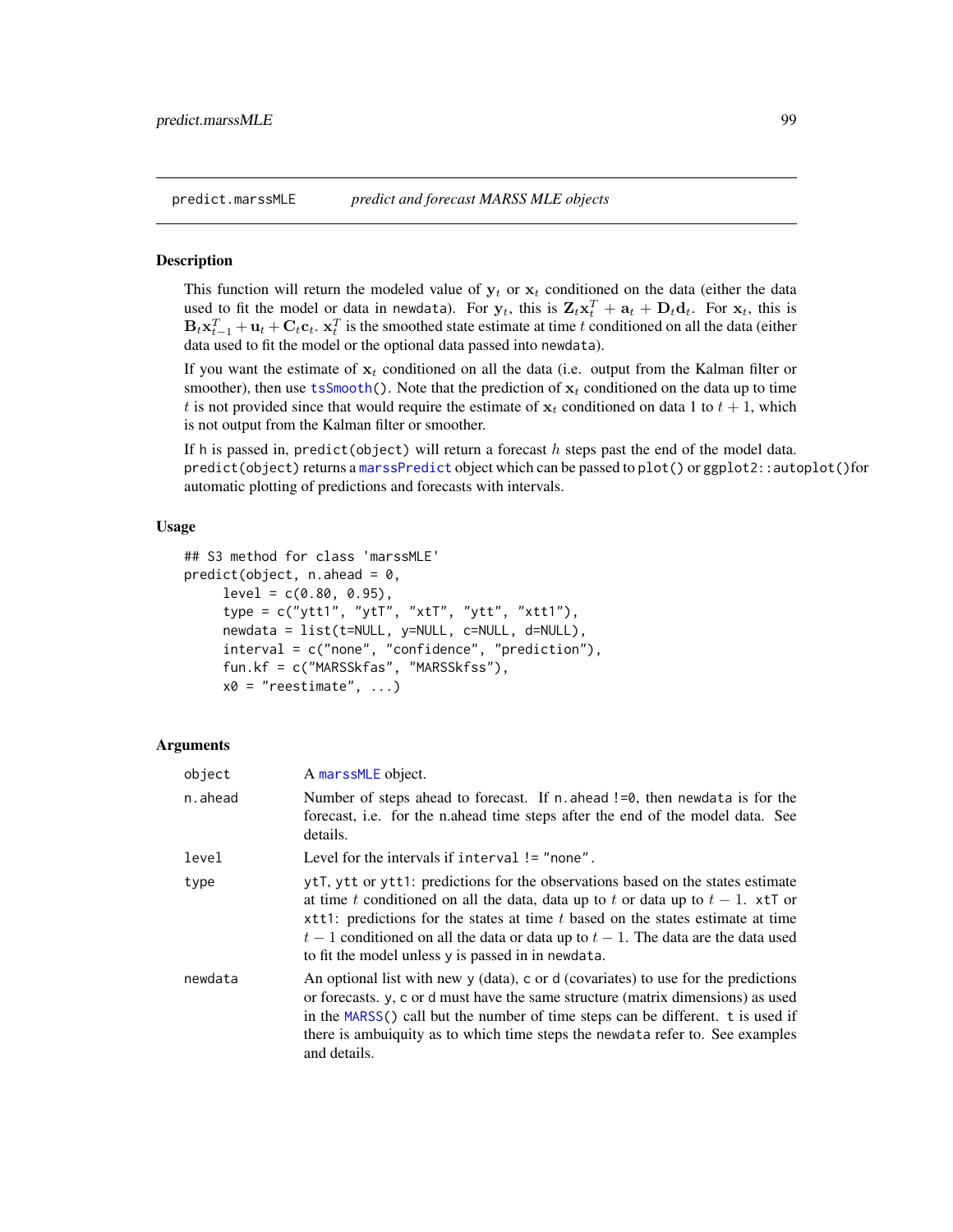| interval | If interval="confidence", then the standard error and confidence intervals of<br>the predictions are returned. If interval="prediction", prediction intervals<br>are returned. See fitted for a discussion of the intervals.                                                                                                                                                                                                                                                                      |
|----------|---------------------------------------------------------------------------------------------------------------------------------------------------------------------------------------------------------------------------------------------------------------------------------------------------------------------------------------------------------------------------------------------------------------------------------------------------------------------------------------------------|
| fun.kf   | Only if you want to change the default Kalman filter. Can be ignored.                                                                                                                                                                                                                                                                                                                                                                                                                             |
| x0       | If "reestimate" (the default), then the initial value for the states is re-estimated.<br>If "use model", then the initial values in the fitted model (object) are used. If<br>you change the data, then this initial condition may not be appropriate. You can<br>also pass in a new $x \theta$ to use. It must be a matrix that is the same dimensions as<br>$x\vartheta$ in the model. $x\vartheta$ is ignored if $h! = \vartheta$ since in that case a forecast is being done.<br>See example. |
| $\cdots$ | Other arguments. Not used.                                                                                                                                                                                                                                                                                                                                                                                                                                                                        |
|          |                                                                                                                                                                                                                                                                                                                                                                                                                                                                                                   |

### Details

Forecasts  $n$ . ahead  $!= 0$ 

The type=" $x$ tT" forecast is the states forecast conditioned on all the data. If n.ahead !=0, then 'data' that is being conditioned on is the original data (model data) plus any data in newdata\$y for the h forecast time steps. Note, typically forecasts would not have data, since they are forecasts, but predict.marssMLE() allows you to specify data for the forecast time steps if you need to. If the model includes covariates (c and/or d matrices passed into the model list in the [MARSS\(](#page-26-0)) call), then c and/or d must be passed into newdata.

The type="ytT" forecast is the expected value of NEW data  $(y)$  conditioned on the data used for fitting. The data used for fitting is the same as for type="xtT" (above). The y forecast is Z  $xtT[, T+i]+A+D d[, T+i].$ 

If the model has time-varying parameters, the value of the parameters at the last time step are used for the forecast.

### Model predictions  $n$ . ahead == 0

If newdata is not passed in, then the model data  $(v)$  and c and d (if part of model) are used for the predictions. [fitted\(](#page-11-0)object,type="ytT") is the internal function for model predictions in that case.

If newdata is passed in, then the predictions are computed using newdata but with the MARSS model estimated from the original data, essentially the Kalman filter/smoother is run using the estimated MARSS model but with data (and c and d if in the model) in newdata. y, c and d in the newdata list must all have the same number of columns (time-steps) and the length of t in newdata must be the same as the number of columns and must be sequential.

For type="ytT", the predictions are conceptually the same as predictions returned by predict.  $lm$ for a linear regression. The confidence interval is the interval for the expected value of NEW data. The prediction interval is the interval for NEW data. Prediction intervals will always be wider (or equal if  $R=0$ ) to confidence intervals. The difference is that the uncertainty in predict.  $\text{Im }$ comes from parameter uncertainty and the data error while in predict.marssMLE, the uncertainty is from x uncertainty and data error. Parameter uncertainty does not enter the interval calculations; parameters are treated as known at their point estimates. This is not specific to the MARSS package. This is how prediction and confidence intervals are presented for MARSS models in the literature, i.e. no parameter uncertainty.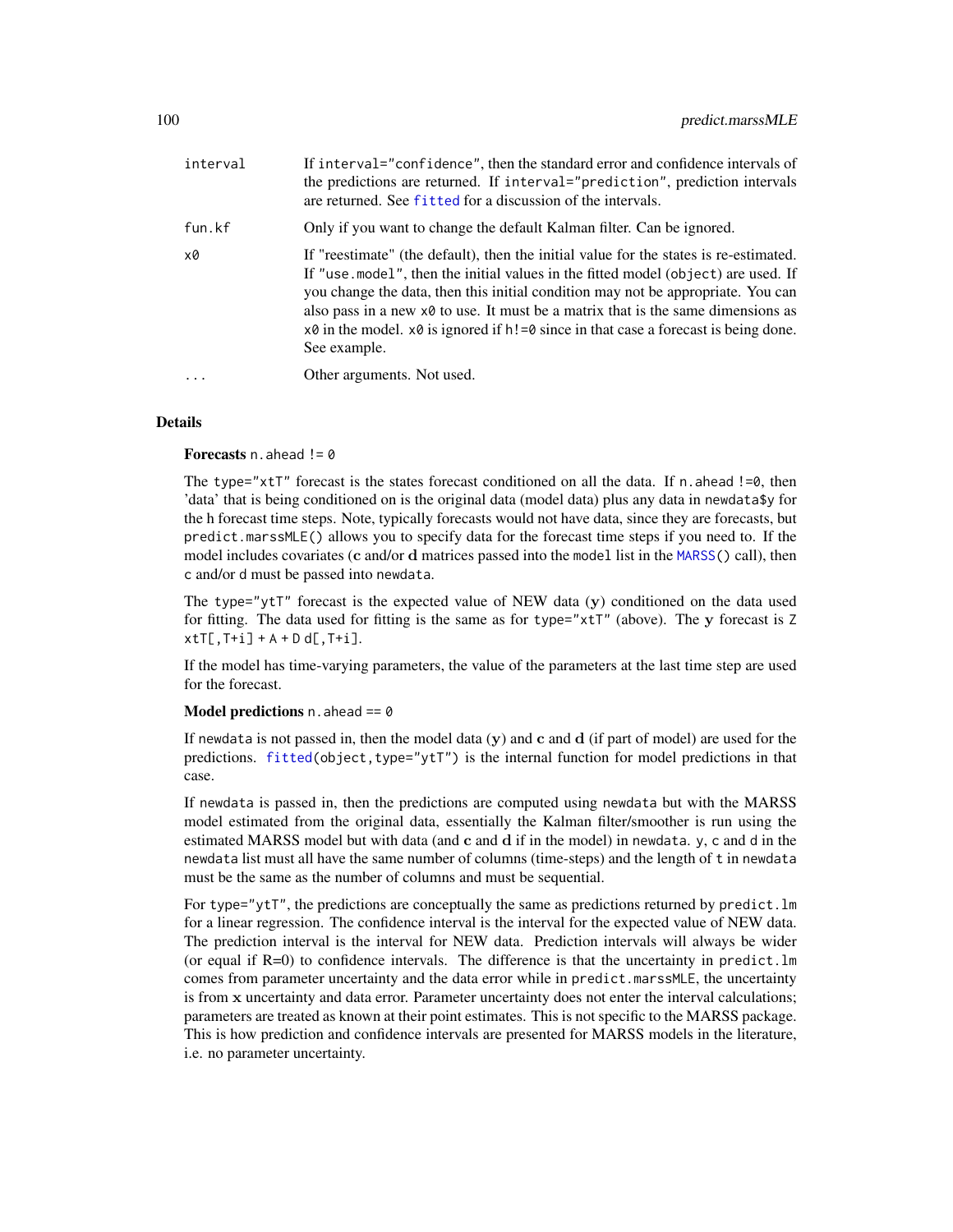## predict.marssMLE 101

- t in newdata: If the model has time-varying parameters, t in newdata removes any ambiguity as to which parameter values (time steps) will be used for prediction. In this case, t specifies which time values of the parameters you want to use. If you leave off t, then it is assumed that t starts at the first time step in the data used to fit the original model. If the model is time-constant, t is used to set the time step values (used for plotting, etc.).
- The model has c and/or d: c and/or d must be included in newdata. If y (new data) is not in newdata, it is assumed to be absent (all NA). That is, the default behavior if y is absent but c and/or d is present is y="none". If you want to use the original data used to fit the model, then pass in y="model" in newdata. Pass in t in newdata if it is ambiguous which time steps of the model data to use.
- The model has time-varying parameters: You have to pass in t in newdata to specify what parameter values to use. If any  $t > T$  (T equals the last time step in the model data), then it is assumed that you want to use the parameter values at the last time step of the original time series for values beyond the last time step. See examples.
- y, c and d in newdata have more time steps than the original data: If the model has timevarying parameters, you will need to pass in t. If the model is time-constant, then t is assumed to start at the first time step in the original data but you can pass in t to change that. It will not change the prediction, but will change the t column in the output.

x0 estimation If you are passing in y in newdata, then it is likely that you will need to re-estimate the x initial condition. The default behavior of predict.marssMLE. Use  $x0 =$  "use.model" to use the initial values in the estimated model (object).

### Value

A list with the following components:

| method         | The method used for fitting, e.g. MARSS kem.                        |
|----------------|---------------------------------------------------------------------|
| model          | The marssMLE object passed into predict().                          |
| newdata        | The newdata list if passed in.                                      |
| level          | The confidence or prediction intervals level.                       |
| pred           | A data frame the predictions or forecasts along with the intervals. |
| type           | The type passed in.                                                 |
| t              | The time steps in the pred data frame.                              |
| n. ahead and h | The number of forecast time steps.                                  |
| x0             | The x0 used for the predictions.                                    |
| tinitx         | The tinitx used.                                                    |
|                |                                                                     |

The pred data frame has the following columns:

| .rownames | Names of the data or states.                                                          |
|-----------|---------------------------------------------------------------------------------------|
| t         | Time step.                                                                            |
| У         | The data if type is "ytT", "ytt" or "ytt1".                                           |
| xtT       | The estimate of $x_t$ conditioned on all the data if type=" $x$ tT". From tsSmooth(). |
| xtt       | The estimate of $x_t$ conditioned on the data 1 to t if type="xtt1". From tsSmooth(). |
|           |                                                                                       |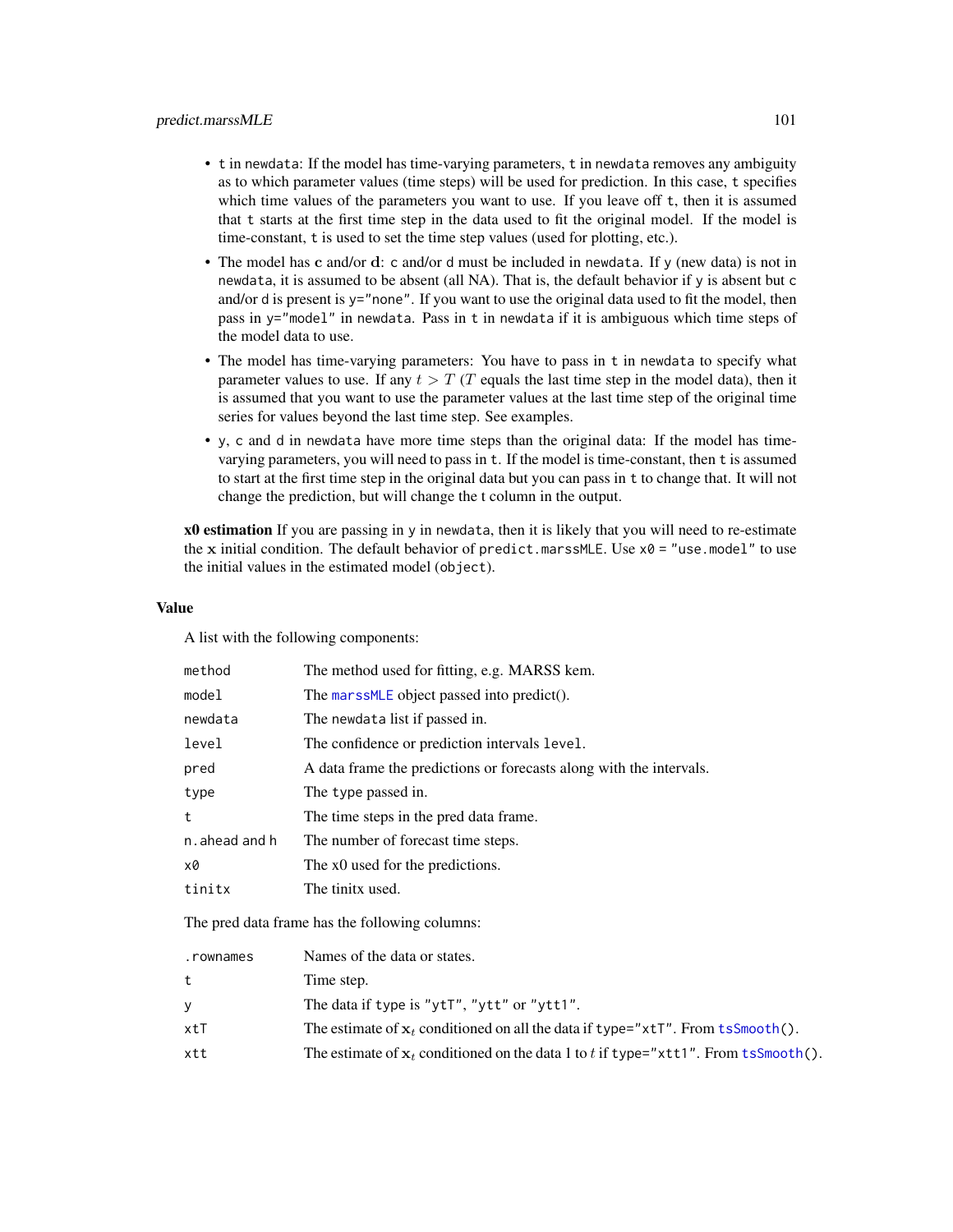| se                          | Standard errors of the predictions.                                                                                     |
|-----------------------------|-------------------------------------------------------------------------------------------------------------------------|
| $\mathsf{L}\mathsf{o}\dots$ | Lower confidence level at $alpha = 1 - level$ . The interval is approximated using<br>$qnorm(alpha/2)*se + prediction.$ |
| Hi                          | Upper confidence level. The interval is approximated using $qnorm(1-\alpha/2)*se$<br>+ prediction.                      |

### Author(s)

Eli Holmes, NOAA, Seattle, USA.

### See Also

[plot.marssPredict](#page-92-0), [fitted.marssMLE](#page-11-0)

```
dat <- t(harborSealWA)
dat <- dat[2:4,] #remove the year row
fit <- MARSS(dat, model=list(R="diagonal and equal"))
# 2 steps ahead forecast
fr <- predict(fit, type="ytT", n.ahead=2)
plot(fr)
# use model data with the estimated initial values (at t=0) for
# initial values at t=9
# This would be a somewhat strange thing to do and the value at t=10 will look wrong.
fr <- predict(fit, newdata=list(t=10:20, y=dat[,10:20]), x0 = "use.model")
plot(fr)
# pass in new data and give it new t; initial conditions will be estimated
fr \leq predict(fit, newdata=list(t=23:33, y=matrix(10,3,11)))
plot(fr, ylim=c(8,12))
# Covariate example
fulldat <- lakeWAplanktonTrans
years <- fulldat[,"Year"]>=1965 & fulldat[,"Year"]<1975
dat <- t(fulldat[years,c("Greens", "Bluegreens")])
dat <- zscore(dat)
covariates <- rbind(
  Temp = fulldat[years, "Temp"],
  TP = fulldat[years, "TP"])
covariates <- zscore(covariates)
A \leftarrow U \leftarrow "zero"B \le -Z \le -'' \text{identity}''R < - diag(0.16,2)
Q <- "equalvarcov"
```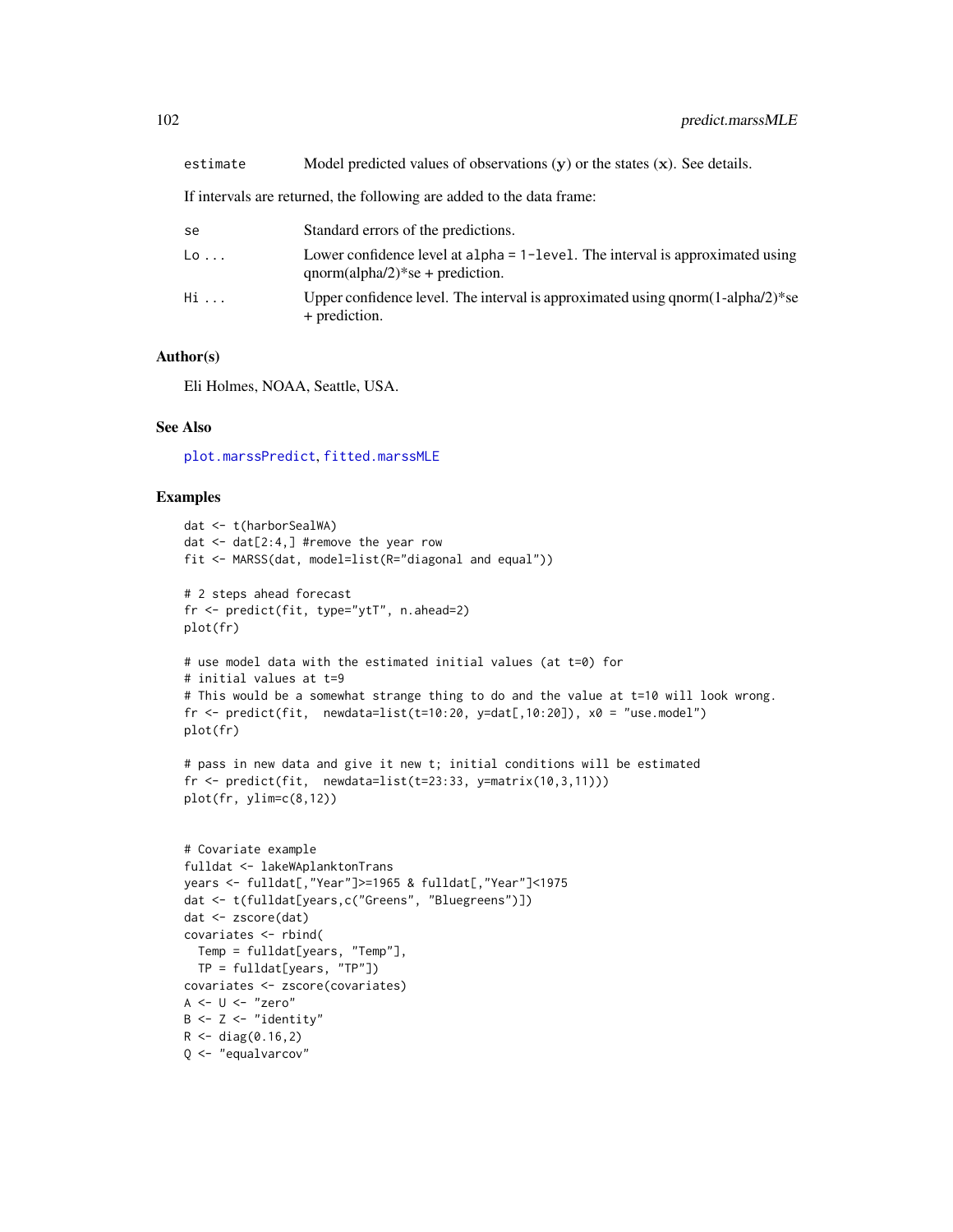## print.marssMLE 103

```
C <- "unconstrained"
model.list <- list(B=B,U=U,Q=Q,Z=Z,A=A,R=R,C=C,c=covariates)
fit <- MARSS(dat, model=model.list)
# Use a new c (covariate) but no data.
fr <- predict(fit, newdata=list(c=matrix(5,2,10)), x0="use.model")
plot(fr)
# Use first 10 time steps of model data
plot(predict(fit, newdata=list(y=dat[,1:10], c=matrix(5,2,10))))
# Use all model data but new covariates
# Why does it look so awful? Because this is a one-step ahead
# prediction and there is no info on what the c will be at t
plot(predict(fit, newdata=list(y=dat, c=matrix(5,2,120))))
# Use all model data but new covariates with ytT type
# this looks better because is uses all the c data to estimate (so knows what c is at t and beyond)
plot(predict(fit, newdata=list(y=dat, c=matrix(5,2,120)), type="ytT"))
# Use no data; cannot estimate initial conditions without data
# so x0 must be "use.model"
fr <- predict(fit, newdata=list(c=matrix(5,2,22)), x0="use.model")
plot(fr)
# forecast with covariates
# n.ahead and the number column in your covariates in newdata must match
plot(predict(fit, newdata=list(c=matrix(5,2,10)), n.ahead=10))
# forecast with covariates and only show last 10 steps of original data
plot(predict(fit, newdata=list(c=matrix(5,2,10)), n.ahead=10), include=10)
```
print.marssMLE *Printing functions for MARSS MLE objects*

#### Description

[MARSS\(](#page-26-0)) outputs [marssMLE](#page-61-0) objects. print(MLEobj), where MLEobj is a [marssMLE](#page-61-0) object, will print out information on the fit. However, print can be used to print a variety of information (residuals, smoothed states, imputed missing values, etc) from a [marssMLE](#page-61-0) object using the what argument in the print call.

### Usage

```
## S3 method for class 'marssMLE'
print(x, digits = max(3, getOption("digits")-4), ...,what = "fit", form = NULL, silent = FALSE)
```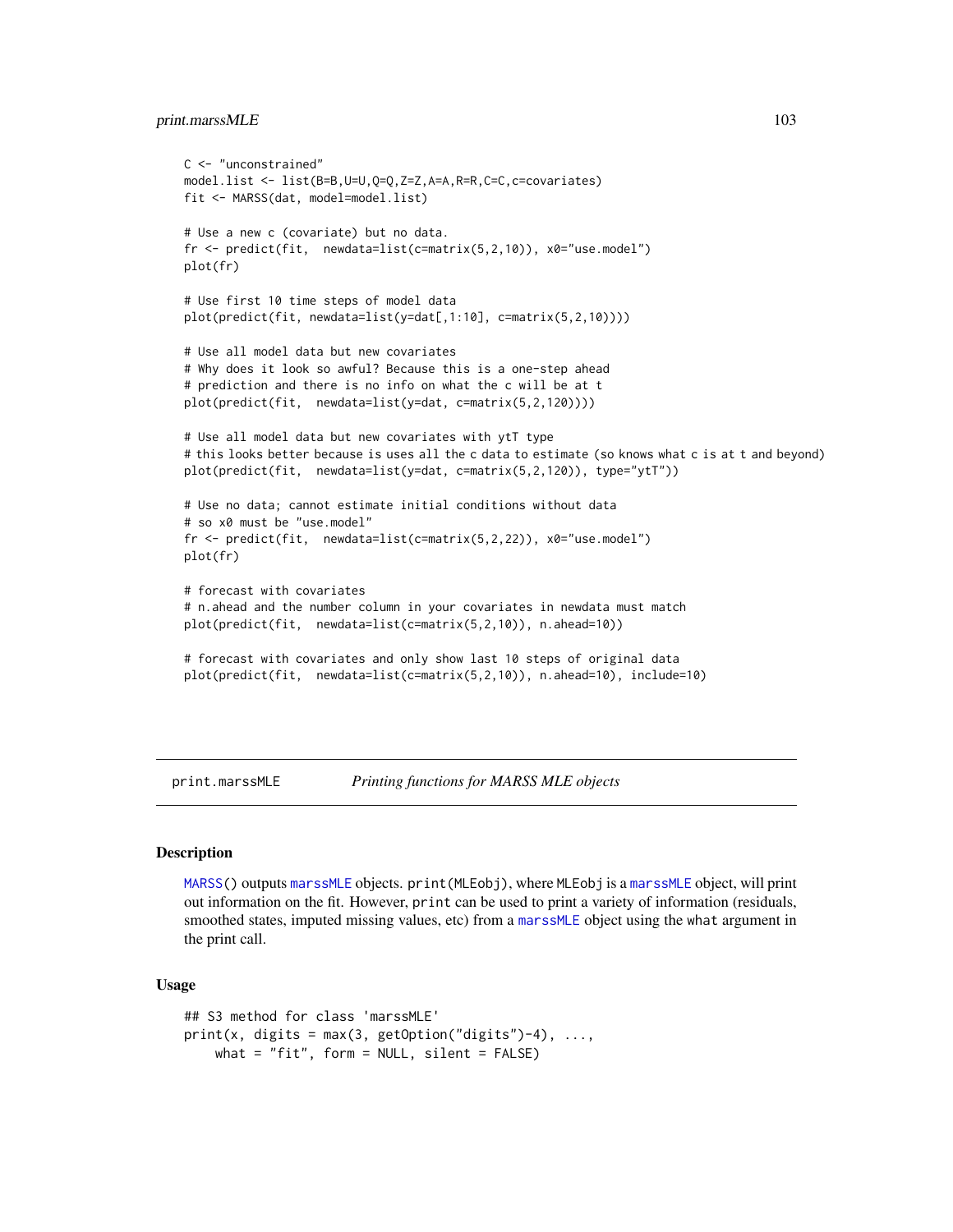# Arguments

| х      | A marssMLE object.                                                                                                                                                                                                                                                                                                                                                             |
|--------|--------------------------------------------------------------------------------------------------------------------------------------------------------------------------------------------------------------------------------------------------------------------------------------------------------------------------------------------------------------------------------|
| digits | Number of digits for printing.                                                                                                                                                                                                                                                                                                                                                 |
|        | Other arguments for print.                                                                                                                                                                                                                                                                                                                                                     |
| what   | What to print. Default is "fit". If you input what as a vector, print returns a list.<br>See examples.                                                                                                                                                                                                                                                                         |
|        | • "model" The model parameters with names for the estimated parameters.<br>The output is customized by the form of the model that was fit. This info is<br>in attr(x\$model,"form").                                                                                                                                                                                           |
|        | • "par" A list of only the estimated values in each matrix. Each model matrix<br>has it's own list element. Standard function: coef(x)                                                                                                                                                                                                                                         |
|        | • "start" or "inits" The values that the optimization algorithm was started at.<br>Note, x\$start shows this in form="marss" while print shows it in what-<br>ever form is in attr(x\$model,"form").                                                                                                                                                                           |
|        | • "paramvector" A vector of all the estimated values in each matrix. Standard<br>function: coef(x, type="vector"). See coef.                                                                                                                                                                                                                                                   |
|        | • "par.se","par.bias","par.lowCIs","par.upCIs" A vector the estimated param-<br>eter standard errors, parameter bias, lower and upper confidence intervals.<br>Standard function: MARSSparamCIs(x) See MARSSparamCIs.                                                                                                                                                          |
|        | • "xtT" or "states" The estimated states conditioned on all the data. x\$states                                                                                                                                                                                                                                                                                                |
|        | • "data" The data. This is in x\$model\$data                                                                                                                                                                                                                                                                                                                                   |
|        | . "logLik" The log-likelihood. Standard function: x\$logLik. See MARSSkf<br>for a discussion of the computation of the log-likelihood for MARSS mod-<br>els.                                                                                                                                                                                                                   |
|        | • "ytT" The expected value of the data conditioned on all the data. Returns<br>the data if present and the expected value if missing. This is in x \$ yt T (yt T<br>is analogous to xtT).                                                                                                                                                                                      |
|        | • "states.se" The state standard errors. x\$states.se                                                                                                                                                                                                                                                                                                                          |
|        | • "states.cis" Approximate confidence intervals for the states. See MARSSparamCIs.                                                                                                                                                                                                                                                                                             |
|        | • "model.residuals" The one-step ahead model residuals or innovations. $y_t$ –<br>$E[\mathbf{y}_t \mathbf{y}_1^{t-1}]$ , aka actual data at time t minus the expected value of the data<br>conditioned on the data from $t = 1$ to $t-1$ . Standard function: residuals(x, type="tt1")<br>See MARSS residuals for a discussion of residuals in the context of MARSS<br>models. |
|        | • "state.residuals" The smoothed state residuals. $x_t^T - E[x_t   x_{t-1}^T]$ , aka the<br>expected value of the states at time $t$ conditioned on all the data minus<br>the expected value of the states at time t conditioned on $x_{t-1}^T$ ]. Standard<br>function: residuals(x, type="tT") See MARSSresiduals.                                                           |
|        | • parameter name Returns the parameter matrix for that parameter with fixed<br>values at their fixed values and the estimated values at their estimated val-<br>ues. Standard function: coef(x, type="matrix")\$elem                                                                                                                                                           |
|        | • "kfs" The Kalman filter and smoother output. See MARSSkf for a description<br>of the output. The full kf output is not normally attached to the output from<br>a MARSS() call. This will run the filter/smoother if needed and return the                                                                                                                                    |

list invisibly. So assign the output as foo=print(x,what="kfs")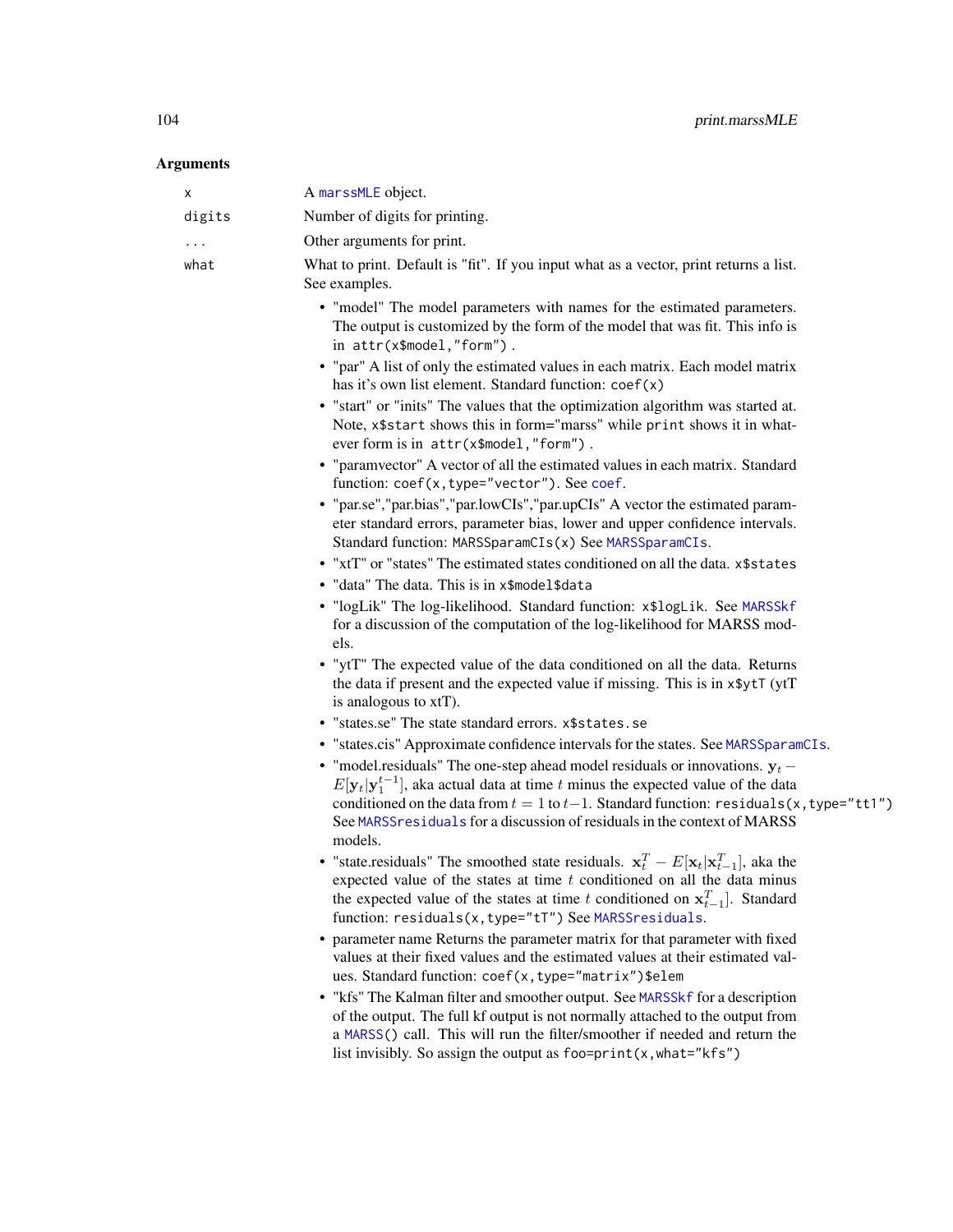|        | • "Ey" The expectations involving y conditioned on all the data. See MARSShatyt<br>for a discussion of these expectations. This output is not normally attached<br>to the output from a MARSS() call-except ytT which is the predicted value<br>of any missing y. The list is returned invisibly so assign the output as<br>$foo=print(x, what="Ev").$ |
|--------|--------------------------------------------------------------------------------------------------------------------------------------------------------------------------------------------------------------------------------------------------------------------------------------------------------------------------------------------------------|
| form   | By default, print uses the model form specified in the call to MARSS(). This<br>information is in attr(marssMLE\$model,"form"), however you can specify<br>a different form. form="marss" should always work since this is the model<br>form in which the model objects are stored (in marssMLE\$marss).                                               |
| silent | If TRUE, do not print just return the object. If print call is assigned, nothing will<br>be printed. See examples. If what="fit", there is always output printed.                                                                                                                                                                                      |

## Value

A print out of information. If you assign the print call to a value, then you can reference the output. See the examples.

### Author(s)

Eli Holmes, NOAA, Seattle, USA.

```
dat <- t(harborSeal)
dat \leq - dat[c(2, 11), ]MLEobj <- MARSS(dat)
print(MLEobj)
print(MLEobj, what="model")
print(MLEobj,what="par")
#silent doesn't mean silent unless the print output is assigned
print(MLEobj, what="paramvector", silent=TRUE)
tmp <- print(MLEobj, what="paramvector", silent=TRUE)
#silent means some info on what you are printing is shown whether
#or not the print output is assigned
print(MLEobj, what="paramvector", silent=FALSE)
tmp <- print(MLEobj, what="paramvector", silent=FALSE)
cis <- print(MLEobj, what="states.cis")
cis$up95CI
```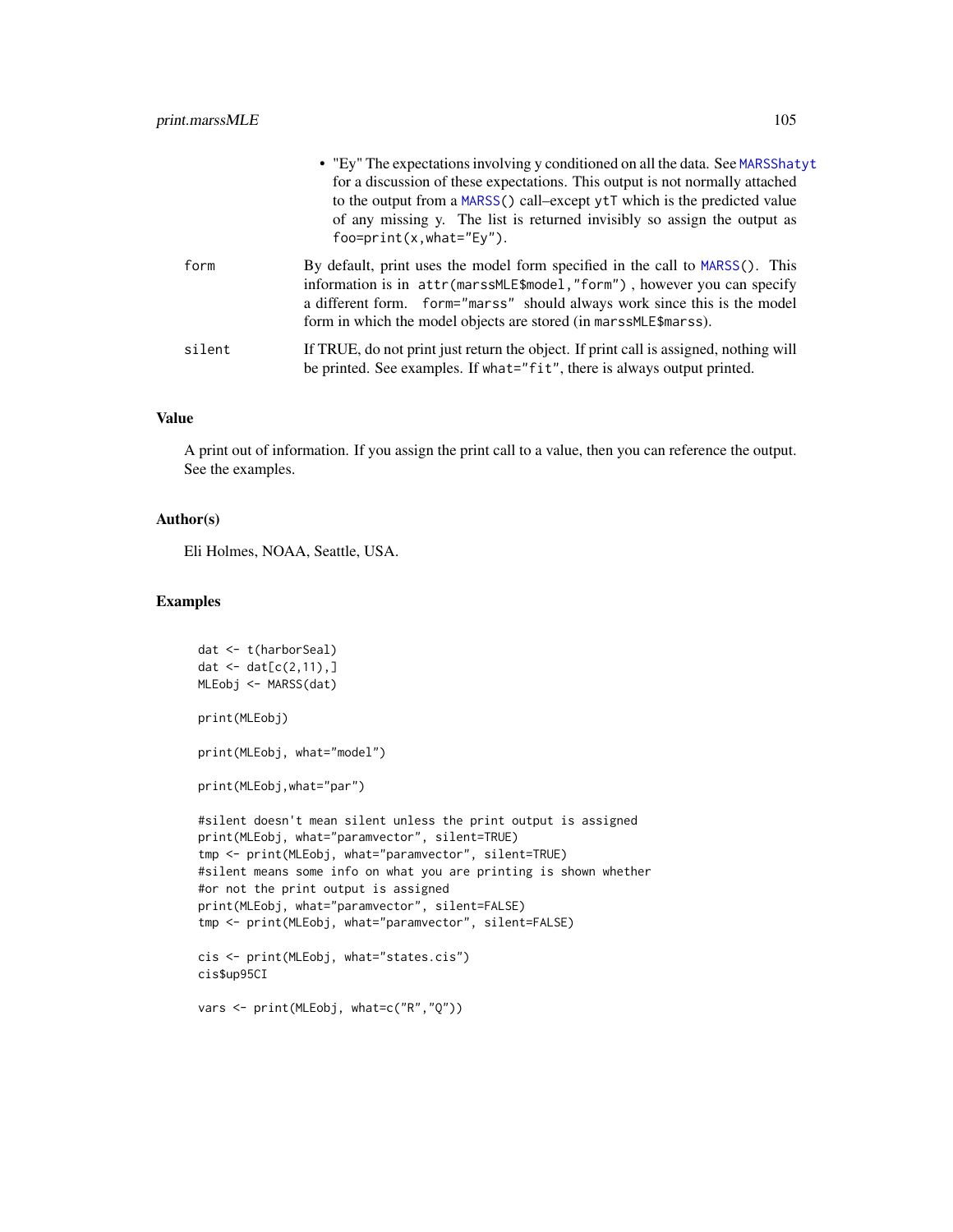#### **Description**

print(MODELobj), where MODELobj is a [marssMODEL](#page-62-0) object, will print out information on the model in short form (e.g. 'diagonal and equal').

summary(marssMODEL), where [marssMODEL](#page-62-0) is a marssMODEL object, will print out detailed information on each parameter matrix showing where the estimated values (and their names) occur.

## Usage

```
## S3 method for class 'marssMODEL'
print(x, \ldots)## S3 method for class 'marssMODEL'
summary(object, ..., silent = FALSE)
```
### Arguments

| $\mathsf{x}$            | A marssMODEL object.                |
|-------------------------|-------------------------------------|
| object                  | A marssMODEL object.                |
| $\cdot$ $\cdot$ $\cdot$ | Other arguments.                    |
| silent                  | TRUE/FALSE Whether to print output. |

### Value

print(marssMODEL) prints out of the structure of each parameter matrix in 'English' (e.g. 'diagonal and unequal') and returns invisibly the list. If you assign the print call to a value, then you can reference the output.

summary(marssMODEL) prints out of the structure of each parameter matrix in as list matrices showing where each estimated value occurs in each matrix and returns invisibly the list. The output can be verbose, especially if parameter matrices are time-varying. Pass in silent=TRUE and assign output (a list with each parameter matrix) to a variable. Then specific parameters can be looked at.

### Author(s)

Eli Holmes, NOAA, Seattle, USA.

```
dat <- t(harborSeal)
dat <- dat[c(2, 11), ]
fit <- MARSS(dat)
print(fit$model)
# this is identical to
print(fit, what = "model")
```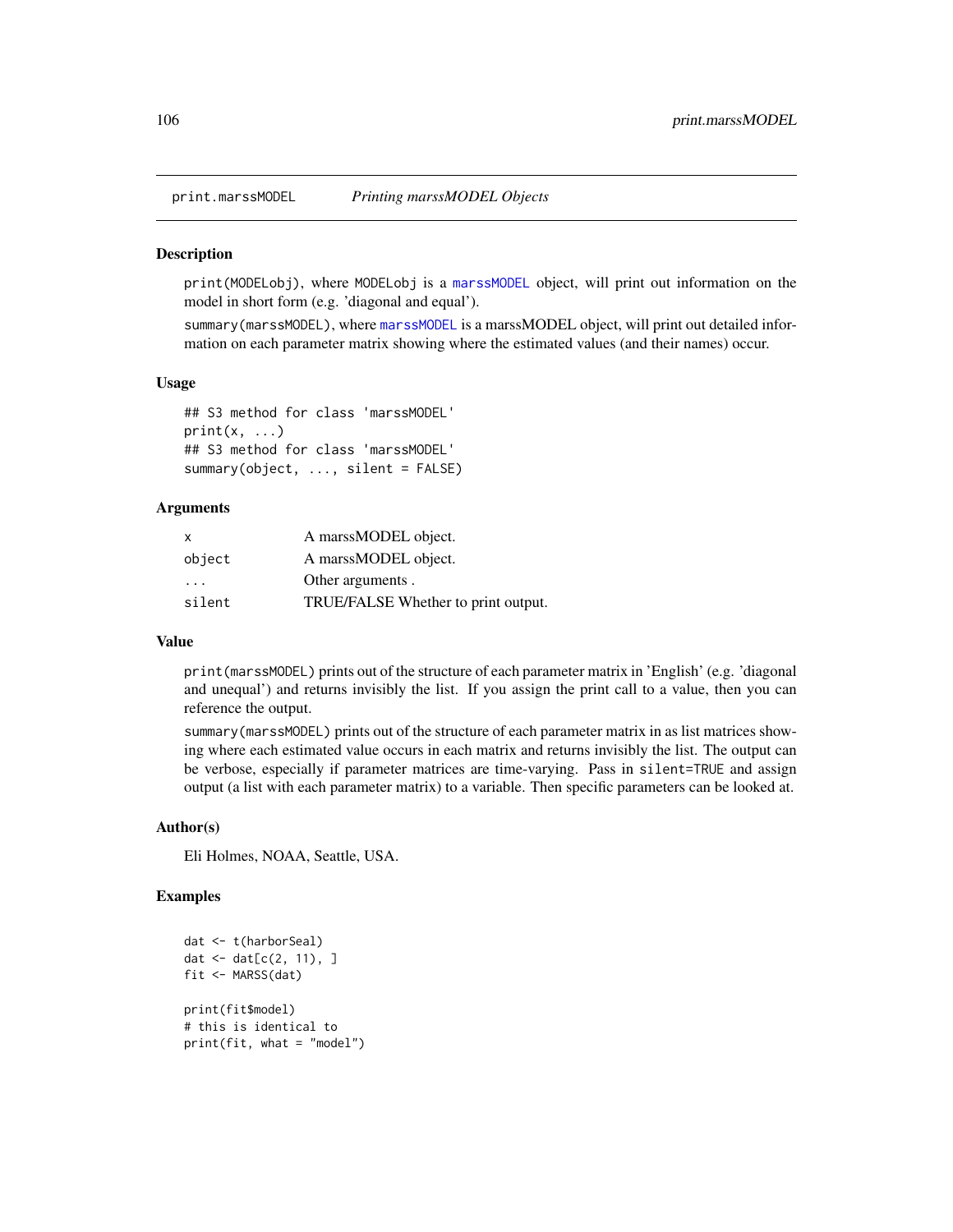<span id="page-106-0"></span>print.marssPredict *Printing function for MARSS Predict objects*

### Description

[MARSS\(](#page-26-0)) outputs [marssMLE](#page-61-0) objects. predict(object), where object is [marssMLE](#page-61-0) object, will return the predictions of  $y_t$  or the smoothed value of  $x_t$  for h steps past the end of the model data. predict(object) returns a [marssPredict](#page-68-0) object which can be passed to print.marssPredict() for automatic printing.

## Usage

```
## S3 method for class 'marssPredict'
print(x, \ldots)
```
### Arguments

|                         | A marssPredict object.               |
|-------------------------|--------------------------------------|
| $\cdot$ $\cdot$ $\cdot$ | Other arguments for print. Not used. |

### Value

A print out of the predictions as a data frame.

### Author(s)

Eli Holmes, NOAA, Seattle, USA.

```
dat <- t(harborSealWA)
dat <- dat[2:4,] #remove the year row
fit <- MARSS(dat, model=list(R="diagonal and equal"))
# 2 steps ahead forecast
predict(fit, type="ytT", n.ahead=2)
```

```
# smoothed x estimates with intervals
predict(fit, type="xtT")
```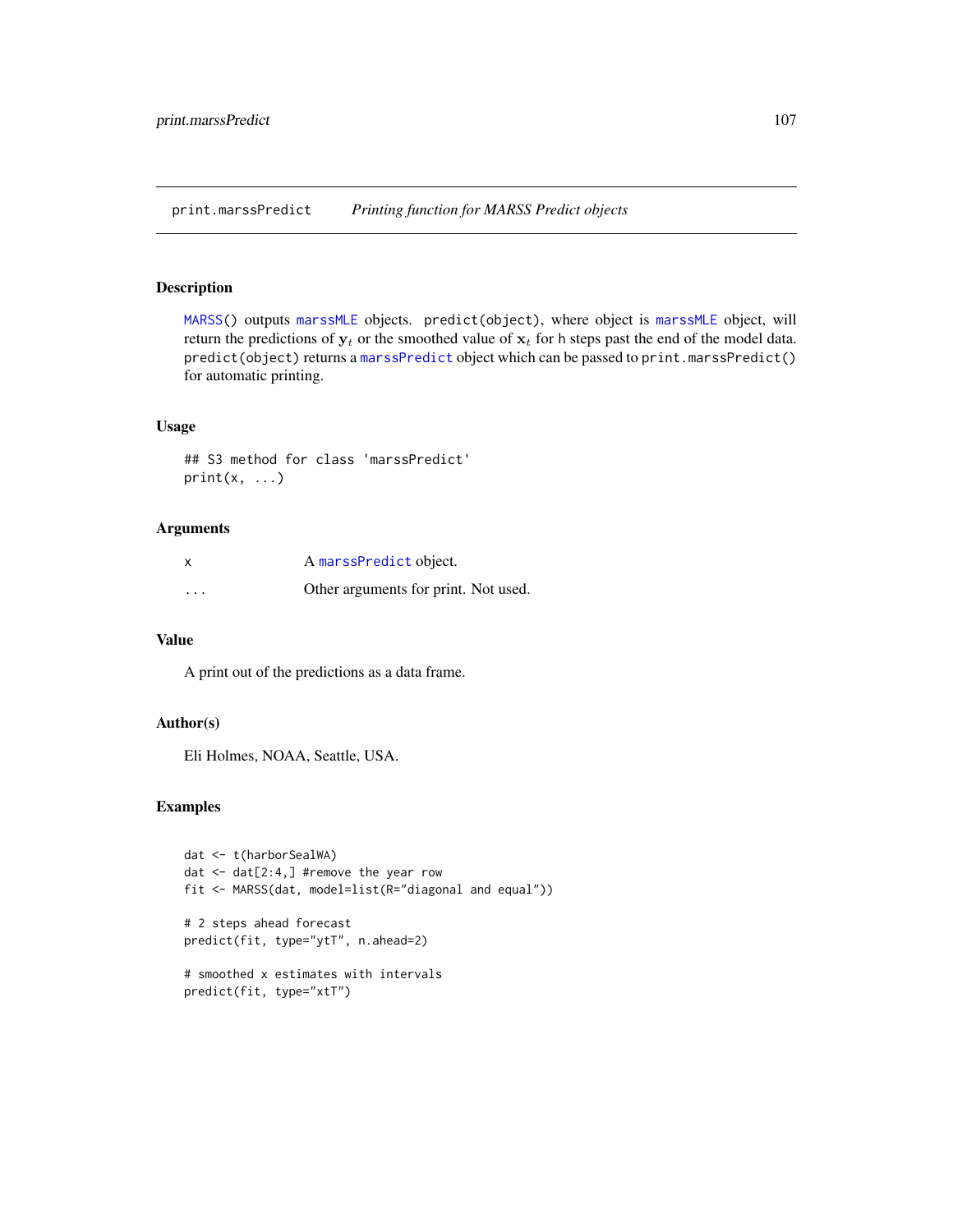<span id="page-107-0"></span>

#### Description

residuals.marssMLE returns a data frame with fitted values, residuals, residual standard deviation (sigma), and standardized residuals. A residual is the difference between the "value" of the model  $(y)$  or state  $(x)$  and the fitted value. At time t (in the returned data frame), the model residuals are for time t. For the the state residuals, the residual is for the transition from t to  $t + 1$  following the convention in Harvey, Koopman and Penzer (1998). For the the state innovation residuals, this means that state.residual [,t] is for the transition from t to  $t + 1$  and is conditioned on data 1 to t while model.residual[,t] is is conditioned on data 1 to  $t - 1$ . State innovation residuals are not normally used while state smoothation residuals are used in trend outlier analysis. If warnings are reported, use attr(residuals(fit),"msg") to retrieve the messages.

Because the state residuals is for the transition from t to  $t + 1$ , this means that the state residual . resids[t] is value[t-1] minus . fitted[t-1] in the outputted data frame.

### Usage

```
## S3 method for class 'marssMLE'
residuals(object, ...,
           type=c("tt1", "tT", "tt"),
           standardization=c("Cholesky", "marginal", "Block.Cholesky"),
           form=attr(object[["model"]], "form")[1],
           clean=TRUE)
```
### Arguments

| type | tt1 means innovations residuals. The fitted values are computed conditioned on      |
|------|-------------------------------------------------------------------------------------|
|      | the data up to $t-1$ . See fitted with type="ytt1" or type="xtt1". tT means         |
|      | smoothation residuals. the fitted values are computed conditioned on all the        |
|      | data. See fitted with type="ytT" or type="xtT". tt means contemporaneous            |
|      | residuals. The fitted values are computed conditioned on the data up to t. In       |
|      | MARSS functions, estimates at time t conditioned on data 1 to T are denoted         |
|      | tT, conditioned on the data from $t = 1$ to $t - 1$ are denoted tt1 and conditioned |
|      | on data 1 to t are tt.                                                              |
|      |                                                                                     |

standardization

object a [marssMLE](#page-61-0) object

"Cholesky" means it is standardized by the lower triangle of the Cholesky transformation of the full variance-covariance matrix of the model and state residuals. "marginal" means that the residual is standardized by its standard deviation, i.e. the square root of the value on the diagonal of the variance-covariance matrix of the model and state residuals. "Block.Cholesky" means the model or state residuals are standardized by the lower triangle of the Cholesky transformation of only their variance-covariance matrix (not the joint model and state variancecovariance matrix).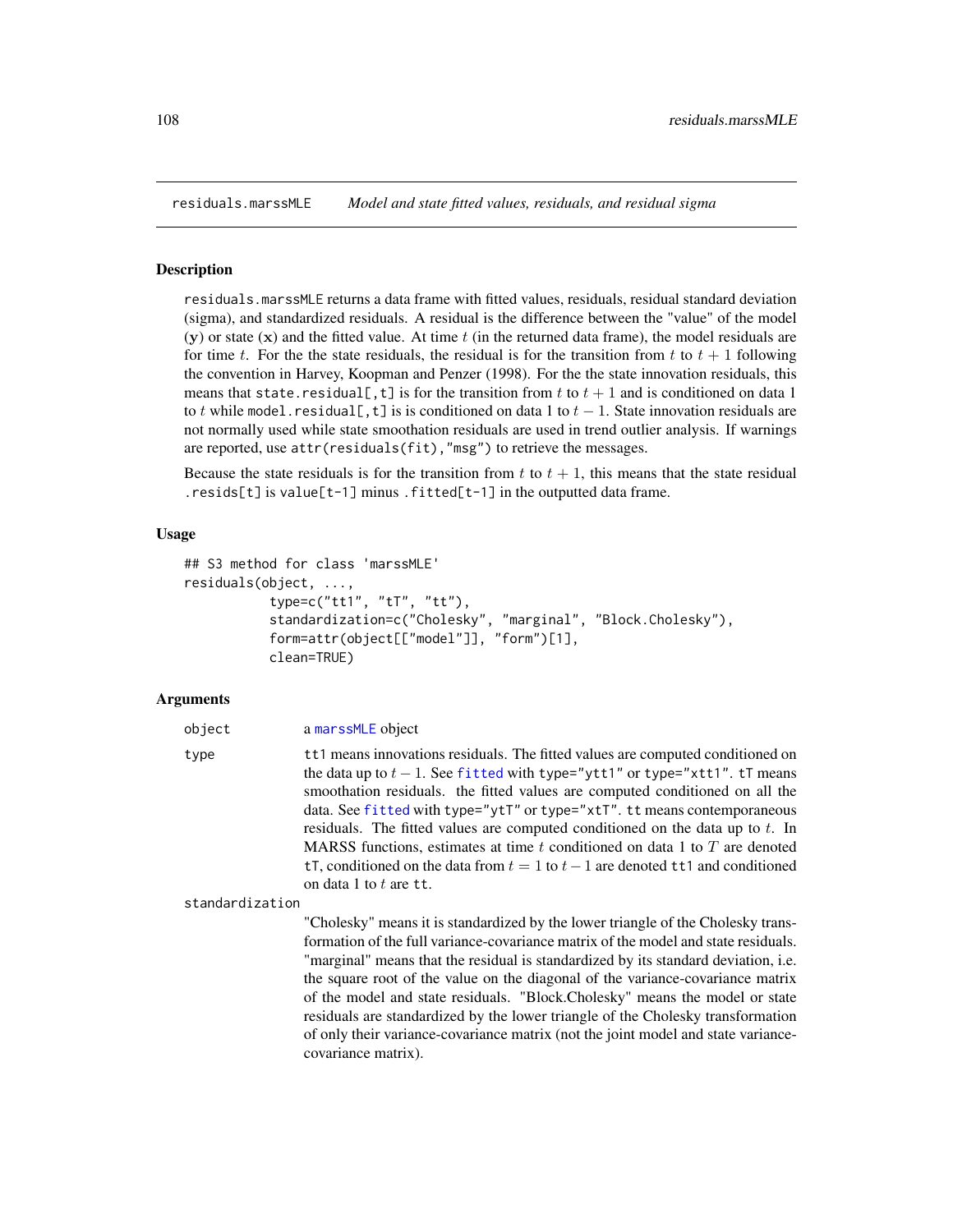<span id="page-108-0"></span>

| form    | For developers. Can be ignored. If you want the function to use a different<br>function than residuals_form. This might be useful if you manually specified<br>a DFA model and want to use residuals dela for rotating.                                                                                           |
|---------|-------------------------------------------------------------------------------------------------------------------------------------------------------------------------------------------------------------------------------------------------------------------------------------------------------------------|
| clean   | Can be ignored. For type="tt1", state residuals are not used for residuals<br>analysis and for type="tt", they don't exist (all NA). They are used only for<br>smoothation residuals, type=" $tT$ ". For type=" $tT$ " and type=" $tT$ ", the data<br>frame is cleaned by removing name=="state" when clean=TRUE. |
| $\cdot$ | Not used.                                                                                                                                                                                                                                                                                                         |

#### Details

See [MARSSresiduals](#page-69-0) for a discussion of the residuals calculations for MARSS models.

#### value and .fitted

See the discussion below on the meaning of these for y associated residuals (model residuals) or  $x$ associated residuals (state residuals).

#### model residuals

The model residuals are in the data frame with name=="model".

The model residuals are the familiar type of residuals, they are the difference between the data at time  $t$  and the predicted value at time  $t$ , labeled . fitted in the data frame. For the model residuals, the "value"" is the data (or NA if data are missing). If type=" $tT$ ", the predicted value is the expected value of y conditioned on all the data, i.e. is computed using the smoothed estimated of x at time t (xtT). If type="tt1", the predicted value is the expected value of y conditioned on the data up to time  $t - 1$ , i.e. is computed using the estimate of x at time t conditioned on the data up to time  $t - 1$  (xtt1). These are known as the one-step-ahead predictions and the residuals are known as the innovations.

The standard errors help visualize how well the model fits to the data. See [fitted](#page-11-0) for a discussion of the calculation of the model predictions for the observations. The standardized smoothation residuals can be used for outlier detection. See the references in [MARSSresiduals](#page-69-0) and the chapter on shock detection in the MARSS User Guide.

# state residuals

The state residuals are in the data frame with name=="state".

If you want the expected value of the states and an estimate of their standard errors (for confidence intervals), then residuals() is not what you want to use. You want to use [tsSmooth\(](#page-113-0)...,type="xtT") to return the smoothed estimate of the state or you can find the states in the states element of the [marssMLE](#page-61-0) object returned by a MARSS() call. For the one-step-ahead state estimates, use [tsSmooth\(](#page-113-0)...,type="xtt1").

The state residuals are only for state-space models. At time  $t$ , the state residuals are the difference between the state estimate at time  $t + 1$  and the predicted value of the state at time  $t + 1$  given the estimate of the state at time  $t$ . For smoothation state residuals, this is

$$
\hat{\mathbf{w}}_{t+1} = \mathbf{x}_{t+1}^T - \mathbf{B}\mathbf{x}_t^T - \mathbf{u} - \mathbf{C}\mathbf{c}_{t+1}
$$

For "tt1" state residuals, this is

$$
\hat{\mathbf{w}}_{t+1} = \mathbf{x}_{t+1}^{t+1} - \mathbf{B}\mathbf{x}_t^t - \mathbf{u} - \mathbf{C}\mathbf{c}_{t+1}
$$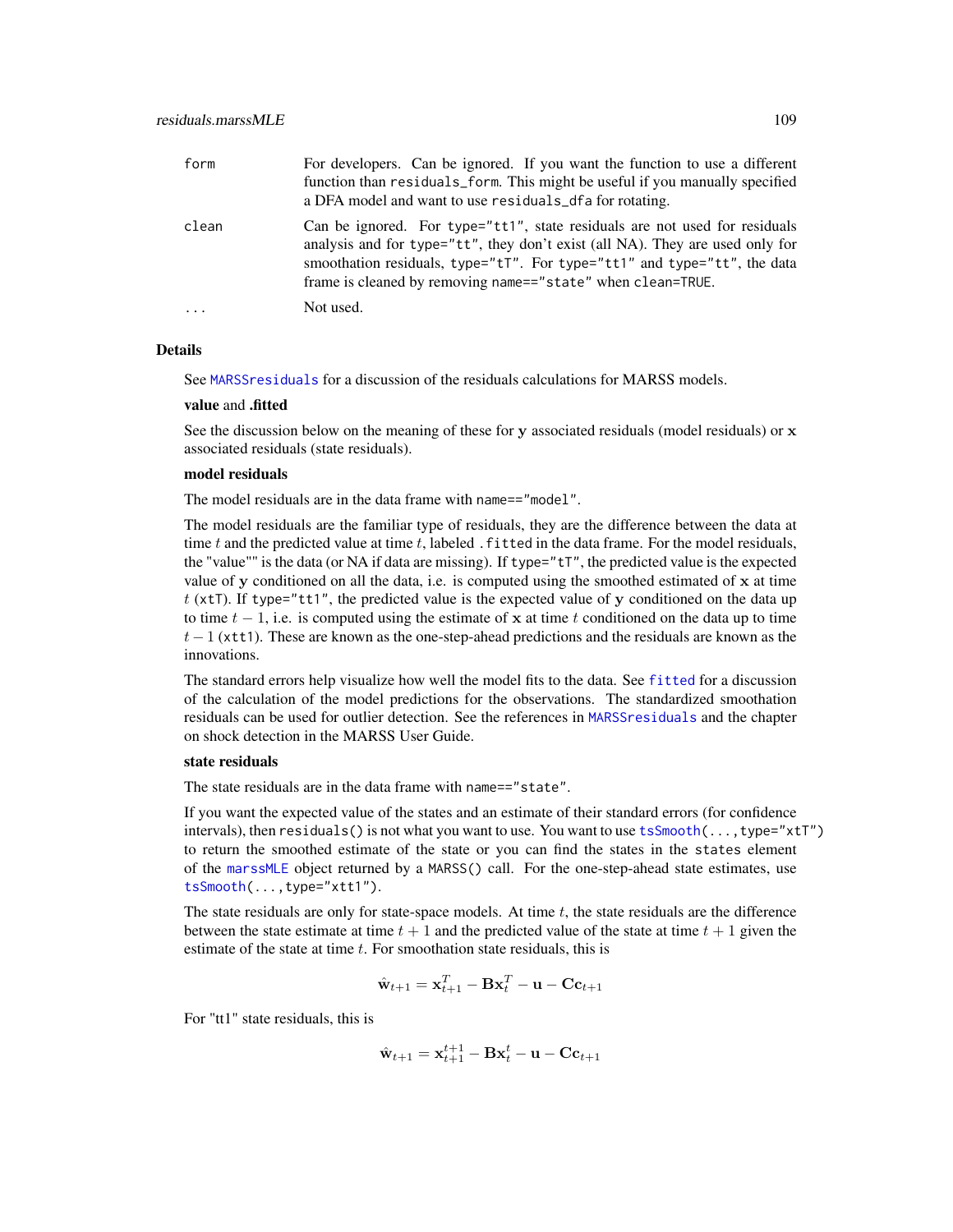. Note the t indexing is offset. The state residual at time t is the estimate at time t+1 minus the fitted value at t+1.

Smoothation state residuals are used for outlier detection or shock detection in the state process. See [MARSSresiduals](#page-69-0) and read the references cited. Note that the state residual at time T (the last time step) is NA since this would be the transition from T to  $T + 1$  (past the end of the data).

Note, because the state residuals are for the transition from t to  $t+1$ , this means that in the outputted data frame, the state residual .resids[t] is value[t-1] minus .fitted[t-1].

#### Value

A data frame with the following columns:

| type        | $tT$ , ttl or tt                                                                                                                                                    |
|-------------|---------------------------------------------------------------------------------------------------------------------------------------------------------------------|
| .rownames   | The names of the observation rows or the state rows.                                                                                                                |
| name        | model or state                                                                                                                                                      |
| t           | time step                                                                                                                                                           |
| value       | The data value if name equals "model" or the $x$ estimate if name equals "state" at<br>time t. See details.                                                         |
| .fitted     | Model predicted values of observations or states at time t. See details.                                                                                            |
| .resids     | Model or states residuals. See details.                                                                                                                             |
| .sigma      | The standard error of the model or state residuals. Intervals for the residuals can<br>be constructed from . sigma using qnorm(alpha/2) $\star$ . sigma + . fitted. |
| .std.resids | Standardized residuals. See MARSS residuals for a discussion of residual stan-<br>dardization.                                                                      |

#### References

Holmes, E. E. 2014. Computation of standardized residuals for (MARSS) models. Technical Report. arXiv:1411.0045.

See also the discussion and references in [MARSSresiduals.tT](#page-73-0), [MARSSresiduals.tt1](#page-82-0) and [MARSSresiduals.tt](#page-79-0).

## Examples

```
dat <- t(harborSeal)
dat \leq - dat[c(2, 11, 12), ]fit <- MARSS(dat, model = list(Z = factor(c("WA", "OR", "OR"))))
library(ggplot2)
theme_set(theme_bw())
# Show the standard residuals diagnostic plots for state-space models
autoplot(fit, plot.type="residuals")
# Plot the residuals object; show both for y and x
d <- residuals(fit, type="tt1")
autoplot(d)
```
<span id="page-109-0"></span>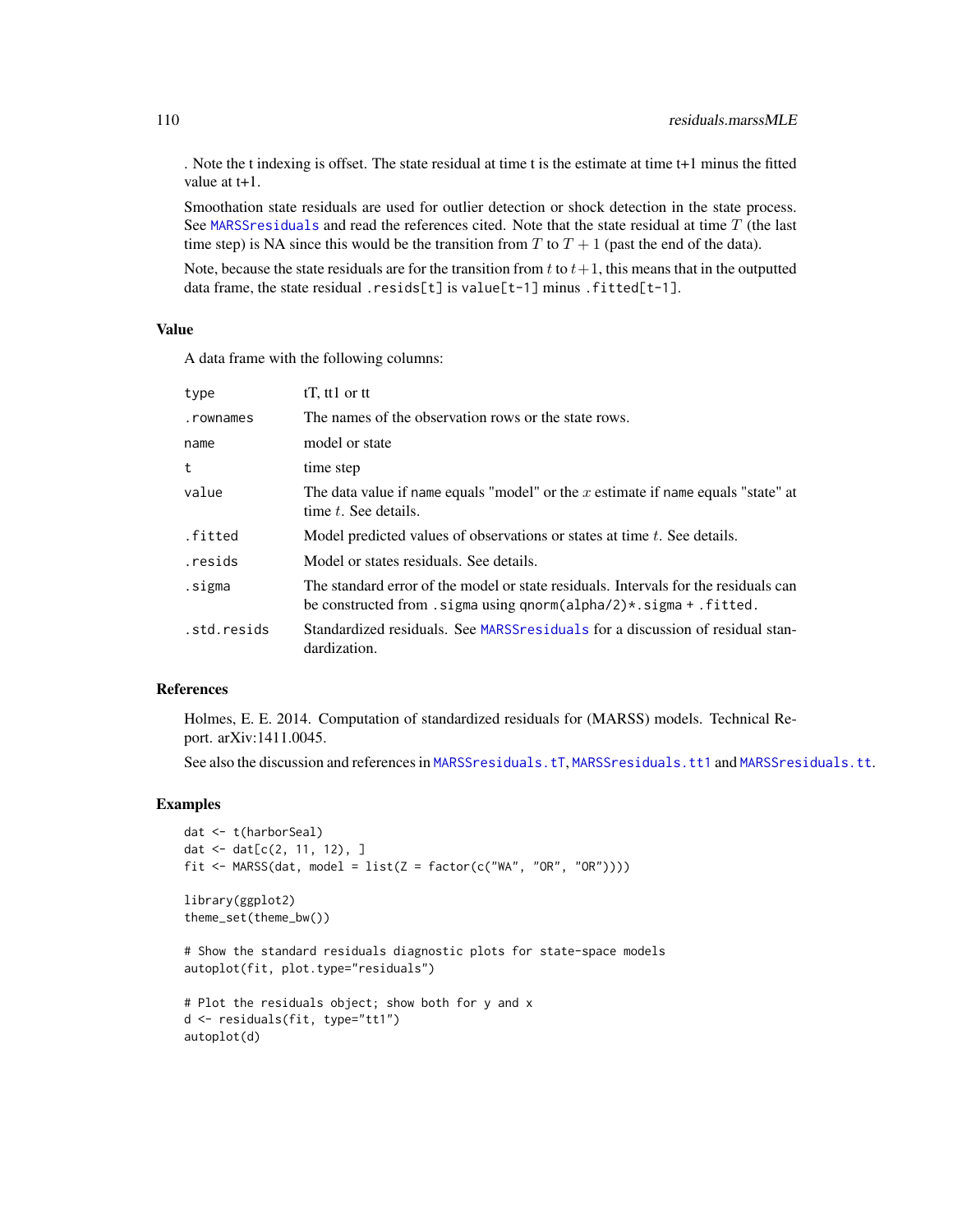```
# Manually make a plot of the model residuals (innovations) with intervals
d <- residuals(fit, type="tt1")
d$.conf.low <- d$.fitted+qnorm(0.05/2)*d$.sigma
d$.conf.up <- d$.fitted-qnorm(0.05/2)*d$.sigma
ggplot(data = d) +geom_line(aes(t, .fitted)) +
 geom_point(aes(t, value), na.rm=TRUE) +
 geom_ribbon(aes(x = t, ymin = .conf.low, ymax = .conf.up), linetype = 2, alpha = 0.1) +
 ggtitle("Model residuals (innovations)") +
 xlab("Time Step") + ylab("Count") +
 facet_grid(~.rownames)
# NOTE state residuals are for t to t+1 while the value and fitted columns
# are for t. So (value-fitted)[t] matches .resids[t+1] NOT .resids[t]
# This is only for state residuals. For model residuals, the time-indexing matches.
d <- residuals(fit, type="tT")
d <- subset(d, name=="state")
# note t in col 1 matches t+1 in col 2
head(cbind(.resids=d$.resids, valminusfitted=d$value-d$.fitted))
# Make a plot of the smoothation residuals
d <- residuals(fit, type="tT")
ggplot(data = d) +geom_point(aes(t, value-.fitted), na.rm=TRUE) +
 facet_grid(~.rownames+name) +
 ggtitle("Smoothation residuals (state and model)") +
 xlab("Time Step") + ylab("Count")
# Make a plot of xtT versus prediction of xt from xtT[t-1]
# This is NOT the estimate of the smoothed states with CIs. Use tsSmooth() for that.
ggplot(data = subset(d, name=="state")) +geom_point(aes(t, value), na.rm=TRUE) +
 geom\_line(aes(x = t, .fitted), color='blue") +facet_grid(~.rownames) +
 xlab("Time Step") + ylab("Count") +
 ggtitle("xtT (points) and prediction (line)")
# Make a plot of y versus prediction of yt from xtT[t]
# Why doesn't the OR line go through the points?
# Because there is only one OR state line and it needs to go through
# both sets of OR data.
ggplot(data = subset(d, name=="model")) +
 geom_point(aes(t, value), na.rm=TRUE) +
 geom\_line(aes(x = t, .fitted), color='blue") +facet_grid(~.rownames) +
 xlab("Time Step") + ylab("Count") +
 ggtitle("data (points) and prediction (line)")
```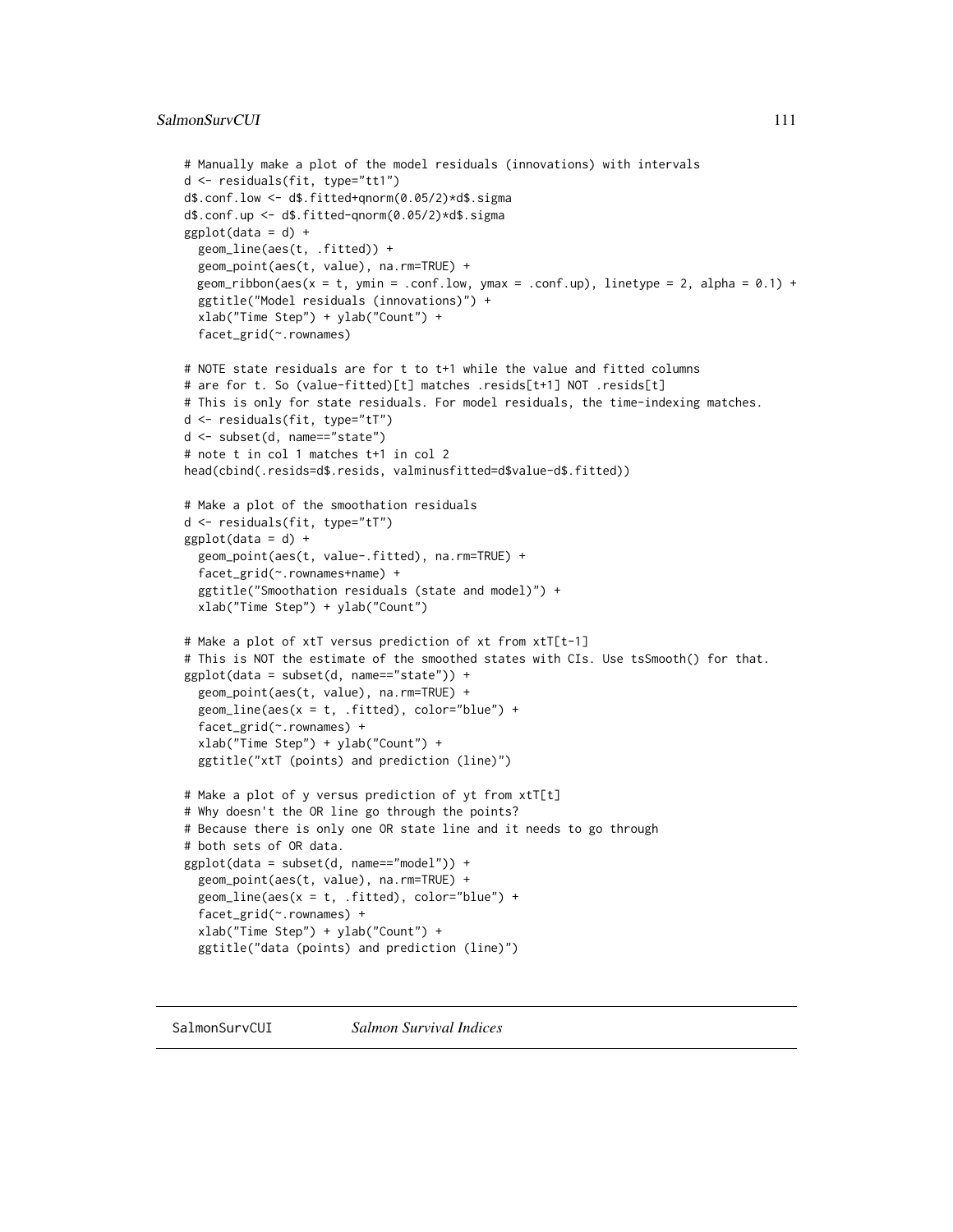#### <span id="page-111-0"></span>Description

Example data set for use in MARSS vignettes for the DLM chapter in the [MARSS-package](#page-2-0) [User](https://cran.r-project.org/package=MARSS/vignettes/UserGuide.pdf) [Guide.](https://cran.r-project.org/package=MARSS/vignettes/UserGuide.pdf) This is a 42-year time-series of the logit of juvenile salmon survival along with an index of April coastal upwelling. See the source for details.

# Usage

data(SalmonSurvCUI)

# Format

The data are provided as a matrix with time running down the rows. Column 1 is year, column 2 is the logit of the proportion of juveniles that survive to adulthood, column 3 is an index of the April coastal upwelling index.

#### Source

Scheuerell, Mark D., and John G. Williams. "Forecasting climate-induced changes in the survival of Snake River spring/summer Chinook salmon (Oncorhynchus tshawytscha)." Fisheries Oceanography 14.6 (2005): 448-457.

#### Examples

str(SalmonSurvCUI)

| tidy.marssMLE | Return estimated parameters with summary information |
|---------------|------------------------------------------------------|
|               |                                                      |

#### Description

tidy.marssMLE returns the parameter estimates and their confidence intervals.

The tidy function is designed to work with the broom package and you will need to load that package if you want to call tidy(fit) instead of tidy.marssMLE(fit).

# Usage

```
tidy.marssMLE(x, conf.int = TRUE, conf.level = 0.95, ...)
```
#### Arguments

| X.         | a marssMLE object                                                                                                                         |
|------------|-------------------------------------------------------------------------------------------------------------------------------------------|
| conf.int   | Whether to compute confidence and prediction intervals on the estimates.                                                                  |
| conf.level | Confidence level. alpha=1-conf.level                                                                                                      |
| $\ddots$ . | Optional arguments. If conf. int=TRUE, then arguments to specify how CIs are<br>computed can be passed in. See details and MARSSparamCIs. |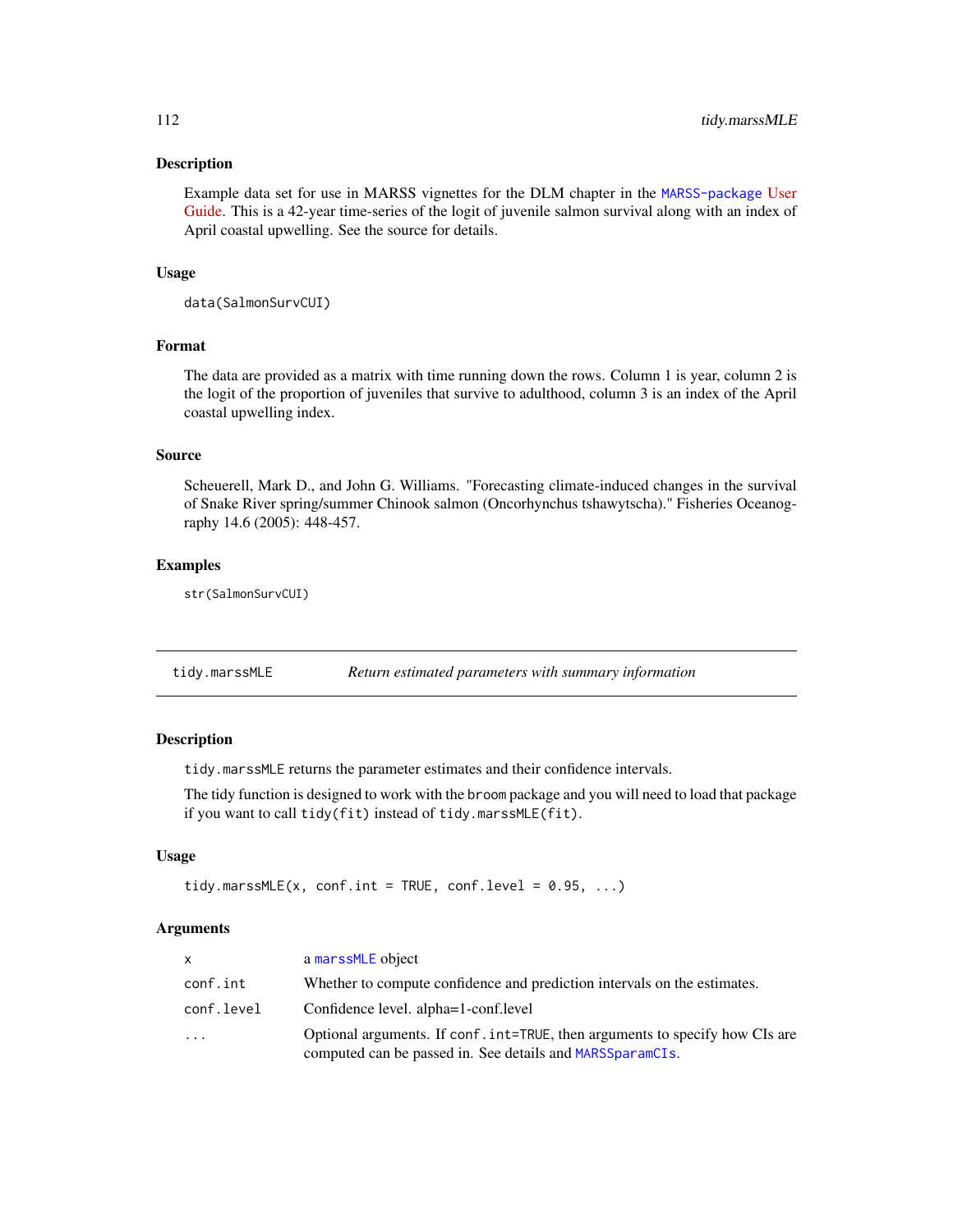# <span id="page-112-0"></span>Details

tidy.marssMLE() assembles information available via the [print\(](#page-102-0)) and [coef\(](#page-6-0)) functions into a data frame that summarizes the estimates. If conf. int=TRUE, [MARSSparamCIs\(](#page-67-0)) will be run to add confidence intervals to the model object if these are not already added. The default CIs are calculated using a analytically computed Hessian matrix. This can be changed by passing in optional arguments for [MARSSparamCIs\(](#page-67-0)).

# Value

A data frame with estimates, sample standard errors, and confidence intervals.

# Examples

```
dat <- t(harborSeal)
dat <- dat[c(2, 11, 12), ]
fit <- MARSS(dat)
# A data frame of the estimated parameters
tidy.marssMLE(fit)
# If broom is used
library(broom)
tidy(fit)
```
toLatex.marssMODEL *Create a LaTeX Version of the Model*

### Description

Creates LaTex and a PDF (if LaTeX compiler available) using the tools in the Hmisc package. The files are saved in the working directory.

#### Usage

```
## S3 method for class 'marssMODEL'
toLatex(object, ..., file = NULL, digits = 2, greek = TRUE, orientation = "landscape",
math.sty = "amsmath", output = c("pdf", "tex"), replace = TRUE, simplify = TRUE)
## S3 method for class 'marssMLE'
toLatex(object, ..., file = NULL, digits = 2, greek = TRUE, orientation = "landscape",
math.sty = "amsmath", output = c("pdf", "tex"), replace = TRUE, simplify = TRUE)
```
#### Arguments

| object   | A marssMODEL or marssMLE object. |
|----------|----------------------------------|
| $\cdots$ | Other arguments. Not used.       |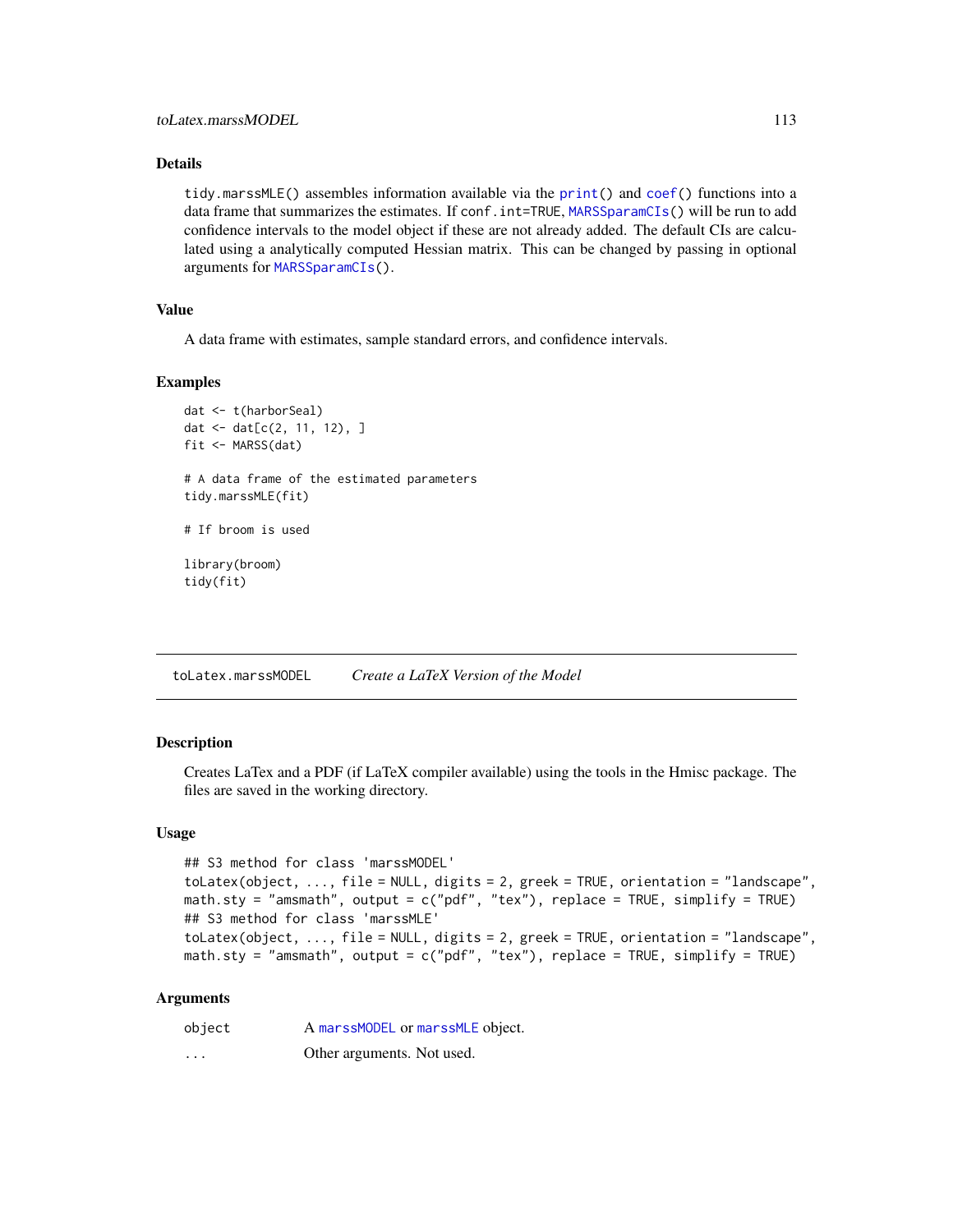<span id="page-113-1"></span>

| file        | Name of file to save to. Optional.                                                                            |  |
|-------------|---------------------------------------------------------------------------------------------------------------|--|
| digits      | Number of digits to display for numerical values (if real).                                                   |  |
| greek       | Use greek symbols.                                                                                            |  |
| orientation | Orientation to use. landscape or portrait.                                                                    |  |
| math.stv    | LaTeX math styling to use.                                                                                    |  |
| output      | pdf or tex. If blank, both are output.                                                                        |  |
| replace     | Replace existing file if present.                                                                             |  |
| simplify    | If TRUE, then if $B$ or $Z$ are identity, they do not appear. Any zero-ed out<br>elements also do not appear. |  |

# Value

A LaTeX and or PDF file of the model.

#### Author(s)

Eli Holmes, NOAA, Seattle, USA.

#### Examples

```
# Example with linear constraints
dat <- t(harborSeal)
dat \leq dat[c(2:4), ]Z1 <- matrix(list("1*z1+-1*z2",0,"z2","2*z1","z1",0),3,2)
A1 <- matrix(list("a1",0,0),3,1)
MLEobj <- MARSS(dat, model=list(Z=Z1, A=A1, Q=diag(0.01,2)))
## Not run:
 toLatex(MLEobj)
 toLatex(MLEobj$model)
## End(Not run)
```
<span id="page-113-0"></span>tsSmooth.marssMLE *Smoothed and filtered x and y time series*

# Description

tsSmooth.marssMLE returns the estimated state and observations conditioned on the data. This function will return either the smoothed values (conditioned on all the data) or the filtered values (conditioned on data 1 to t or  $t-1$ ). This is output from the Kalman filter and smoother MARSSk f() for the x and from the corresponding function [MARSShatyt\(](#page-45-0)) for the y.

These are the expected value of the full right side of the MARSS equations with the error terms (expected value of  $X_t$  and  $Y_t$ ). Conditioning on data  $t = 1$  to  $t - 1$  (one-step ahead), t (contemporaneous), or  $T$  (smoothed) is provided. This is in contrast to [fitted\(](#page-11-0)) which returns the expected value of the right side without the error term, aka model predictions.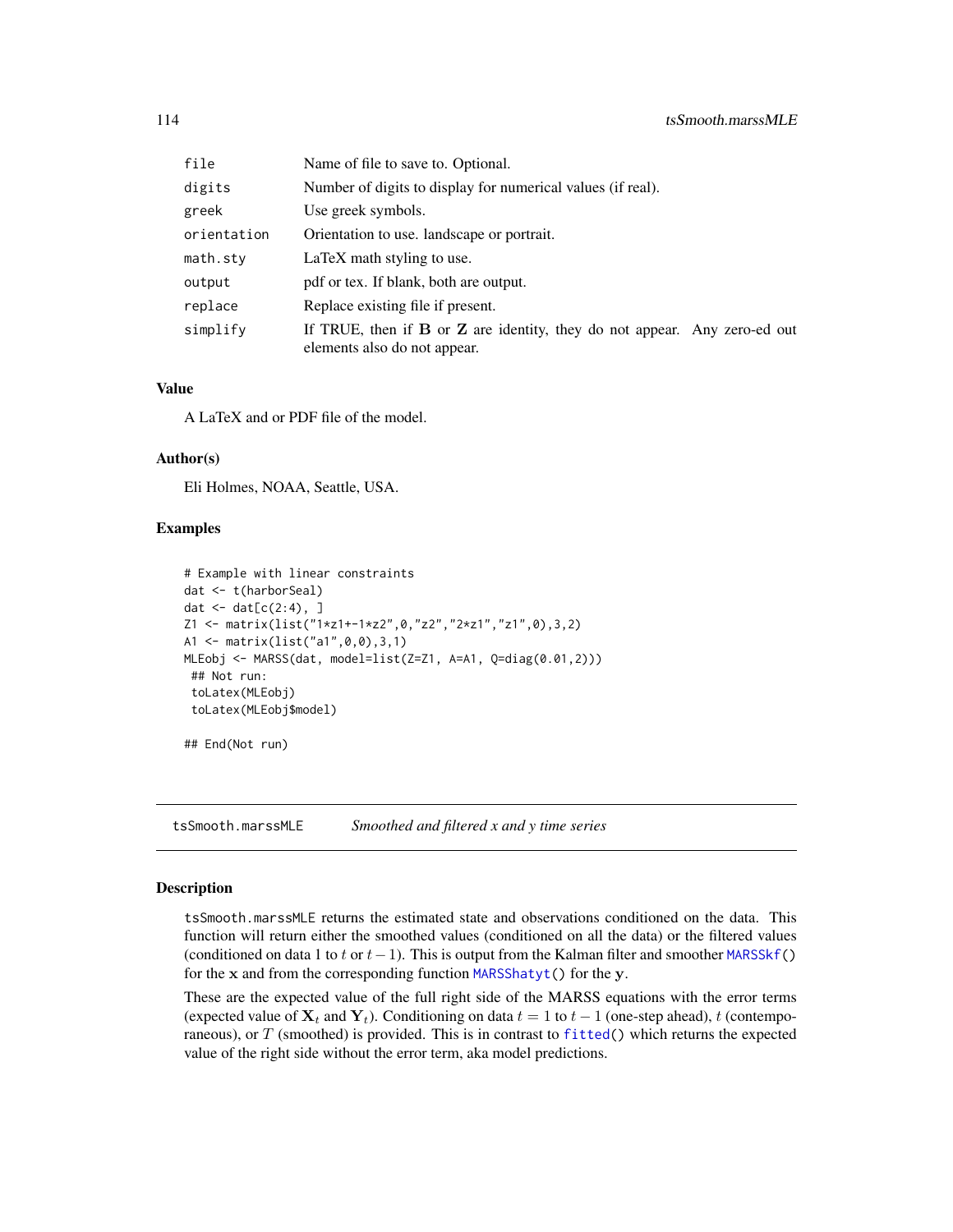<span id="page-114-0"></span>In the state-space literature, the y "estimates" would normally refer to the expected value of the right-side of the y equation without the error term (i.e. the expected value of  $\mathbf{Z}\mathbf{X}_t + \mathbf{a} + \mathbf{D}\mathbf{d}_t$ ). That is provided in [fitted\(](#page-11-0)). tsSmooth.marssMLE() provides the expected value with the error terms conditioned on the data from 1 to  $t - 1$ ,  $t$ , or T. These estimates are used to estimate missing values in the data. If y is multivariate, some y are missing at time t and some not, and  $\bf{R}$  is nondiagonal, then the expected value of  $y_t$  from the right-side of the y without the error terms would be incorrect because it would not take into account the information in the observed data at time  $t$  on the missing data at time t (except as it influences  $x_t$ ).

Note, if there are no missing values, the expected value of  $v_t$  (with error terms) conditioned on the data from 1 to t or T is simply  $y_t$ . The expectation is only useful when there are missing values for which an estimate is needed. The expectation of the y with the error terms is used in the EM algorithm for the general missing values case and the base function is [MARSShatyt\(](#page-45-0)).

#### Usage

```
## S3 method for class 'marssMLE'
tsSmooth(object,
   type = c("xtT", "xtt", "xtt1", "ytT", "ytt", "ytt1"),
   interval = c("none", "confidence", "prediction"),
   level = 0.95, fun.kf = c("MARSSkfas", "MARSSkfss"), ...
```
#### Arguments

| object     | A marssMLE object.                                                                                                                                                                                                                                                                                                                                                                                                                                                                               |
|------------|--------------------------------------------------------------------------------------------------------------------------------------------------------------------------------------------------------------------------------------------------------------------------------------------------------------------------------------------------------------------------------------------------------------------------------------------------------------------------------------------------|
| type       | Type of estimates to return. Smoothed states $(x \tau)$ , one-step-ahead states $(x \tau)$ ,<br>contemporaneous states (xtt), the model ytT $(Z \times tT + A + D d(t))$ , the model<br>ytt $(Z \times t + A + D d(t))$ , the model ytt1 $(Z \times t + A + D d(t))$ , the expected<br>value of $Y_t$ conditioned on data 1 to $t-1$ (ytt1), the expected value of $Y_t$<br>conditioned on data 1 to t (ytt), or the expected value of $Y_t$ conditioned on<br>data 1 to $T$ (ytT). See details. |
| interval   | If interval="confidence", then the standard error and confidence intervals<br>are returned. There are no prediction intervals for estimated states and observa-<br>tions except for ytT (which is a unusual case.) If you are looking for prediction<br>intervals, then you want fitted() or predict.marssMLE().                                                                                                                                                                                 |
| level      | Confidence level. alpha=1-level                                                                                                                                                                                                                                                                                                                                                                                                                                                                  |
| fun.kf     | By default, tsSmooth() will use the Kalman filter/smoother function in object \$fun.kf<br>(either MARSSkfas() or MARSSkfss()). You can pass in fun. kf to force a par-<br>ticular Kalman filter/smoother function to be used.                                                                                                                                                                                                                                                                    |
| $\ddots$ . | Optional arguments. If form="dfa", rotate=TRUE can be passed in to rotate the<br>trends (only trends not the $Z$ matrix).                                                                                                                                                                                                                                                                                                                                                                        |

#### Details

Below, X and Y refers to the random variable and x and y refer to a specific realization from this random variable.

## state estimates (x)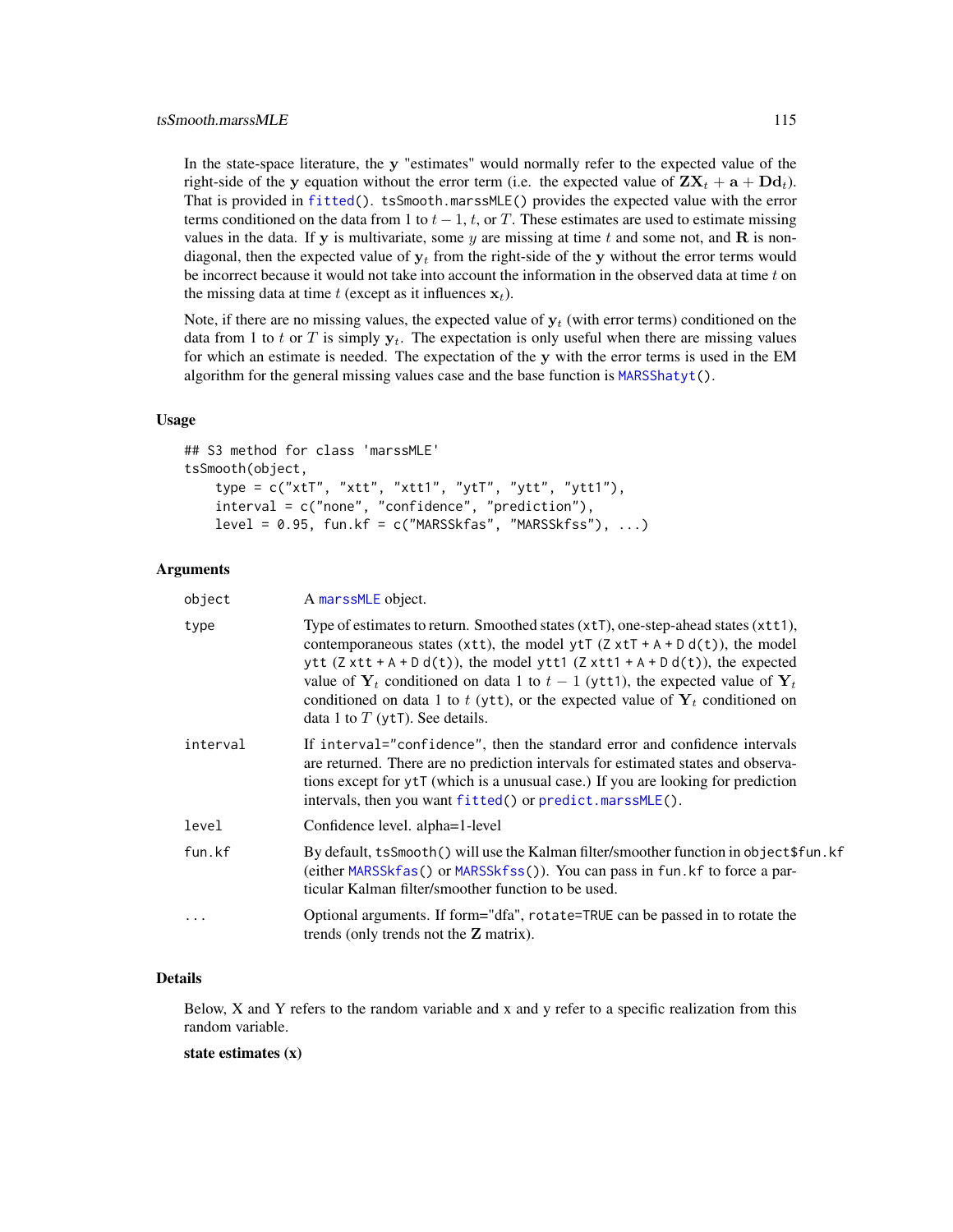<span id="page-115-0"></span>For type="xtT", tsSmooth.marssMLE returns the confidence intervals of the state at time  $t$  conditioned on the data from 1 to T using the estimated model parameters as true values. These are the standard intervals that are shown for the estimated states in state-space models. For example see, Shumway and Stoffer (2000), edition 4, Figure 6.4. As such, this is probably what you are looking for if you want to put intervals on the estimated states (the  $x$ ). However, these intervals do not include parameter uncertainty. If you want state residuals (for residuals analysis), use [MARSSresiduals](#page-69-0) or [residuals.marssMLE](#page-107-0).

**Quantiles** The state  $X_t$  in a MARSS model has a conditional multivariate normal distribution, that can be computed from the model parameters and data. In Holmes (2012, Equation 11) notation, its expected value conditioned on all the observed data and the model parameters  $\Theta$  is denoted  $\tilde{\mathbf{x}}_t$  or equivalently  $\mathbf{x}_t^T$  (where the \$T\$ superscript is not a power but the upper extent of the time conditioning). In [MARSSkf](#page-57-0), this is  $xtT[,t]$ . The variance of  $X_t$  conditioned on all the observed data and  $\Theta$  is  $\tilde{V}_t$  (VtT[,,t]). Note that VtT[,,t]!=BVtT[,,t-1]t(B) + Q, which you might think by looking at the MARSS equations. That is because the variance of  $W_t$  conditioned on the data (past, current and FUTURE) is not equal to  $Q(Q)$  is the unconditional variance).

 $\mathbf{x}_t^T$  (xtT[,t]) is an estimate of  $\mathbf{x}_t$  and the standard error of that estimate is given by  $\mathbf{V}_t^T$  (VtT[,,t]). Let se.xt denote the sqrt of the diagonal of VtT. The equation for the  $\alpha/2$  confidence interval is (qnorm(alpha/2)\*se.xt + xtT).  $x_t$  is multivariate and this interval is for one of the x's in isolation. You could compute the m-dimensional confidence region for the multivariate  $x_t$ , also, but tsSmooth.marssMLE returns the univariate confidence intervals.

The variance VtT gives information on the uncertainty of the true location of  $x_t$  conditioned on the observed data. As more data are collected (or added to the analysis), this variance will shrink since the data, especially data at time t, increases the information about the locations of  $x_t$ . This does not affect the estimation of the model parameters, those are fixed (we are assuming), but rather our information about the states at time  $t$ .

If you have a DFA model (form='dfa'), you can pass in rotate=TRUE to return the rotated trends. If you want the rotated loadings, you will need to compute those yourself:

```
dfa <- MARSS(t(harborSealWA[,-1]), model=list(m=2), form="dfa")
Z.est <- coef(dfa, type="matrix")$Z
H.inv <- varimax(coef(dfa, type="matrix")$Z)$rotmat
Z.rot <- Z.est %*% H.inv
```
For type="xtt" and type=="xtt1", the calculations and interpretations of the intervals are the same but the conditioning is for data  $t = 1$  to  $t = 1$  to  $t - 1$ .

#### observation estimates (y)

For type="ytT", this returns the expected value and standard error of  $Y_t$  (left-hand side of the y equation) conditioned on  $Y_t = y_t$ . If you have no missing data, this just returns your data set. But you have missing data, this what you want in order to estimate the values of missing data in your data set. The expected value of  $Y_t|Y = y(1:T)$  is in ytT in [MARSShatyt](#page-45-0) output and the variance is OtT-tcrossprod( $y$ tT) from the [MARSShatyt](#page-45-0) output.

The intervals reported by tsSmooth.marssMLE for the missing values take into account all the information in the data, specifically the correlation with other data at time t if  $\bf{R}$  is not diagonal. This is what you want to use for interpolating missing data. You do not want to use predict.marssMLE() as those predictions are for entirely new data sets and thus will ignore relevant information if  $y_t$  is multivariate, not all  $y_t$  are missing, and the R matrix is not diagonal.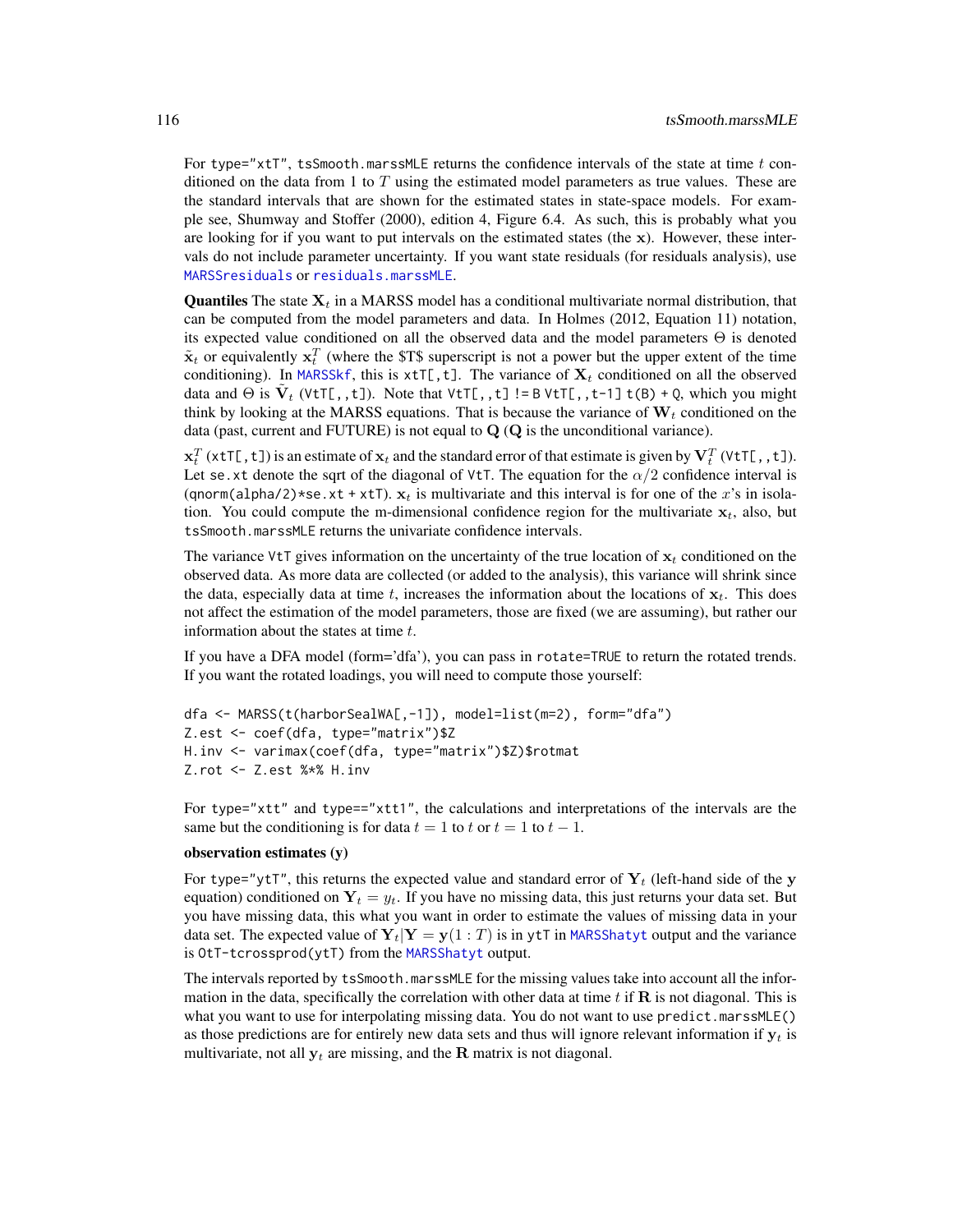### <span id="page-116-0"></span>tsSmooth.marssMLE 117

The standard error and confidence interval for the expected value of the missing data along with the standard deviation and prediction interval for the missing data are reported. The former uses the variance of  $E[Y_t]$  conditioned on the data while the latter uses variance of  $Y_t$  conditioned on the data. [MARSShatyt\(](#page-45-0)) returns these variances and expected values. See Holmes (2012) for a discussion of the derivation of expectation and variance of  $Y_t$  conditioned on the observed data (in the section 'Computing the expectations in the update equations').

For type="ytt", only the estimates are provided. [MARSShatyt\(](#page-45-0)) does not return the necessary variances matrices for the standard errors for this cases.

#### Value

A data frame with the following columns is returned. Values computed from the model are prefaced with ".".

If interval="none", the following are returned:

| .rownames    | Names of the data or states.                |
|--------------|---------------------------------------------|
| $\mathbf{t}$ | Time step.                                  |
| y            | The data if type is "ytT", "ytt" or "ytt1". |
| estimate     | The estimated values. See details.          |

If interval = "confidence", the following are also returned:

| .se       | Standard errors of the estimates.                                                                                    |
|-----------|----------------------------------------------------------------------------------------------------------------------|
| .conf.low | Lower confidence level at $alpha = 1 - level$ . The interval is approximated using<br>$qnorm(alpha/2)*se + estimate$ |
| .conf.up  | Upper confidence level. The interval is approximated using $qnorm(1-alpha/2)*se$<br>+ estimate                       |

If interval = "prediction", the following are also returned:

| .sd  | Standard deviation of new $v_t$ values.                                                                      |
|------|--------------------------------------------------------------------------------------------------------------|
| .lwr | Lower range at a 1 pha = 1-1 evel. The interval is approximated using q norm (alpha $(2)^*$ sd<br>+ estimate |
| .upr | Upper range at level. The interval is approximated using $qnorm(1-alpha/2)*sd$<br>+ estimate                 |

#### References

R. H. Shumway and D. S. Stoffer (2000). Time series analysis and its applications. Edition 4. Springer-Verlag, New York.

Holmes, E. E. (2012). Derivation of the EM algorithm for constrained and unconstrained multivariate autoregressive state-space (MARSS) models. Technical Report. arXiv:1302.3919 [stat.ME]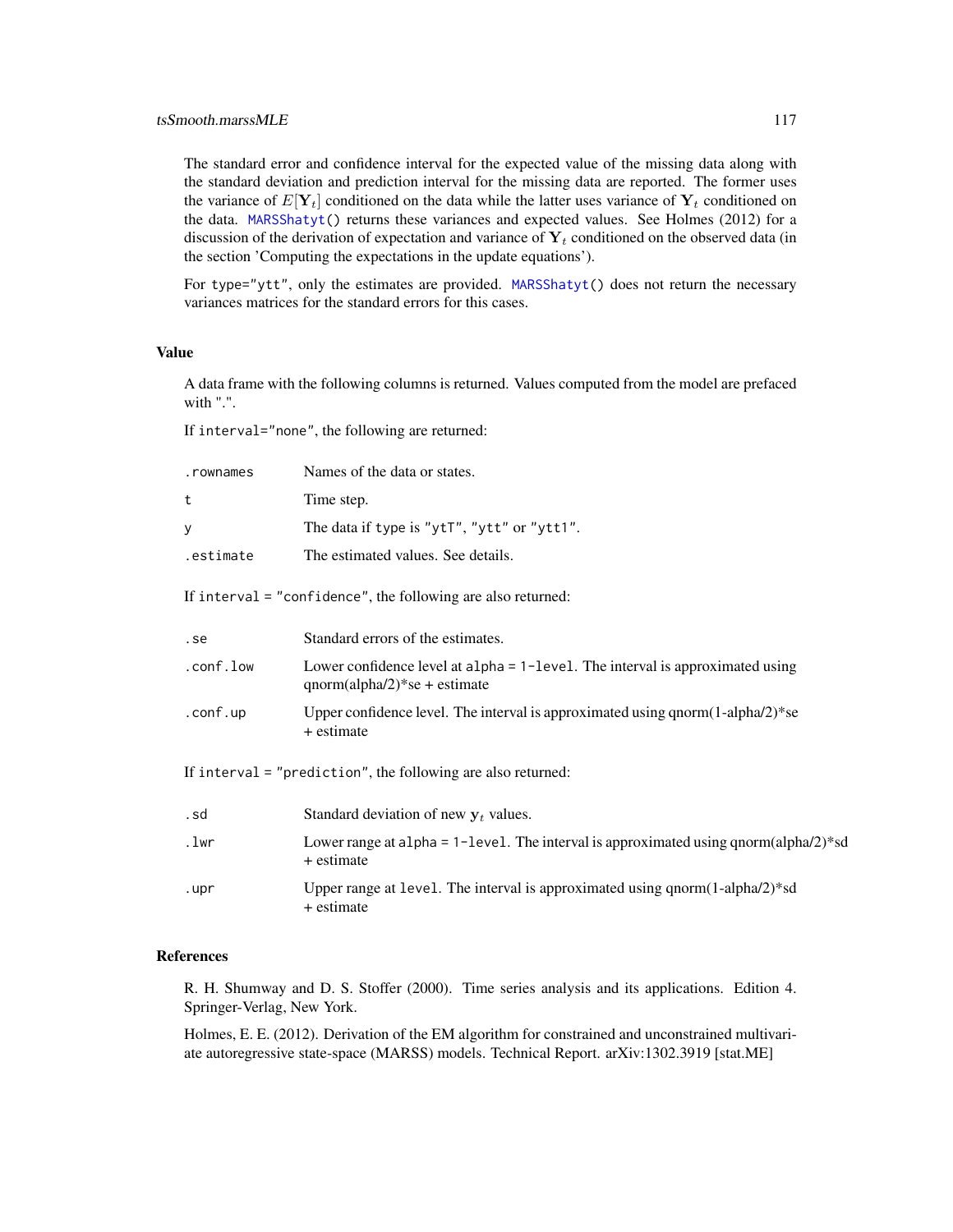#### <span id="page-117-0"></span>Examples

```
dat <- t(harborSeal)
dat \leq - dat[c(2, 11, 12), ]fit <- MARSS(dat)
# Make a plot of the estimated states
library(ggplot2)
d <- tsSmooth(fit, type = "xtT", interval="confidence")
ggplot(data = d) +geom_line(aes(t, .estimate)) +
  geom_ribbon(aes(x = t, ymin = .conf.low, ymax = .conf.up), linetype = 2, alpha = 0.3) +
  facet_grid(~.rownames) +
  xlab("Time Step") + ylab("State estimate")
# Make a plot of the estimates for the missing values
library(ggplot2)
d \leq t ssmooth(fit, type = "ytT", interval="confidence")
d2 <- tsSmooth(fit, type = "ytT", interval="prediction")
d$.lwr <- d2$.lwr
d$.upr <- d2$.upr
ggplot(data = d) +geom_point(aes(t, .estimate)) +
  geom_line(aes(t, .estimate)) +
  geom\_point(aes(t, y), color = "blue", na.rm=TRUE) +geom_ribbon(aes(x = t, ymin = .conf.low, ymax = .conf.up), alpha = 0.3) +
  geom\_line(aes(t, .lw), linetype = 2) +geom_line(aes(t, .upr), linetype = 2) +
  facet_grid(~.rownames) +
  xlab("Time Step") + ylab("Count") +
  ggtitle("Blue=data, Black=estimate, grey=CI, dash=prediction interval")
# Contrast this with the model prediction of y(t), i.e., put a line through the points
# Intervals are for new data not the blue dots
# (which were used to fit the model so are not new)
library(ggplot2)
d <- fitted(fit, type = "ytT", interval="confidence", level=0.95)
d2 \leq fitted(fit, type = "ytr", interval='prediction", level=0.95)d$.lwr <- d2$.lwr
d$.upr <- d2$.upr
ggplot(data = d) +geom_line(aes(t, .fitted), size=1) +
  geom\_point(aes(t, y), color = "blue", na.rm=TRUE) +geom_ribbon(aes(x = t, ymin = .conf.low, ymax = .conf.up), alpha = 0.3) +
  geom\_line(aes(t, .lwr), linetype = 2) +geom\_line(aes(t, .upr), linetype = 2) +facet_grid(~.rownames) +
  xlab("Time Step") + ylab("Count") +
  ggtitle("Blue=data, Black=estimate, grey=CI, dash=prediction interval")
```
zscore *z-score a vector or matrix*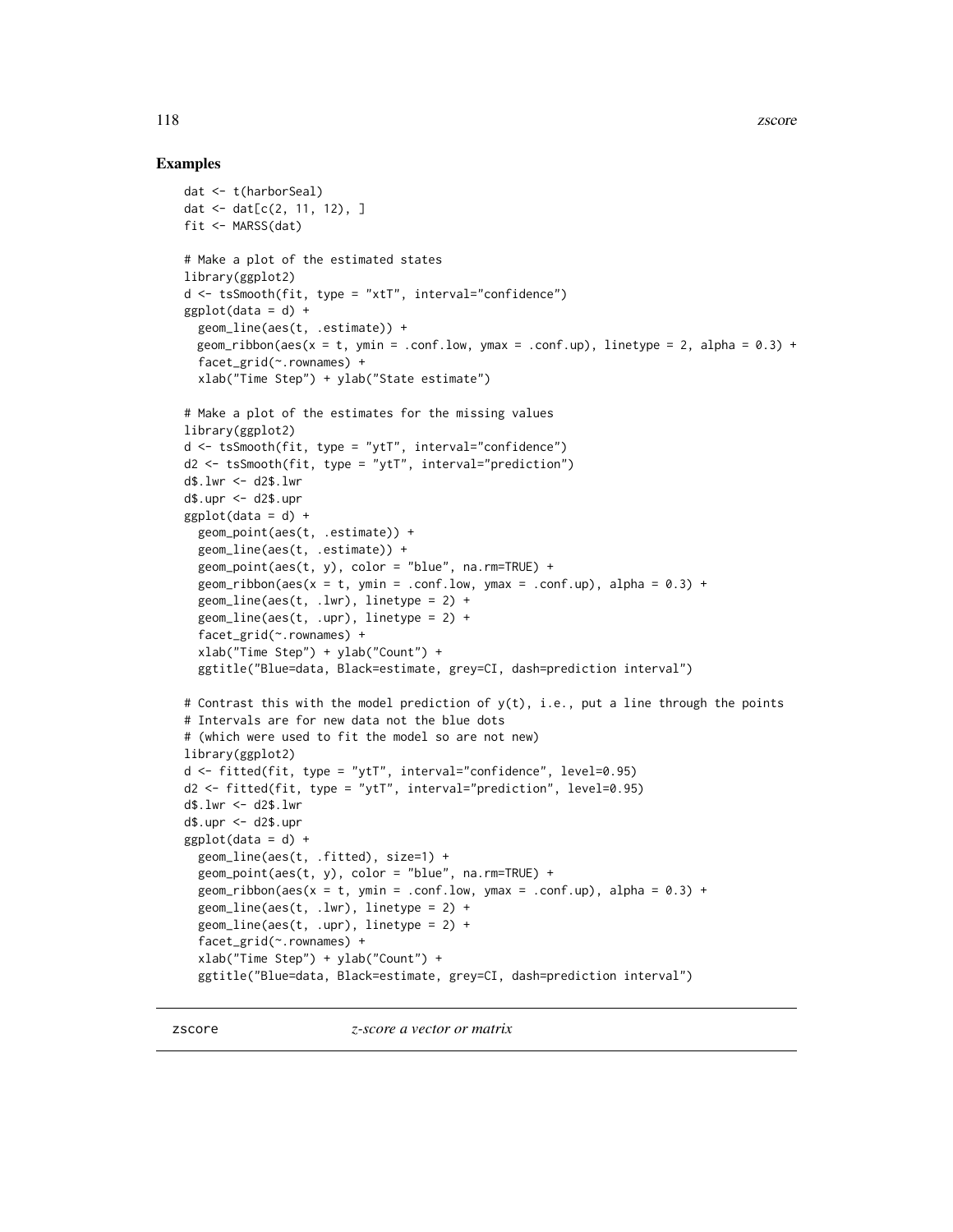#### zscore and the set of the set of the set of the set of the set of the set of the set of the set of the set of the set of the set of the set of the set of the set of the set of the set of the set of the set of the set of th

# Description

Removes the mean and standardizes the variance to 1.

### Usage

zscore(x, mean.only = FALSE)

## Arguments

| $\times$ | n x T matrix of numbers        |
|----------|--------------------------------|
| mean.out | If TRUE, only remove the mean. |

# Details

 $n =$  number of observation (y) time series.  $T =$  number of time steps in the time series.

The z-scored values (z) of a matrix of y values are  $z_i = \sum_{i=1}^{i} (y_i - \bar{y})$  where

Σ

is a diagonal matrix with the standard deviations of each time series (row) along the diagonal, and

 $\bar{y}$ 

is a vector of the means.

# Value

n x T matrix of z-scored values.

# Author(s)

Eli Holmes, NOAA, Seattle, USA.

# Examples

```
zscore(1:10)
x <- zscore(matrix(c(NA, rnorm(28), NA), 3, 10))
# mean is 0 and variance is 1
apply(x, 1, mean, na.rm = TRUE)apply(x, 1, var, na.rm = TRUE)
```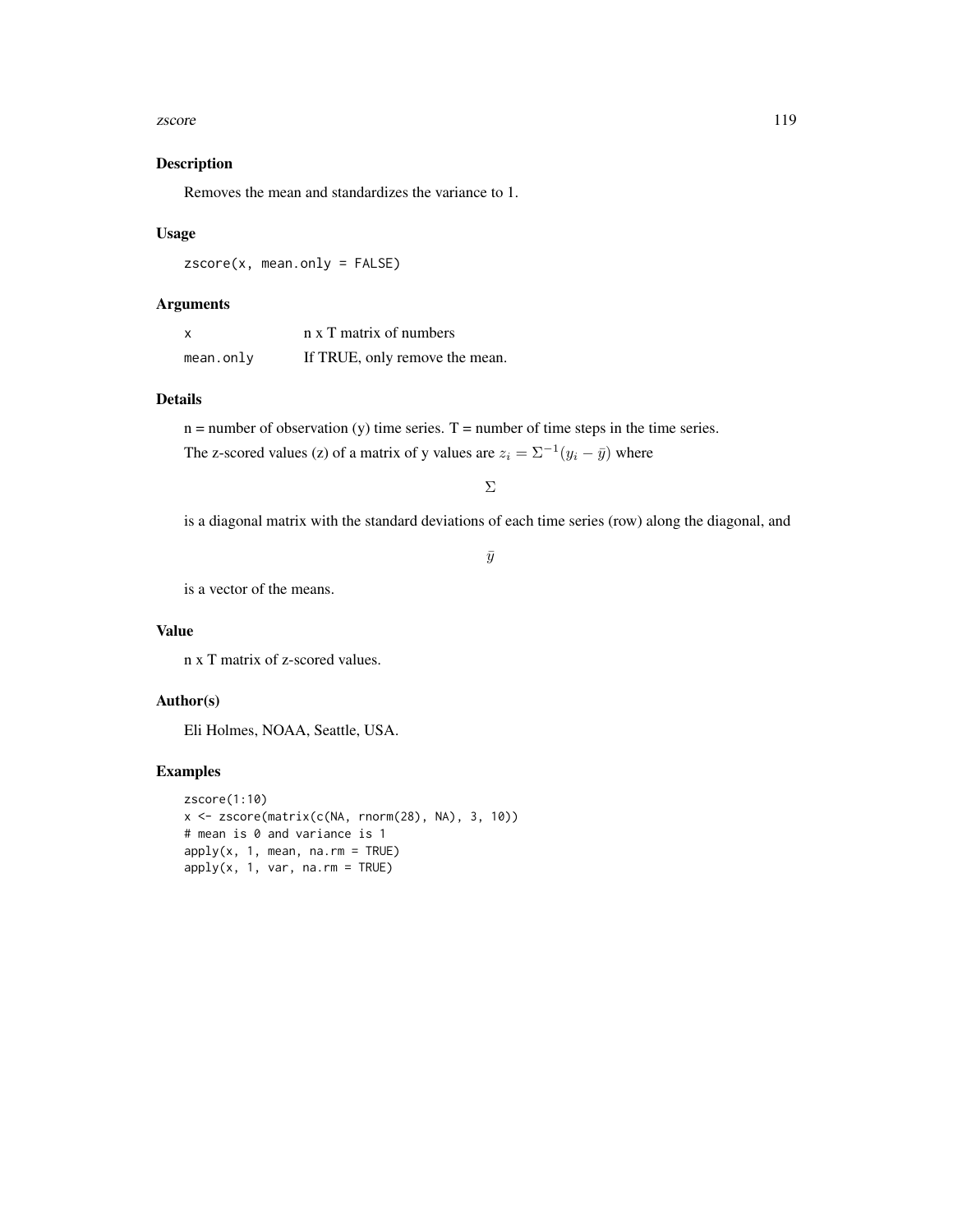# **Index**

∗ appendix MARSS.marss, [33](#page-32-0) MARSS.marxss, [34](#page-33-0) ∗ classes marssMLE-class, [62](#page-61-1) marssMODEL-class, [63](#page-62-1) marssPredict-class, [69](#page-68-0) marssResiduals-class, [73](#page-72-0) ∗ datasets datasets, [11](#page-10-0) harborSeal, [20](#page-19-0) isleRoyal, [23](#page-22-0) loggerhead, [25](#page-24-0) plankton, [89](#page-88-0) population-count-data, [97](#page-96-0) SalmonSurvCUI, [111](#page-110-0) ∗ hplot CSEGriskfigure, [9](#page-8-0) CSEGtmufigure, [10](#page-9-0) ∗ package MARSS-package, [3](#page-2-1) accuracy.marssMLE, [6](#page-5-0) accuracy.marssPredict *(*accuracy.marssMLE*)*, [6](#page-5-0) autoplot, *[4](#page-3-0)* autoplot.marssMLE *(*plot.marssMLE*)*, [90](#page-89-0) autoplot.marssPredict, *[98](#page-97-0)* autoplot.marssPredict *(*plot.marssPredict*)*, [93](#page-92-0) autoplot.marssResiduals *(*plot.marssResiduals*)*, [95](#page-94-0) coef, *[4](#page-3-0)*, *[30](#page-29-0)*, *[104](#page-103-0)*, *[113](#page-112-0)* coef.marssMLE, [7,](#page-6-1) *[31](#page-30-0)* CSEGriskfigure, [9,](#page-8-0) *[11](#page-10-0)* CSEGtmufigure, *[10](#page-9-0)*, [10](#page-9-0)

datasets, [11](#page-10-0)

fdHess, *[44](#page-43-0)*, *[48](#page-47-0)[–50](#page-49-0)*

fitted, *[4](#page-3-0)*, *[17](#page-16-0)*, *[62](#page-61-1)*, *[73](#page-72-0)*, *[100](#page-99-0)*, *[108,](#page-107-1) [109](#page-108-0)*, *[114,](#page-113-1) [115](#page-114-0)* fitted.marssMLE, [12,](#page-11-1) *[31](#page-30-0)*, *[79](#page-78-0)*, *[83](#page-82-1)*, *[87](#page-86-0)*, *[102](#page-101-0)* forecast *(*predict*)*, [98](#page-97-0) forecast.marssMLE, [16,](#page-15-0) *[69](#page-68-0)*, *[93](#page-92-0)*, *[98](#page-97-0)*

glance, *[4](#page-3-0)* glance.marssMLE, [19](#page-18-0) graywhales *(*population-count-data*)*, [97](#page-96-0) grouse *(*population-count-data*)*, [97](#page-96-0)

harborSeal, *[11](#page-10-0)*, [20](#page-19-0) harborSealWA *(*harborSeal*)*, [20](#page-19-0)

is.marssMLE, [21,](#page-20-0) *[63](#page-62-1)* isleRoyal, *[11](#page-10-0)*, [23](#page-22-0) ivesDataByWeek *(*plankton*)*, [89](#page-88-0) ivesDataLP *(*plankton*)*, [89](#page-88-0)

kestrel *(*population-count-data*)*, [97](#page-96-0) KFAS, *[30](#page-29-0)*, *[58,](#page-57-2) [59](#page-58-0)*, *[61,](#page-60-0) [62](#page-61-1)* KFS, *[58,](#page-57-2) [59](#page-58-0)*

lakeWAplankton *(*plankton*)*, [89](#page-88-0) lakeWAplanktonRaw *(*plankton*)*, [89](#page-88-0) lakeWAplanktonTrans *(*plankton*)*, [89](#page-88-0) ldiag, [24](#page-23-0) loggerhead, *[11](#page-10-0)*, [25](#page-24-0) loggerheadNoisy *(*loggerhead*)*, [25](#page-24-0) logLik, *[5](#page-4-0)* logLik *(*logLik.marssMLE*)*, [26](#page-25-0) logLik.marssMLE, [26](#page-25-0) logLik.SSModel, *[58](#page-57-2)*

MARSS, *[4](#page-3-0)*, *[7,](#page-6-1) [8](#page-7-0)*, *[16,](#page-15-0) [17](#page-16-0)*, *[21](#page-20-0)*, [27,](#page-26-0) *[34,](#page-33-0) [35](#page-34-0)*, *[37,](#page-36-0) [38](#page-37-0)*, *[48](#page-47-0)*, *[51](#page-50-0)*, *[53,](#page-52-0) [54](#page-53-0)*, *[62](#page-61-1)*, *[64,](#page-63-0) [65](#page-64-0)*, *[67](#page-66-0)*, *[88](#page-87-0)*, *[99,](#page-98-1) [100](#page-99-0)*, *[103](#page-102-1)[–105](#page-104-0)*, *[107](#page-106-0)* MARSS-package, [3](#page-2-1) MARSS.dfa, *[28,](#page-27-0) [29](#page-28-0)*, *[31](#page-30-0)*, *[37](#page-36-0)* MARSS.marss, *[5](#page-4-0)*, *[8](#page-7-0)*, *[30](#page-29-0)*, [33,](#page-32-0) *[38](#page-37-0)* MARSS.marxss, *[8](#page-7-0)*, *[28,](#page-27-0) [29](#page-28-0)*, *[31](#page-30-0)*, *[33,](#page-32-0) [34](#page-33-0)*, [34,](#page-33-0) *[38](#page-37-0)* MARSS.vectorized, *[30](#page-29-0)*, [38](#page-37-0)